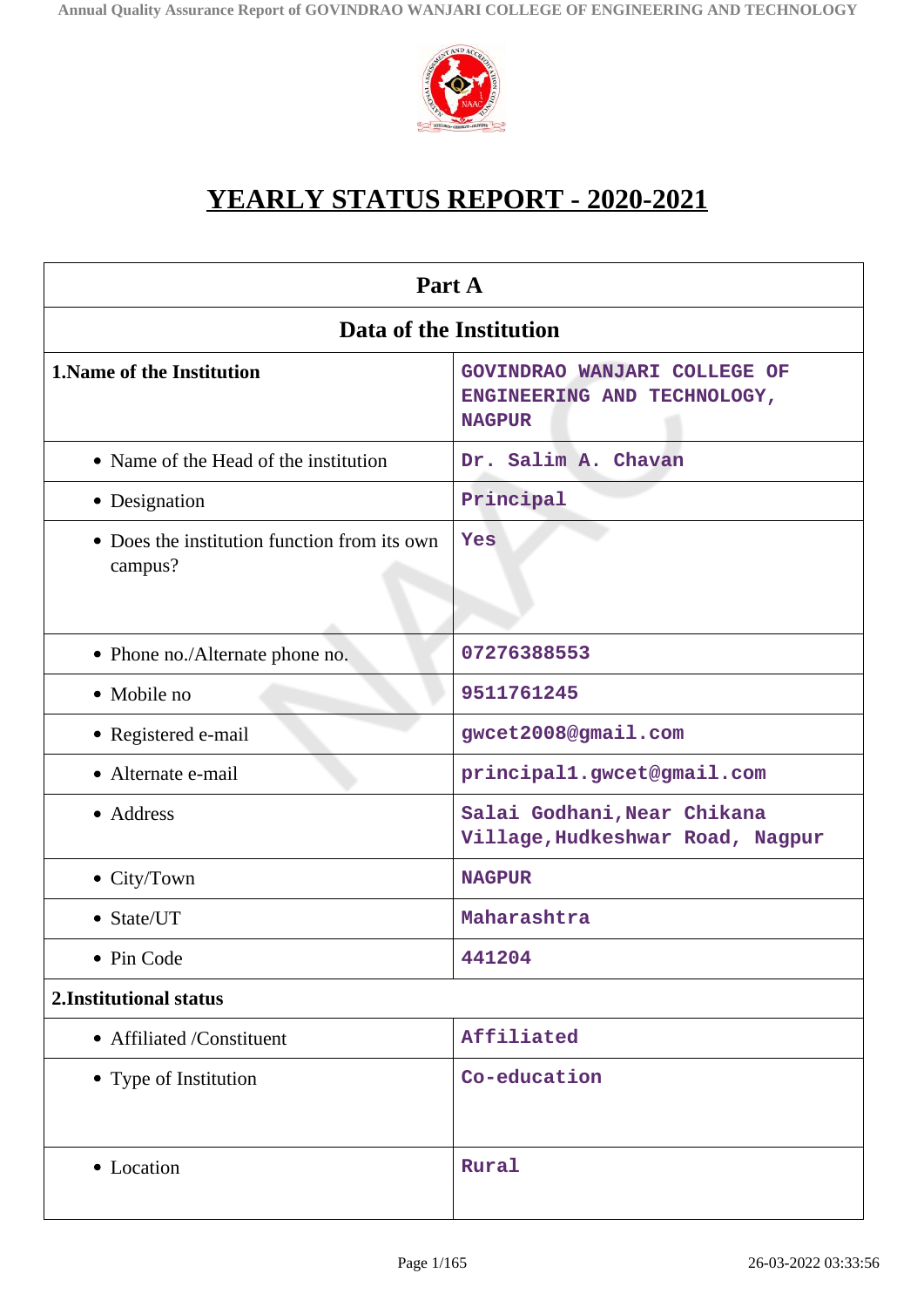| • Financial Status                                                         | Self-financing                                                                  |
|----------------------------------------------------------------------------|---------------------------------------------------------------------------------|
| • Name of the Affiliating University                                       | RashtraSant Tukdoji Maharaj<br>Nagpur University, Nagpur                        |
| • Name of the IQAC Coordinator                                             | Prof. A. V. Wanjari                                                             |
| $\bullet$ Phone No.                                                        | 7875237169                                                                      |
| • Alternate phone No.                                                      | 07276388555                                                                     |
| • Mobile                                                                   | 9309083281                                                                      |
| • IQAC e-mail address                                                      | avishkarwanjari@gmail.com                                                       |
| • Alternate Email address                                                  | avishkarwanjari2021@gmail.com                                                   |
| 3. Website address (Web link of the AQAR<br>(Previous Academic Year)       | http://www.gwcet.ac.in/uploaded_f<br>iles/785_AQAR_Report_FINAL_2019-2<br>0.pdf |
| 4. Whether Academic Calendar prepared<br>during the year?                  | Yes                                                                             |
| • if yes, whether it is uploaded in the<br>Institutional website Web link: | http://www.qwcet.ac.in/uploaded f<br>iles/2021-2022-Academic-<br>Calender.pdf   |

## **5.Accreditation Details**

| $\vert$ Cycle | Grade | <b>CGPA</b> | Year of<br>Accreditation | Validity from         | Validity to |
|---------------|-------|-------------|--------------------------|-----------------------|-------------|
| Cycle 1       | в     | 2.44        | 2019                     | 18/10/2019 17/10/2024 |             |

**6.Date of Establishment of IQAC 17/11/2017**

## **7.Provide the list of funds by Central / State Government UGC/CSIR/DBT/ICMR/TEQIP/World Bank/CPE of UGC etc.,**

| Institutional/Depa<br>rtment /Faculty                                  | Scheme | <b>Funding Agency</b> |     | Year of award<br>with duration | Amount |
|------------------------------------------------------------------------|--------|-----------------------|-----|--------------------------------|--------|
| Nil                                                                    | Nil    | Nil                   |     | Nil                            | Nil    |
| 8. Whether composition of IQAC as per latest<br><b>NAAC</b> guidelines |        |                       | Yes |                                |        |
| • Upload latest notification of formation of                           |        | <b>View File</b>      |     |                                |        |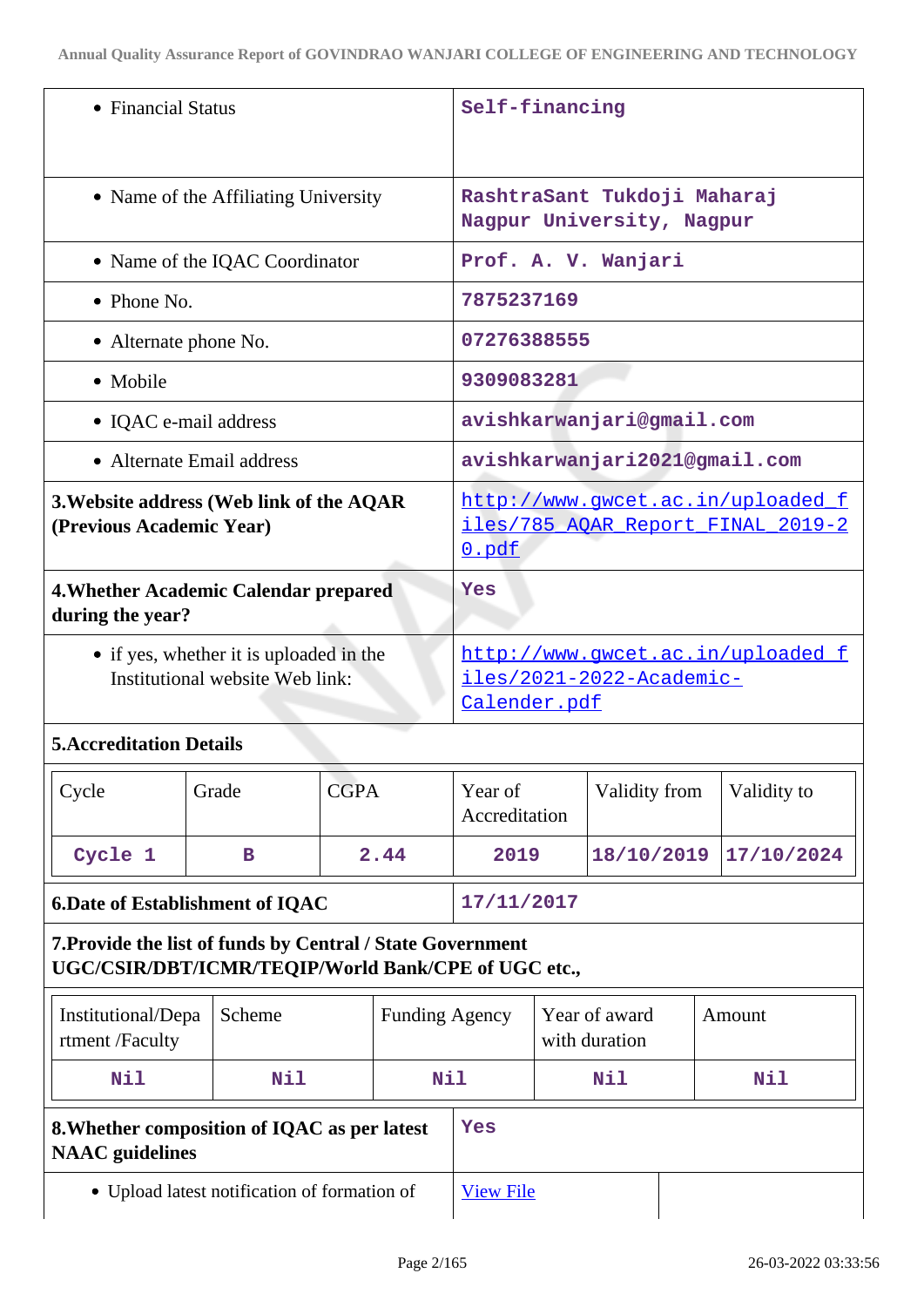| <b>IQAC</b>                                                                                                                                                                                                                                                                                |                  |  |
|--------------------------------------------------------------------------------------------------------------------------------------------------------------------------------------------------------------------------------------------------------------------------------------------|------------------|--|
| 9. No. of IQAC meetings held during the year                                                                                                                                                                                                                                               | 4                |  |
| • Were the minutes of IQAC meeting(s) and<br>compliance to the decisions have been<br>uploaded on the institutional website?                                                                                                                                                               | Yes              |  |
| • If No, please upload the minutes of the<br>meeting(s) and Action Taken Report                                                                                                                                                                                                            | No File Uploaded |  |
| 10. Whether IQAC received funding from any<br>of the funding agency to support its activities<br>during the year?                                                                                                                                                                          | <b>No</b>        |  |
| • If yes, mention the amount                                                                                                                                                                                                                                                               |                  |  |
| 11. Significant contributions made by IQAC during the current year (maximum five bullets)                                                                                                                                                                                                  |                  |  |
| Motivate all the department to organize webinars/seminars with<br>Industry Linkage like Electrical Engineering department had<br>conducted with the help of SEIMENS on dated 21st May 2021.                                                                                                |                  |  |
| All the heads of the departments were also motivated to organise<br>International conference/FDP/STTP with foreign delegates and<br>participants like Electrical Department had done Online<br>International Conference with foreign delegates and participants on<br>dated 15th June 2021 |                  |  |
| Motivate the departments to organise webinar/seminar by well known<br>Academic Faculty in their respective field like Dr. D.P.Kothari, Ex-<br>Vice Chancellor, VIT, Vellore had taken webinar on dated 04/02/2021                                                                          |                  |  |
| Academic Monitoring and Audit in each session for academic<br>excellence is directed to be implemented                                                                                                                                                                                     |                  |  |
| Feedback of faculty from students and taking action for improvement<br>for teaching learning process.                                                                                                                                                                                      |                  |  |
| 12. Plan of action chalked out by the IQAC in the beginning of the Academic year towards<br>Quality Enhancement and the outcome achieved by the end of the Academic year                                                                                                                   |                  |  |
|                                                                                                                                                                                                                                                                                            |                  |  |

 $\overline{\phantom{a}}$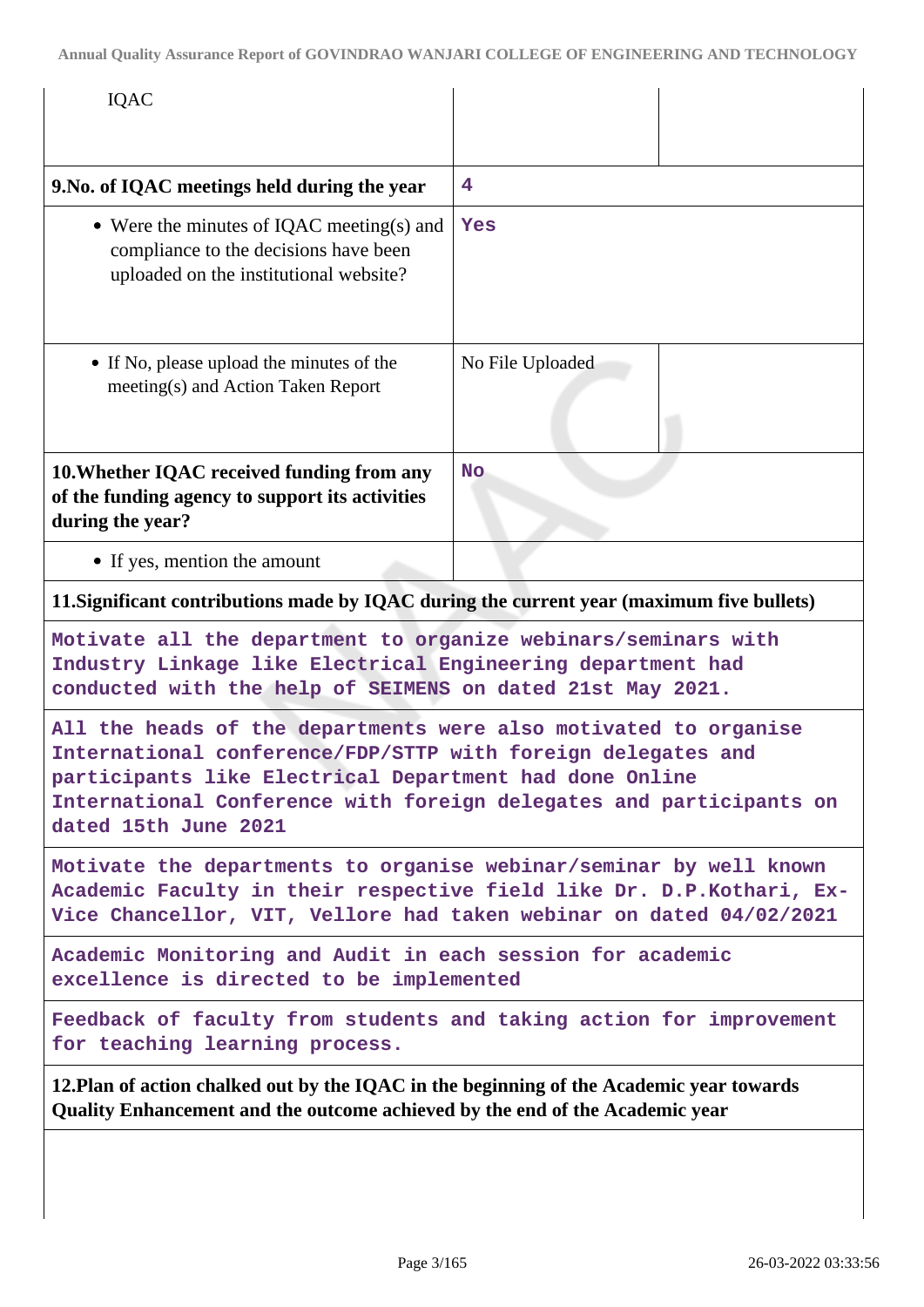| Plan of Action                                                                     | Achievements/Outcomes                                                                                                                                                                                                                                                 |  |
|------------------------------------------------------------------------------------|-----------------------------------------------------------------------------------------------------------------------------------------------------------------------------------------------------------------------------------------------------------------------|--|
|                                                                                    |                                                                                                                                                                                                                                                                       |  |
| Submit AQAR for the session<br>$2020 - 21$                                         | It will be submitted within<br>prescribed date                                                                                                                                                                                                                        |  |
| To organise International<br>Conference with foreign<br>delegates and participants | Online International conference<br>was organised from 15th June<br>2021 to 17th June 2021 with<br>delegates from UK, Dubai and<br>India                                                                                                                               |  |
| To organise lectures from<br>renowned academicians                                 | An online seminar was organised<br>on4th February 2021 by Dr D P<br>Kothari, EX Vice Chancellor, VIT<br>Vellore on                                                                                                                                                    |  |
| To organise industry oriented<br>lectures/seminars                                 | A seminar was organised by<br>SEIMENS on 21st May 2021 by EE<br>Deptt. CSE and ME Deptt had also<br>organised Industry oriented<br>lectures with speakers from<br>industries such as Nil Digital<br>Enterprises, Pune and CAD/CAM<br>Guru Solutions Ltd respectively. |  |
| Feedback from stake holder                                                         | Feedback was taken from the<br>stakeholders                                                                                                                                                                                                                           |  |
| 13. Whether the AQAR was placed before<br>statutory body?                          | Yes                                                                                                                                                                                                                                                                   |  |
| • Name of the statutory body                                                       |                                                                                                                                                                                                                                                                       |  |
| Name                                                                               | Date of meeting $(s)$                                                                                                                                                                                                                                                 |  |
| Governing Body                                                                     | 19/06/2021                                                                                                                                                                                                                                                            |  |
| 14. Whether institutional data submitted to AISHE                                  |                                                                                                                                                                                                                                                                       |  |
| Year                                                                               | Date of Submission                                                                                                                                                                                                                                                    |  |
| $2020 - 21$                                                                        | 05/01/2022                                                                                                                                                                                                                                                            |  |
| <b>Extended Profile</b>                                                            |                                                                                                                                                                                                                                                                       |  |
| 1.Programme                                                                        |                                                                                                                                                                                                                                                                       |  |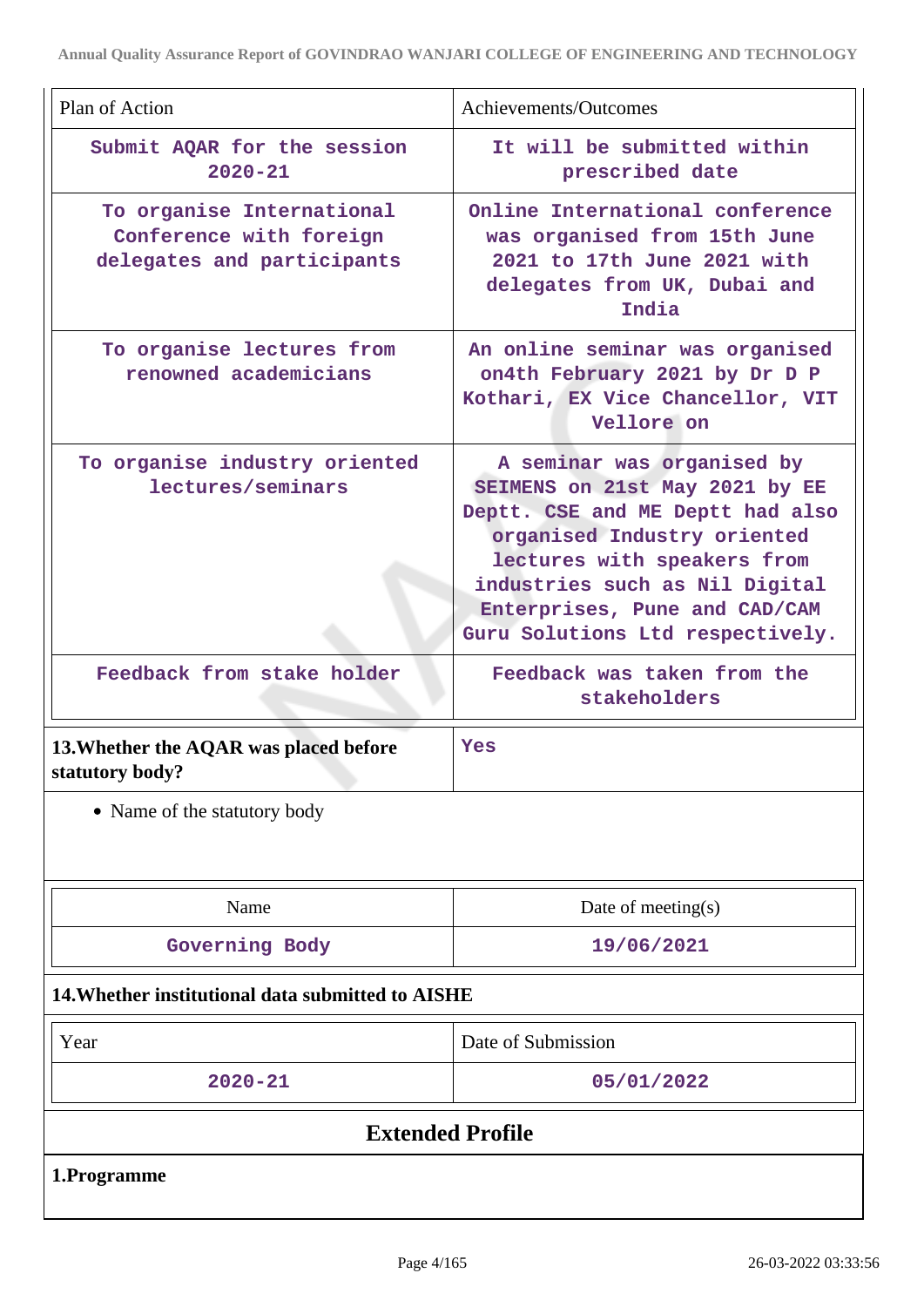| 1.1                                                                                             |           | 7                |  |
|-------------------------------------------------------------------------------------------------|-----------|------------------|--|
| Number of courses offered by the institution across all programs<br>during the year             |           |                  |  |
| <b>File Description</b>                                                                         | Documents |                  |  |
| Data Template                                                                                   |           | <b>View File</b> |  |
| 2.Student                                                                                       |           |                  |  |
| 2.1                                                                                             |           | 1153             |  |
| Number of students during the year                                                              |           |                  |  |
| <b>File Description</b>                                                                         | Documents |                  |  |
| <b>Institutional Data in Prescribed Format</b>                                                  |           | <b>View File</b> |  |
| 2.2                                                                                             |           | 1089             |  |
| Number of seats earmarked for reserved category as per GOI/ State<br>Govt. rule during the year |           |                  |  |
| <b>File Description</b>                                                                         | Documents |                  |  |
| Data Template                                                                                   |           | <b>View File</b> |  |
|                                                                                                 |           |                  |  |
| 2.3                                                                                             |           | 198              |  |
| Number of outgoing/final year students during the year                                          |           |                  |  |
| <b>File Description</b>                                                                         | Documents |                  |  |
| Data Template                                                                                   |           | <b>View File</b> |  |
| 3.Academic                                                                                      |           |                  |  |
| 3.1                                                                                             |           | 73               |  |
| Number of full time teachers during the year                                                    |           |                  |  |
| <b>File Description</b>                                                                         | Documents |                  |  |
| Data Template                                                                                   |           | <b>View File</b> |  |
| 3.2                                                                                             |           | 78               |  |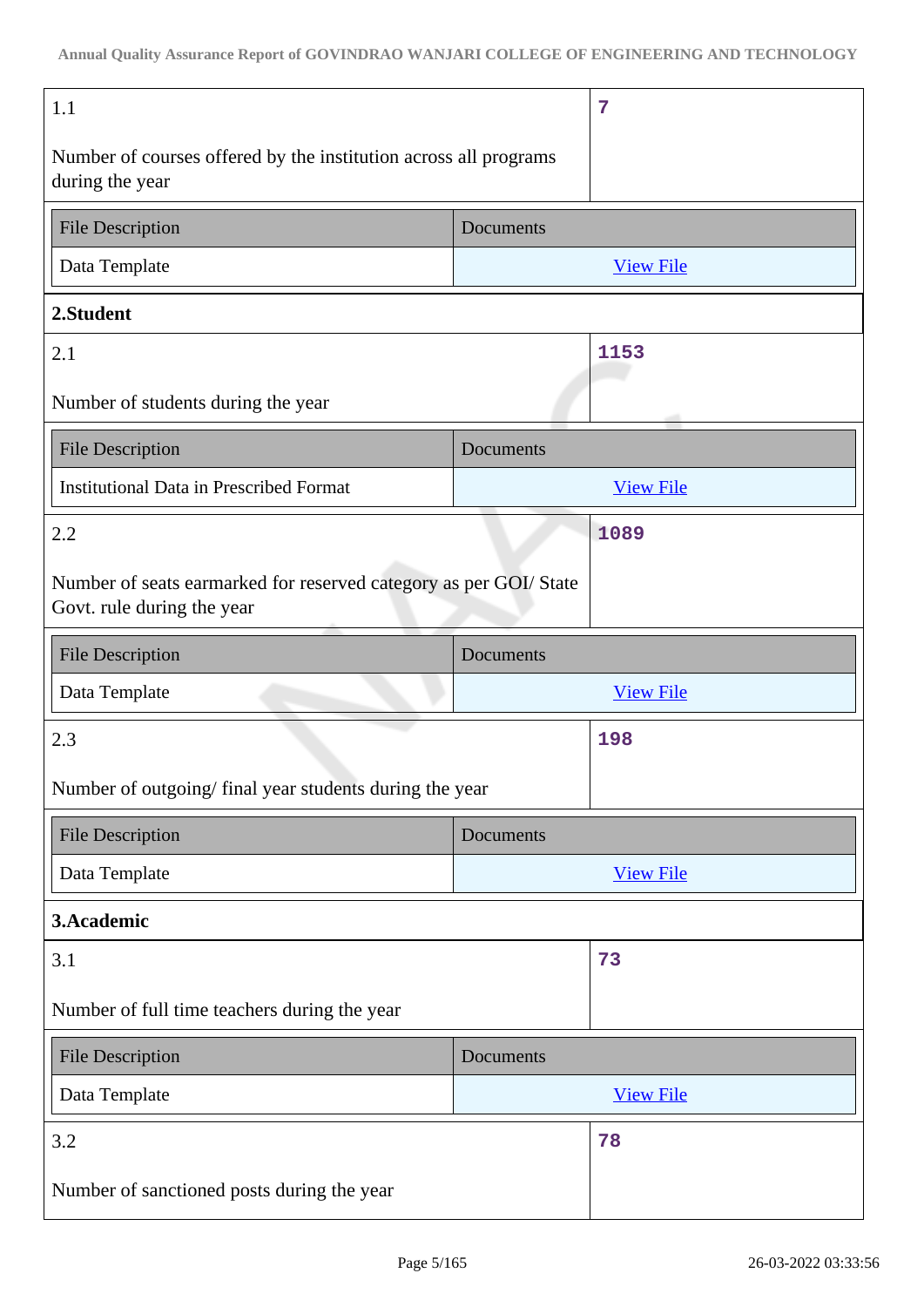| <b>File Description</b><br>Documents                              |  |                  |  |
|-------------------------------------------------------------------|--|------------------|--|
| Data Template                                                     |  | <b>View File</b> |  |
| 4.Institution                                                     |  |                  |  |
| 4.1                                                               |  | 28               |  |
| Total number of Classrooms and Seminar halls                      |  |                  |  |
| 4.2                                                               |  | 141.25           |  |
| Total expenditure excluding salary during the year (INR in lakhs) |  |                  |  |
| 4.3                                                               |  | 300              |  |
| Total number of computers on campus for academic purposes         |  |                  |  |

## **Part B**

## **CURRICULAR ASPECTS**

## **1.1 - Curricular Planning and Implementation**

1.1.1 - The Institution ensures effective curriculum delivery through a well planned and documented process

**Our college is affiliated to Rashtrasant Tukadoji Maharaj Nagpur University, Nagpur, so we follow the curriculum designed by it. At the beginning of academic session the college prepares the academic calendar which consists of many activities for effective implementation and delivery of curriculum. We undertake following measures for effective delivery of the university curriculum at college level**

- **In each semester time table prepared in consultation with**  $\bullet$ **HoD's as per workload which is discussed with the Principal.**
- **A comprehensive teaching plan is prepared by every departmental faculty.**
- **Online Unit Tests are conducted periodically and its results are displayed, discussed with the students.**
- **Periodical meetings of Head of the Departments are held with the Principal to take review, discuss the curriculum delivery.**
- **Assignments, seminars and project are given to the students under the supervision of faculty.**
- **Guest lecturers of eminent faculties are arranged to give exposure of the current trends and the latest subject knowledge.**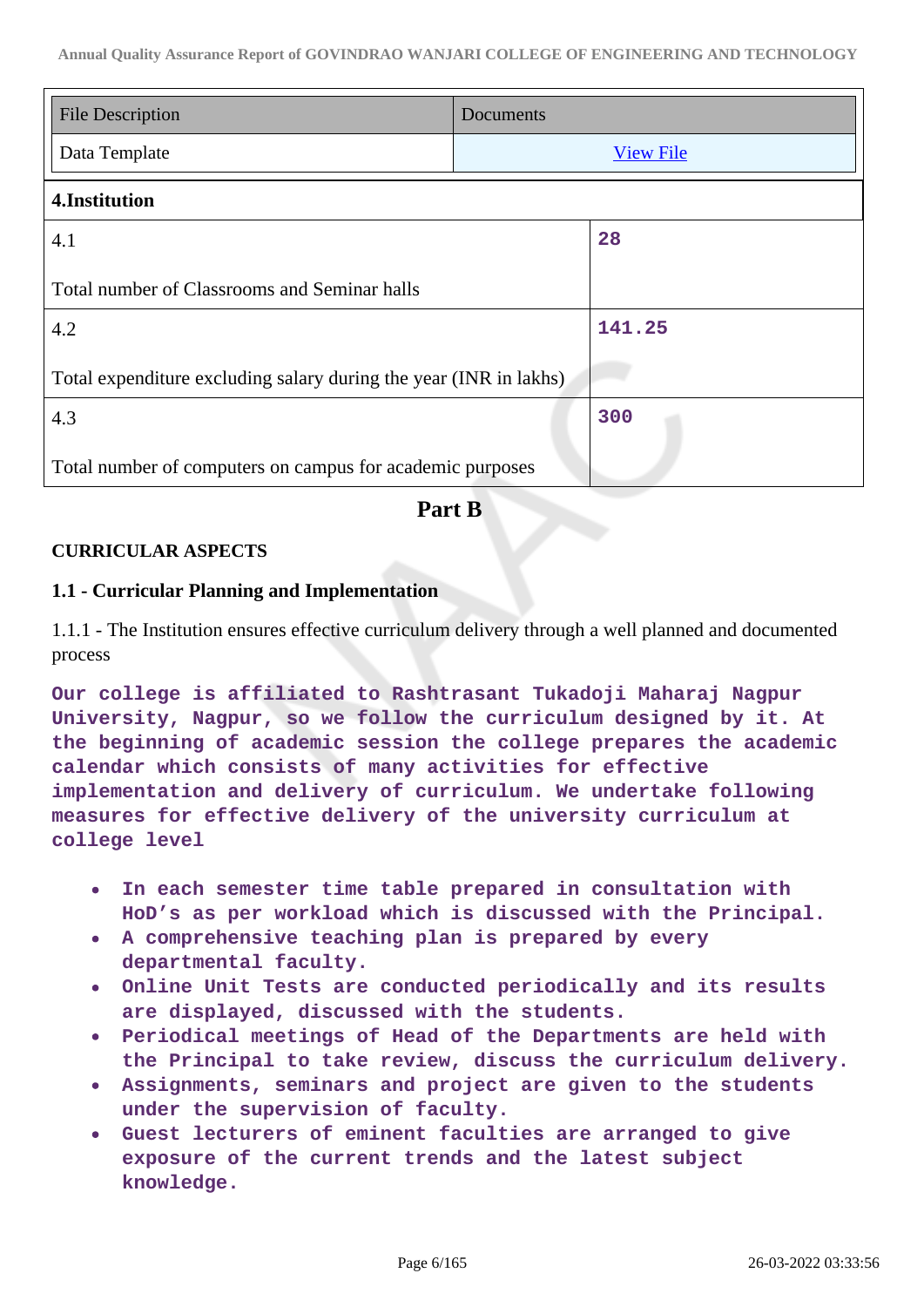- **ICT is used for effective teaching by the teachers of various departments.**
- **Remedial coaching is given to slow learners ,also Students-Teacher -Guardian Scheme (Mentor-Mentee) is implemented for identifying problems of the students issue related to regarding academic, social and financial.**

| <b>File Description</b>                | Documents                                                          |
|----------------------------------------|--------------------------------------------------------------------|
| Upload relevant supporting<br>document | View File                                                          |
| Link for Additional information        | http://qwcet.ac.in/uploaded files/1.1.1Curri<br>cular Delivery.pdf |

1.1.2 - The institution adheres to the academic calendar including for the conduct of Continuous Internal Evaluation (CIE)

**Before the start of every academic session, Academic Calendar is prepared in alignment with the university schedule.**

**Thus ensuring complete adherence all the classes and examinations are planned as per the calendar.**

**Observance of Continuous Internal Evaluation with Academic Calendar**

**1. Time Table and Classes: Time table coordinators of each department prepare the time table as per the guidelines of RTMNU,Nagpur.**

**2. Course files and Teaching plan: After the subject allocation, every faculty prepares the course file and teaching plan of their subject. It also contains the assignments on every scheduled date of academic calendar.**

**3. Internal Examinations: Schedule of Sessional1, Sessional2 and Preuniversity Exam (PUT) are mentioned in the academic calendar. Results are displayed within two days after commencement of each exam. Internal Viva and Practical exam are conducted before/after the Pre-university Exam which is mentioned in academic calendar.**

**4. Student Feedback: students submit their feedback for each subject at the end of academic session through online feedback form.**

**1. Academic Monitoring: Each Head of the Department maintain a monthly syllabus coverage report, student attendance.**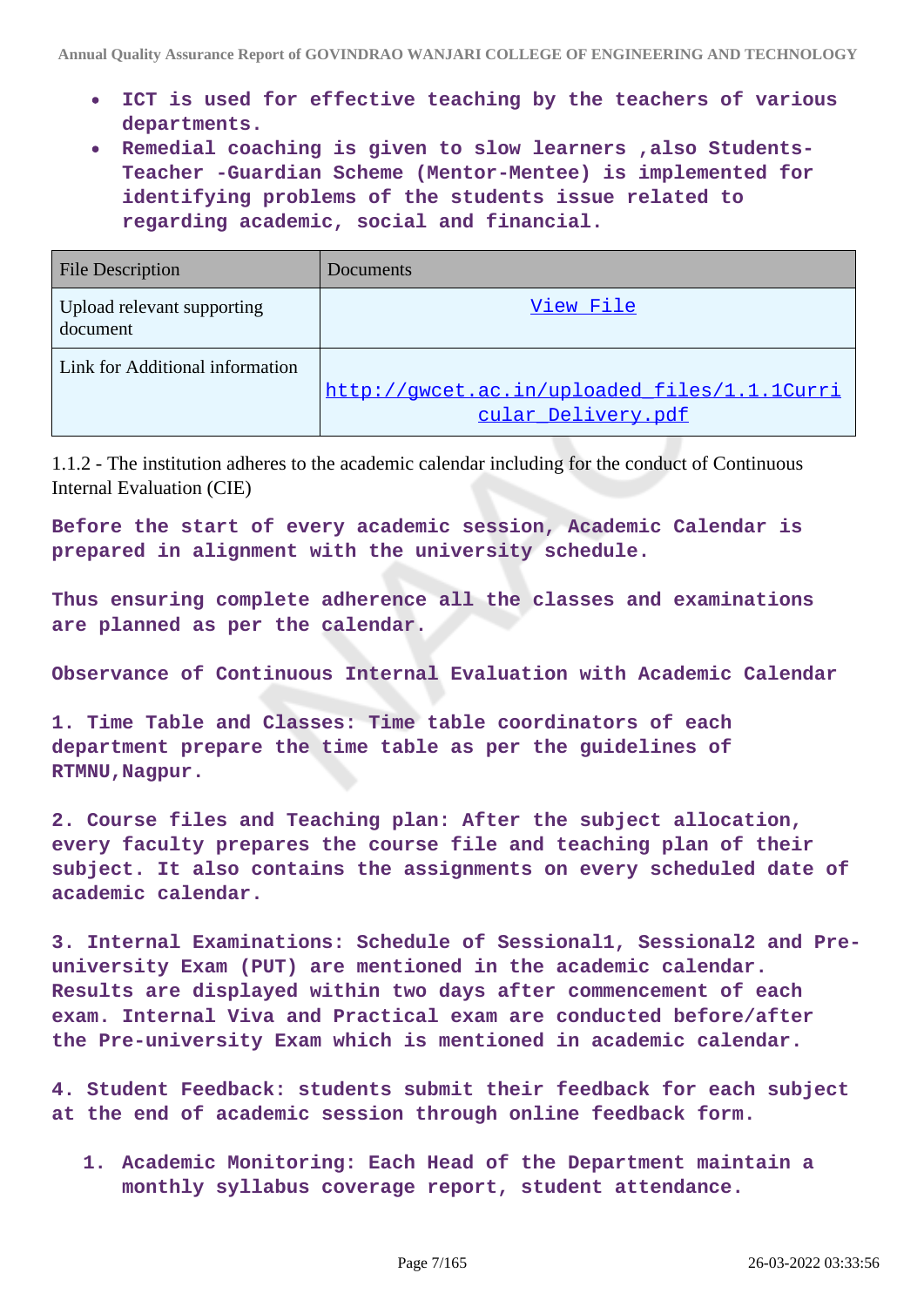**6. Amendments: In any unseen conditions, academic calendar can modify and revise as per the instructions of Principal of the institute only.**

| <b>File Description</b>                | Documents                                                          |
|----------------------------------------|--------------------------------------------------------------------|
| Upload relevant supporting<br>document | View File                                                          |
| Link for Additional information        | http://gwcet.ac.in/uploaded files/1.1.1Curri<br>cular Delivery.pdf |

**1.1.3 - Teachers of the Institution participate in C. Any 2 of the above following activities related to curriculum development and assessment of the affiliating University and/are represented on the following academic bodies during the year. Academic council/BoS of Affiliating University Setting of question papers for UG/PG programs Design and Development of Curriculum for Add on/ certificate/ Diploma Courses Assessment /evaluation process of the affiliating University**

| <b>File Description</b>                                                                                         | Documents |
|-----------------------------------------------------------------------------------------------------------------|-----------|
| Details of participation of<br>teachers in various<br>bodies/activities provided as a<br>response to the metric | View File |
| Any additional information                                                                                      | View File |

## **1.2 - Academic Flexibility**

**1.2.1 - Number of Programmes in which Choice Based Credit System (CBCS)/ elective course system has been implemented**

## **1.2.1.1 - Number of Programmes in which CBCS/ Elective course system implemented**

**6**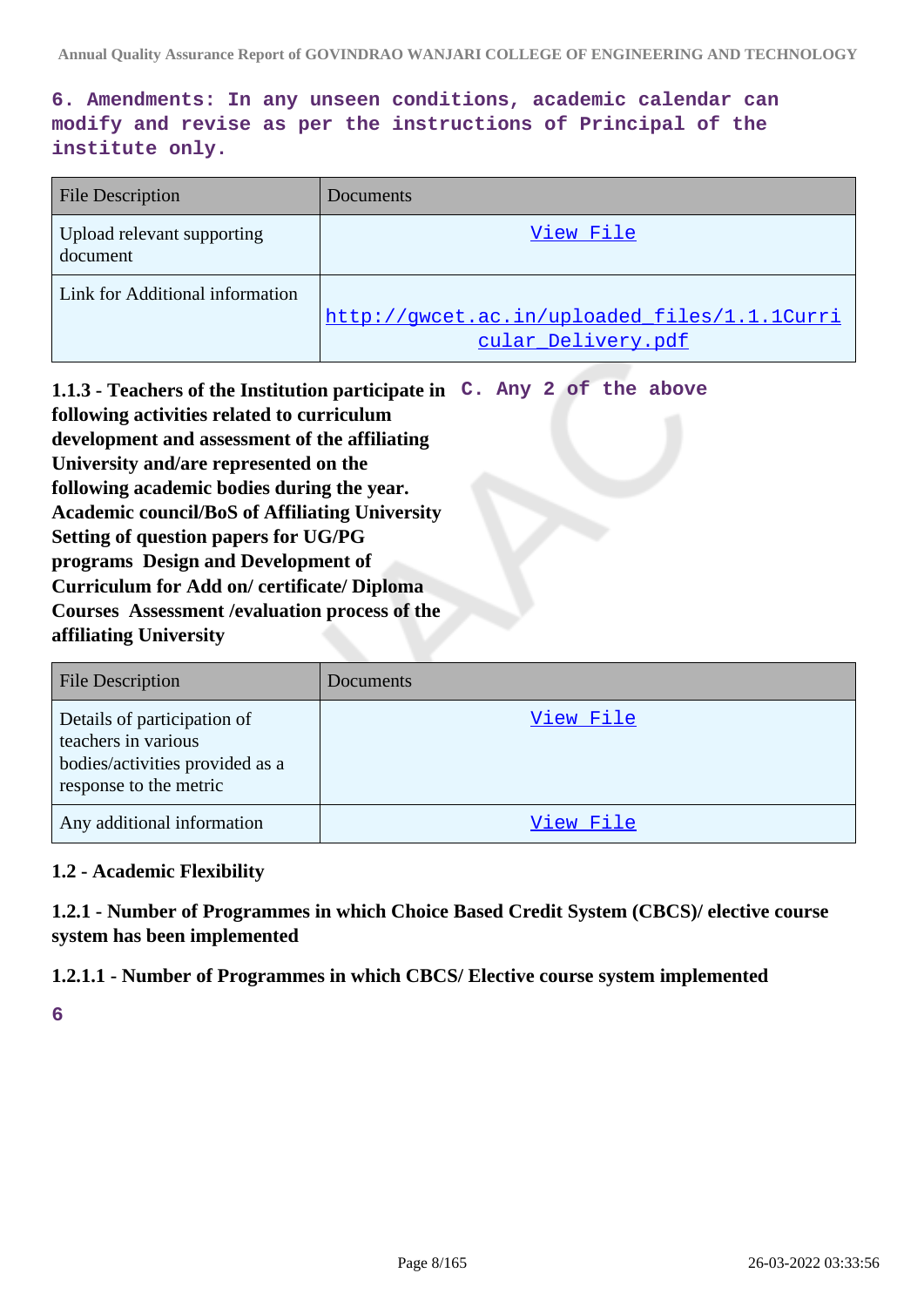| File Description                                           | <b>Documents</b> |
|------------------------------------------------------------|------------------|
| Any additional information                                 | View File        |
| Minutes of relevant Academic<br>Council/BOS meetings       | No File Uploaded |
| Institutional data in prescribed<br>format (Data Template) | View File        |

## **1.2.2 - Number of Add on /Certificate programs offered during the year**

## **1.2.2.1 - How many Add on /Certificate programs are added during the year. Data requirement for year: (As per Data Template)**

## **1**

| <b>File Description</b>                                                       | Documents        |
|-------------------------------------------------------------------------------|------------------|
| Any additional information                                                    | No File Uploaded |
| Brochure or any other document<br>relating to Add on /Certificate<br>programs | View File        |
| List of Add on /Certificate<br>programs (Data Template)                       | View File        |

## **1.2.3 - Number of students enrolled in Certificate/ Add-on programs as against the total number of students during the year**

**30**

| <b>File Description</b>                                                                   | Documents |
|-------------------------------------------------------------------------------------------|-----------|
| Any additional information                                                                | View File |
| Details of the students enrolled in<br>Subjects related to<br>certificate/Add-on programs | View File |

## **1.3 - Curriculum Enrichment**

1.3.1 - Institution integrates crosscutting issues relevant to Professional Ethics, Gender, Human Values, Environment and Sustainability into the Curriculum

**Our Organization integrates various Cross-cutting issues of the society such as Moral Values, Human Values, Professional Ethics, Ethical Values Gender Equality, Environmental Awareness, which are indivisible part of our curriculum.**

**The Institute celebrates Annual Women's Day. To encourage gender**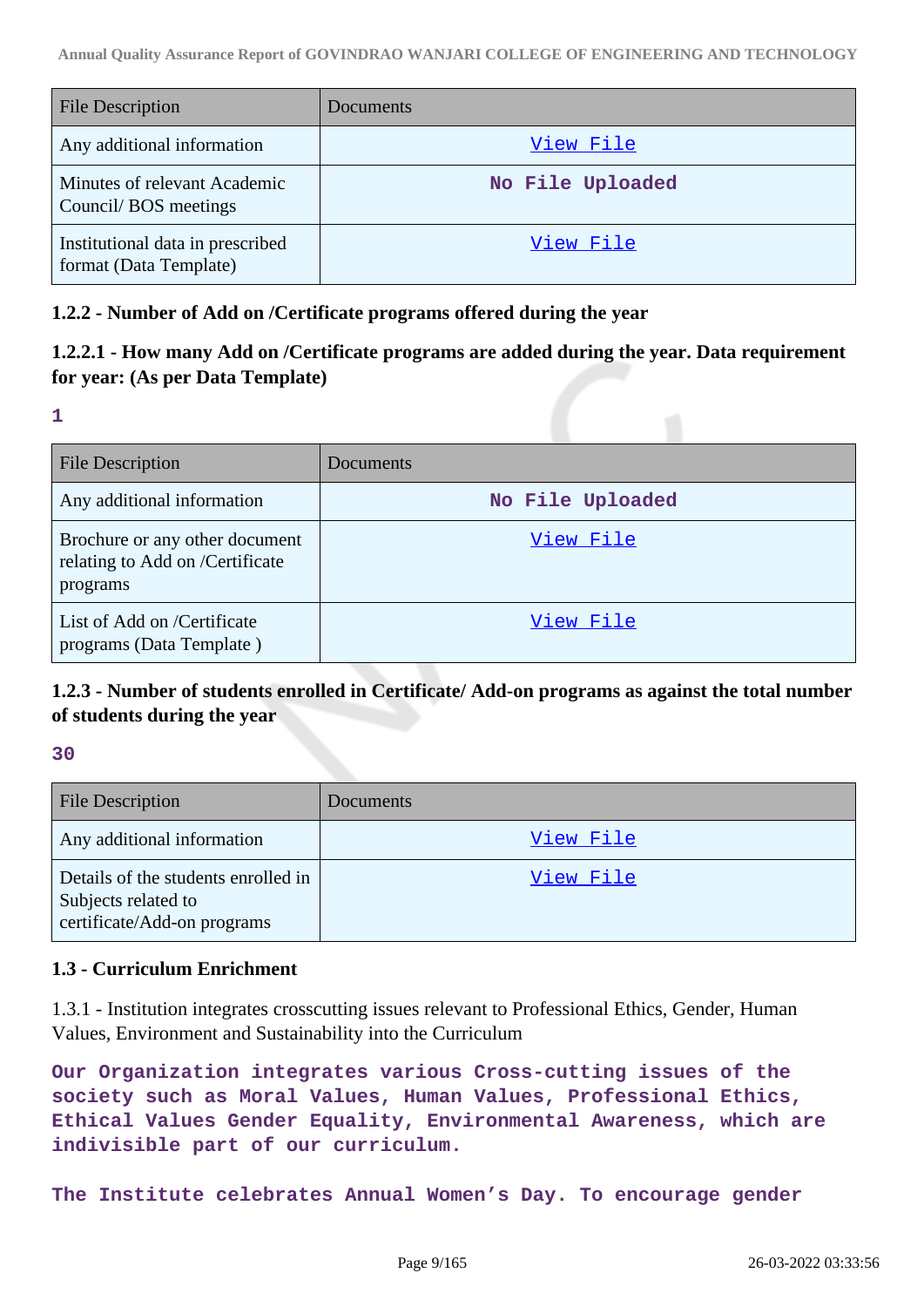**equality, the institute promotes the coeducation.**

**In second year there is a subject Environmental Studies in which sharpen the ability of scholars to grasp the nature and results of science. In Civil Engineering Programme, students learn Environmental Engineering as core subject and are offered with many electives on Environment and sustainability and many more which is opted by students. Many Projects are undertaken by final year students related to environmental issues.**

**Ethical science course is included in first year (2ndsem) curriculum which is common for all programs, in which students get knowledge about applied humanities and social engineering, sustainable development. The institute has constituted Anti-Ragging committee. The campus of the institute is ragging- free. This institute conducts various programs on Human Rights under the NSS to provide awareness among students.**

**In first year (1stsem) curriculum there is a practical based on communication skill in which students can learn letter writing, principles of public speaking, professional communication Skill. Information Technology and Computer Science & Engineering course curriculum includes a subject on Professional Ethics.**

| <b>File Description</b>                                                                                                                                                    | Documents        |
|----------------------------------------------------------------------------------------------------------------------------------------------------------------------------|------------------|
| Any additional information                                                                                                                                                 | No File Uploaded |
| Upload the list and description of<br>courses which address the<br>Professional Ethics, Gender,<br>Human Values, Environment and<br>Sustainability into the<br>Curriculum. | View File        |

**1.3.2 - Number of courses that include experiential learning through project work/field work/internship during the year**

**6**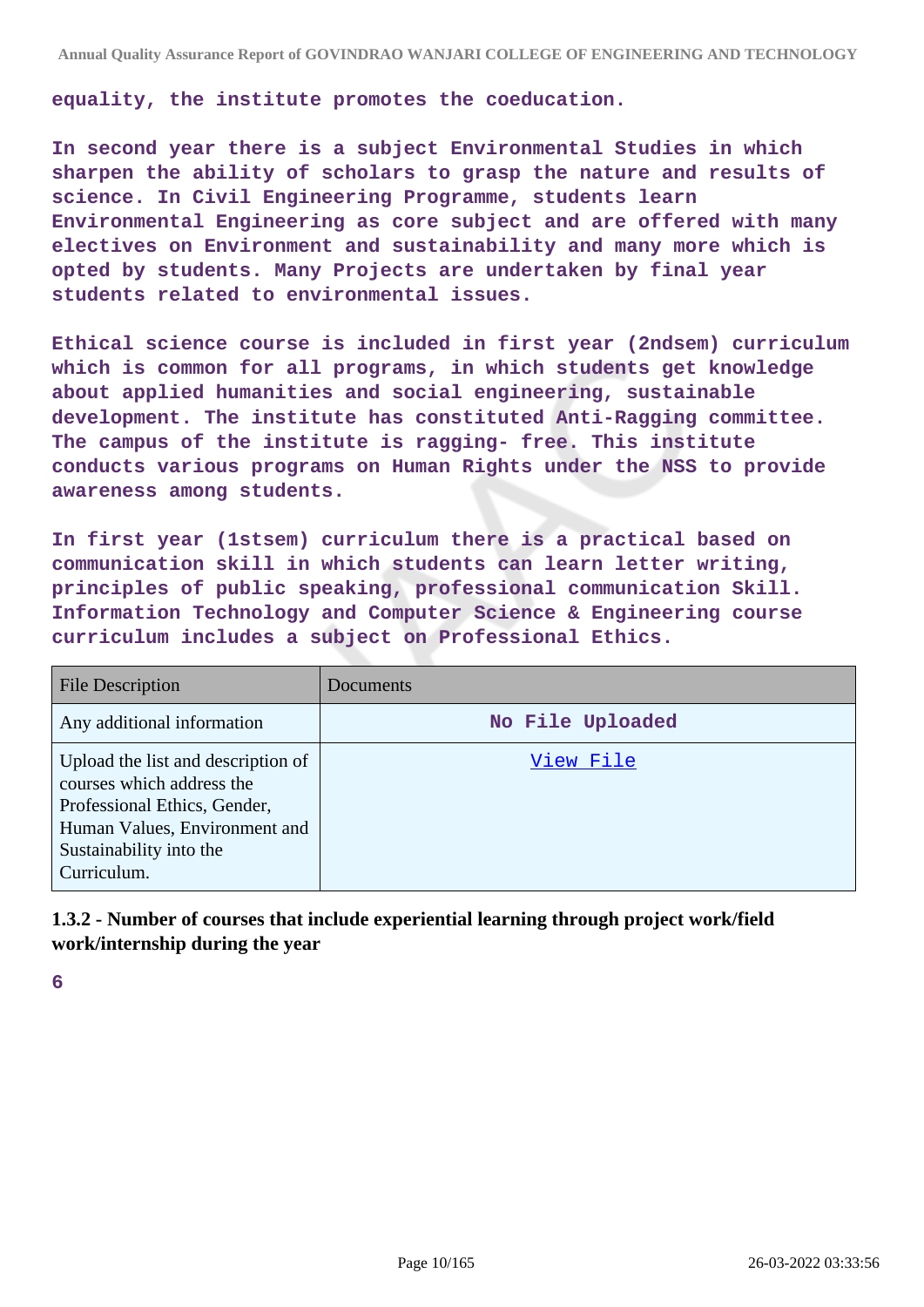| <b>File Description</b>                                                                            | Documents        |
|----------------------------------------------------------------------------------------------------|------------------|
| Any additional information                                                                         | View File        |
| Programme / Curriculum/<br>Syllabus of the courses                                                 | View File        |
| Minutes of the Boards of Studies/<br>Academic Council meetings with<br>approvals for these courses | No File Uploaded |
| MoU's with relevant<br>organizations for these courses, if<br>any                                  | No File Uploaded |
| Institutional Data in Prescribed<br>Format                                                         | View File        |

## **1.3.3 - Number of students undertaking project work/field work/ internships**

| $\overline{a}$ |     |  |
|----------------|-----|--|
| e e            |     |  |
|                |     |  |
|                | . . |  |
|                | -   |  |

| <b>File Description</b>                                                                                             | <b>Documents</b> |
|---------------------------------------------------------------------------------------------------------------------|------------------|
| Any additional information                                                                                          | View File        |
| List of programmes and number<br>of students undertaking project<br>work/field work//internships<br>(Data Template) | View File        |

## **1.4 - Feedback System**

## **1.4.1 - Institution obtains feedback on the syllabus and its transaction at the institution from the following stakeholders Students Teachers Employers Alumni**

**A. All of the above**

| <b>File Description</b>                                                                                                                                        | Documents                                   |
|----------------------------------------------------------------------------------------------------------------------------------------------------------------|---------------------------------------------|
| URL for stakeholder feedback<br>report                                                                                                                         | http://gwcet.ac.in/uploaded_files/1.4.1.pdf |
| Action taken report of the<br>Institution on feedback report as<br>stated in the minutes of the<br>Governing Council, Syndicate,<br><b>Board of Management</b> | No File Uploaded                            |
| Any additional information                                                                                                                                     | View File                                   |

## **1.4.2 - Feedback process of the Institution may A. Feedback collected, analyzed**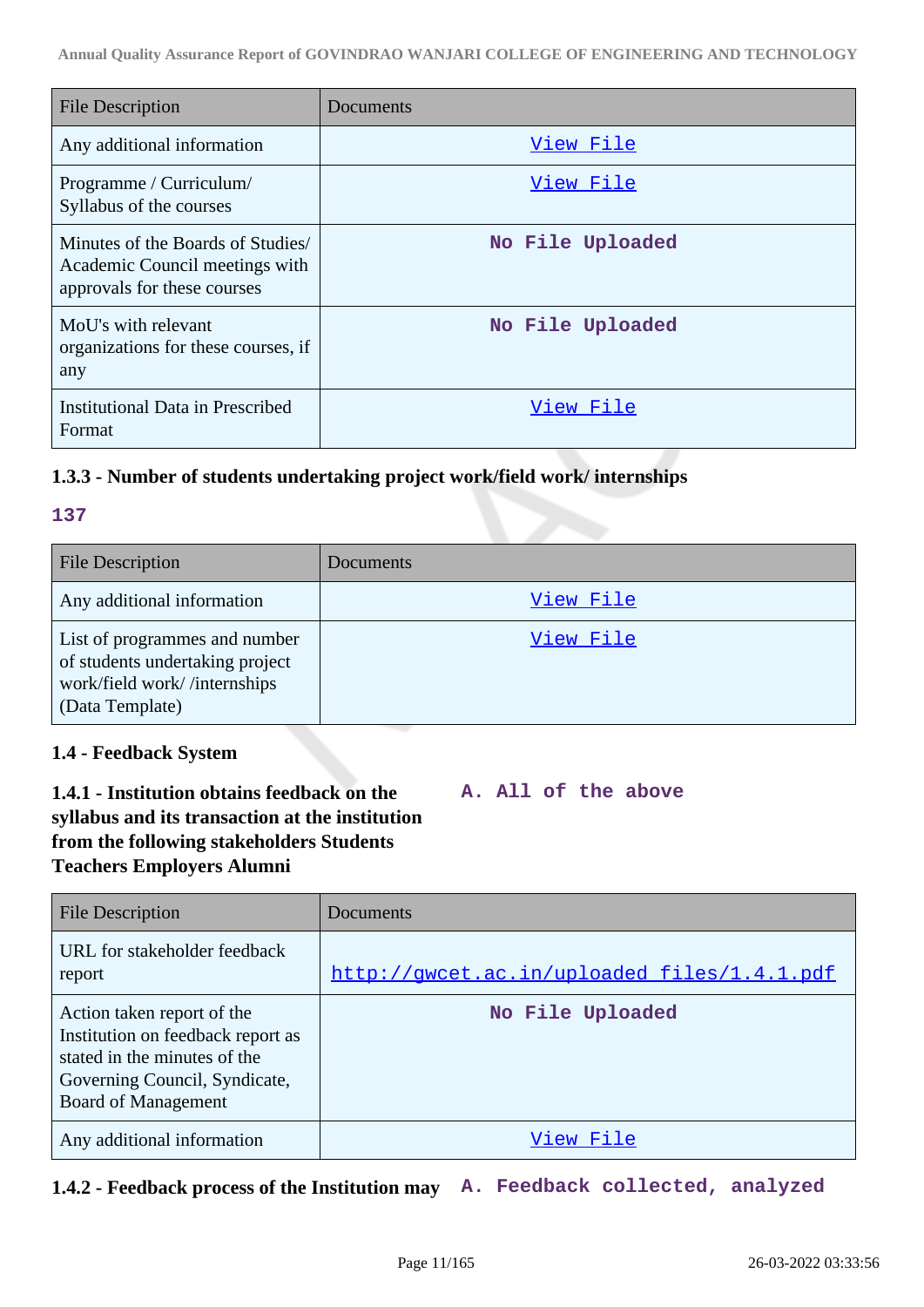**be classified as follows and action taken and feedback available on website**

| <b>File Description</b>              | Documents <sup>1</sup>                      |
|--------------------------------------|---------------------------------------------|
| Upload any additional<br>information | View File                                   |
| URL for feedback report              | http://qwcet.ac.in/uploaded files/1.4.2.pdf |

## **TEACHING-LEARNING AND EVALUATION**

## **2.1 - Student Enrollment and Profile**

## **2.1.1 - Enrolment Number Number of students admitted during the year**

#### **2.1.1.1 - Number of students admitted during the year**

#### **619**

| <b>File Description</b>                    | <b>Documents</b> |
|--------------------------------------------|------------------|
| Any additional information                 | View File        |
| Institutional data in prescribed<br>format | View File        |

**2.1.2 - Number of seats filled against seats reserved for various categories (SC, ST, OBC, Divyangjan, etc. as per applicable reservation policy during the year (exclusive of supernumerary seats)**

## **2.1.2.1 - Number of actual students admitted from the reserved categories during the year**

#### **554**

| <b>File Description</b>                                          | <b>Documents</b> |
|------------------------------------------------------------------|------------------|
| Any additional information                                       | View File        |
| Number of seats filled against<br>seats reserved (Data Template) | <u>View File</u> |

## **2.2 - Catering to Student Diversity**

2.2.1 - The institution assesses the learning levels of the students and organizes special Programmes for advanced learners and slow learners

**We have a streamlined mechanism for continuous monitoring and evaluation of the students. We are considering some special grade factors for identifying the level of students. This system helps to identify slow learners & advance learners.**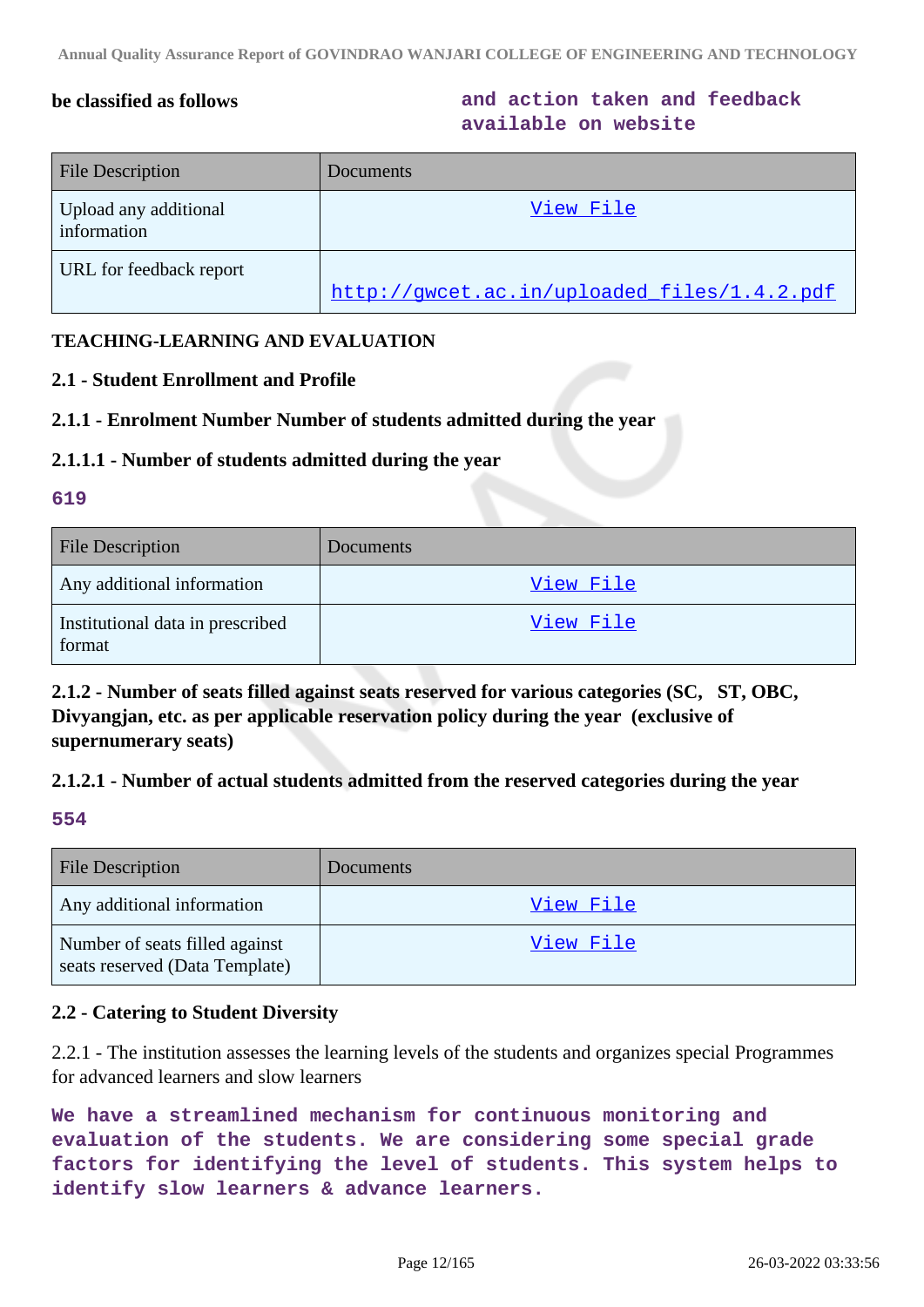#### **Students are identified based on:**

**1. Slow learners and Advance learners are separated by evaluating the score or percentage of HSSC/MHTCET / JEE / Poly final year / last university examination having 50 % weightage.**

**2. Slow learners and Advance learners are differentiated on the basis of score in Class Test I or Sessional examination-I conducted by all department for the entire students, having 50% weightage.**

**Presently, we modified the same system by considering and including one special grade factor, the special grade factor is to perform objective test for the entire students by all the departments, on the basis of test score, slow learners and advance learners are identified.**

**Strategies adopted for facilitating Slow Learners: (Having score below 60 %)**

**1. Students having score below 60 % are assigned to a faculty as mentor, the personal and academic care of such students is taken by the corresponding mentors.**

**2. The counselors monitor the academic performance of the students to understand the student's issues that affect their ability to learn and assess the nature of their problems and motivate them to reach their academic goals. The appropriate counseling with additional teaching eventually helps to attend classes regularly.**

**3. Mentors communicate regularly with the parents regarding the attendance, performance and progress of each assessment of students.**

**4. Departments conduct remedial classes to revise syllabus covered up to class test-I or sessional exam I and provide course notes to students. Department also conduct some extra classes to prepare the slow learners to pass the exam.**

**5. Slow learners who are not able to manage with the teaching in regular classes, are assisted through clarification of their doubts, revising important concepts and extra assignments.**

**Strategies adopted for facilitating Advance Learners: (Having score 60 % and above)**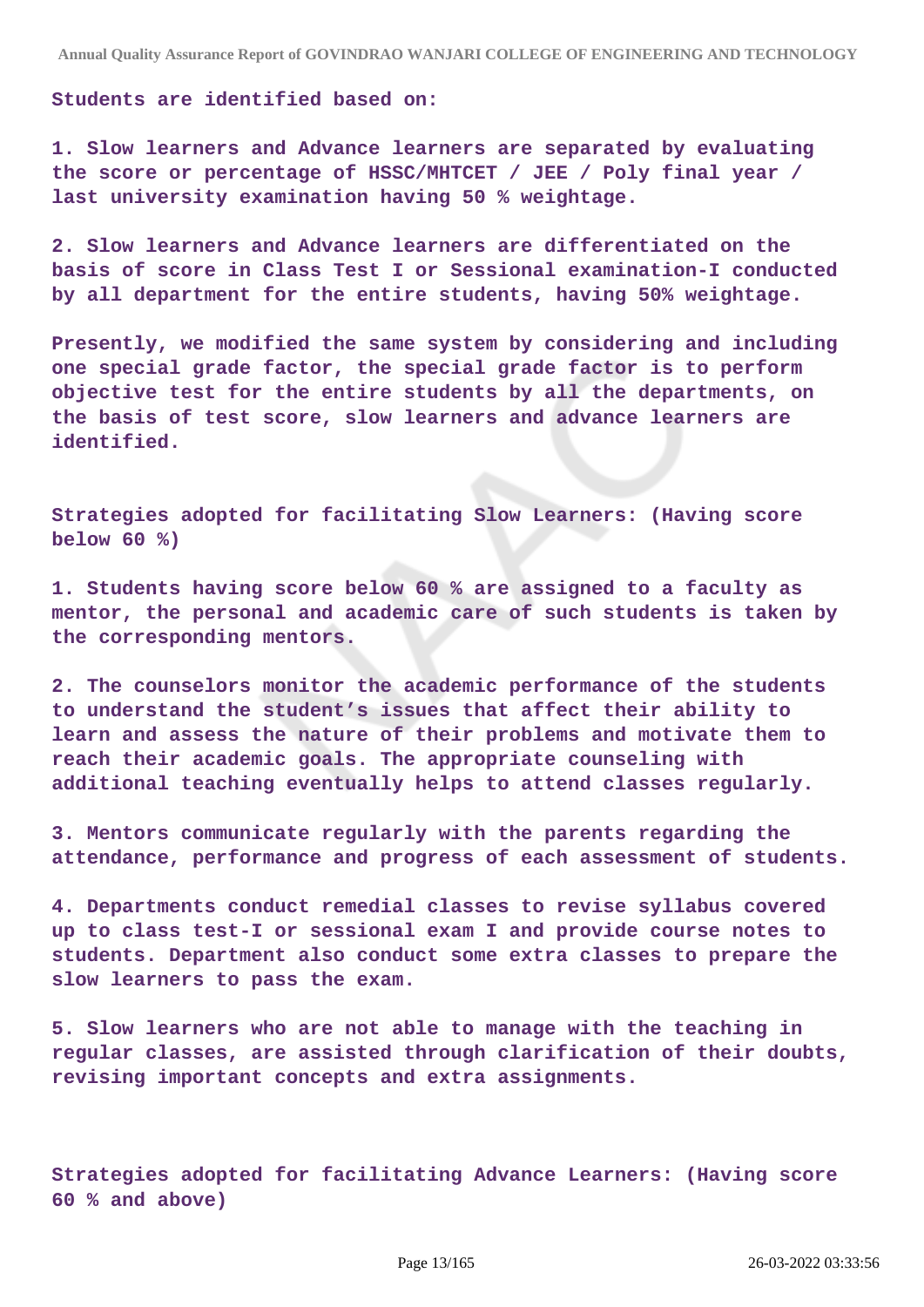**1. Advance learners having score above 60 % are identified through their performance in examinations, interaction in class room and laboratory, their fundamental knowledge, concept understanding and articulation abilities etc.,**

**2. The bright and diligent students are motivated by providing extra test series and extra challengeable assignments to get higher ranks in university.**

**3. The students are encouraged to become a member of professional bodies to organize technical events and also provided opportunities to develop their creativity by participating and organizing intercollegiate as well as national level technical symposiums.**

**4. The students are advised to participate in group discussions, technical quizzes and subjective seminars to develop their problemsolving abilities and to improve their presentation skills. The students are also encouraged to participate in project work aiming at inculcating research orientation**

**5. The departments conduct various club activities and NTPEL session to mould the students in corresponding field and also encourage to appear in the competitive exams like GATE, GRE, TOEFL, IELTS, CAT, PGCET etc.,**

| <b>File Description</b>                  | Documents  |
|------------------------------------------|------------|
| Paste link for additional<br>information | <b>Nil</b> |
| Upload any additional<br>information     | View File  |

## **2.2.2 - Student- Full time teacher ratio (Data for the latest completed academic year)**

| Number of Students | Number of Teachers |
|--------------------|--------------------|
| 1153               |                    |

| <b>File Description</b>    | <b>Documents</b> |
|----------------------------|------------------|
| Any additional information | View File        |

## **2.3 - Teaching- Learning Process**

2.3.1 - Student centric methods, such as experiential learning, participative learning and problem solving methodologies are used for enhancing learning experiences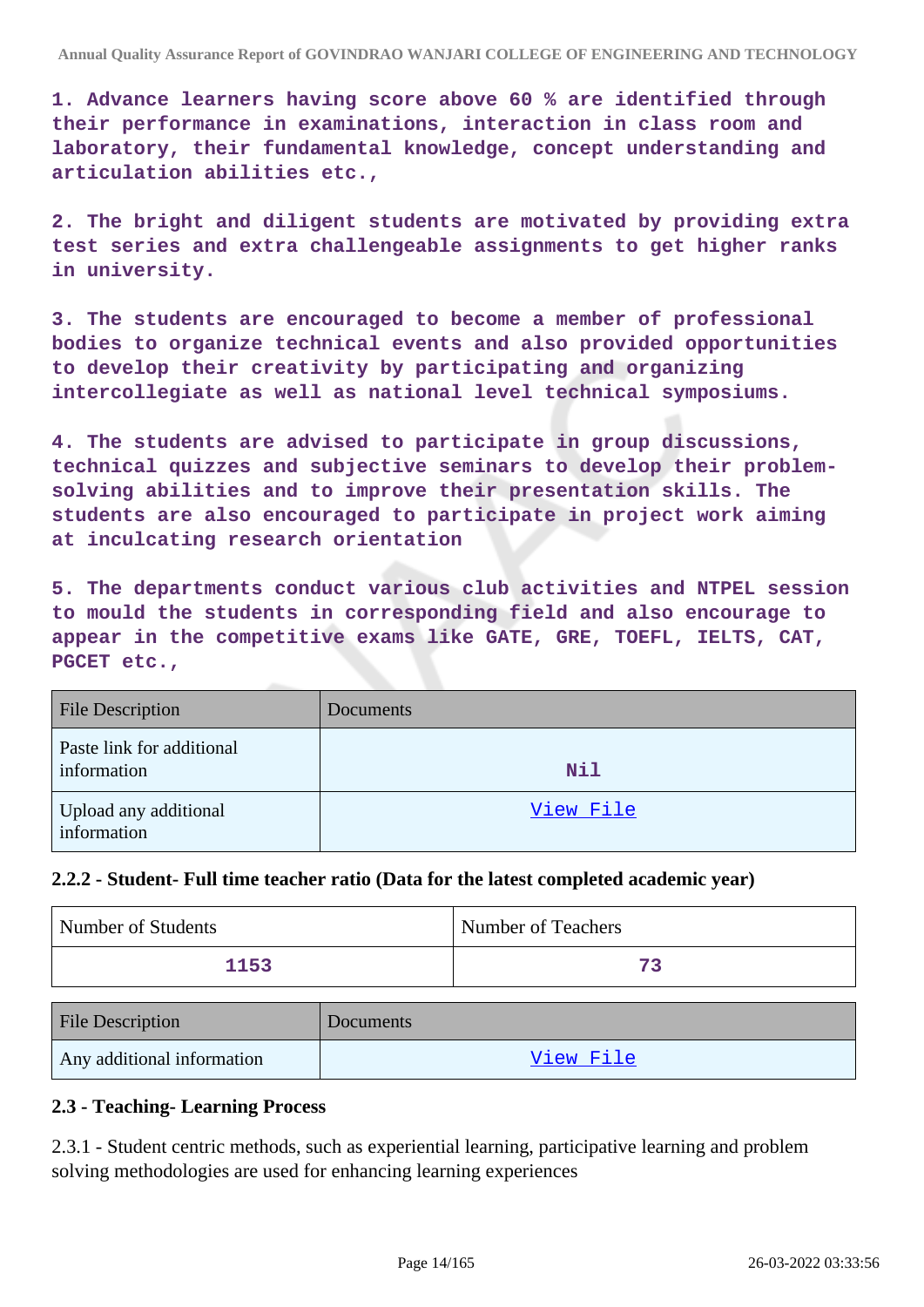#### **1. Regular Teaching Techniques**

**Class Room Lectures & E- Learning Resources: Classroom lectures interspersed with discussion, resource for sound understanding, fundamentals, design and implementation. Generally teaching is carried out with conventional green-board and through PPTs using LCD projectors for explanation and visualization.**

**In current session (2020-2021), the teaching (Theory and Practical session) carried out through online mode (Zoom Meet). NPTEL videos esources are also used for indepth learning of the subjects.**

#### **2. Experiential learning:**

**Experiential learning supports students in applying their knowledge understanding to real-world problems in a formal guided manner.**

**Laboratory sessions and Simulation: Technical education is always justified with the help of practical knowledge. In this context, we provide exposure to our students in the laboratories from the first year. Later from the second year, students related to the core department are given an exposure to their course related advanced practical orientation through various agencies in the respective field.In current session (2020-2021), the Practical sessioncarried out through online mode (Zoom Meet). We have MoUs with various industries to provide platform to the students for experiential learning.**

#### **3. Participative learning:**

**The students of our college are made to participate in different brain-storming activities and case studies by consultation with field experts. Group discussions, Technical Quizzes, Debates are conducted and students are motivated to participate in these activities. As the students come with different opinions and thought processes, the learning process gets justified in the arguemental way.**

**The students are given various opportunities to showcase their talent, communication and technical competency through brainstorming sessions, numerous contests, and seminars and encouraged to become members of professional bodies. They are also encouraged to organize technical events to develop their creativity by participating and organizing intercollegiate as well as national level technical symposiums. Industrial tours, field visits and internships make the**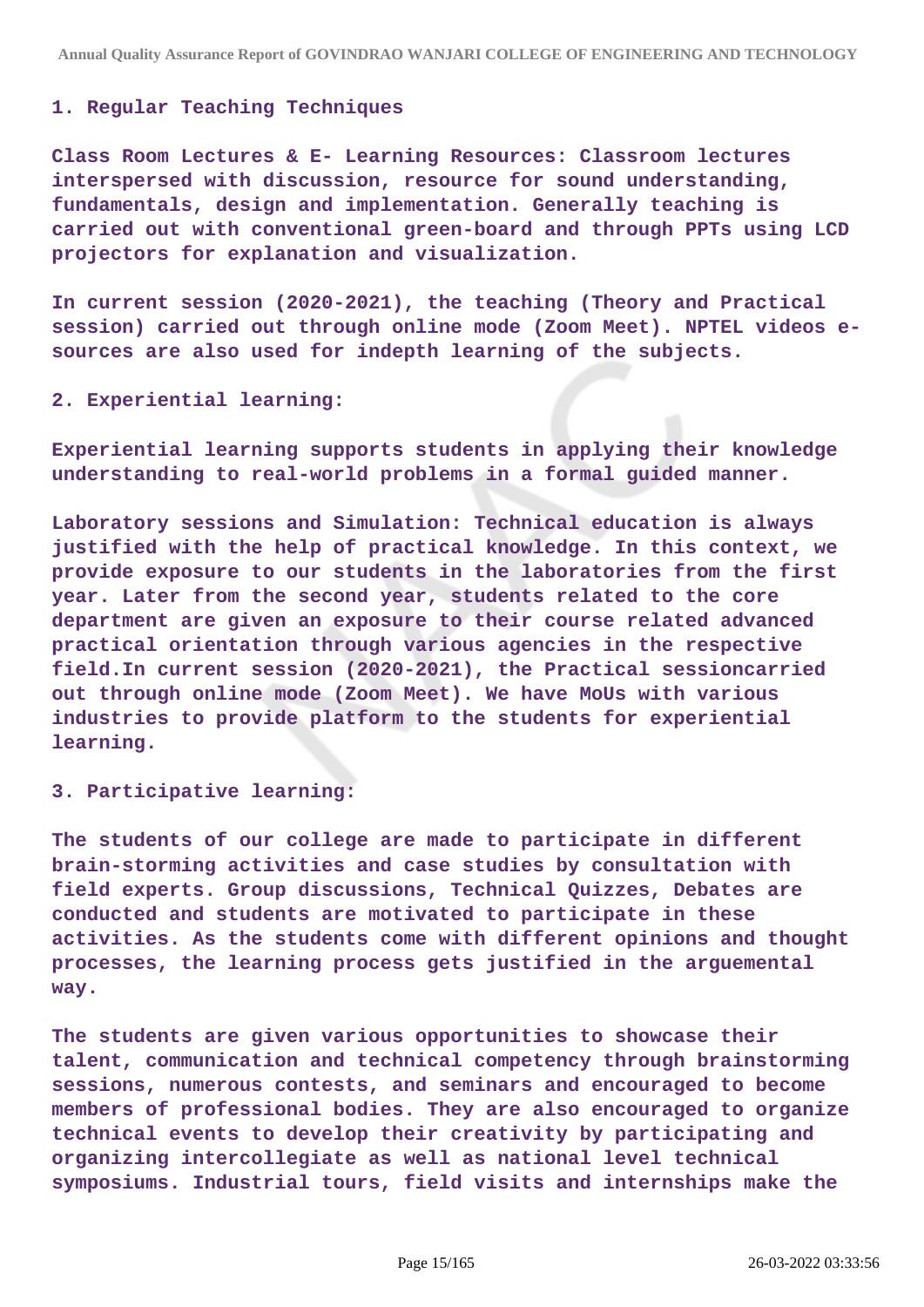**students acquainted with industrial and work ethics followed by submission/ presentation report.**

#### **4. Problem Solving Methods**

**Assignments on various topics are given regularly to increase engagement with subject and its understanding.**

**Case studies and Mini projects: To developed the problem solving methods and to enhance the practical knowledge and logical thinking of students, we are following case studies with innovative way and also encourage our students to make some Mini projects from second year onwards, though it is not a part of curriculum of RTM Nagpur University. The students are divided into small groups so that personal attention can be given and every student's role will become prominent.**

| <b>File Description</b>              | <b>Documents</b> |
|--------------------------------------|------------------|
| Upload any additional<br>information | View File        |
| Link for additional information      | Nil              |

2.3.2 - Teachers use ICT enabled tools for effective teaching-learning process. Write description in maximum of 200 words

**Institute follows ICT enabled teaching in addition to the chalk and talk method of teaching in classroom. Teachers using ICT for effective teaching with LMS & E-learning resources etc. The use of multimedia teaching aids like, LCD projectors, interactive digital board/computer/laptops, IT enabled learning tools such as PPT, Video (DELNET & NPTEL) & Audio, online sources systems are usually use to expose the students for advanced knowledge and practical learning.**

**Departments conduct seminars, workshops and guest lectures on the new developments in the core subjects for effective teaching and learning by the faculty members and students in each semester. Seminar hall is equipped with multimedia facilities using ICT tools. Invited talks and webinars are conducted in seminar hall using ICT facilities. The students' get all their academic information on weblink provided by Institute. Sufficient number of books, Journals, ejournals and e-books are available online in the library.**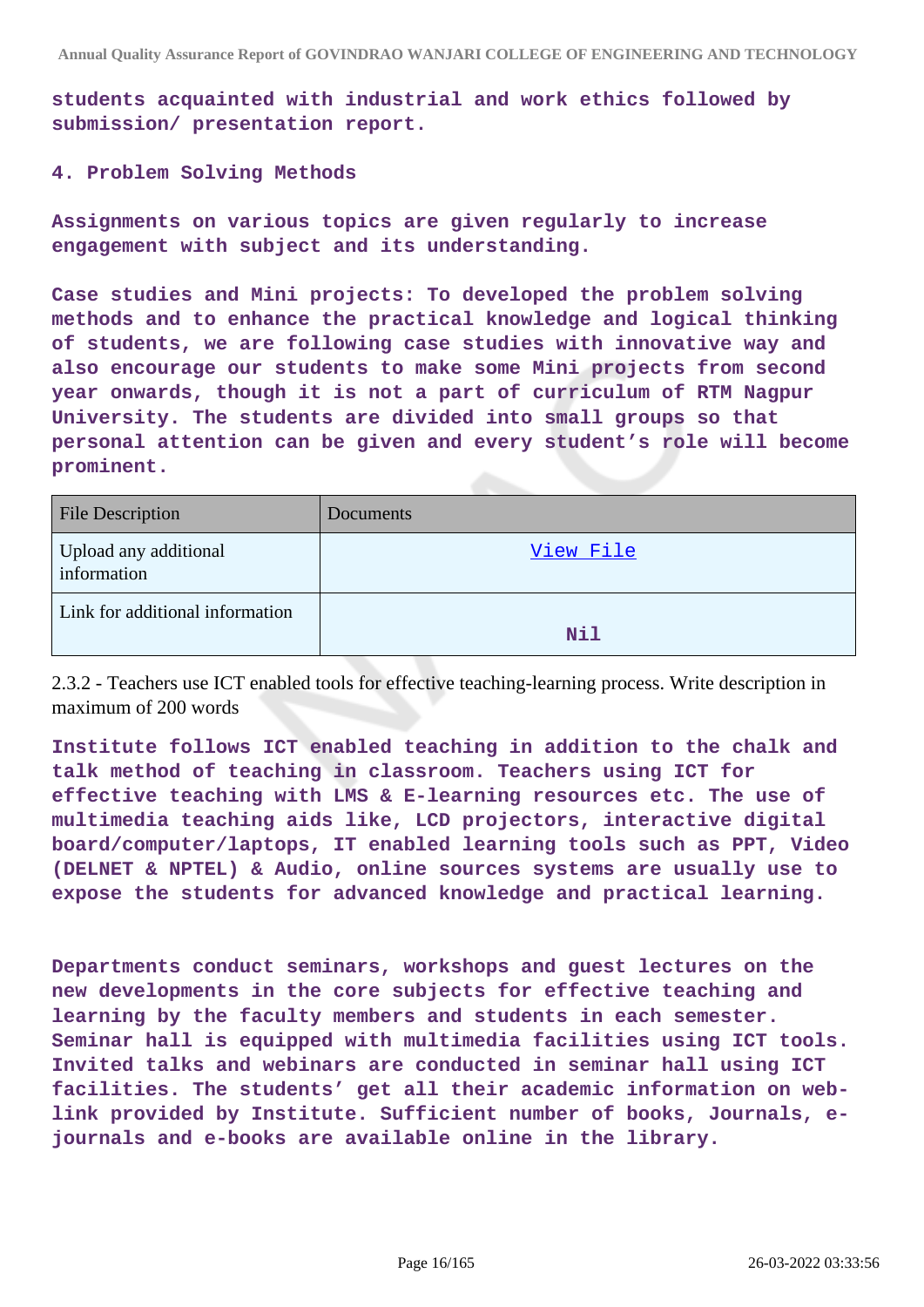**Internet and Wi-Fi facility is made available to all the students of institute at free of charge. You-Tube, E-mails, Whatsapp group, Zoom, Google meet, Teach-mint app and Google classrooms are used as platforms to communication, provide material and syllabus, make announcements, conduct tests, upload assignments, make presentations, address queries, mentor to share information.**

| <b>File Description</b>                                                                                    | Documents |
|------------------------------------------------------------------------------------------------------------|-----------|
| Upload any additional<br>information                                                                       | View File |
| Provide link for webpage<br>describing the ICT enabled tools<br>for effective teaching-learning<br>process | View File |

## **2.3.3 - Ratio of mentor to students for academic and other related issues (Data for the latest completed academic year )**

## **2.3.3.1 - Number of mentors**

#### **73**

| <b>File Description</b>                                                  | Documents |
|--------------------------------------------------------------------------|-----------|
| Upload, number of students<br>enrolled and full time teachers on<br>roll | View File |
| Circulars pertaining to assigning<br>mentors to mentees                  | View File |
| Mentor/mentee ratio                                                      | View File |

## **2.4 - Teacher Profile and Quality**

## **2.4.1 - Number of full time teachers against sanctioned posts during the year**

## **73**

| <b>File Description</b>                                             | <b>Documents</b> |
|---------------------------------------------------------------------|------------------|
| Full time teachers and sanctioned<br>posts for year (Data Template) | View File        |
| Any additional information                                          | View File        |
| List of the faculty members<br>authenticated by the Head of HEI     | View File        |

## **2.4.2 - Number of full time teachers with Ph. D. / D.M. / M.Ch. /D.N.B Superspeciality / D.Sc. /**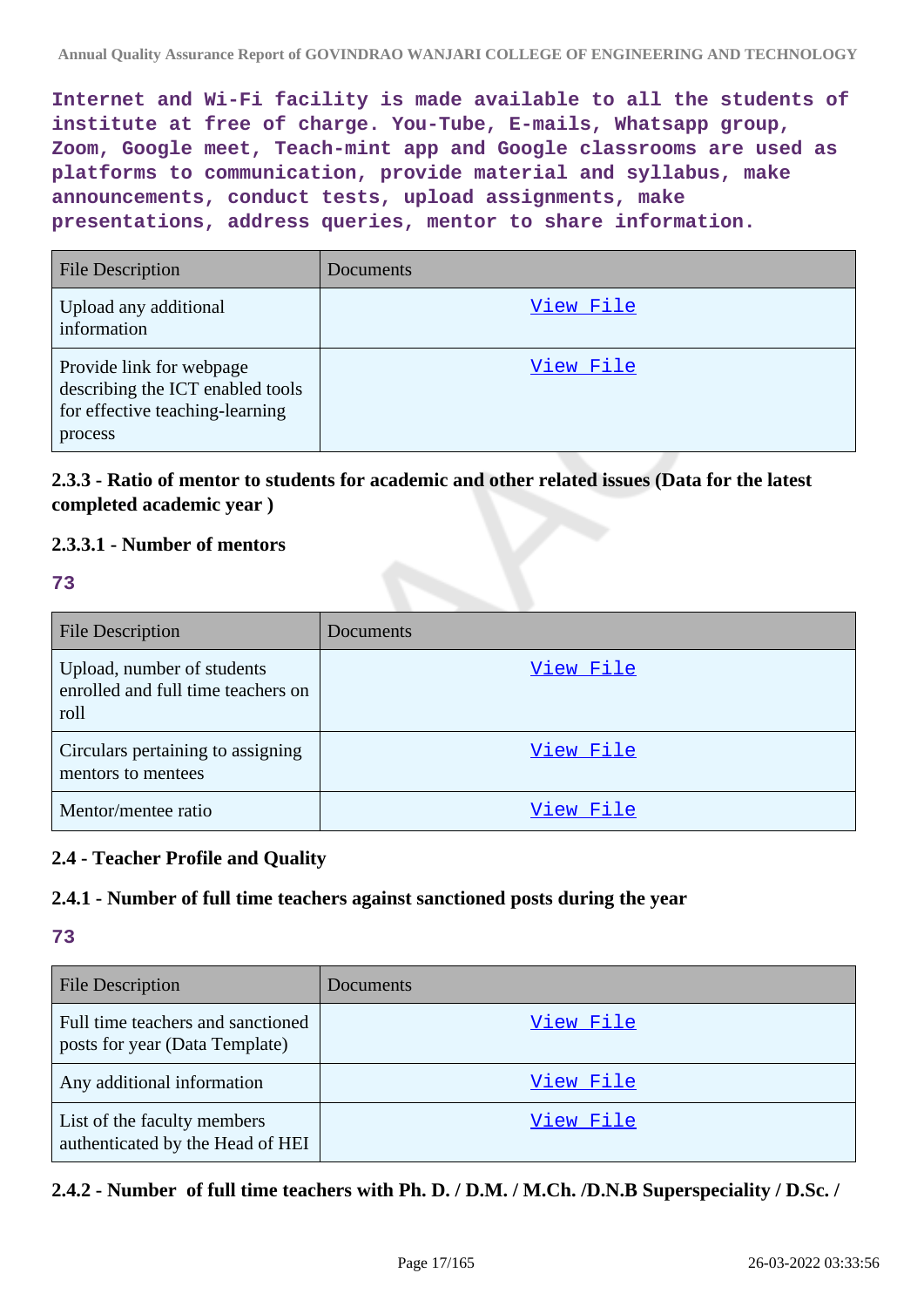## **D.Litt. during the year (consider only highest degree for count)**

## **2.4.2.1 - Number of full time teachers with Ph. D. / D.M. / M.Ch. /D.N.C Superspeciality / D.Sc. / D.Litt. during the year**

#### **6**

| <b>File Description</b>                                                                                                                                                            | Documents |
|------------------------------------------------------------------------------------------------------------------------------------------------------------------------------------|-----------|
| Any additional information                                                                                                                                                         | View File |
| List of number of full time<br>teachers with Ph. D. / D.M. /<br>M.Ch./ D.N.B Super specialty /<br>D.Sc. / D.Litt. and number of full<br>time teachers for year (Data)<br>Template) | View File |

**2.4.3 - Number of years of teaching experience of full time teachers in the same institution (Data for the latest completed academic year)**

## **2.4.3.1 - Total experience of full-time teachers**

#### **455**

| <b>File Description</b>                                                                                 | <b>Documents</b> |
|---------------------------------------------------------------------------------------------------------|------------------|
| Any additional information                                                                              | View File        |
| List of Teachers including their<br>PAN, designation, dept. and<br>experience details(Data<br>Template) | View File        |

## **2.5 - Evaluation Process and Reforms**

2.5.1 - Mechanism of internal assessment is transparent and robust in terms of frequency and mode. Write description within 200 words.

**Internal assessment in college is so transparent that every student has an idea about the standard internal evaluation process of the theory /practical subjects. The institute follows the regulations of RTM Nagpur University and internal assessment is carried out in a systematic manner for theory, practical and project work. The College organizes orientation programs for students to make them acquainted with the rules and regulations of the affiliating university, examinations, evaluation process, and extra-curricular activities etc.,**

**All examinations are conducted as per academic calendar. All examination Marks will be displayed in the department notice boards.**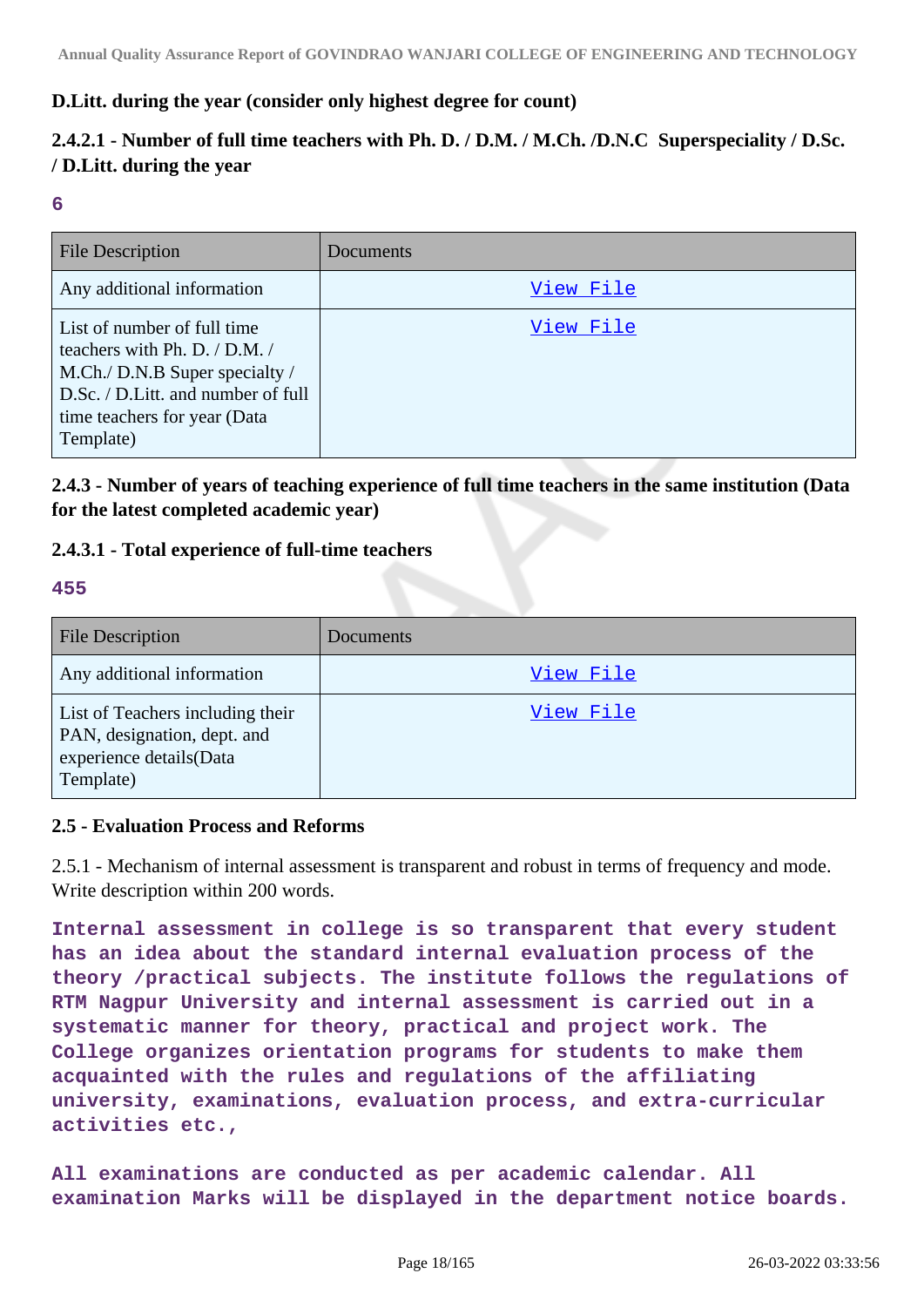**If the students fail to appear due to some sound reason in examination, then the students are permitted to appear in resessional examinations and also given an opportunity to improve their marks by appearing in an oral examination, participation and performance in technical/non technical activities. All records of attendance and exam are properly maintained for academic monitoring.**

**A Parents' meet is organized in each semester and its information given to parents either through call/SMS /letter. Parents are shown complete student record including attendance, marks scored in each subject, assignments submitted, extra-curricular and other activities attended by their wards. Parents can also view the answer sheets.**

| <b>File Description</b>         | Documents |
|---------------------------------|-----------|
| Any additional information      | View File |
| Link for additional information | Nil       |

2.5.2 - Mechanism to deal with internal examination related grievances is transparent, time- bound and efficient

**Examination related grievances are handled by the mentor to make it time bound, transparent and efficient. All the examinations are conducted as per academic calendar. The Institute follows open evaluation system where the examination answer copies are shown to students, the examination marks and experimental grades are displayed on notice boards and the same information is informed to the parents. If the students have any queries then they approach the mentor, the mentor tries to find the solution. The grievances of the students with reference to assessment are made clear by showing his/her performance in the answer sheet. The answer sheet of such student is assessed by the faculty once again in the presence of the student. Any corrections in the total of marks or assessment of answer books as identified by students are immediately done by the faculty members. If the matter still remains unsolved, students and mentor can always approach Head of the Department who solves the matter in consultation with higher authorities if required, the internal marks and grades are to be submitted on-line within a stipulated time frame. Thus, the process of sorting out grievance becomes time-bound and transparent.**

**If the students faced problems in university examination form submission, issue of admission card or any discrepancy in university result, then the students can approach to mentor and the mentor hand**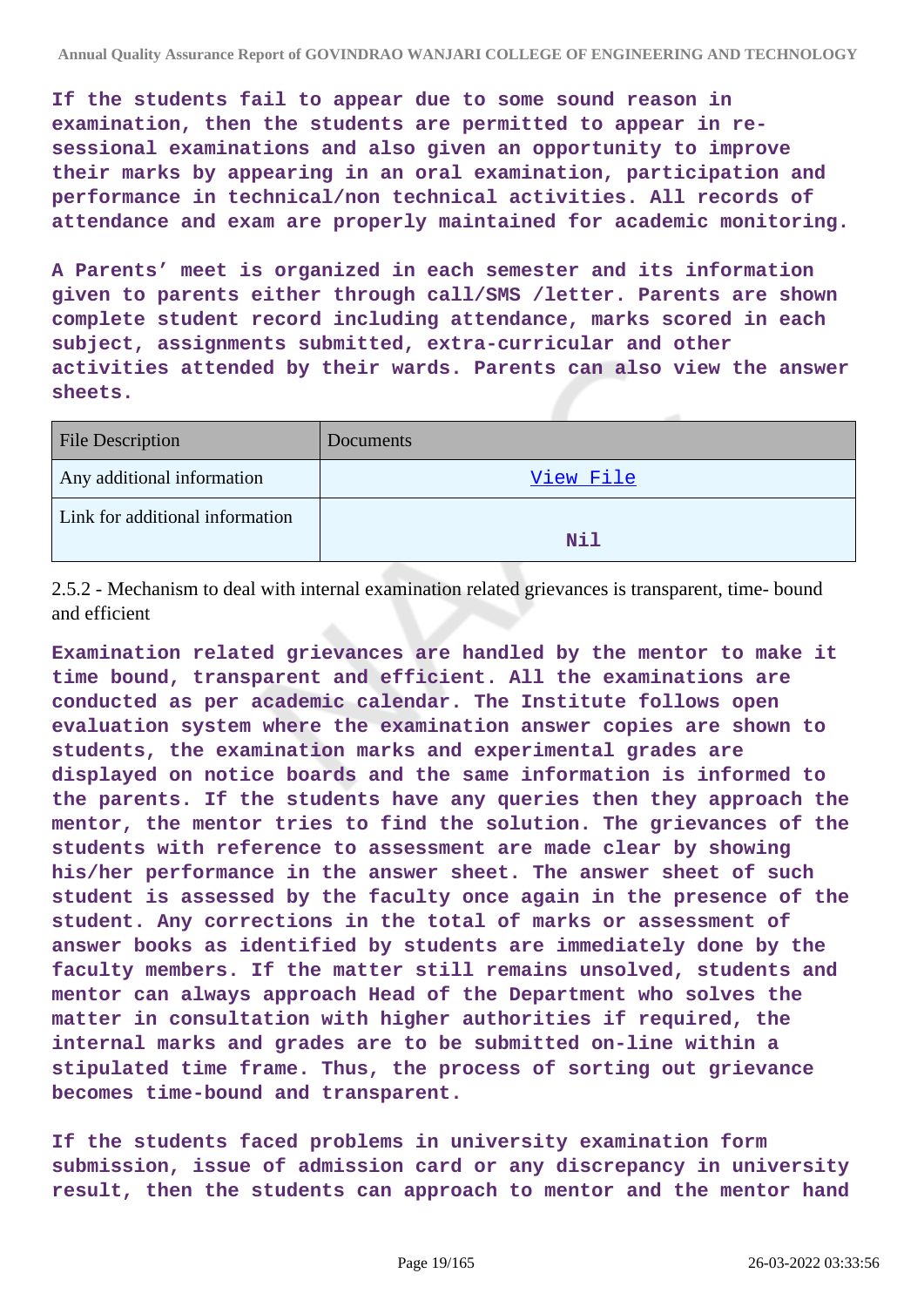**over same matter to the faculty- in-charge of university examination, who concern with Head of the Department & Principal and the matter is reported to RashtrasantTukadojiMaharaj Nagpur University through concerned clerk of the college who tries to get the solution. With reference to evaluation, if the student scores less mark than expected, he/she can apply for revaluation of his/her answer script after paying the prescribed fee. University provides the photocopy of answer sheets to students regarding any grievances with reference to evaluation. Student can apply for revaluation if he/she feels that evaluation is not correct.**

| <b>File Description</b>         | <b>Documents</b> |
|---------------------------------|------------------|
| Any additional information      | View File        |
| Link for additional information | Nil              |
|                                 |                  |

## **2.6 - Student Performance and Learning Outcomes**

2.6.1 - Programme and course outcomes for all Programmes offered by the institution are stated and displayed on website and communicated to teachers and students.

**The institute at central level, while finalizing the learning outcomes considers remarks of representative of all stakeholders which includes staff and students. Students Awareness: Program Outcomes (POs), Program Specific outcomes (PSOs), Program educational Objectives (PEOs) and course outcomes (Cos) are published and disseminated through various medias such as display boards in the corridors, laboratories, HOD cabin, institute website etc. Also, all the outcomes are disseminated to the stakeholders through parents meet and alumni meet. Staff Awareness: Special brain storming sessions are arranged and staff takes active participation in these sessions for further modification and to understand the concept of learning outcomes. Learning outcomes are disseminated through display board, circulars, pamphlets etc. Outcomes: Vision and Mission Statements of department were defined by involving the different levels of outcomes. ·Outcomes are the abilities the students acquire at the end of the program ·Outcomes provide the basis for an effective interaction among stakeholders ·It is the results-oriented thinking and is the opposite of input-based education where the emphasis is on the educational process and where we are happy to accept whatever is the result" Levels of Outcomes Program Outcomes: POs are the statements that describe what the students learn from engineering programs and should be able to do after completion of the program. Program Specific Outcomes: PSOs are the statements that describe what the students of a specific**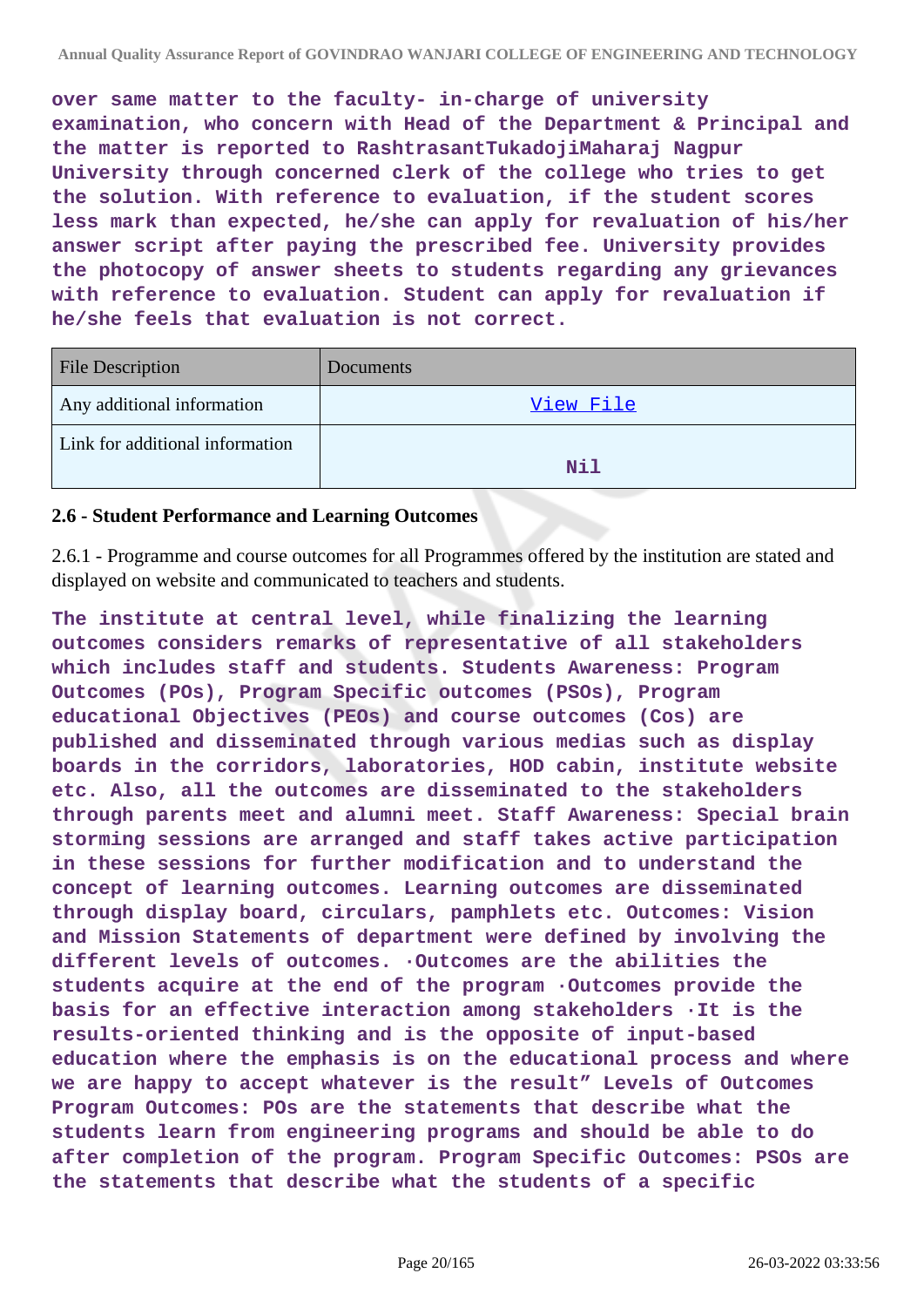**engineering program should be able to do after completion of the program. Program educational Objectives: PEOs are the statements that describe what the graduates should be able to do after few years of completion of the program. Course Outcomes: COs are the statements that describe what the students should be able to do at the end of a course**

| <b>File Description</b>                                    | Documents                                                     |
|------------------------------------------------------------|---------------------------------------------------------------|
| Upload any additional<br>information                       | View File                                                     |
| Paste link for Additional<br>information                   | http://www.qwcet.ac.in/uploaded files/2.6.1-<br>PO-PSO-CO.pdf |
| Upload COs for all Programmes<br>(exemplars from Glossary) | View File                                                     |

2.6.2 - Attainment of Programme outcomes and course outcomes are evaluated by the institution.

**1.Subject teacher maintains the evaluation data of Sessional I and Sessional II and pre university test, on regular basis and is used for assessing the learning outcomes. 2.Subject teacher maintains the evaluation data of assignments, subject seminars and project if any, on regular basis and is used for assessing the learning outcomes. 3.Student performance is evaluated on the basis of performance in academics, extra and co-curricular activities. 4.The University results are analyzed for student performance.**

**5.The Course End Survey Feedback for each subject is taken from students once in a semester which helps to verify the achievement of learning outcome. 6.The institute collects the data about learning outcomes from students, employers through course end survey feedback.**

**7.The feedback from parents is collected during parents–teachers meeting and considered for the improvement. 8.Student's placement data is collected by the training & placement department. Data of graduates seeking higher education is collected by teachers and the training & placement department. 9.Participant's feedback on guest lectures, trainings, workshops are collected by faculty in-charge.**

**Assessment –Assessment is one or more processes, carried out by the institution, that identify, collect, and prepare data to evaluate the achievement of programme outcomes. The program outcomes and program specific outcomes are assessed with the help of course**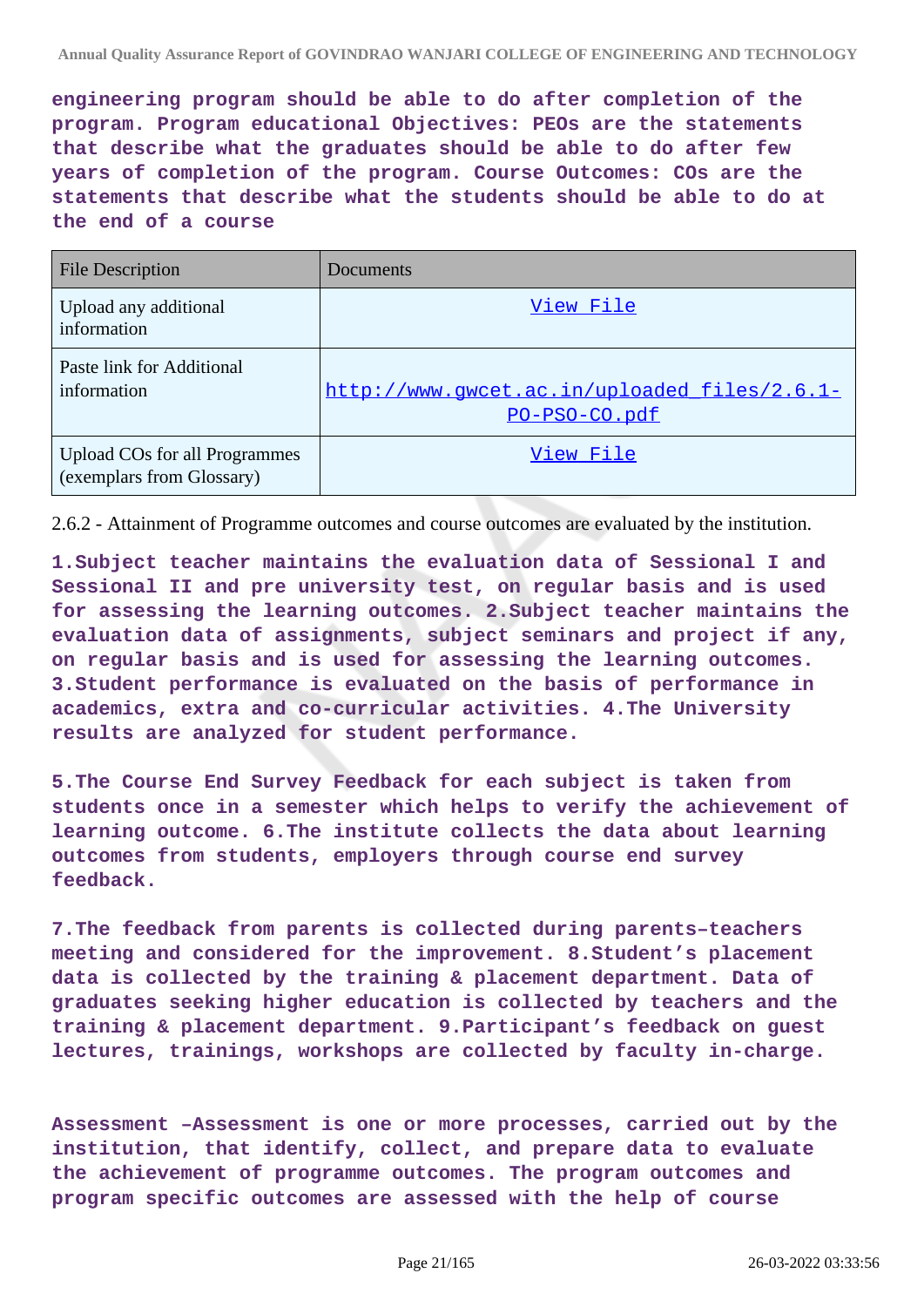**outcomes of the relevant courses through direct and indirect methods.The institution assesses the students continuously with the application of following assessment tools, as they progress through the program.**

**Evaluation –Evaluation is one or more processes, done by the evaluation team, for interpreting the data andevidence accumulated through assessment practices. Evaluation determines the extent to which the all outcomes are being achieved, and results in decisions and actions to improve the programme.**

**Mapping –Mapping is the process of representing, preferably in matrix form, the correlation among theparameters. It may be done for one to many, many to one, and many to many parameters.**

**CO-PO-PSO Mapping Methodology–The process of attainment of COs, POs, and PSOs starts from writing appropriate COs for each course in the four-year engineering degree program. The course outcomes are written by the respective faculty member using action verbs of learning levels as suggested by Bloom's Taxonomy. Bloom's Taxonomy promote higher forms of thinking in education, such as analyzing and evaluating concepts, processes, procedures, and principles, rather than just remembering facts (rote learning). It is most often used when designing educational, training, and learning processes. The three Domains of Learning are (1) Cognitive: Mental Skills (Knowledge), (2) Affective: growth in feelings or emotional areas (attitude or self) and (3) Psychomotor: manual or physical skills.Then, a correlation is established between COs, POs, and PSOs on the scale of 0 to 3. A mapping matrix of COs-POs -PSOs is prepared in this regard for all courses in the program. Course Outcomes and the CO-PO-PSO mapping matrix for a sample course are discussed below.**

**Direct Assessments are provided through direct examinations or observations of student knowledge or skills against measurable course outcomes. The knowledge and skills described by the course outcomes are mapped to specific problems on University Examination, internal exams and home assignment. Throughout the semester the faculty records the performance of each student on each course outcome.**

**Average attainment in direct method = University-Examination-(70%) + Internal Assessment (20%) +**

**Assignment / Seminar /Viva / Project Work (10%)**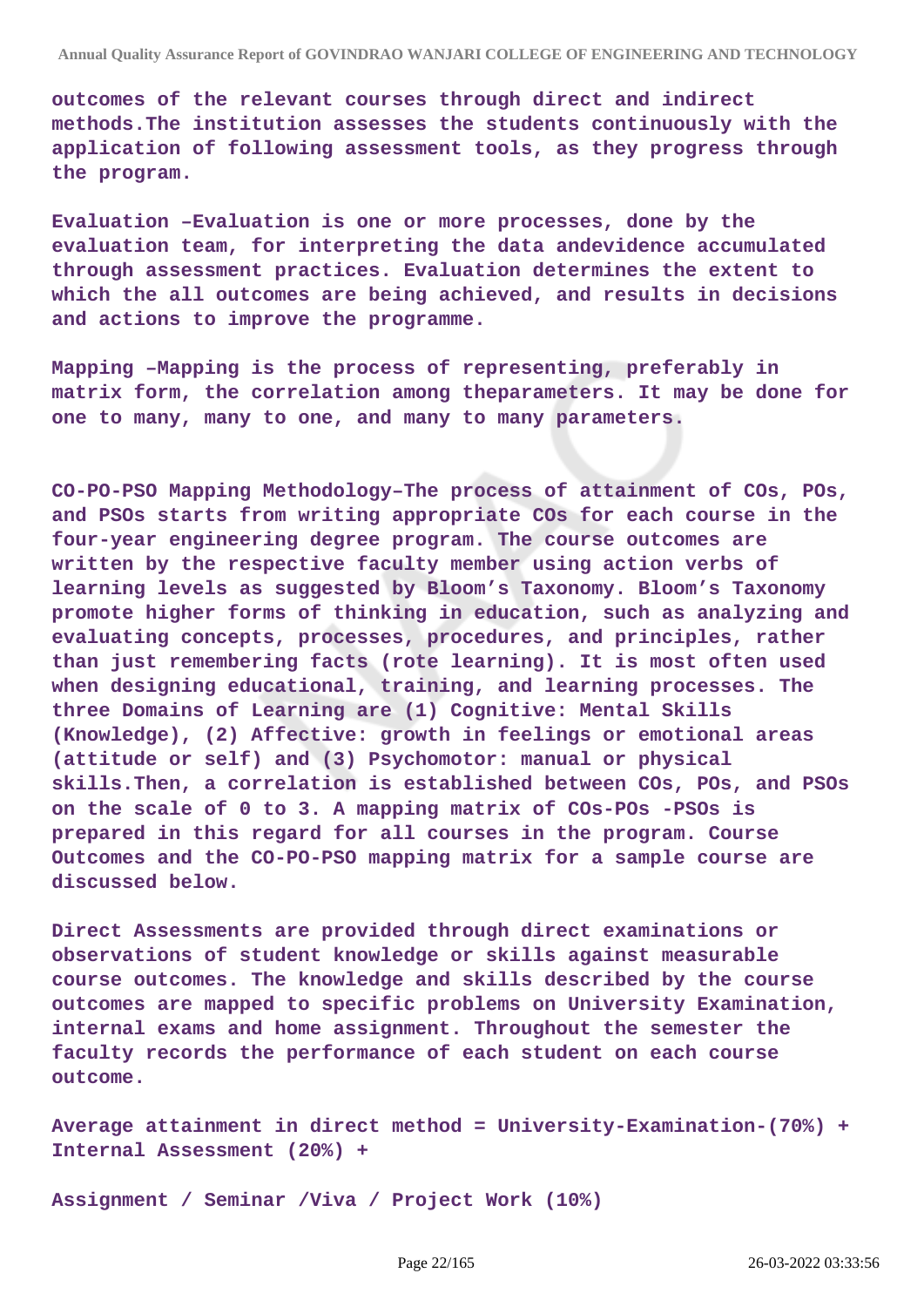**Indirect Assessment is implemented by embedding them in Student Exit Survey, Employer Survey and Alumni Survey. Few of the POs are assessed based on relevant developed rubrics. Finally, program outcomes are assessed with above mentioned data and Program Assessment Committee concludes the PO attainment level.**

**Average attainment in indirect method = Average (Alumni survey + Employer survey + Exit survey)**

**The following scoring function is used to calculate the average attainment of each program outcomes.**

**PO /PSO Attainment (%) = (weightage: 80%) x (Average attainment in direct method) +**

**(Weightage: 20%) x (Average attainment in indirect method)**

| <b>File Description</b>                  | Documents  |
|------------------------------------------|------------|
| Upload any additional<br>information     | View File  |
| Paste link for Additional<br>information | <b>Nil</b> |

**2.6.3 - Pass percentage of Students during the year**

**2.6.3.1 - Total number of final year students who passed the university examination during the year**

**198**

| <b>File Description</b>                                                                                                     | Documents |
|-----------------------------------------------------------------------------------------------------------------------------|-----------|
| Upload list of Programmes and<br>number of students passed and<br>appeared in the final year<br>examination (Data Template) | View File |
| Upload any additional<br>information                                                                                        | View File |
| Paste link for the annual report                                                                                            | Nil       |

## **2.7 - Student Satisfaction Survey**

**2.7.1 - Student Satisfaction Survey (SSS) on overall institutional performance (Institution may design its own questionnaire) (results and details need to be provided as a weblink)**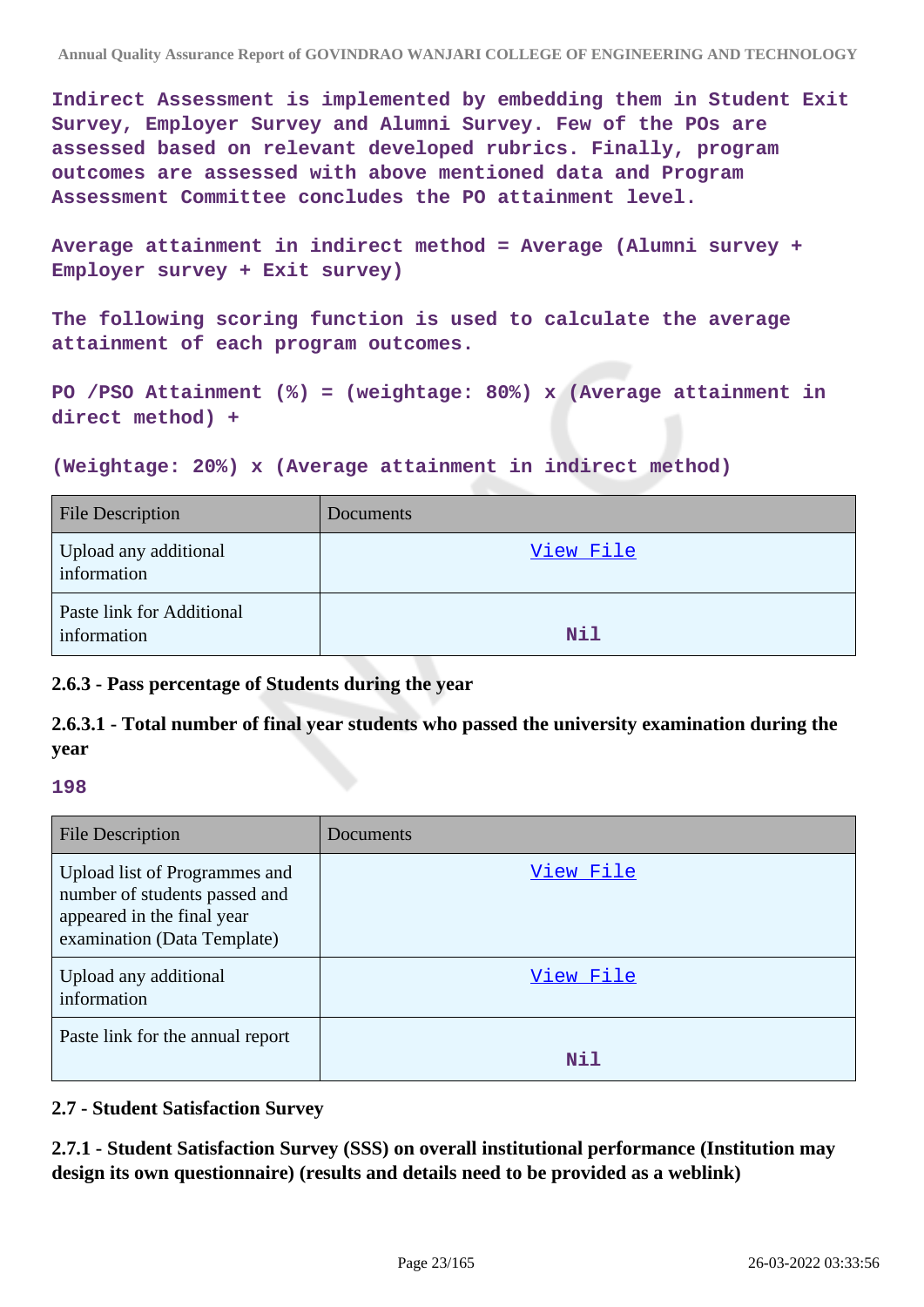[http://www.gwcet.ac.in/uploaded\\_files/SSS\\_Session\\_2020-21\\_2.7.1.pdf](http://www.gwcet.ac.in/uploaded_files/SSS_Session_2020-21_2.7.1.pdf)

## **RESEARCH, INNOVATIONS AND EXTENSION**

## **3.1 - Resource Mobilization for Research**

**3.1.1 - Grants received from Government and non-governmental agencies for research projects / endowments in the institution during the year (INR in Lakhs)**

**3.1.1.1 - Total Grants from Government and non-governmental agencies for research projects / endowments in the institution during the year (INR in Lakhs)**

| <b>File Description</b>                                                              | Documents        |
|--------------------------------------------------------------------------------------|------------------|
| Any additional information                                                           | No File Uploaded |
| e-copies of the grant award<br>letters for sponsored research<br>projects/endowments | No File Uploaded |
| List of endowments / projects<br>with details of grants (Data<br>Template)           | No File Uploaded |

**3.1.2 - Number of teachers recognized as research guides (latest completed academic year)**

**3.1.2.1 - Number of teachers recognized as research guides**

| <b>File Description</b>                    | <b>Documents</b> |
|--------------------------------------------|------------------|
| Any additional information                 | No File Uploaded |
| Institutional data in prescribed<br>format | No File Uploaded |

**3.1.3 - Number of departments having Research projects funded by government and non government agencies during the year**

**3.1.3.1 - Number of departments having Research projects funded by government and nongovernment agencies during the year**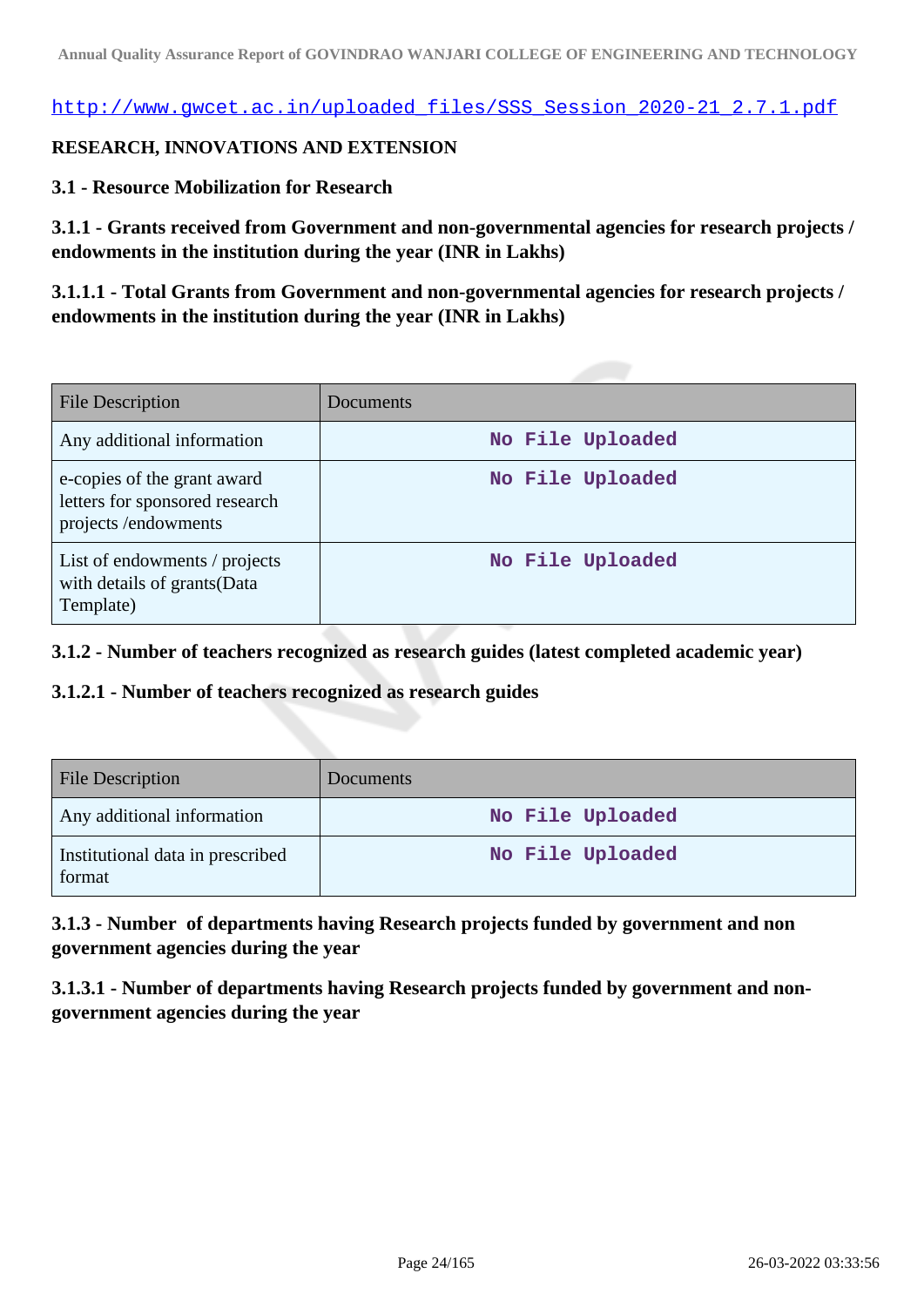| File Description                                                 | Documents        |
|------------------------------------------------------------------|------------------|
| List of research projects and<br>funding details (Data Template) | No File Uploaded |
| Any additional information                                       | No File Uploaded |
| Supporting document from<br><b>Funding Agency</b>                | No File Uploaded |
| Paste link to funding agency<br>website                          | Nil              |

#### **3.2 - Innovation Ecosystem**

3.2.1 - Institution has created an ecosystem for innovations and has initiatives for creation and transfer of knowledge

**Centre for Incubation and Entrepreneurship Development (CIED) is a Non-Profit Making Centre at Govindrao Wanjari College of Engineering & Technology, Nagpur, dedicated to promote Innovation and Entrepreneurship. It is a support system to help knowledge driven enterprises to establish and develop under organized scientific guidance. The main objective of the CIED is to produce successful firms that will leave the program financially capable and stand alone firm. These incubators "graduates" create job, commercialize new technologies and strengthen national economies. Incubator tenants not only benefit from business and technical assistance, they also benefit from official affiliation with the incubator, a supportive community with an entrepreneurial environment, direct link to entrepreneurs and immediate networking and commercial opportunities with other tenant firms.**

#### **The Ecosystem**

**CIED aims to coordinate, synergize and leverage the various causes of excellence driving innovation and entrepreneurship in a flourishing ecosystem consisting of research at the cutting edge of science and technology, a highly successful body facilitating industrial interactions and incubation in sectors such as rural technologies, industrial solutions and social impact.**

**CIED supports members of the institute including staff, students, alumni, faculty and R&D partners, in creating successful business ventures that can translate benefits from technology and knowledge innovations to the society at large.**

**Vision**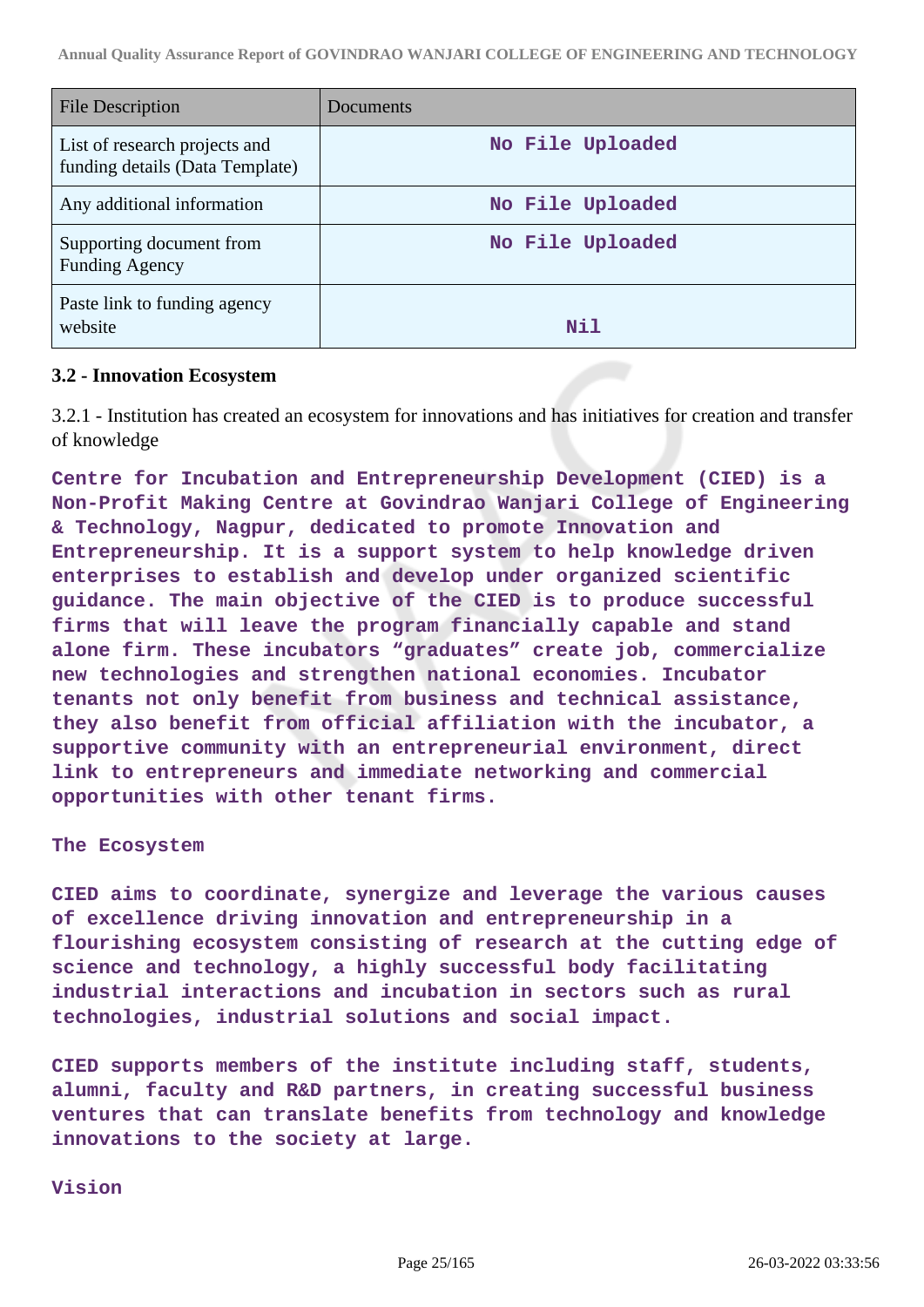**"To be a centre of excellence that fosters synergy between the academia and the industry that fuels entrepreneurial spirit and inculcates research bent of mind among students to help them to be a self-reliant and contribute to the nation building."**

#### **Mission**

- **To motivate, build and promote out of the box thinking to**  $\bullet$ **develop innovative ideas.**
- **To build an environment that will facilitate the creation of**  $\bullet$ **social enterprise knowledge through research and empower students to apply their entrepreneurship abilities**
- **To develop solutions for greater social impact through academia.**

**How do we achieve this?**

- **Education: Academic programs on social innovation and entrepreneurship for students as well as nearby villages.**
- **Research: CIED provides an enabling environment for both students and faculties interested in social enterprise, research within the campus.**
- **Catalyzing Innovation: Encouraging young innovators and entrepreneurs by assisting in the development of sociallybeneficial products and ideas.**
- **Collaboration: Creating an ecosystem that extends to other technology institutions.**

**Objectives**

- **The main objective of the CIED is to produce successful firms that will leave the program financially viable and freestanding.**
- **To motivate incubators "graduates" to create job, commercialize new technologies, and strengthen national economies.**
- **To benefit from official affiliation with incubator, a supportive community with an entrepreneurial environment.**

#### **Beneficiaries**

**The major beneficiaries include following stakeholders.**

- **STUDENTS**
- **ALUMNI**
- **FACULTIES**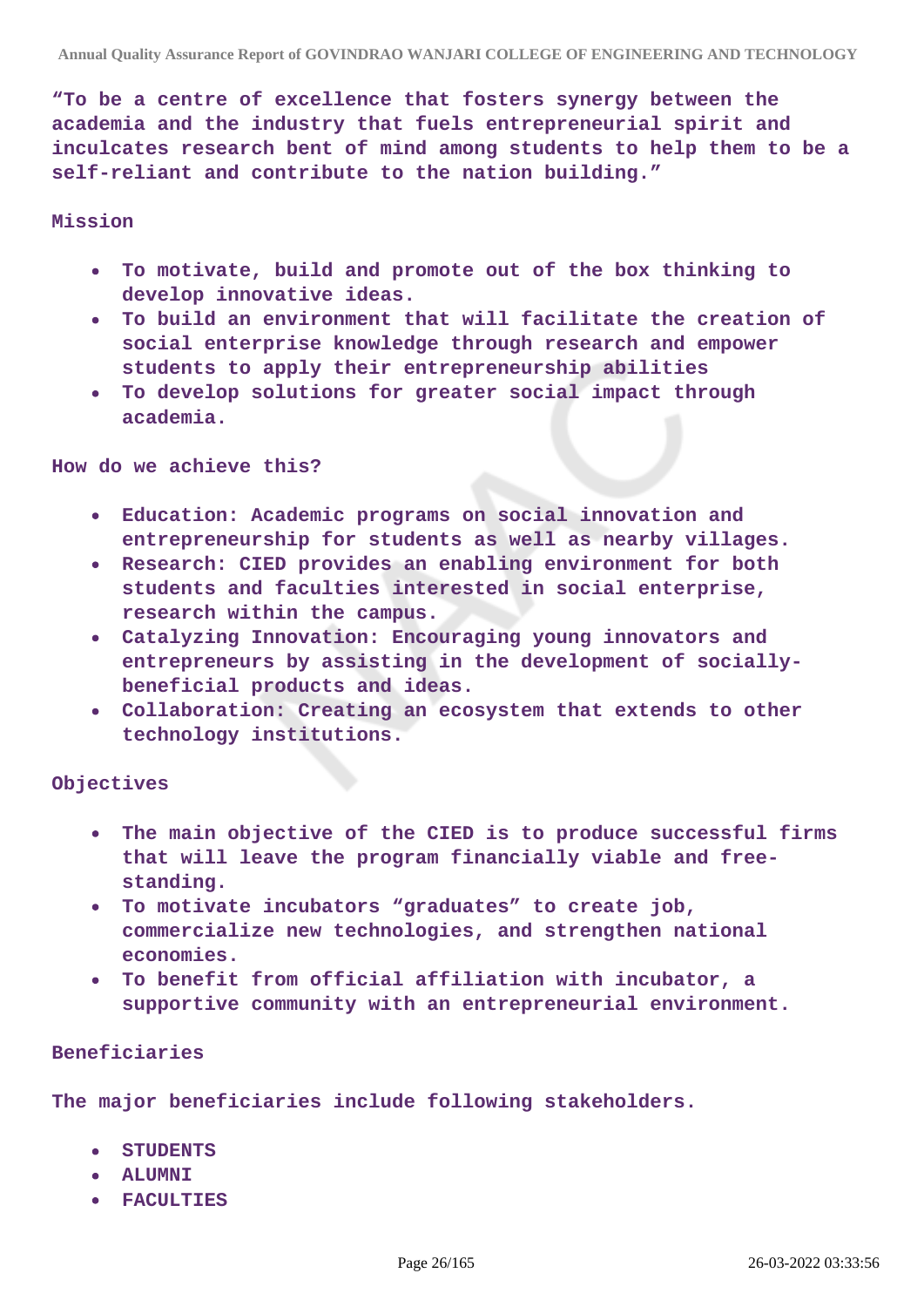- **SOCIETY AT LARGE**
- **NEARBY VILLAGERS**  $\bullet$

| <b>File Description</b>                  | Documents                                                                                             |
|------------------------------------------|-------------------------------------------------------------------------------------------------------|
| Upload any additional<br>information     | View File                                                                                             |
| Paste link for additional<br>information | http://www.qwcet.ac.in/Department/Download F<br>ile.aspx?file=Report CIED.pdf⌖=Deptupl<br>oaded files |

**3.2.2 - Number of workshops/seminars conducted on Research Methodology, Intellectual Property Rights (IPR) and entrepreneurship during the year**

**3.2.2.1 - Total number of workshops/seminars conducted on Research Methodology, Intellectual Property Rights (IPR) and entrepreneurship year wise during the year**

**2**

| <b>File Description</b>                                              | <b>Documents</b> |
|----------------------------------------------------------------------|------------------|
| Report of the event                                                  | View File        |
| Any additional information                                           | No File Uploaded |
| List of workshops/seminars<br>during last 5 years (Data<br>Template) | View File        |

**3.3 - Research Publications and Awards**

**3.3.1 - Number of Ph.Ds registered per eligible teacher during the year**

## **3.3.1.1 - How many Ph.Ds registered per eligible teacher within the year**

| <b>File Description</b>                                                                                                    | Documents                                                                                 |
|----------------------------------------------------------------------------------------------------------------------------|-------------------------------------------------------------------------------------------|
| URL to the research page on HEI<br>website                                                                                 | http://www.gwcet.ac.in/Department/DisplayDep<br>tPage.aspx?page=cgo&ItemID=ecs&nDeptID=oc |
| List of PhD scholars and their<br>details like name of the guide,<br>title of thesis, year of award etc<br>(Data Template) | View File                                                                                 |
| Any additional information                                                                                                 | View File                                                                                 |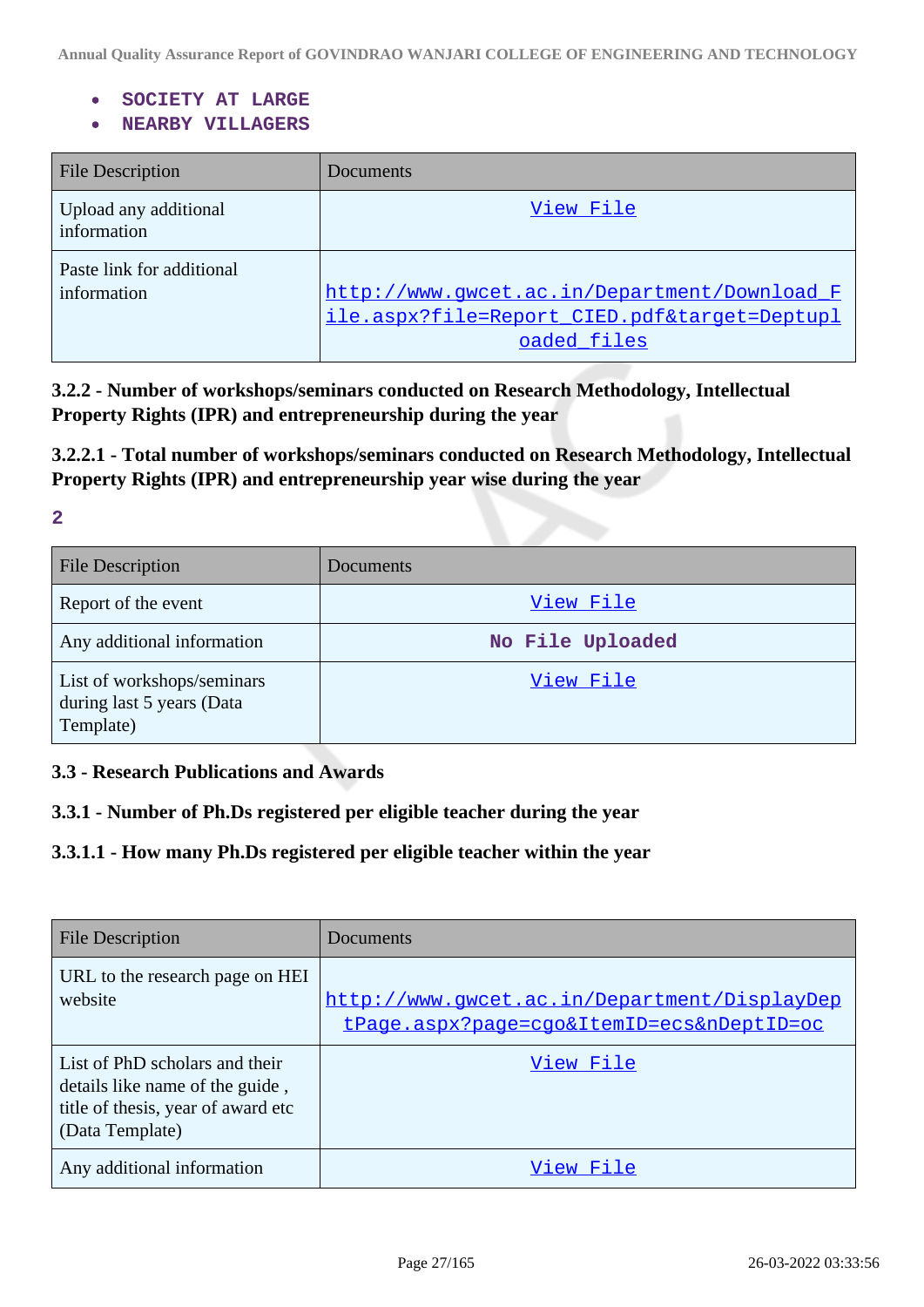## **3.3.2 - Number of research papers per teachers in the Journals notified on UGC website during the year**

## **3.3.2.1 - Number of research papers in the Journals notified on UGC website during the year**

**13**

| <b>File Description</b>                                                                                     | Documents |
|-------------------------------------------------------------------------------------------------------------|-----------|
| Any additional information                                                                                  | View File |
| List of research papers by title,<br>author, department, name and<br>year of publication (Data<br>Template) | View File |

**3.3.3 - Number of books and chapters in edited volumes/books published and papers published in national/ international conference proceedings per teacher during the year**

**3.3.3.1 - Total number of books and chapters in edited volumes/books published and papers in national/ international conference proceedings year wise during year**

**11**

| File Description                                                             | Documents |
|------------------------------------------------------------------------------|-----------|
| Any additional information                                                   | View File |
| List books and chapters edited<br>volumes/books published (Data<br>Template) | View File |

## **3.4 - Extension Activities**

3.4.1 - Extension activities are carried out in the neighborhood community, sensitizing students to social issues, for their holistic development, and impact thereof during the year

**The institute has a strong and efficient NSS cell which involves students and faculties of all the departments in various activities and the impact and sensitization of students to the social issues and holistic development is as explained below**

- **Institute involves the faculty and students in community work.**  $\bullet$ **This helps the students to learnethical values and understand their responsibilities to develop as good citizens.**
- **Social activities like tree plantation and RTO camps are**  $\bullet$ **organized. Faculty members and studentsvisit the orphanage in the vicinity of the institute, provide support and interact with them.**
- **Faculty and students actively participate in Swachh Bharat**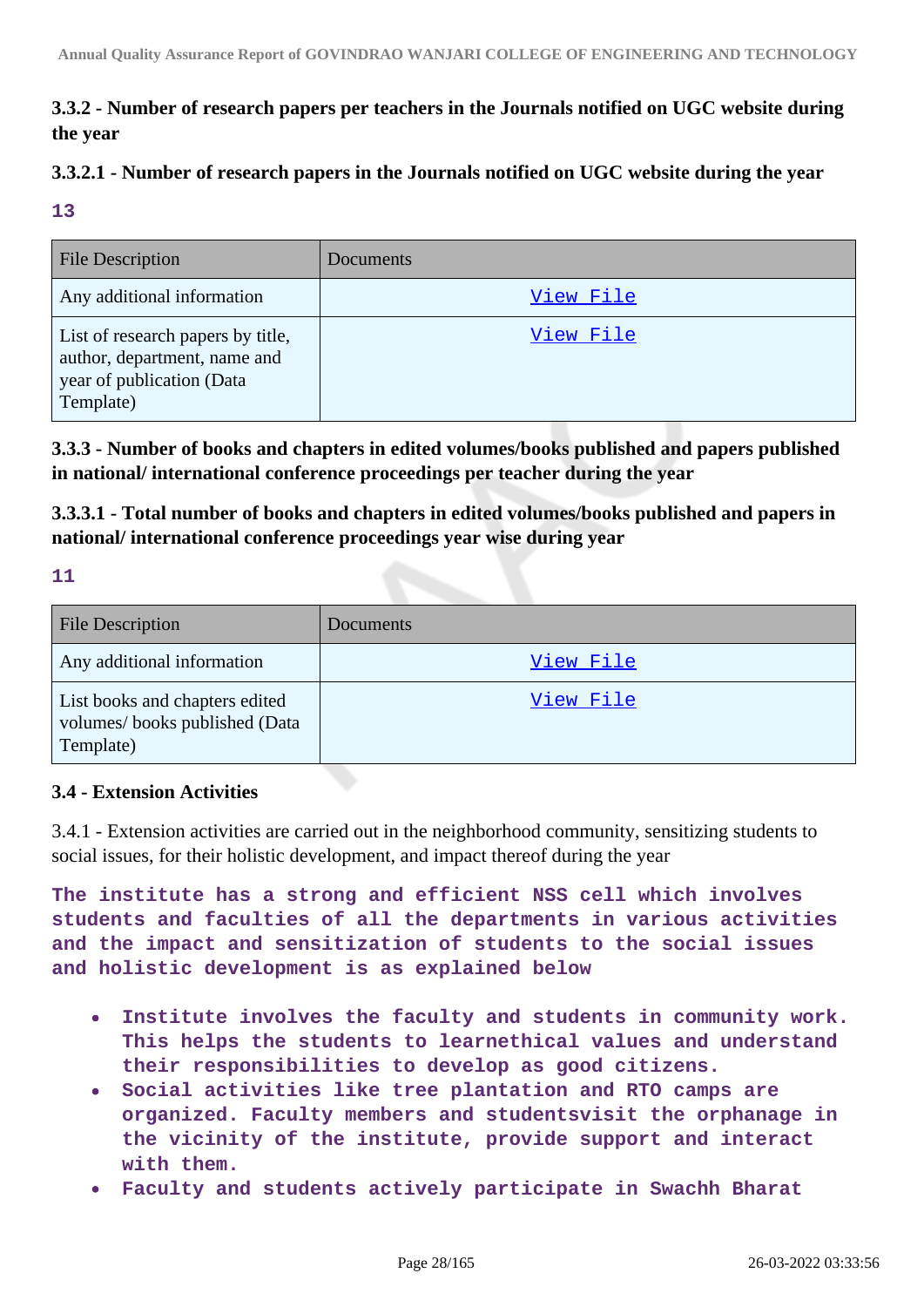**Abhiyaan, Tree Plantation in campus and around Nagpur city.**

- **NSS unit regularly publish the articles in the newspaper which helps to literate the common citizen for holistic development.**
- **Institute implements the Earn and Learn Scheme of the University. This helps the student to understand the value of labour.**
- **Institute has an active NSS cell through which different**  $\bullet$ **social activities are planned for each academic year.**

**Table 3.4.1: Programs conducted related with social issues and holistic development:**

**Sr. No.** 

**Name of Activity**

#### **Date**

```
No. of Teachers Participated
```
**No. of Students Participated**

```
1
```
**Spraying of Chemical in Pond at Chikna and Salai-Godhani Villages**

**05/10/2021**

#### **09**

**--**

## **2**

**Nirmalya Collection on AnantChaturdashi at Chikna village lake**

```
19/09/2021
```
- **52**
- **26**
- **3**

**Free Distribution of Santizer bottle and Mask at Chikna and Salai-**

**Godhani Villages.**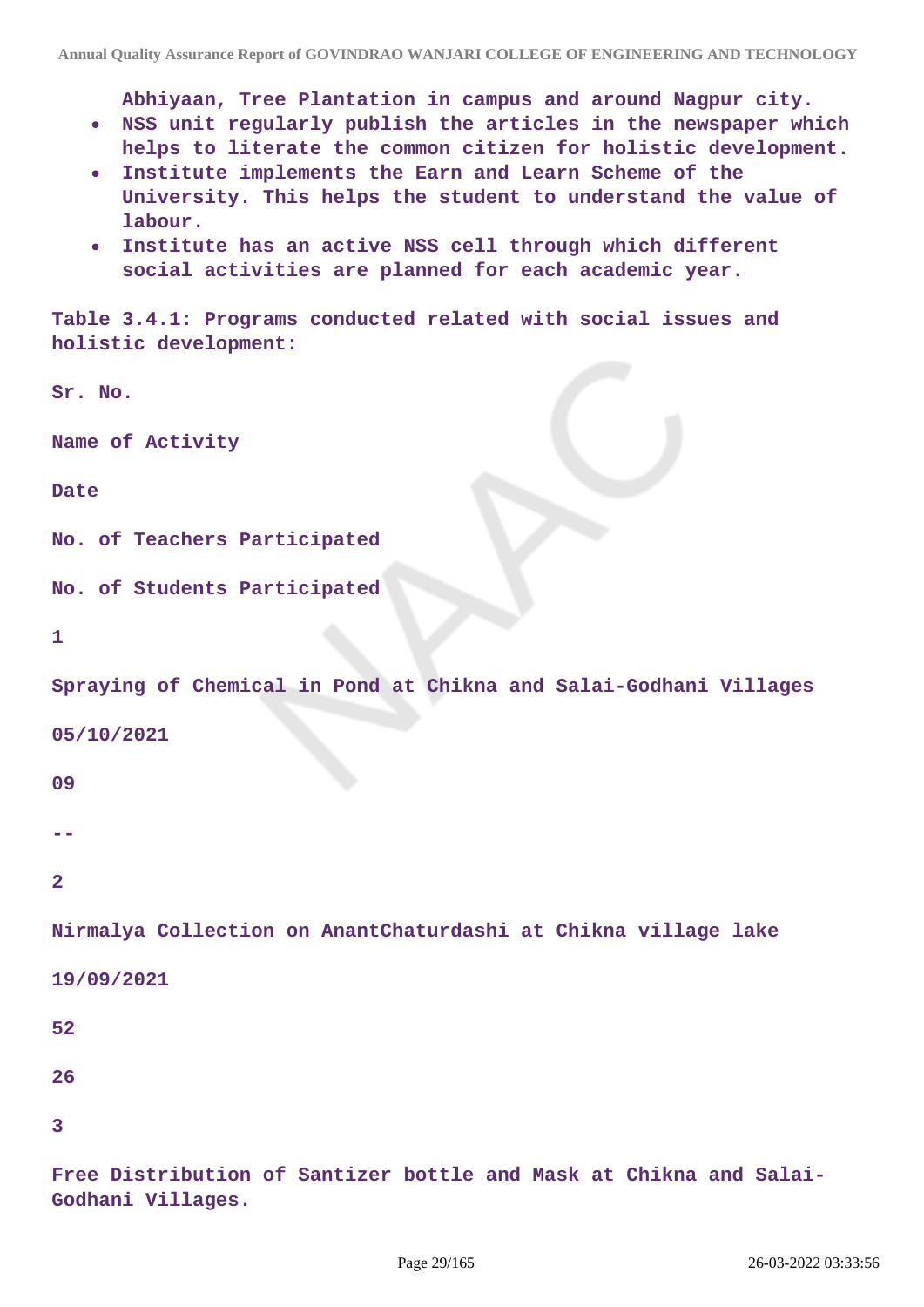|  |  | 10/08/2021 |  |
|--|--|------------|--|
|  |  |            |  |

| I<br>۰, | I<br>M.<br>٧ |
|---------|--------------|

| $\overline{4}$                                   |  |  |  |
|--------------------------------------------------|--|--|--|
| Organization of Tree Plantation at GWCET, Nagpur |  |  |  |
| 06/07/2021                                       |  |  |  |
| 55                                               |  |  |  |

| Total |  |
|-------|--|
| 206   |  |
| 26    |  |

| <b>File Description</b>                  | Documents                                                                |
|------------------------------------------|--------------------------------------------------------------------------|
| Paste link for additional<br>information | http://www.qwcet.ac.in/uploaded files/Extens<br>ion_Activity_2020-21.pdf |
| Upload any additional<br>information     | View File                                                                |

**3.4.2 - Number of awards and recognitions received for extension activities from government / government recognized bodies during the year**

**3.4.2.1 - Total number of awards and recognition received for extension activities from Government/ Government recognized bodies year wise during the year**

**0**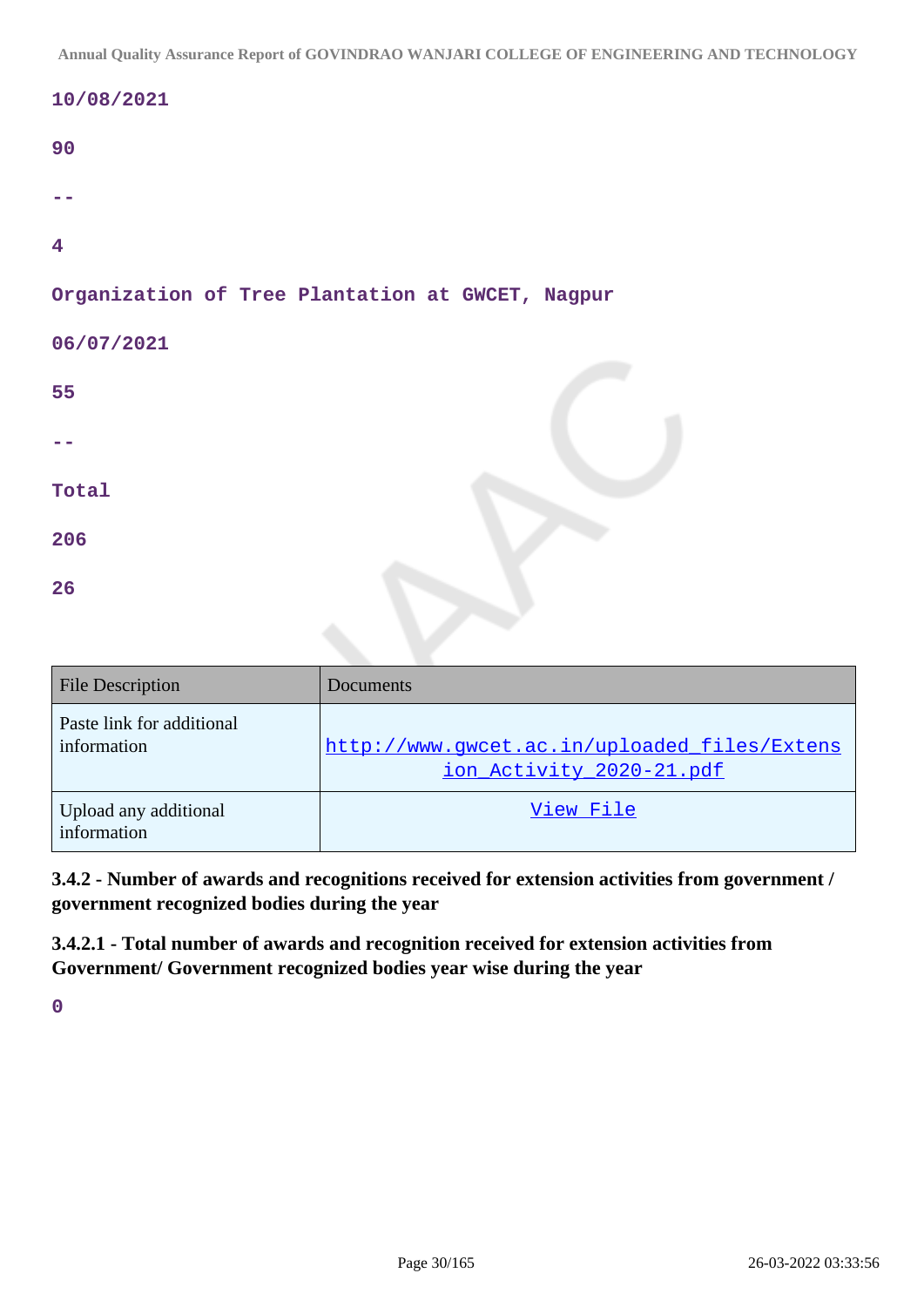| <b>File Description</b>                                                        | Documents        |
|--------------------------------------------------------------------------------|------------------|
| Any additional information                                                     | No File Uploaded |
| Number of awards for extension<br>activities in last 5 year (Data<br>Template) | No File Uploaded |
| e-copy of the award letters                                                    | No File Uploaded |

**3.4.3 - Number of extension and outreach programs conducted by the institution through NSS/NCC/Red cross/YRC etc., ( including the programmes such as Swachh Bharat, AIDS awareness, Gender issues etc. and/or those organized in collaboration with industry, community and NGOs ) during the year**

**3.4.3.1 - Number of extension and outreach Programs conducted in collaboration with industry, community and Non- Government Organizations through NSS/ NCC/ Red Cross/ YRC etc., during the year**

**4**

| <b>File Description</b>                                                                                                                | Documents        |
|----------------------------------------------------------------------------------------------------------------------------------------|------------------|
| Reports of the event organized                                                                                                         | View File        |
| Any additional information                                                                                                             | No File Uploaded |
| Number of extension and<br>outreach Programmes conducted<br>with industry, community etc for<br>the during the year (Data<br>Template) | View File        |

**3.4.4 - Number of students participating in extension activities at 3.4.3. above during year**

**3.4.4.1 - Total number of Students participating in extension activities conducted in collaboration with industry, community and Non- Government Organizations such as Swachh Bharat, AIDs awareness, Gender issue etc. year wise during year**

**26**

| <b>File Description</b>                                                                              | Documents        |
|------------------------------------------------------------------------------------------------------|------------------|
| Report of the event                                                                                  | View File        |
| Any additional information                                                                           | No File Uploaded |
| Number of students participating<br>in extension activities with Govt.<br>or NGO etc (Data Template) | View File        |

## **3.5 - Collaboration**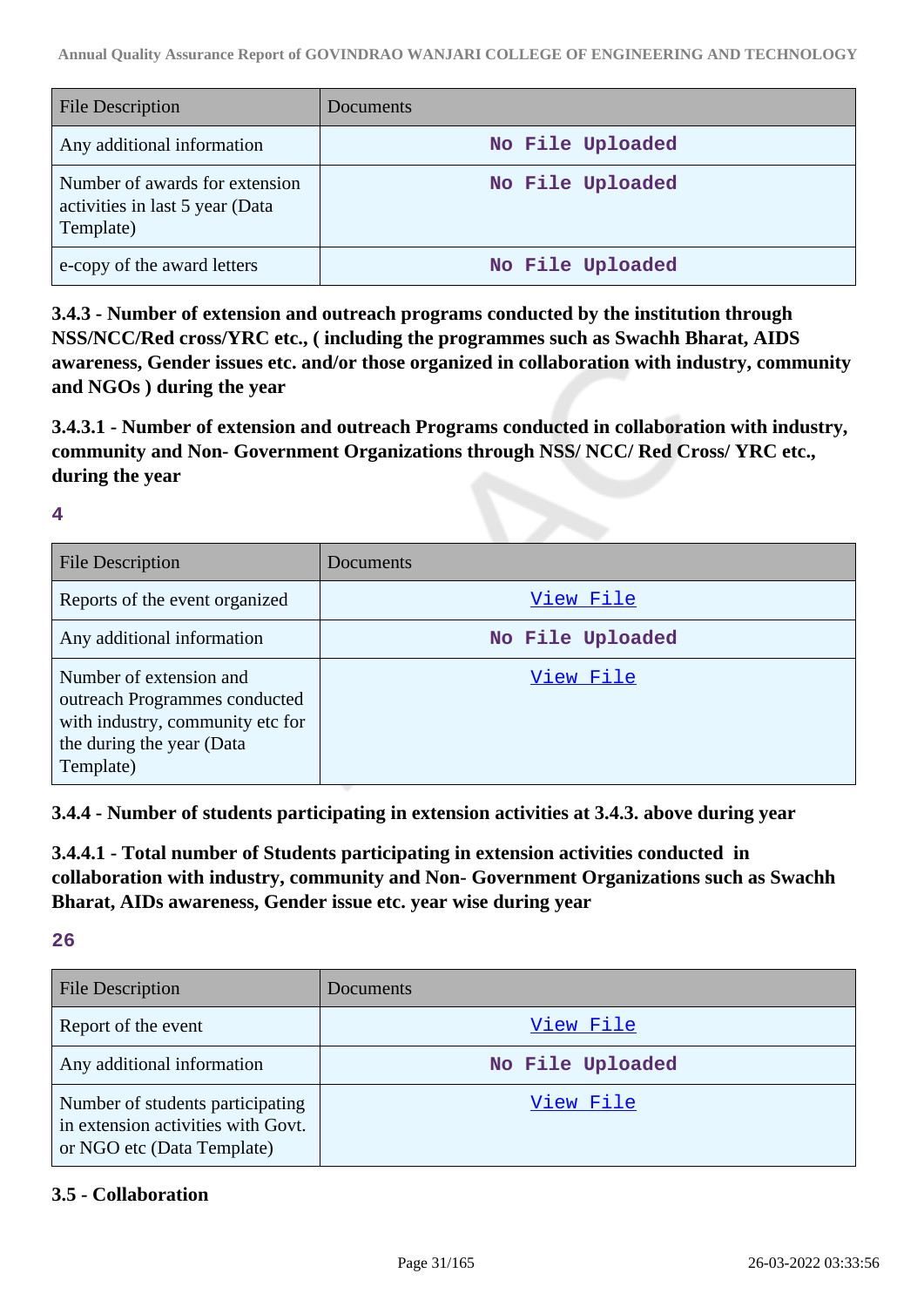## **3.5.1 - Number of Collaborative activities for research, Faculty exchange, Student exchange/ internship during the year**

**3.5.1.1 - Number of Collaborative activities for research, Faculty exchange, Student exchange/ internship year wise during the year**

## **137**

| <b>File Description</b>                                                                      | Documents        |
|----------------------------------------------------------------------------------------------|------------------|
| e-copies of related Document                                                                 | View File        |
| Any additional information                                                                   | No File Uploaded |
| Details of Collaborative activities<br>with institutions/industries for<br>research, Faculty | View File        |

**3.5.2 - Number of functional MoUs with institutions, other universities, industries, corporate houses etc. during the year**

**3.5.2.1 - Number of functional MoUs with Institutions of national, international importance, other universities, industries, corporate houses etc. year wise during the year**

## **19**

| <b>File Description</b>                                                                                                             | Documents        |
|-------------------------------------------------------------------------------------------------------------------------------------|------------------|
| e-Copies of the MoUs with<br>institution./industry/corporate<br>houses                                                              | View File        |
| Any additional information                                                                                                          | No File Uploaded |
| Details of functional MoUs with<br>institutions of national,<br>international importance, other<br>universities etc during the year | View File        |

## **INFRASTRUCTURE AND LEARNING RESOURCES**

## **4.1 - Physical Facilities**

4.1.1 - The Institution has adequate infrastructure and physical facilities for teaching- learning. viz., classrooms, laboratories, computing equipment etc.

**The institute is well known for its infrastructure and academics. At the start of session members from the body of management do the assessment for the upgradation of the existing infrastructure, computing equipment etc. The institute provides well ventilated and well furnished class rooms and laboratories to the stakeholders. The institute has developed the laboratories as per the curriculum**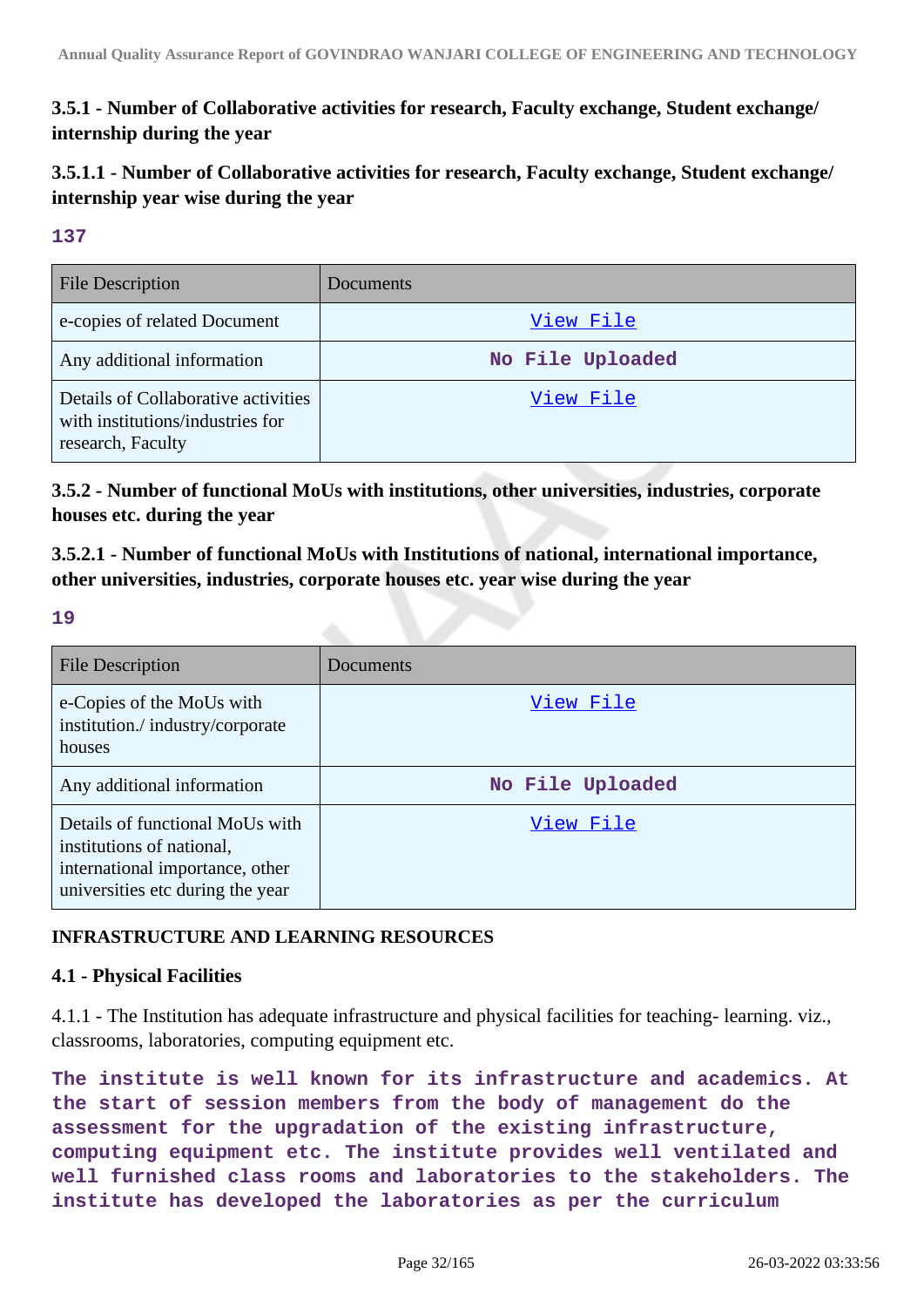**requirement and beyond. Institute provides various amenities like canteen, transport, indoor and outdoor sport facilities etc. These initiative maps the academic activities with teaching learning processes.**

**Academic Facilities:**

**Sr.No.**

**Particulars**

**Description**

**Total Number**

**Area (Sq.mtr)**

#### **1**

**Class Rooms**

**Ventilated and Cleaned class room with more than capacity of 60**

**23**

**1666.654**

#### **2**

**Tutorial rooms**

**Well equipped green board room**

```
7
```
**249**

```
3
```
**Laboratories**

**As per the requirement of Appratus**

## **54**

**4008.97**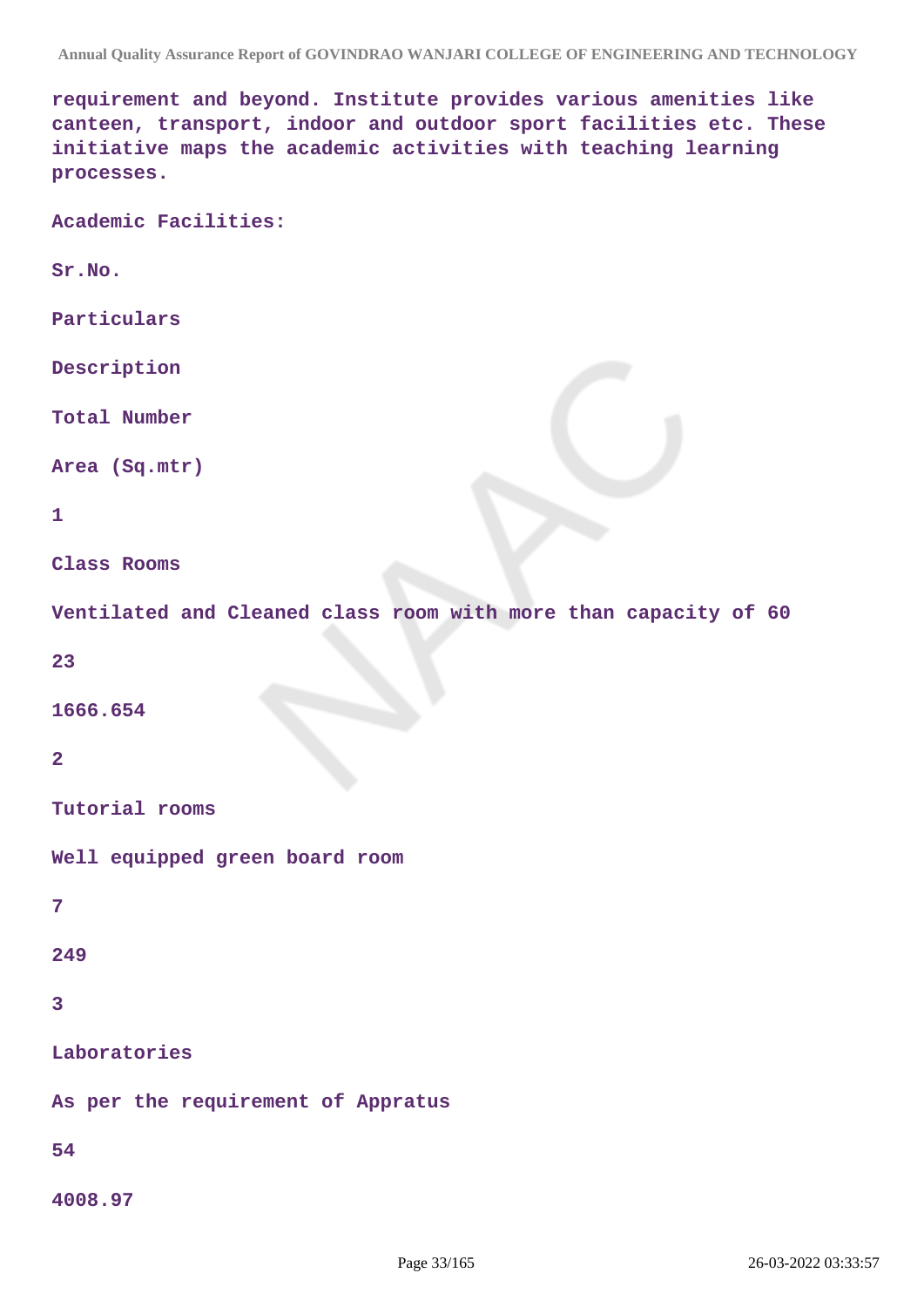## **4**

#### **Workshop**

| Well equipped for conduction of Workshop activities          |
|--------------------------------------------------------------|
| $\overline{\mathbf{4}}$                                      |
| 1041                                                         |
| 5                                                            |
| Seminar Hall                                                 |
| Well equipped with projectors                                |
| 02                                                           |
| 273                                                          |
| 6                                                            |
| Computer Center                                              |
| Having required desktop and softwares                        |
| 01                                                           |
| 200                                                          |
| $\overline{7}$                                               |
| Drawing Hall                                                 |
| Equipped with drawing table                                  |
| $\mathbf{1}$                                                 |
| 144                                                          |
| 8                                                            |
| Library                                                      |
| Equipped with all departmental books, journal, magazines etc |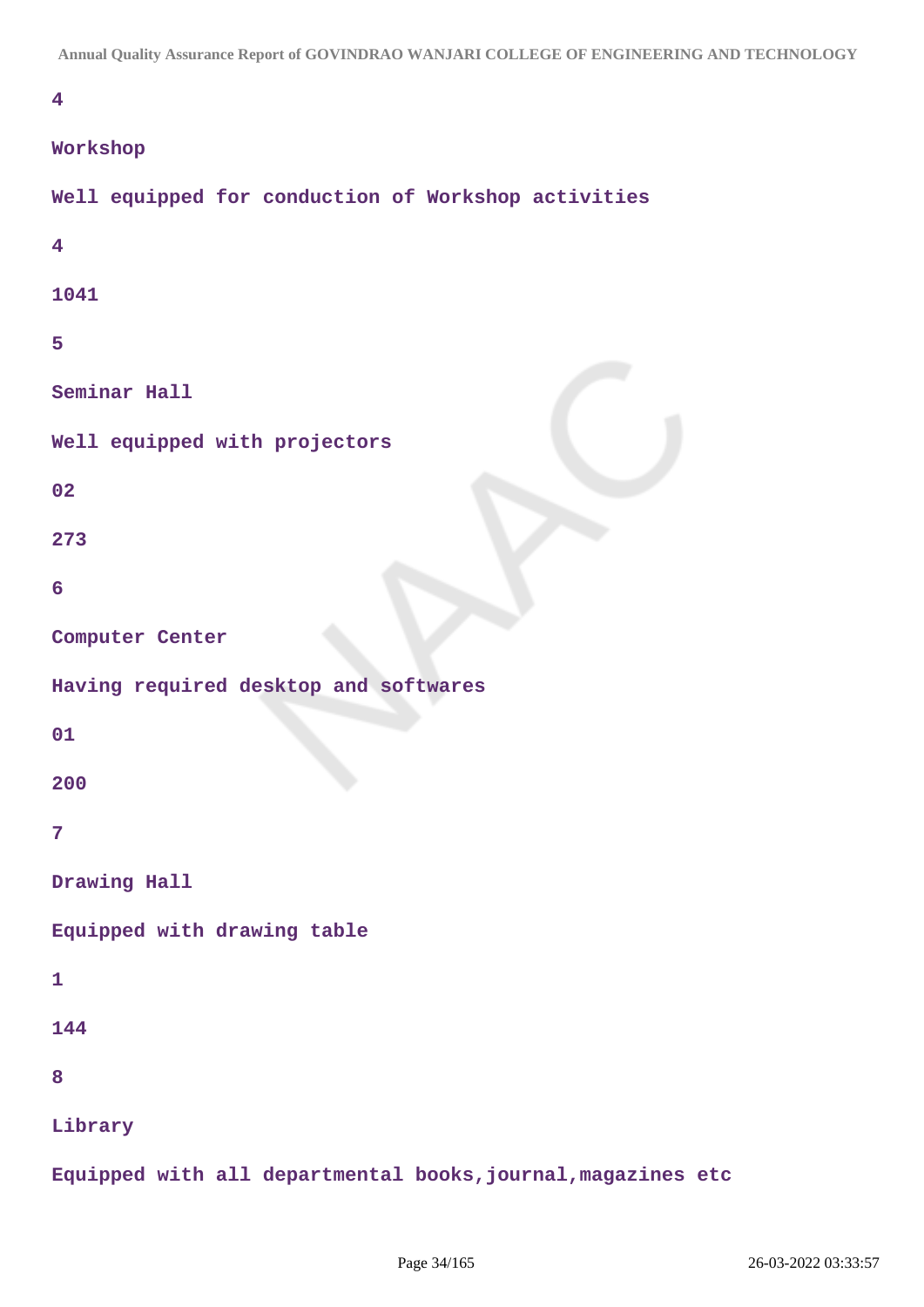| 01                         |
|----------------------------|
| 465                        |
| 9                          |
| Smart class rooms          |
| Equipped with ICT facility |
| 07                         |
| 517                        |
| Computing Equipments:      |
| Sr.No                      |
| Particulars                |
| Quantity                   |
| $\mathbf{1}$               |
| PC's                       |
| 300                        |
| $\overline{\mathbf{2}}$    |
| Laptops                    |
| 04                         |
| 3                          |
| Printer                    |
| 32                         |
| $\overline{\mathbf{4}}$    |
| Scanner                    |
| 06                         |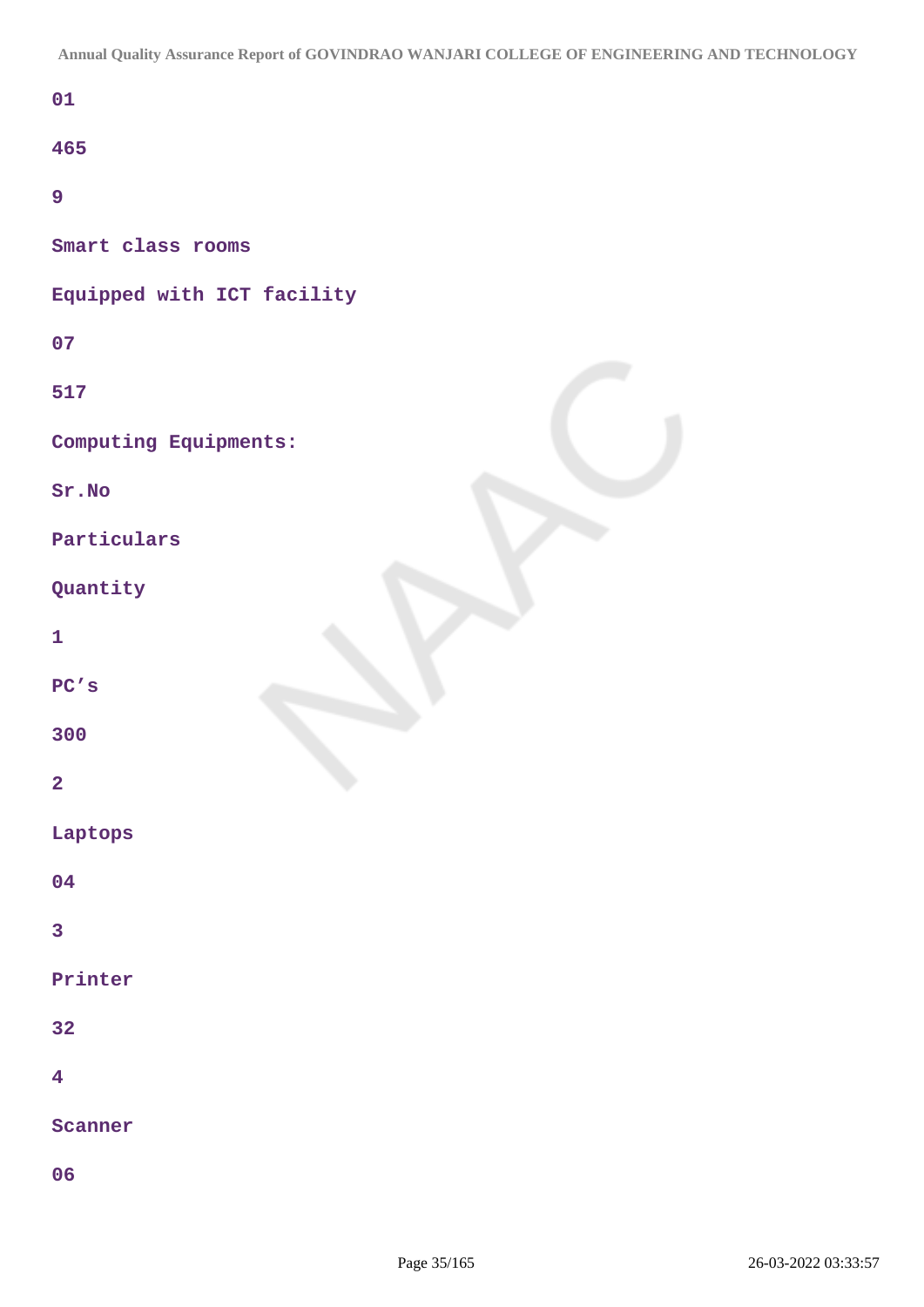**5**

## **Projectors**

| 05             |  |
|----------------|--|
| $\overline{6}$ |  |
| Servers        |  |
| 01             |  |
| $\overline{7}$ |  |
| Firewall       |  |
| 01             |  |
| 10             |  |
| CD Writers     |  |
| 05             |  |
| 11             |  |
| <b>CCTV</b>    |  |
| 18             |  |

| <b>File Description</b>                  | Documents                                                       |
|------------------------------------------|-----------------------------------------------------------------|
| Upload any additional<br>information     | View File                                                       |
| Paste link for additional<br>information | http://www.gwcet.ac.in/uploaded_files/Criter<br>ion%204.1.1.pdf |

4.1.2 - The Institution has adequate facilities for cultural activities, sports, games (indoor, outdoor), gymnasium, yoga centre etc.

## **Sport & Cultural Activities Details :**

**College has playground with sports facilities like volleyball,**  $\bullet$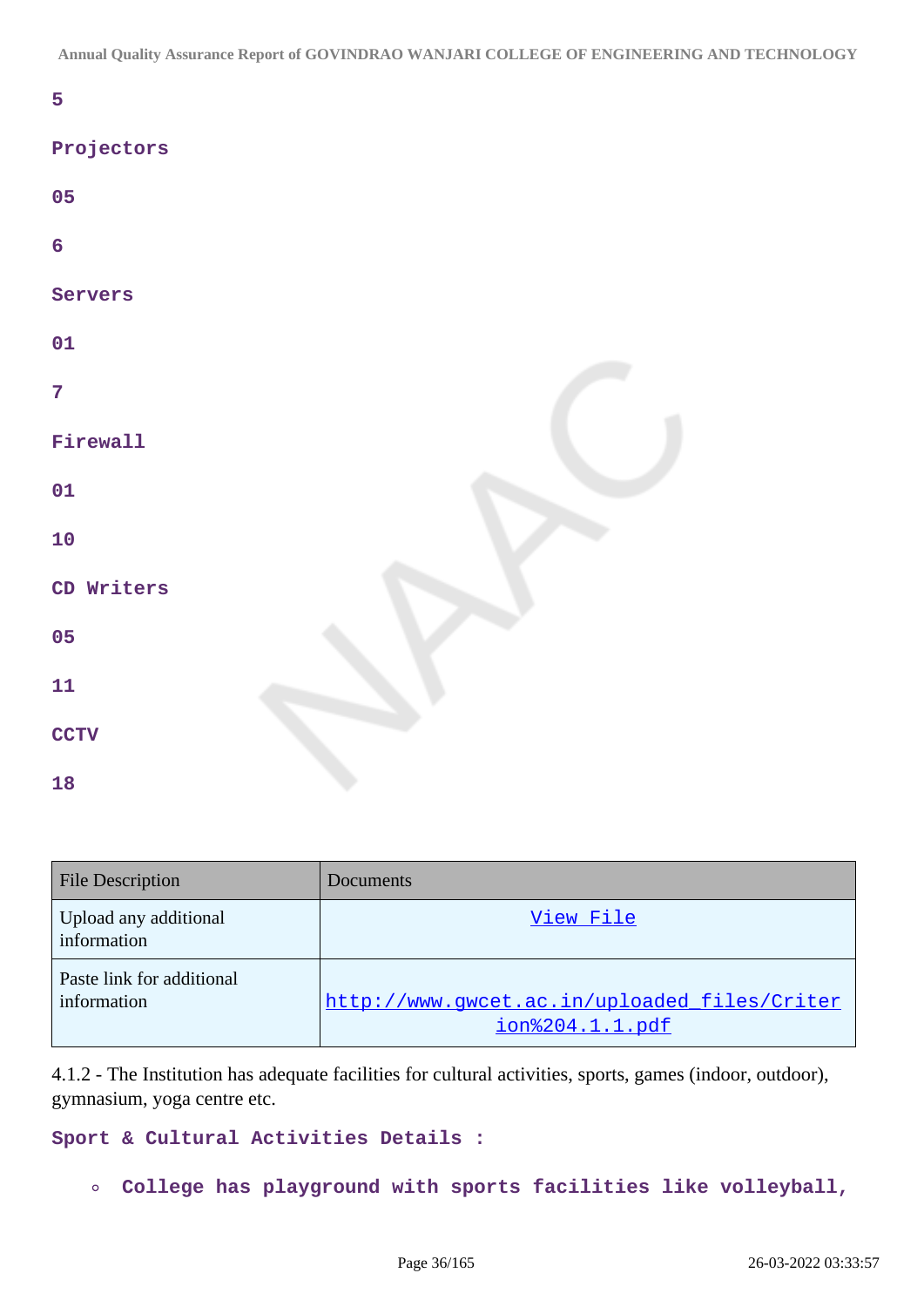**Cricket, mix cricket, tug of war, athletics ,badminton .**

- **College has indoor games such as carom, chess etc.**
- **College has a Gymnasium at college campus with facilities such**  $\circ$ **as free weight exercises and also Green Gym.**
- **Every year students from different department used to participate in sports tournament organized by RTM Nagpur University.**
- **Every year college conducts cultural technical Event "Technostorm- A National Level Event " where various competitions are carried out such as technical Paper Presentation , Poster Competition, Science Exibition, Robo race etc. Students from various regions are participated in the competitions and won the attractive prizes.**
- **Under the banner of Ganesh Utsav college organizes various sports activities.**
- **Every year college conducts cultural activities through Annual Social Gathering event UTSAV wherein various cultural activities like dance, singing competition, student fashion show, debate competitions, antakshari, fish pond etc. are organized followed by dinner to students and faculties.**
- **Yoga is practiced regularly in college campus.**

**Details of facilities for sports, games and cultural activities which include specification about area/size, year of Establishment and user rate is given below-**

**Sr.No.**

**Particular**

**Area**

**Year of establishment**

**User rate**

**Games(indoor)**

**1**

**-**

**Chess**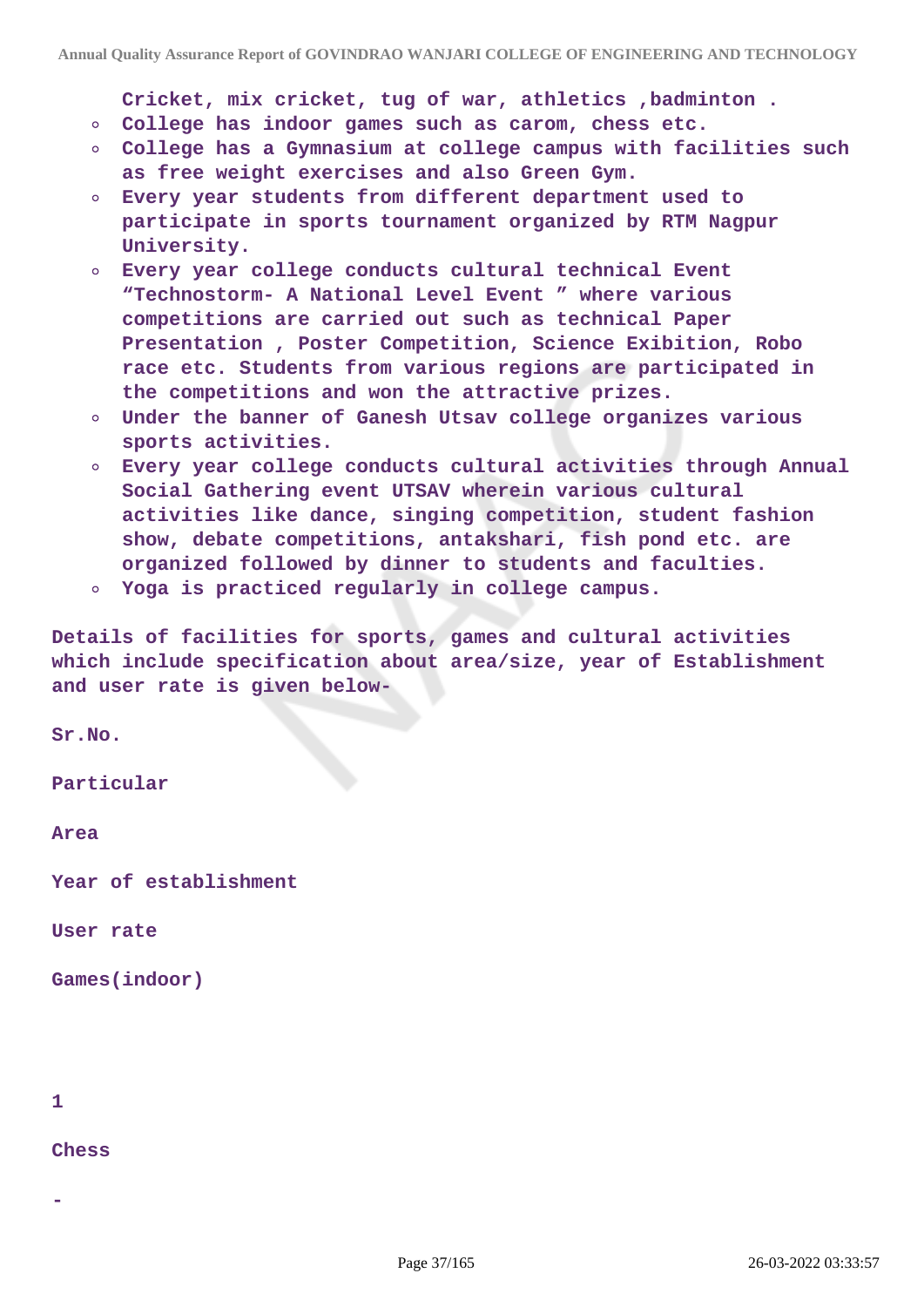**Annual Quality Assurance Report of GOVINDRAO WANJARI COLLEGE OF ENGINEERING AND TECHNOLOGY**

# **2008**

**10 to 20 per day**

**2**

**Carom**

**- 2008 25 to 30 per day Games(outdoor) 1 Volley ball 9\*18 m 2008 15 to 20 per day 2 Cricket 137meterdiameter**

## **2019**

**20 to 40 per day**

# **3**

**Athletics**

**-**

#### **2008**

**5 to 10 per day**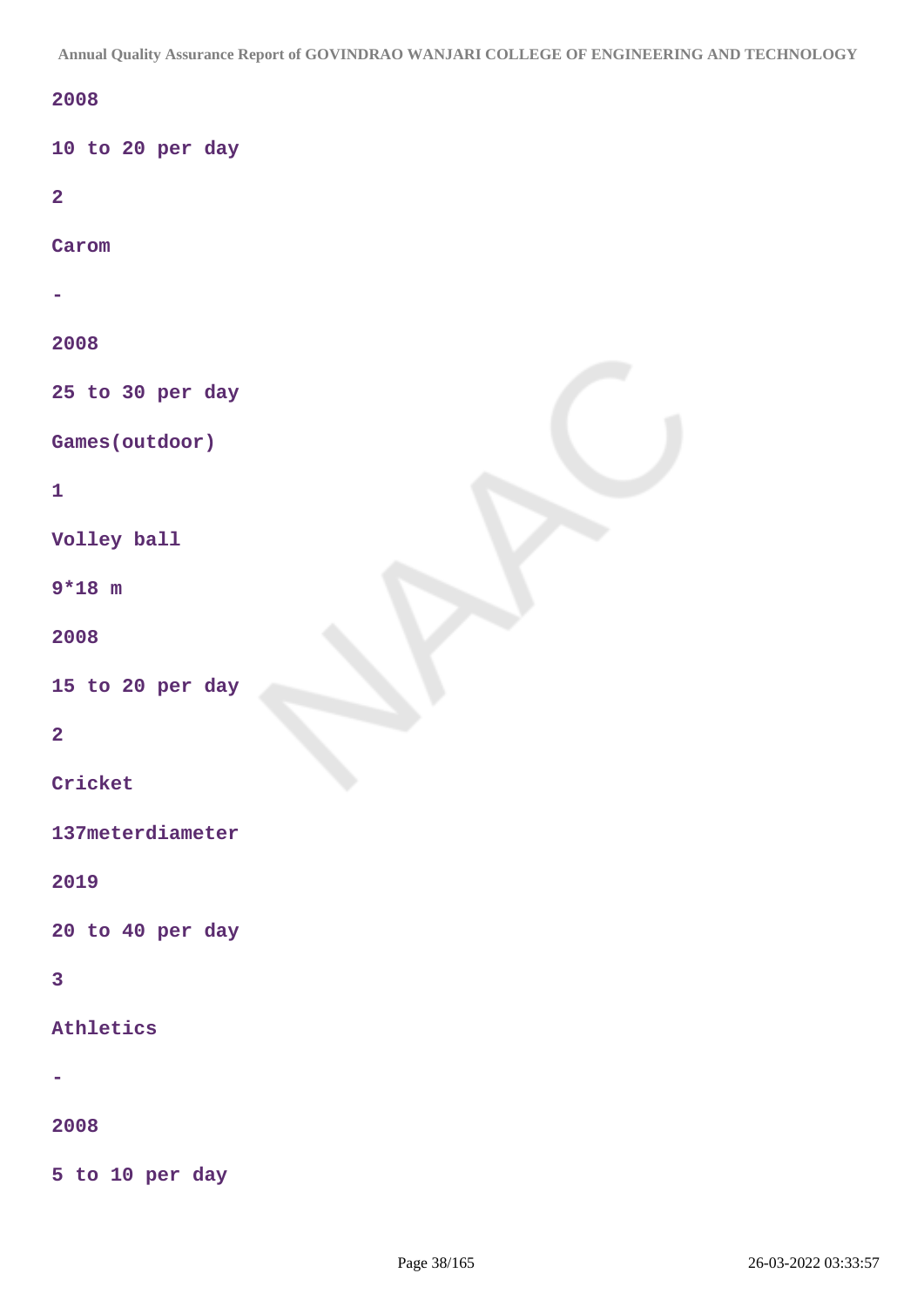**Annual Quality Assurance Report of GOVINDRAO WANJARI COLLEGE OF ENGINEERING AND TECHNOLOGY**

| $\overline{\mathbf{4}}$                                          |
|------------------------------------------------------------------|
| Tug of war                                                       |
| ۰                                                                |
| 2008                                                             |
| 30 to 40 per day                                                 |
| 5                                                                |
| Mix cricket                                                      |
|                                                                  |
| 2008                                                             |
| 20 to 25 per day                                                 |
| 6                                                                |
| Badminton                                                        |
| $6.1*13.4$ meter                                                 |
| 2008                                                             |
| 25 to 35 per day                                                 |
| $\overline{7}$                                                   |
| Kho-Kho                                                          |
| 27m x 16m inclusive of 1.5m x 16m of free zone behind both poles |
| 2008                                                             |
| 25 to 30 per day                                                 |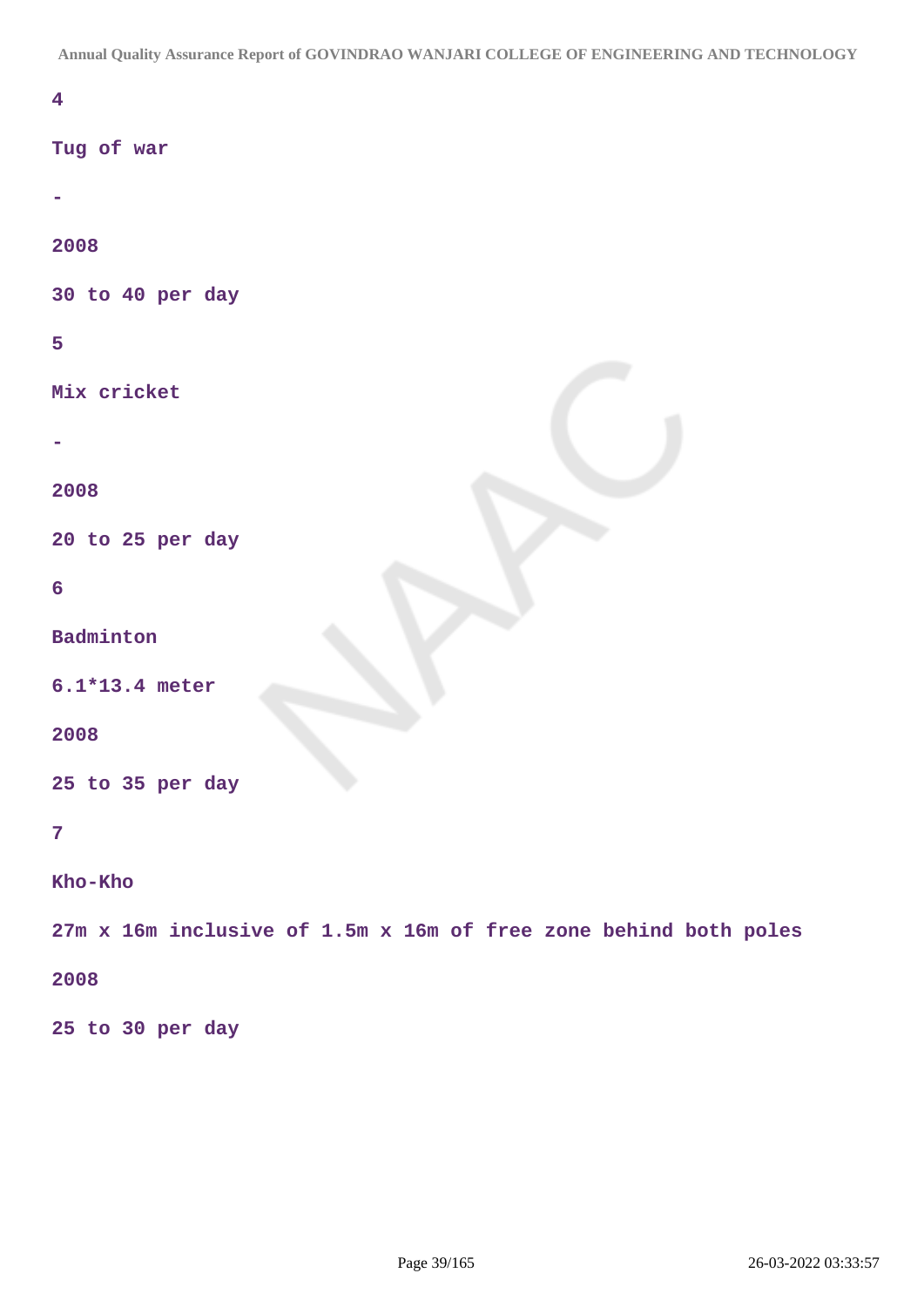| <b>File Description</b>                  | Documents                                                                                                  |
|------------------------------------------|------------------------------------------------------------------------------------------------------------|
| Upload any additional<br>information     | View File                                                                                                  |
| Paste link for additional<br>information | http://www.gwcet.ac.in/uploaded_files/Criter<br>ion%204.1.2%20photographs%20for%20additinal%<br>20link.pdf |

# **4.1.3 - Number of classrooms and seminar halls with ICT- enabled facilities such as smart class, LMS, etc.**

# **15**

| <b>File Description</b>                                                                                   | Documents                                                            |
|-----------------------------------------------------------------------------------------------------------|----------------------------------------------------------------------|
| Upload any additional<br>information                                                                      | View File                                                            |
| Paste link for additional<br>information                                                                  | http://www.gwcet.ac.in/uploaded_files/267_4.<br>1.3 Word Doc (1).pdf |
| <b>Upload Number of classrooms</b><br>and seminar halls with ICT<br>enabled facilities (Data<br>Template) | View File                                                            |

**4.1.4 - Expenditure, excluding salary for infrastructure augmentation during the year (INR in Lakhs)**

**4.1.4.1 - Expenditure for infrastructure augmentation, excluding salary during the year (INR in lakhs)**

**10.70**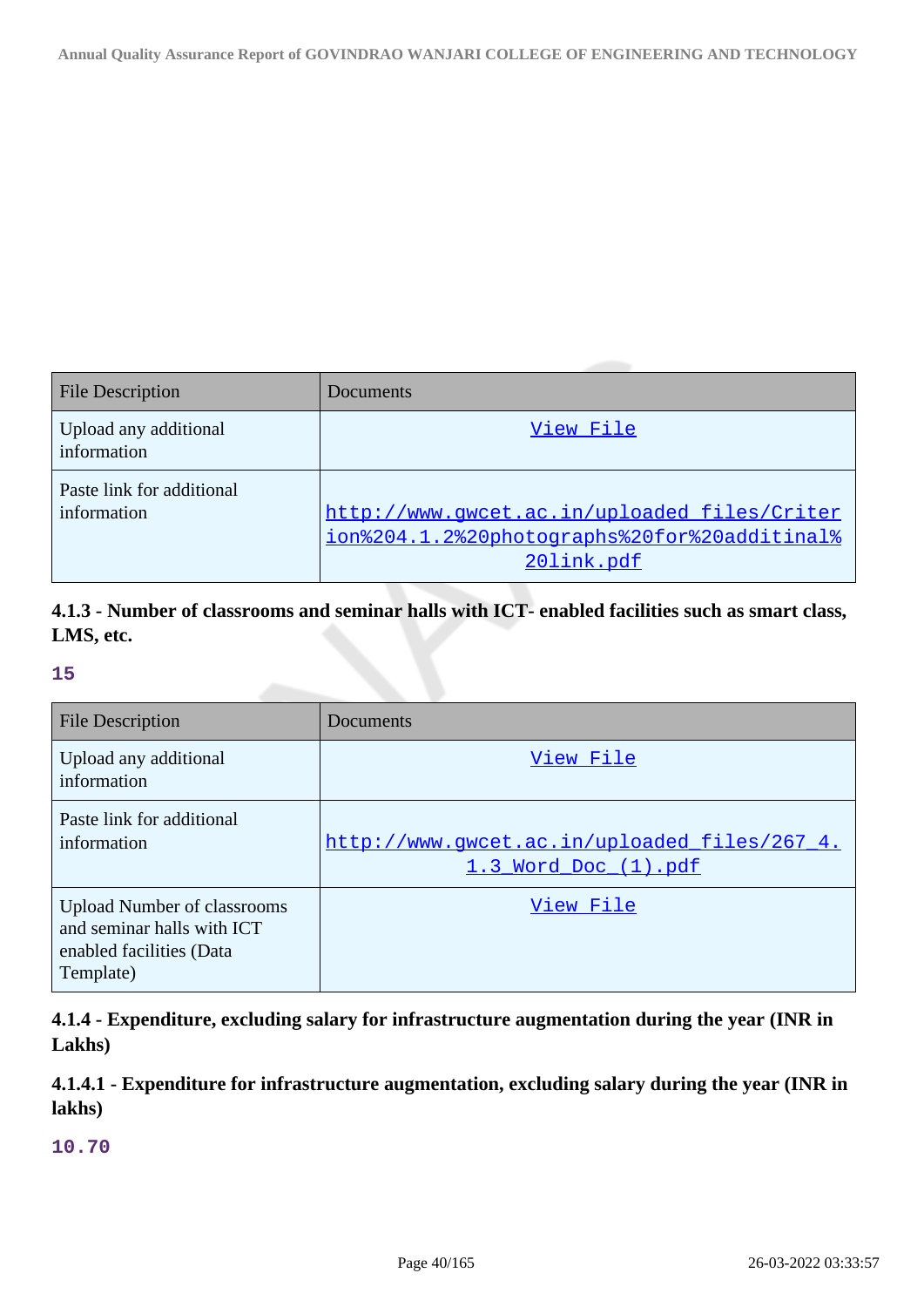| <b>File Description</b>                                                                            | Documents        |
|----------------------------------------------------------------------------------------------------|------------------|
| Upload any additional<br>information                                                               | No File Uploaded |
| Upload audited utilization<br>statements                                                           | View File        |
| <b>Upload Details of budget</b><br>allocation, excluding salary<br>during the year (Data Template) | View File        |

# **4.2 - Library as a Learning Resource**

4.2.1 - Library is automated using Integrated Library Management System (ILMS)

- **Library uses Sack Info Softlib Software having nature of automation as fully from Year 2010 that supports all in-house operations of the Library. These functions usually include circulation, acquisitions and cataloguing etc.**
- **OPAC: Online Public Access Catalogue (OPAC) consists of Acquisition, Cataloging, Circulation, Serials control and Web OPAC facility which allows students and faculty to browse a book by author, title, publisher or any keyword.**
- **Barcode based circulation of books is implemented**
- **Library is having collections of e- journals and e- books.**
- **GWCET Central Library has a provision of access to e-journals, NPTEL video lectures, DELNET, Project Report for UG,PG programmes. For this purpose separate arrangement in Digital Library is made where students & staff can access, download ,print the open access journals & research papers, also they can listen to the video lectures with the help of audio-visual aids**
- **Services of Library are planned in such a way that its functioning is always user friendly with more focus on student's convenience and their activities**
- **From session 2020-21, the HEI has started using new software LIBMAN Master software which is a cloud based software**

**The details of ILMS are –**

**Sr.No.**

**Name of ILMS Software**

**Nature of Automation**

**Version**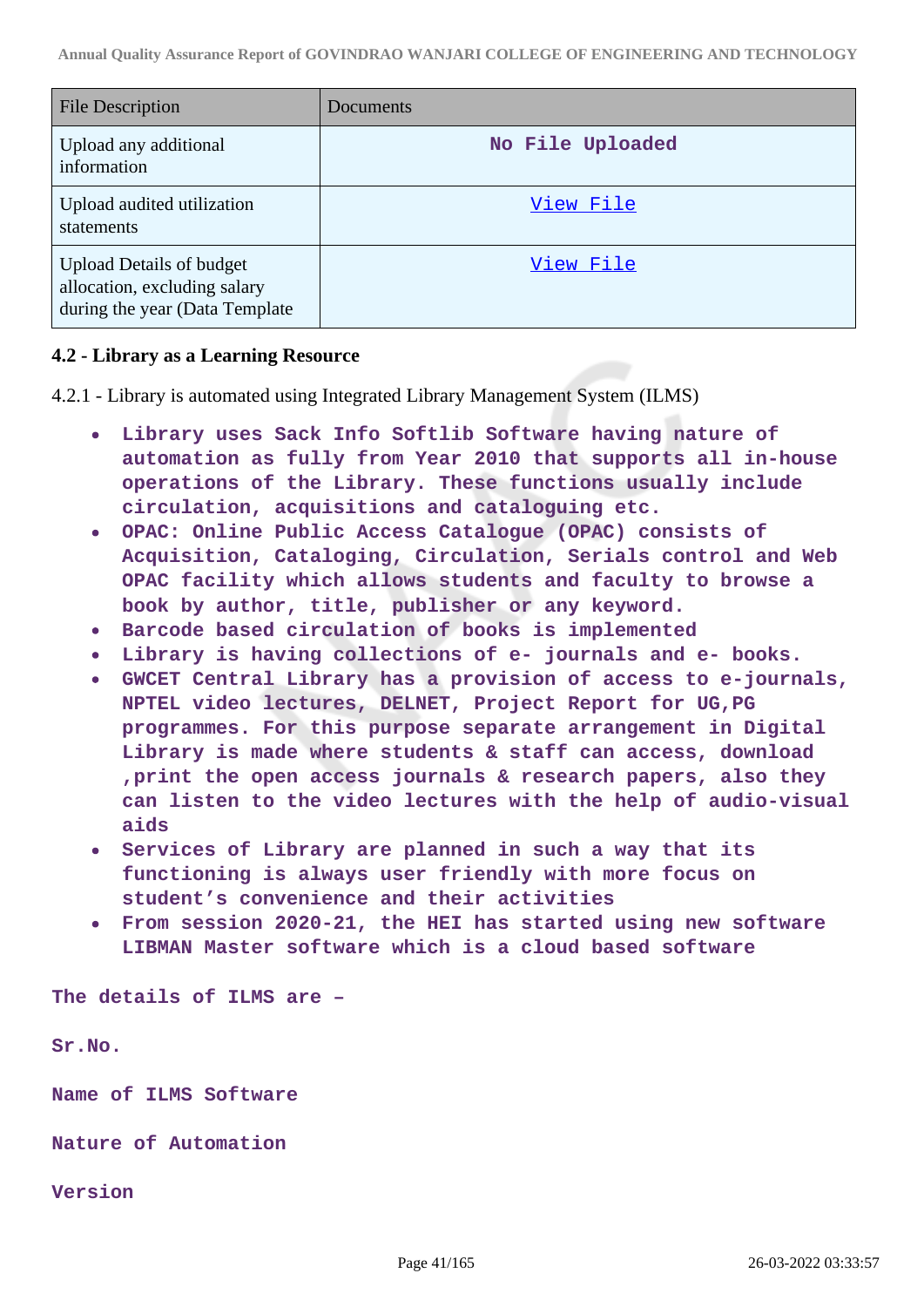**Annual Quality Assurance Report of GOVINDRAO WANJARI COLLEGE OF ENGINEERING AND TECHNOLOGY**

```
Year of Automation
1
Sack info Softlib Software
Fully
2.5
2013-2014
2
Sack info Softlib Software
Fully
2.5
2014-2015
3
Sack info Softlib Software
Fully
2.5
2015-2016
4
Sack info Softlib Software
Fully
2.5
2016-2017
5
Sack info Softlib Software
```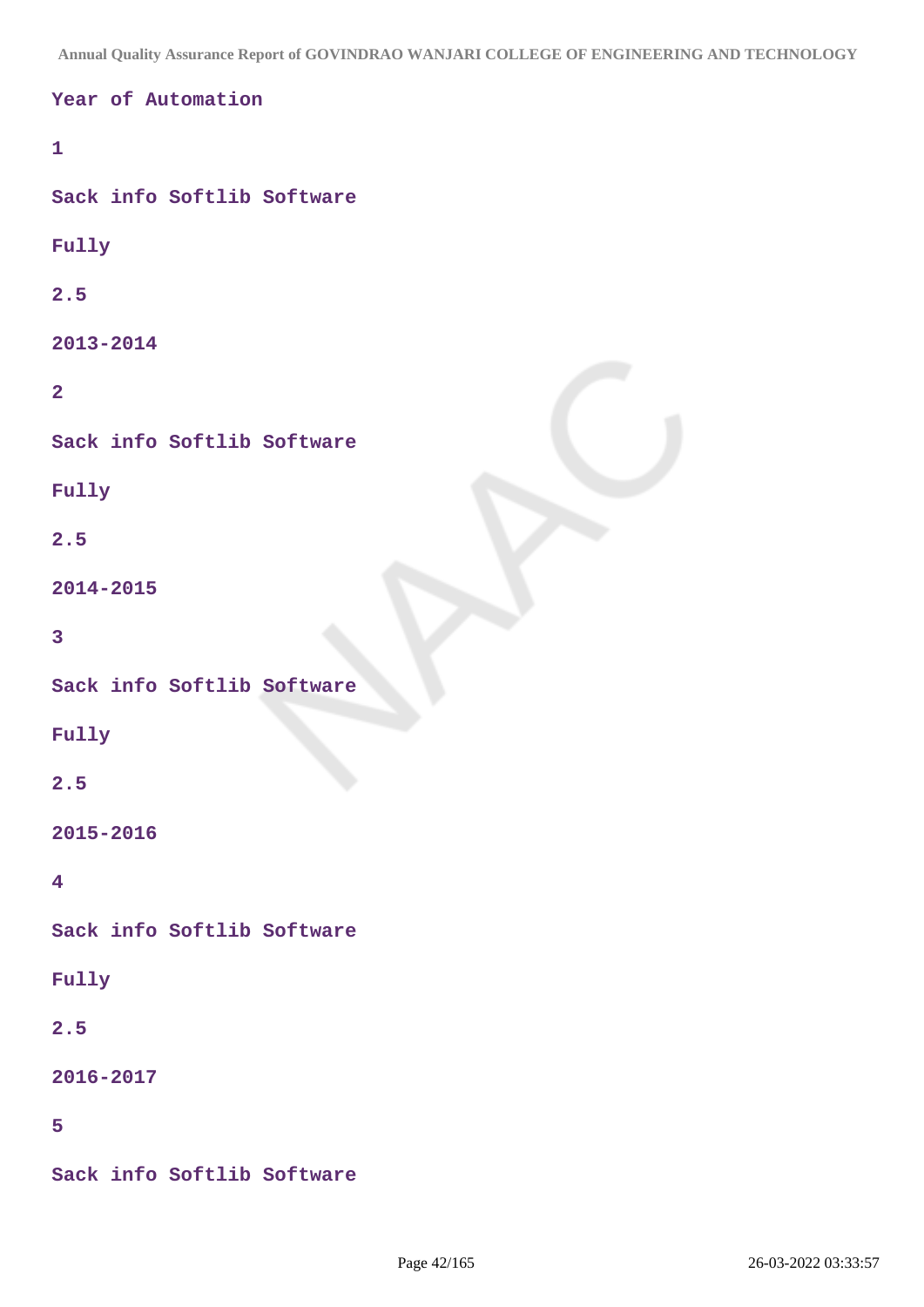**Annual Quality Assurance Report of GOVINDRAO WANJARI COLLEGE OF ENGINEERING AND TECHNOLOGY**

| $_{\rm{Fully}}$               |
|-------------------------------|
| 2.5                           |
| 2017-2018                     |
| $6\overline{6}$               |
| Sack info Softlib Software    |
| Fully                         |
| 2.5                           |
| 2018-2019                     |
| $\overline{7}$                |
| Sack info Softlib Software    |
| Fully                         |
| 2.5                           |
| 2019-2020                     |
| 8                             |
| <b>LIBMAN Master Software</b> |
| Fully                         |
| Cloud Based                   |

**2020-2021**

| File Description                         | Documents |
|------------------------------------------|-----------|
| Upload any additional<br>information     | View File |
| Paste link for Additional<br>Information | Nil       |

**4.2.2 - The institution has subscription for the B. Any 3 of the above**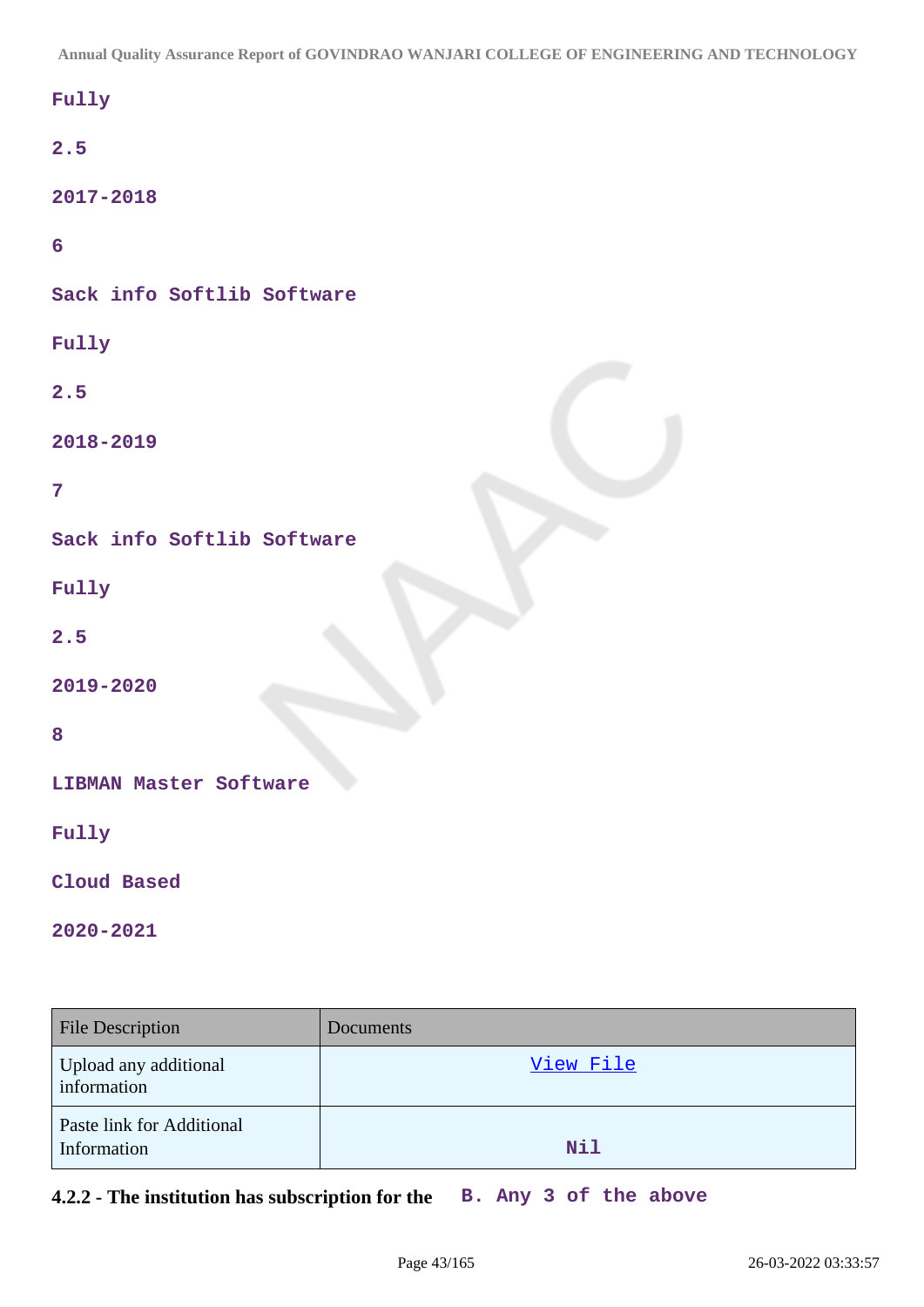# **following e-resources e-journals e-ShodhSindhu Shodhganga Membership ebooks Databases Remote access toe-resources**

| <b>File Description</b>                                                                                     | <b>Documents</b> |
|-------------------------------------------------------------------------------------------------------------|------------------|
| Upload any additional<br>information                                                                        | View File        |
| Details of subscriptions like e-<br>journals,e-ShodhSindhu,<br>Shodhganga Membership etc<br>(Data Template) | View File        |

**4.2.3 - Expenditure for purchase of books/e-books and subscription to journals/e- journals during the year (INR in Lakhs)**

# **4.2.3.1 - Annual expenditure of purchase of books/e-books and subscription to journals/ejournals during the year (INR in Lakhs)**

# **Nil**

| <b>File Description</b>                                                                                                       | Documents        |
|-------------------------------------------------------------------------------------------------------------------------------|------------------|
| Any additional information                                                                                                    | No File Uploaded |
| Audited statements of accounts                                                                                                | No File Uploaded |
| Details of annual expenditure for<br>purchase of books/e-books and<br>journals/e- journals during the<br>year (Data Template) | No File Uploaded |

**4.2.4 - Number per day usage of library by teachers and students ( foot falls and login data for online access) (Data for the latest completed academic year)**

# **4.2.4.1 - Number of teachers and students using library per day over last one year**

**10**

| <b>File Description</b>                              | <b>Documents</b> |
|------------------------------------------------------|------------------|
| Any additional information                           | View File        |
| Details of library usage by<br>teachers and students | <u>View File</u> |

# **4.3 - IT Infrastructure**

4.3.1 - Institution frequently updates its IT facilities including Wi-Fi

**The institute is updating IT facilities time to time. Departments**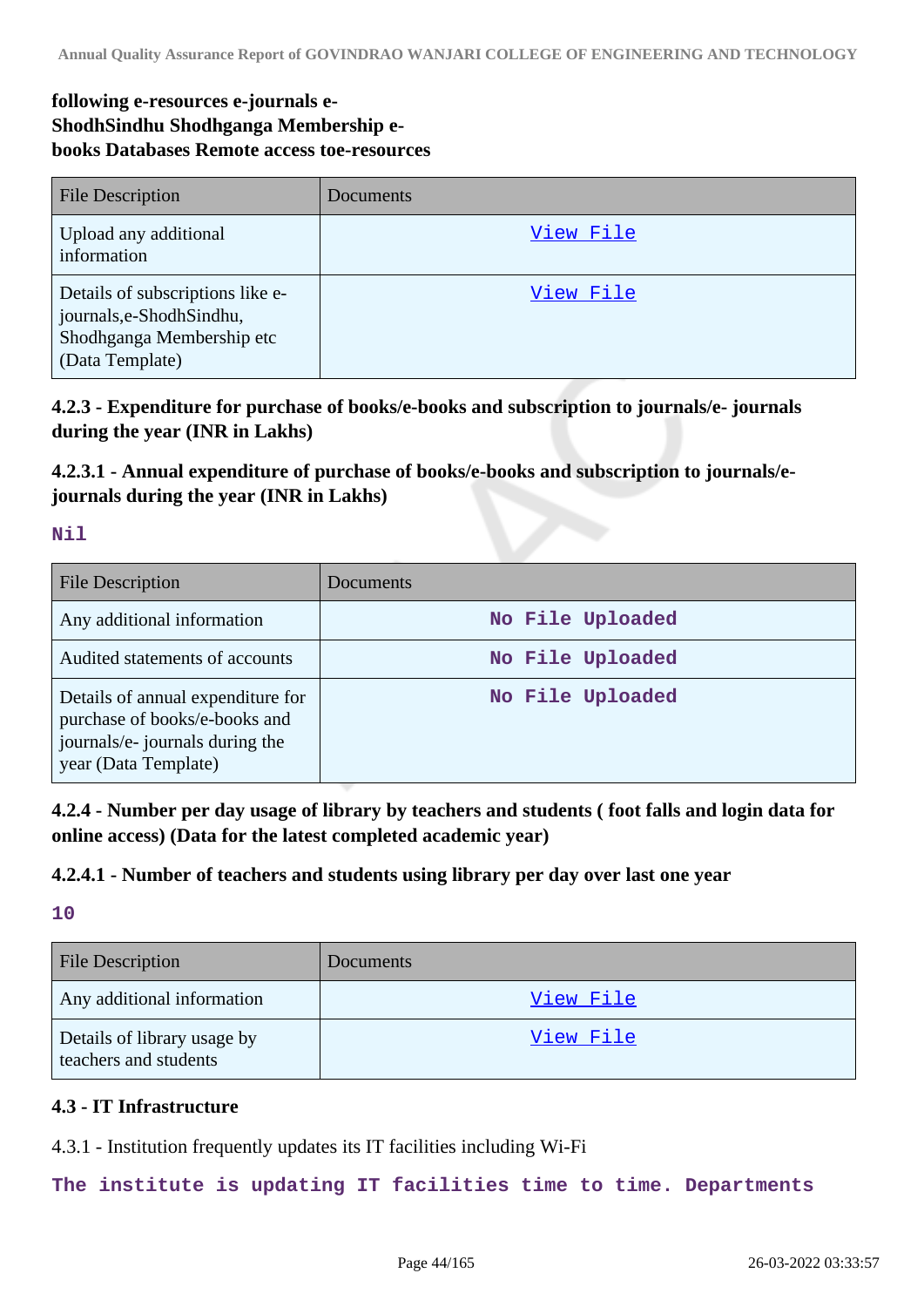**have computer labs equipped with internet facility and the entire PC has network connectivity. The institution has a dedicated internet leased-line to cater to the requirements of internet for all the students and staff. Latest anti-virus software is being used in the institution for providing a safe and secure environment for digital activities. The College is having well established IT facilities in the entire campus. Institute has computing facility with adequate number of Computers, printers and scanners. All the computers in the laboratory are connected in a single network. College ensures availability of adequate physical IT infrastructure. Whenever additional curriculum needs arise, it is ensured that required IT infrastructure is available on time. The college regularly upgrades both software and hardware facilities as per the academic requirements.**

**The following are the strategies for deploying and updating IT infrastructure and associated facilities:**

- **Wi-Fi facilities are upgraded as per the requirement. Wi-Fi facility is provided to each staff and student wherein, they can access for all types of e-learning resources**
- **The computers are regularly upgraded with Anti Virus.**  $\circ$
- **All the systems are connected by LAN & Wi-Fi facilities.**  $\circ$
- **CCTV's are installed to have strict surveillance and monitoring of all the events and happenings in the college.**
- **Moreover, the institution is a regular organizer of Online Exams for many reputed organizations like GCC-TBC, NSEIT, MAHAGENCO, MAHATRANSCO, ORDNANCE FACTORY, MAHA POLICE BHARTI, AAROGYA VIBHAG BHARTI**

| <b>File Description</b>                  | <b>Documents</b> |
|------------------------------------------|------------------|
| Upload any additional<br>information     | View File        |
| Paste link for additional<br>information | Nil              |

# **4.3.2 - Number of Computers**

#### **304**

| <b>File Description</b>              | <b>Documents</b> |
|--------------------------------------|------------------|
| Upload any additional<br>information | No File Uploaded |
| <b>List of Computers</b>             | View File        |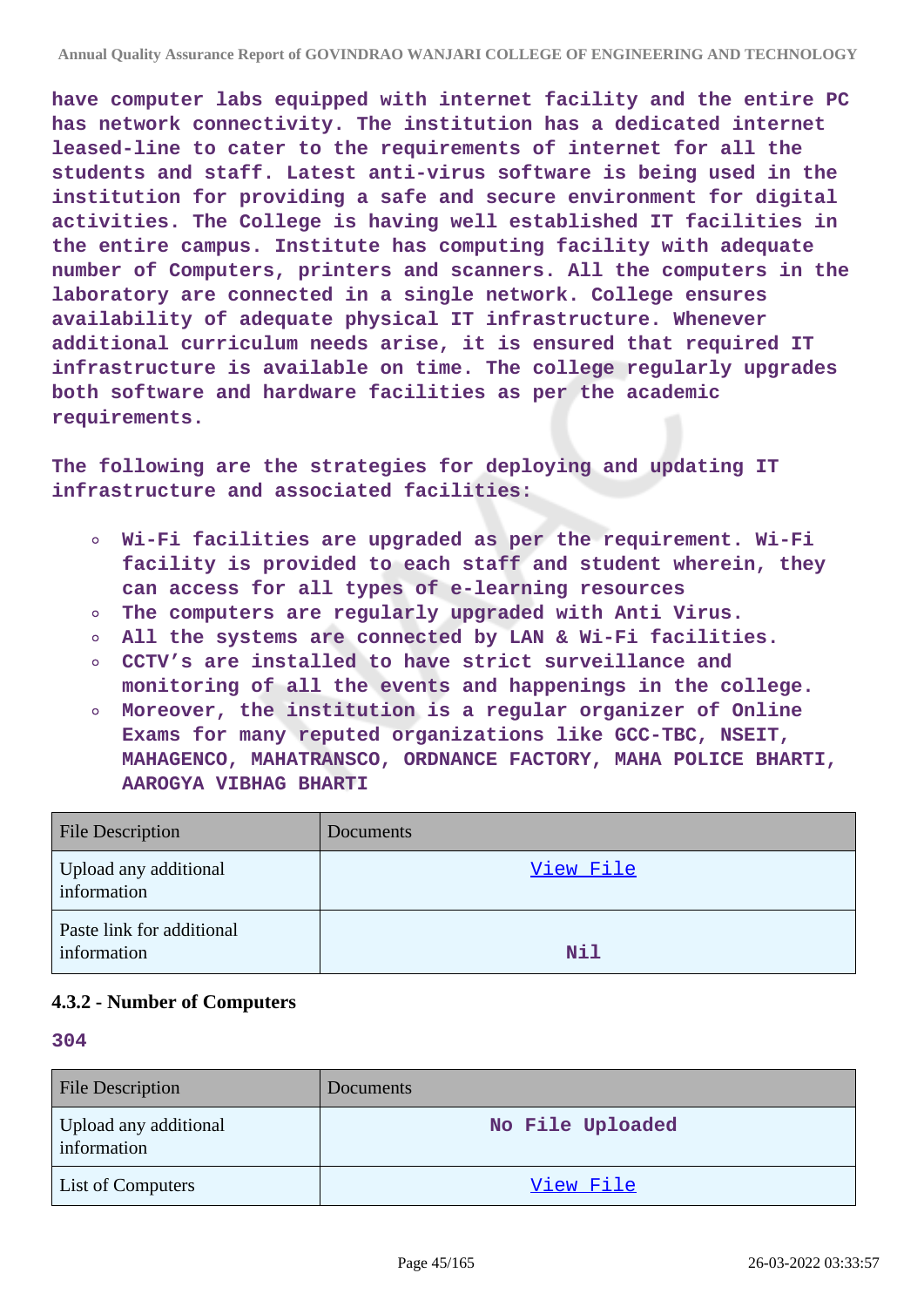# **4.3.3 - Bandwidth of internet connection in the A. ? 50MBPS Institution**

| <b>File Description</b>                                                        | Documents        |
|--------------------------------------------------------------------------------|------------------|
| Upload any additional<br>Information                                           | No File Uploaded |
| Details of available bandwidth of<br>internet connection in the<br>Institution | View File        |

# **4.4 - Maintenance of Campus Infrastructure**

**4.4.1 - Expenditure incurred on maintenance of infrastructure (physical and academic support facilities) excluding salary component during the year (INR in Lakhs)**

**4.4.1.1 - Expenditure incurred on maintenance of infrastructure (physical facilities and academic support facilities) excluding salary component during the year (INR in lakhs)**

### **89.16**

| <b>File Description</b>                                                                                                        | Documents        |
|--------------------------------------------------------------------------------------------------------------------------------|------------------|
| Upload any additional<br>information                                                                                           | No File Uploaded |
| Audited statements of accounts                                                                                                 | View File        |
| Details about assigned budget<br>and expenditure on physical<br>facilities and academic support<br>facilities (Data Templates) | View File        |

4.4.2 - There are established systems and procedures for maintaining and utilizing physical, academic and support facilities - laboratory, library, sports complex, computers, classrooms etc.

**Policy details for maintaining and utilizing physical, Academic and Support facilities are as follows.**

- **1. Supervisors & external agency are hired to look after the housekeeping of the complete institute.**
- **2. The computer hardware, software and its networking are taken care by Lab Assistant of respective department.**
- **3. Regular maintenance of equipments in all laboratories is carried out by the technical staff at the**

**Department level while in some cases it is referred to the sales & service department of the**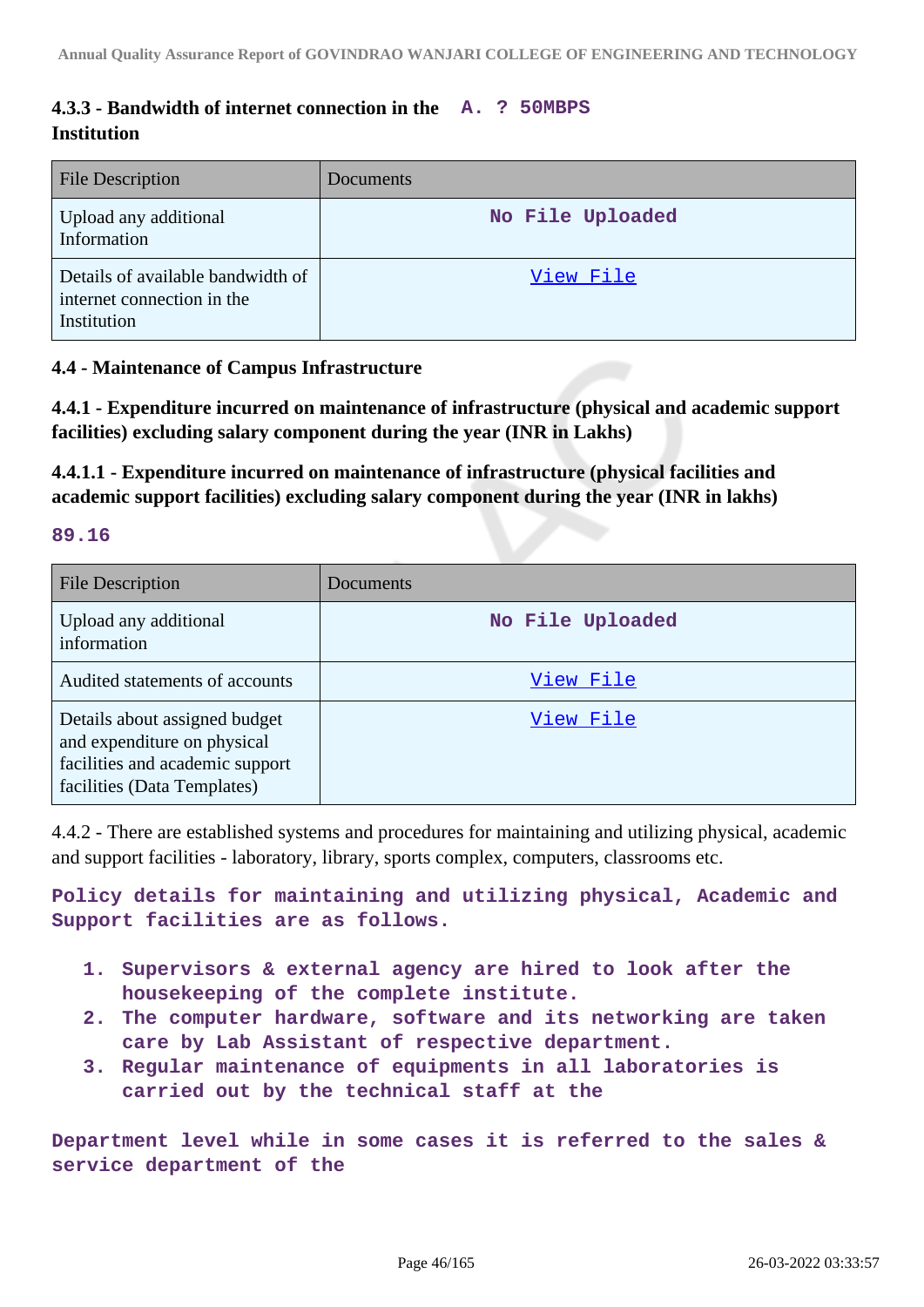**equipments manufacturer or a service provider. Concerned laboratory in-charge refers the case to**

**HOD. Then HOD refers to the service provider.**

- **1. Institute has employed technicians for maintenance electrical equipments, purified drinking water facilities and drainage facilities.**
- **2. Security staff is employed on contract basis to safe guard the whole premises.**
- **3. Internet connectivity, CCTV security system and network connectivity is maintained by network administration team**
- **4. Software up gradation of each departmental laboratories is done at department Level.**
- **5. Maintenance of garden, tree plantation, landscapes maintenance, external and physical beautification of the college campus have been done by the respective in-charges .**
- **6. Annual stock verification is done in all departments and report of damage and non functional equipments are forwarded and repair is undertaken accordingly.**
- **7. Register is maintained in the library for entry, exit for the students and same for the faculty members. Cleanliness is maintained by sweeper on everyday basis .**
- **8. Housekeeping in-charge works in coordination with department for dusting, mopping and cleaning of classrooms, laboratory, tutorial room and smart classroom on regular basis. Equipment and furniture are repaired and maintained by skilled laboratory assistants of institute and whenever and wherever required.**
- **9. In-charge and team of electrical maintenance is responsible for maintaining and repairing of power supply, water cooler, AC, various fixtures etc. to monitor electrical equipments such as generator, UPS batteries etc. Monthly inspection and checking is carried out in severe cases of major problem. It is referred to service department (belonging to the equipment) and the service provider will check out the problem and submit the report. If there is any requirement of replacement of certain part of equipment in such case the quotations are called and purchased as per the process of centralized method of purchasing .**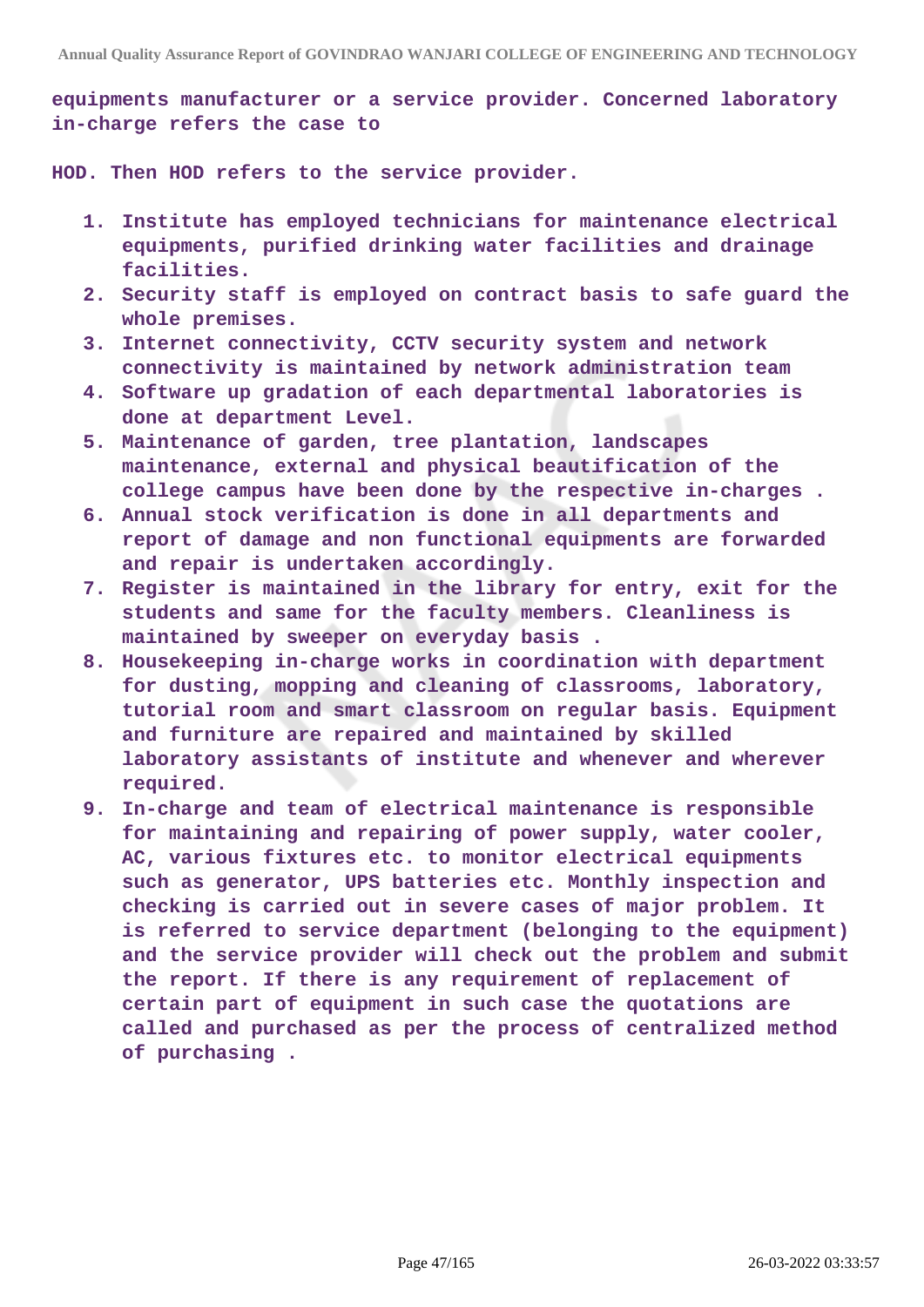| <b>File Description</b>                  | Documents |
|------------------------------------------|-----------|
| Upload any additional<br>information     | View File |
| Paste link for additional<br>information | Nil       |

# **STUDENT SUPPORT AND PROGRESSION**

## **5.1 - Student Support**

**5.1.1 - Number of students benefited by scholarships and free ships provided by the Government during the year**

# **5.1.1.1 - Number of students benefited by scholarships and free ships provided by the Government during the year**

## **1089**

| File Description                                                                                                                | Documents        |
|---------------------------------------------------------------------------------------------------------------------------------|------------------|
| Upload self attested letter with<br>the list of students sanctioned<br>scholarship                                              | View File        |
| Upload any additional<br>information                                                                                            | No File Uploaded |
| Number of students benefited by<br>scholarships and free ships<br>provided by the Government<br>during the year (Data Template) | View File        |

**5.1.2 - Number of students benefitted by scholarships, free ships etc. provided by the institution / non- government agencies during the year**

**5.1.2.1 - Total number of students benefited by scholarships, free ships, etc provided by the institution / non- government agencies during the year**

**480**

| <b>File Description</b>                                                                                                                       | Documents |
|-----------------------------------------------------------------------------------------------------------------------------------------------|-----------|
| Upload any additional<br>information                                                                                                          | View File |
| Number of students benefited by<br>scholarships and free ships<br>institution / non-government<br>agencies in last 5 years (Date<br>Template) | View File |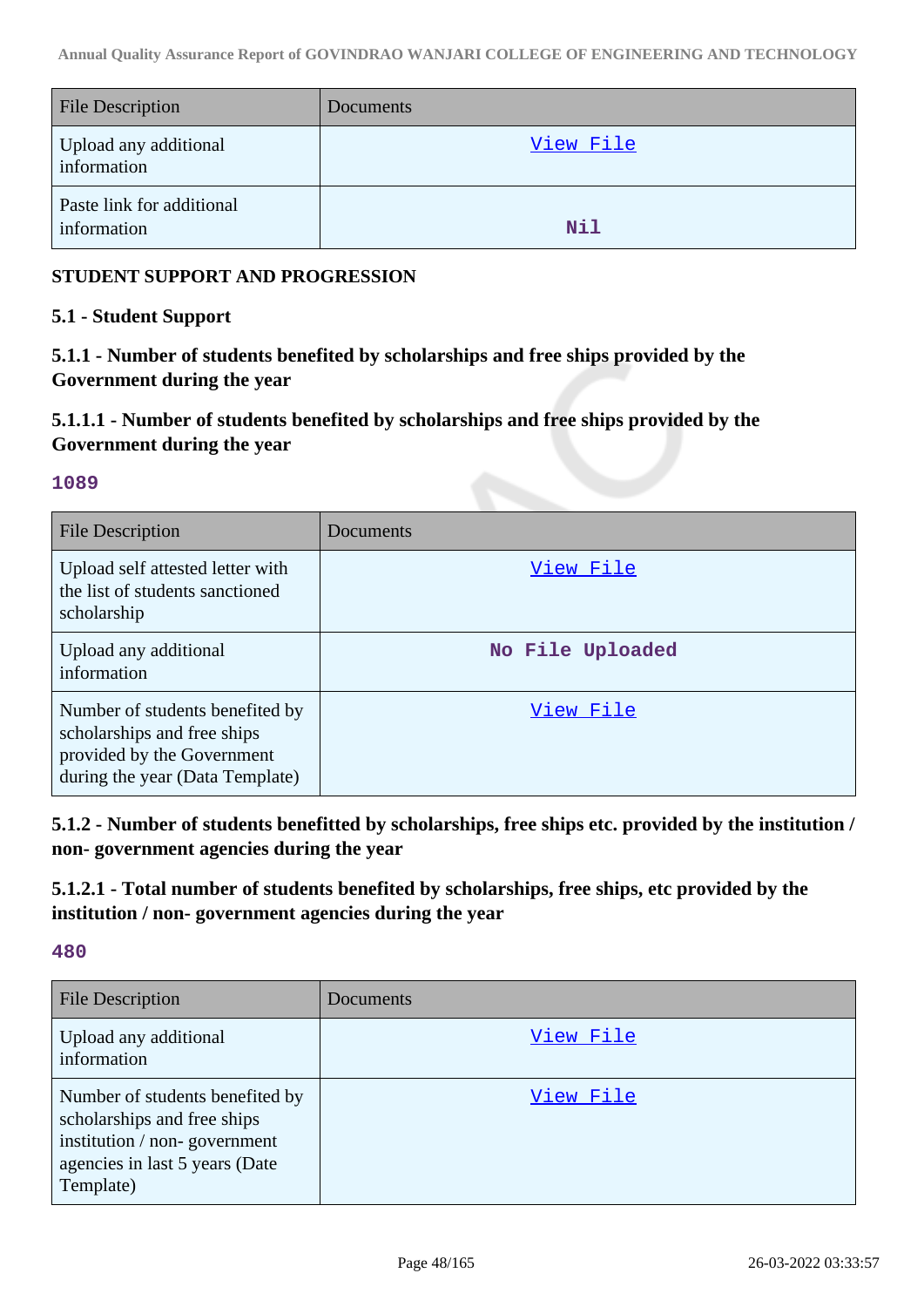**A. All of the above**

# **5.1.3 - Capacity building and skills enhancement initiatives taken by the institution include the following: Soft skills Language and communication skills Life skills (Yoga, physical fitness, health and hygiene) ICT/computing skills**

| <b>File Description</b>                                                                 | Documents                                                 |
|-----------------------------------------------------------------------------------------|-----------------------------------------------------------|
| Link to Institutional website                                                           | http://www.gwcet.ac.in/uploaded_files/5.1.3_<br>Final.pdf |
| Any additional information                                                              | No File Uploaded                                          |
| Details of capability building and<br>skills enhancement initiatives<br>(Data Template) | View File                                                 |

**5.1.4 - Number of students benefitted by guidance for competitive examinations and career counseling offered by the institution during the year**

### **442**

**5.1.4.1 - Number of students benefitted by guidance for competitive examinations and career counseling offered by the institution during the year**

### **442**

| <b>File Description</b>                                                                                                                 | Documents        |
|-----------------------------------------------------------------------------------------------------------------------------------------|------------------|
| Any additional information                                                                                                              | No File Uploaded |
| Number of students benefited by<br>guidance for competitive<br>examinations and career<br>counseling during the year (Data<br>Template) | View File        |

**5.1.5 - The Institution has a transparent mechanism for timely redressal of student grievances including sexual harassment and ragging cases Implementation of guidelines of statutory/regulatory bodies Organization wide awareness and undertakings on policies with zero tolerance Mechanisms for submission of online/offline students' grievances Timely redressal of the grievances through appropriate committees**

### **A. All of the above**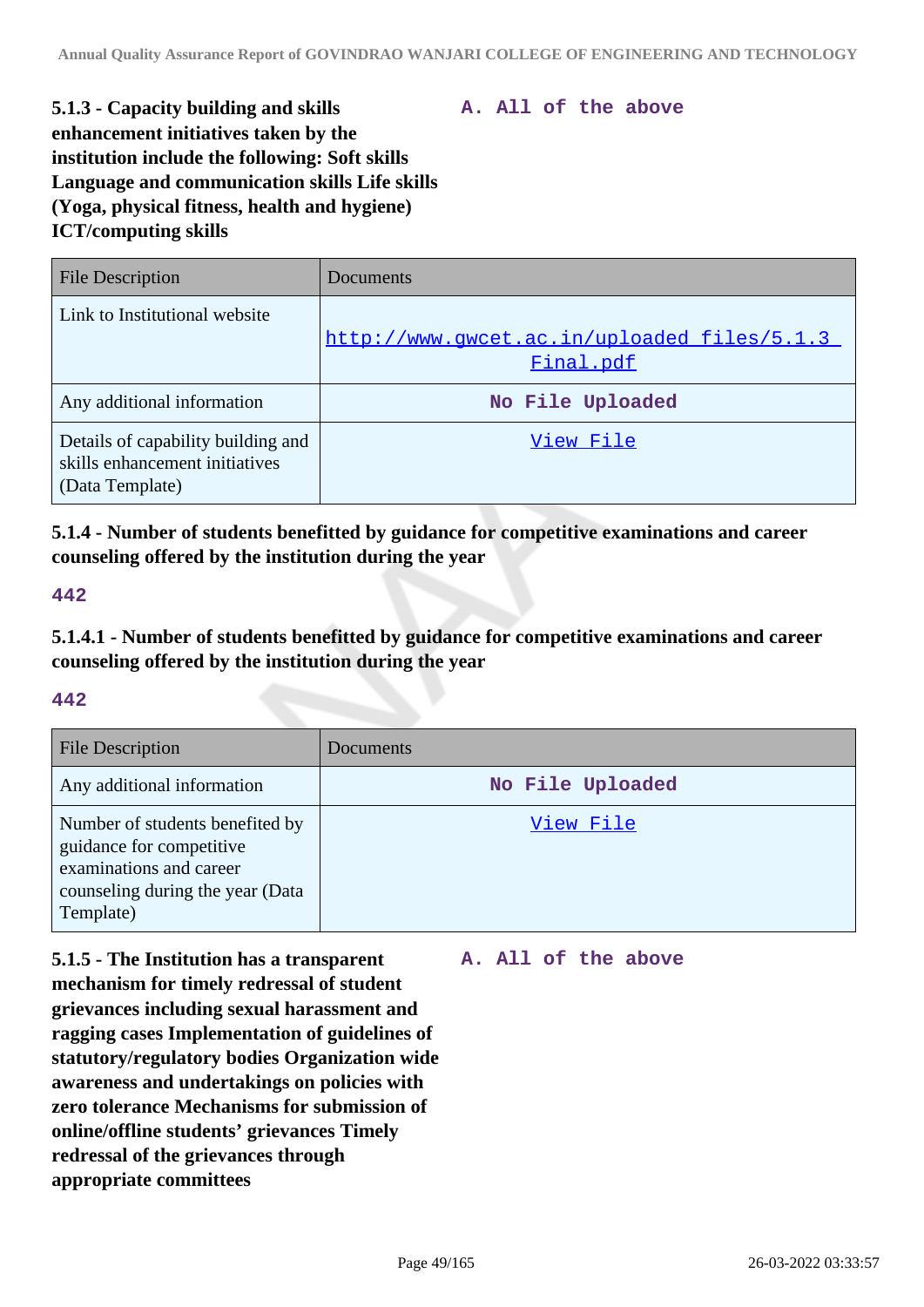| <b>File Description</b>                                                                                                                  | Documents        |
|------------------------------------------------------------------------------------------------------------------------------------------|------------------|
| Minutes of the meetings of<br>student redressal committee,<br>prevention of sexual harassment<br>committee and Anti Ragging<br>committee | View File        |
| Upload any additional<br>information                                                                                                     | No File Uploaded |
| Details of student grievances<br>including sexual harassment and<br>ragging cases                                                        | View File        |

## **5.2 - Student Progression**

# **5.2.1 - Number of placement of outgoing students during the year**

# **5.2.1.1 - Number of outgoing students placed during the year**

#### **36**

| <b>File Description</b>                                         | Documents        |
|-----------------------------------------------------------------|------------------|
| Self-attested list of students<br>placed                        | View File        |
| Upload any additional<br>information                            | No File Uploaded |
| Details of student placement<br>during the year (Data Template) | View File        |

# **5.2.2 - Number of students progressing to higher education during the year**

# **5.2.2.1 - Number of outgoing student progression to higher education**

# **1**

| <b>File Description</b>                               | Documents        |
|-------------------------------------------------------|------------------|
| Upload supporting data for<br>student/alumni          | View File        |
| Any additional information                            | No File Uploaded |
| Details of student progression to<br>higher education | View File        |

# **5.2.3 - Number of students qualifying in state/national/ international level examinations during the year (eg: JAM/CLAT/GATE/ GMAT/CAT/GRE/ TOEFL/ Civil Services/State government examinations)**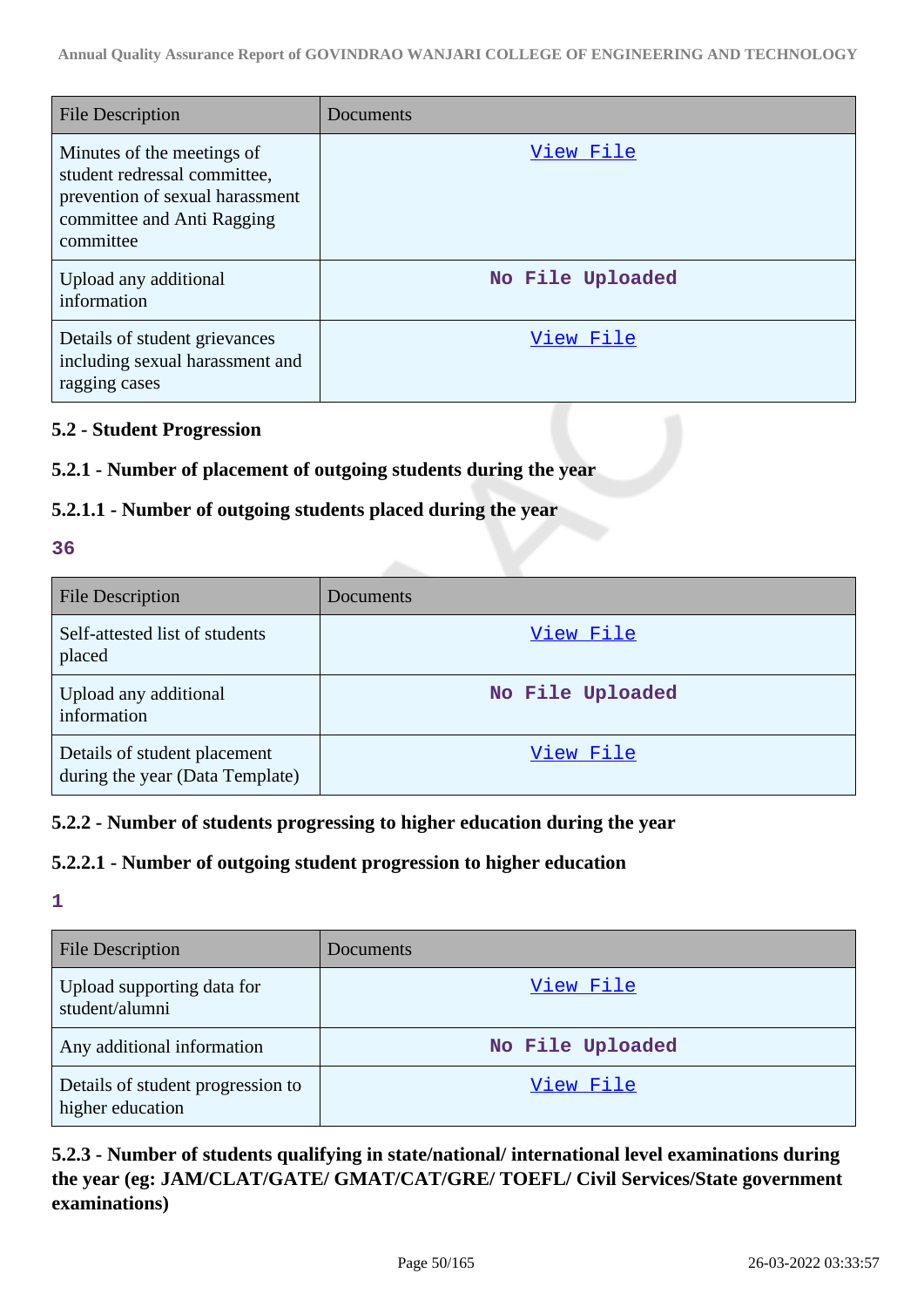# **5.2.3.1 - Number of students qualifying in state/ national/ international level examinations (eg: JAM/CLAT/NET/ SLET/ GATE/ GMAT/CAT/GRE/ TOEFL/ Civil Services/ State government examinations) during the year**

**0**

| <b>File Description</b>                                                                                                   | Documents        |
|---------------------------------------------------------------------------------------------------------------------------|------------------|
| Upload supporting data for the<br>same                                                                                    | View File        |
| Any additional information                                                                                                | No File Uploaded |
| Number of students qualifying in<br>state/national/international level<br>examinations during the year<br>(Data Template) | View File        |

# **5.3 - Student Participation and Activities**

**5.3.1 - Number of awards/medals for outstanding performance in sports/cultural activities at university/state/national / international level (award for a team event should be counted as one) during the year**

**5.3.1.1 - Number of awards/medals for outstanding performance in sports/cultural activities at university/state/ national / international level (award for a team event should be counted as one) during the year.**

**0**

| <b>File Description</b>                                                                                                                                                              | Documents        |
|--------------------------------------------------------------------------------------------------------------------------------------------------------------------------------------|------------------|
| e-copies of award letters and<br>certificates                                                                                                                                        | No File Uploaded |
| Any additional information                                                                                                                                                           | No File Uploaded |
| Number of awards/medals for<br>outstanding performance in<br>sports/cultural activities at univer<br>sity/state/national/international<br>level (During the year) (Data<br>Template) | View File        |

5.3.2 - Institution facilitates students' representation and engagement in various administrative, cocurricular and extracurricular activities (student council/ students representation on various bodies as per established processes and norms )

```
The Principal will notify the selection process of student's
representation. Every year Govindrao Wanjari College of Engineering
& Technology forms Students Council having representation of
```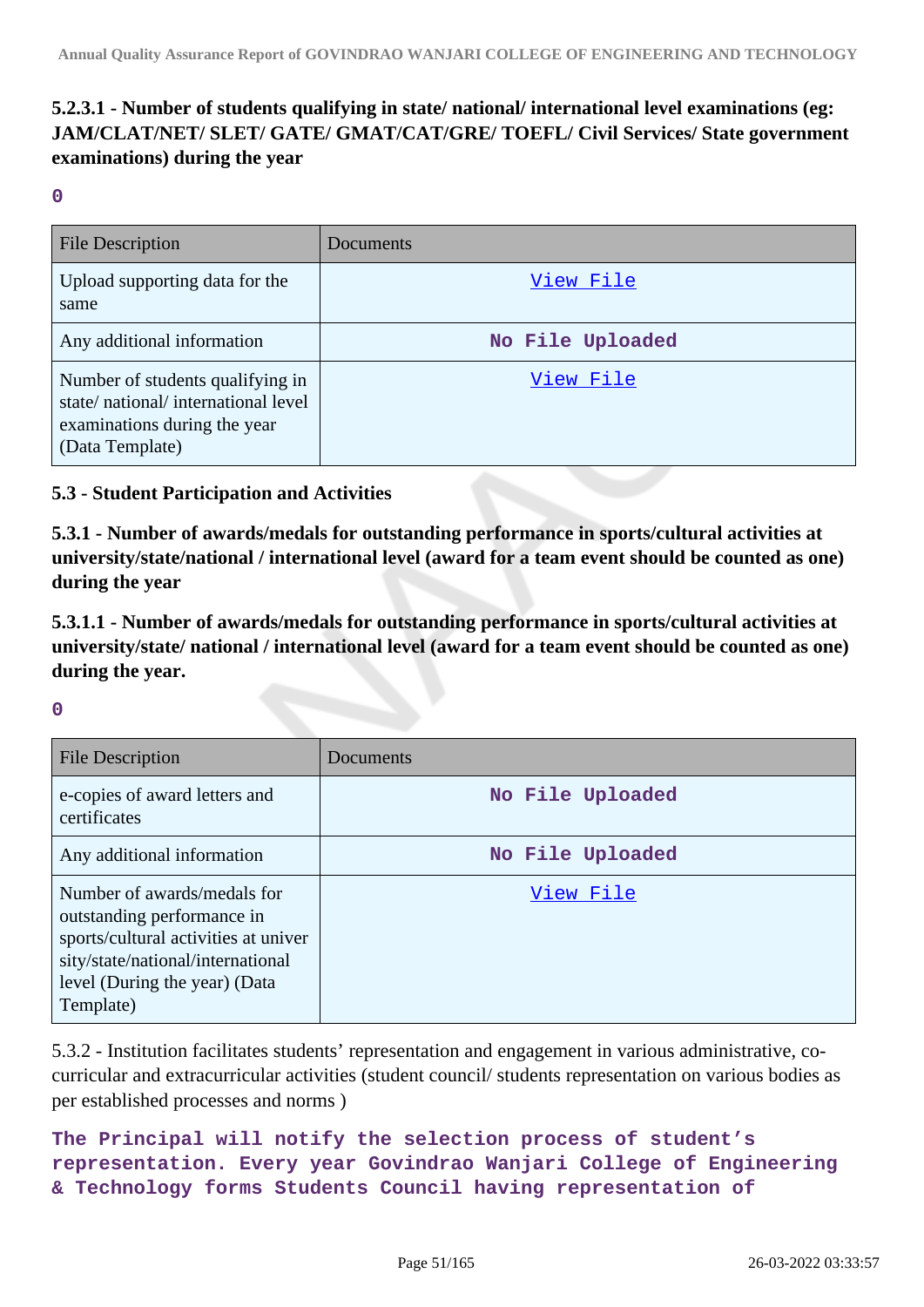**students from First Year to Final year all the branches. The Secretary represents Govindrao Wanjari College of Engineering & Technology on students council solve the problems of students.**

**Every Department is also having a separate student Forum. Various activities are being conducted by the students actively at departmental level as well as at college level.**

**Following are the roles and responsibilities of the Students association and Students council.**

**Role of the Students association and Students council.**

**1. To officially represent all the students in the College.**

**2. To identify and help solve problems encountered by students in the College.**

**3. To promote and encourage the involvement of students in organizing Curricular , Co-curricular, Extra Curricular and Extension activities.**

**Responsibilities Students association and Students council.**

**1. To promote the interests of students among the college administration, staff and parents.**

**2. To inform students about any subject of concerns.**

**3. To consult students on any issue of importance.**

**4. To organize financial campaigns for college and charitable activities.**

| <b>File Description</b>                  | <b>Documents</b>                                    |
|------------------------------------------|-----------------------------------------------------|
| Paste link for additional<br>information | http://www.qwcet.ac.in/uploaded files/5.3.2.<br>pdf |
| Upload any additional<br>information     | View File                                           |

**5.3.3 - Number of sports and cultural events/competitions in which students of the Institution participated during the year (organized by the institution/other institutions)**

**5.3.3.1 - Number of sports and cultural events/competitions in which students of the Institution**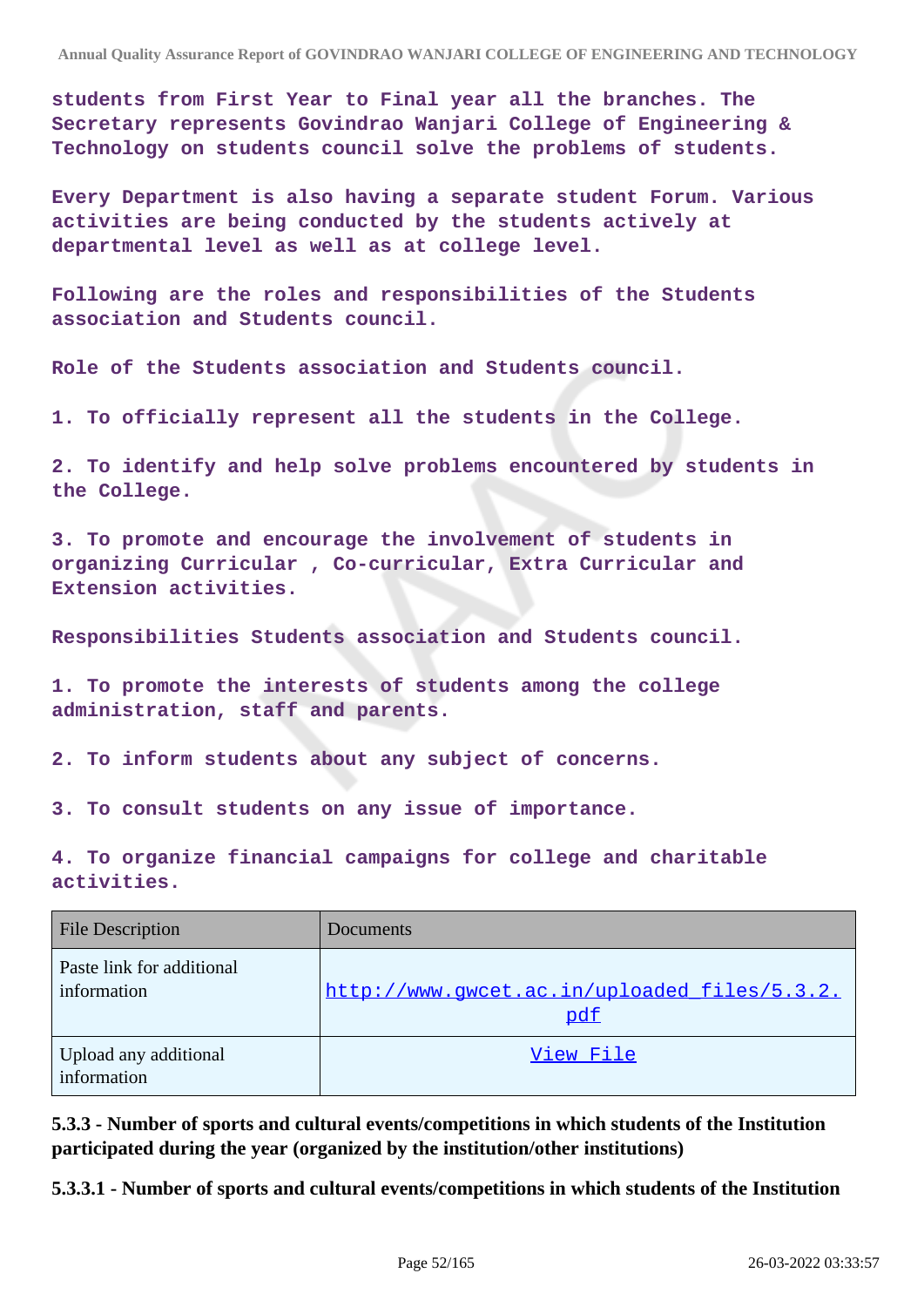## **participated during the year**

#### **0**

| <b>File Description</b>                                                                                                                                                                                | Documents        |
|--------------------------------------------------------------------------------------------------------------------------------------------------------------------------------------------------------|------------------|
| Report of the event                                                                                                                                                                                    | No File Uploaded |
| Upload any additional<br>information                                                                                                                                                                   | No File Uploaded |
| Number of sports and cultural<br>events/competitions in which<br>students of the Institution<br>participated during the year<br>(organized by the<br>institution/other institutions<br>(Data Template) | View File        |

#### **5.4 - Alumni Engagement**

5.4.1 - There is a registered Alumni Association that contributes significantly to the development of the institution through financial and/or other support services

**The College has registered Alumni Association with Registration No. Nagpur/0000121/2018.**

- **While rejuvenating the memories of the college, a network of old students was achieved.**
- **It is the backbone of the institution. The institution rests on the rich history of the student's success and glory.**
- **Association regularly meets, interacts with the management. It**  $\Omega$ **is the flag bearer of the developments in the institution.**
- **The alumni help the institution by influencing industries and**  $\circ$ **other agencies in getting placements for the institution. The alumni has expanded and strengthened it with new enrolments.**

**Benefits:**

**Career Advising**

**Industry Institute Interaction**

**Placement assistance**

#### **Objectives:**

**1. To bring together students of GWCET youth in every area to act as**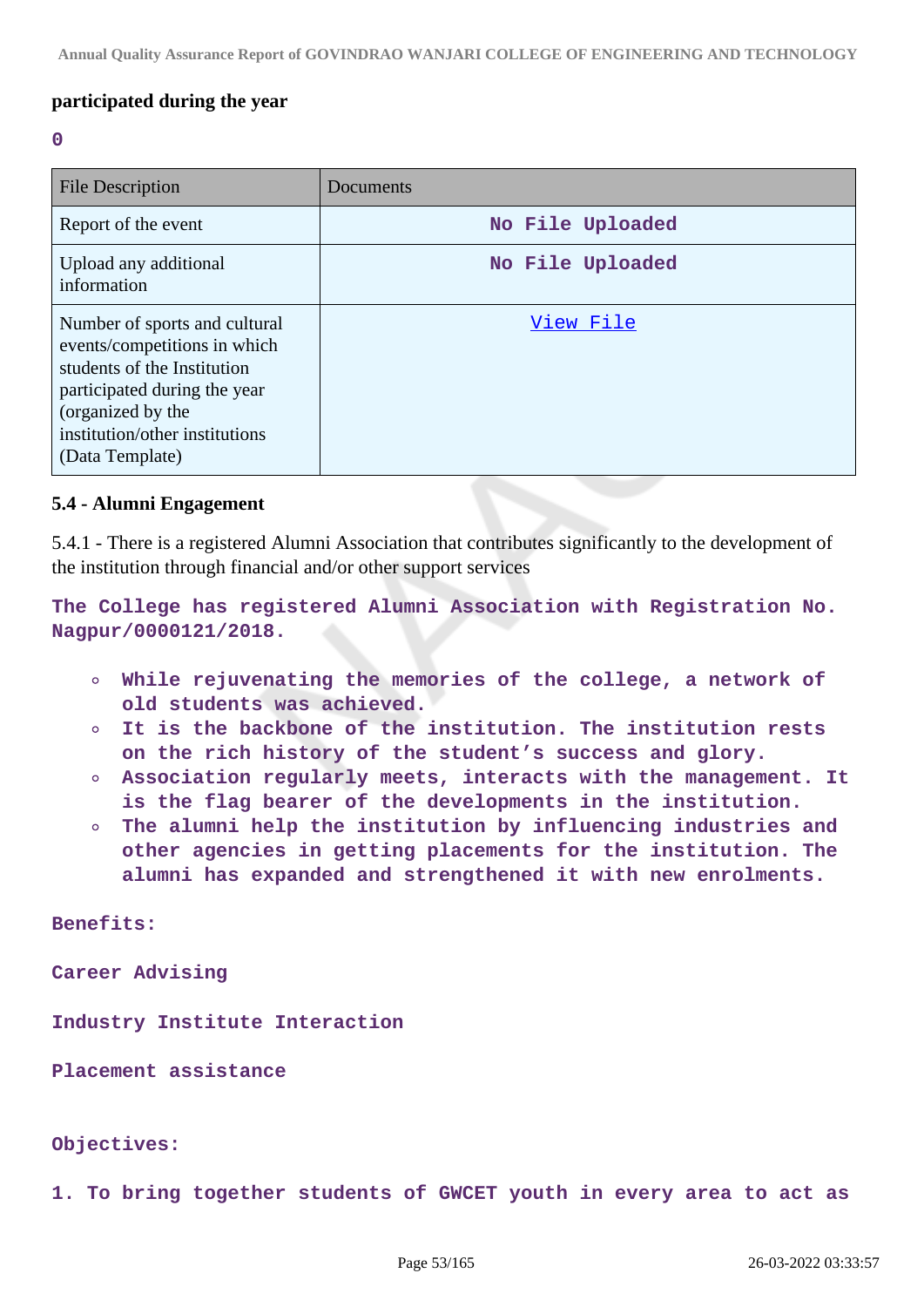**their representative and coordinate and promote their interest in all matters.**

**2. To utilize the experience, wisdom, ability and spare time of past students of theGWCET for the benefit of the weaker section of the society.**

**3. To take up public interest matters relating to the past students of GWCET in this area withState and Central Government and Semi Government or private organizations or public co-operations.**

| <b>File Description</b>                  | Documents                                                                 |
|------------------------------------------|---------------------------------------------------------------------------|
| Paste link for additional<br>information | http://www.gwcet.ac.in/uploaded_files/Alumni<br>association 2020-2021.pdf |
| Upload any additional<br>information     | View File                                                                 |

#### **5.4.2 - Alumni contribution during the year (INR in Lakhs) E. <1Lakhs**

| <b>File Description</b>              | <b>Documents</b> |
|--------------------------------------|------------------|
| Upload any additional<br>information | No File Uploaded |

# **GOVERNANCE, LEADERSHIP AND MANAGEMENT**

### **6.1 - Institutional Vision and Leadership**

6.1.1 - The governance of the institution is reflective of and in tune with the vision and mission of the institution

**The Vision of the Institute: To emerge as a center of excellence creating research, innovation and entrepreneurialattitude among the technocrats who in turn shall contribute to the development of society and mankind.**

**The Mission of the Institute:**

- **To develop a culture of excellence in teaching and learning**  $\bullet$ **with accountability from all supporting activities.**
- **To promote new ideas leading to emergence of creators, innovators, leaders, and entrepreneurs.**
- **To achieve excellence in application-based research in technology to contribute to the development of the community.**
- **To imbibe the ethical values among the students to make them**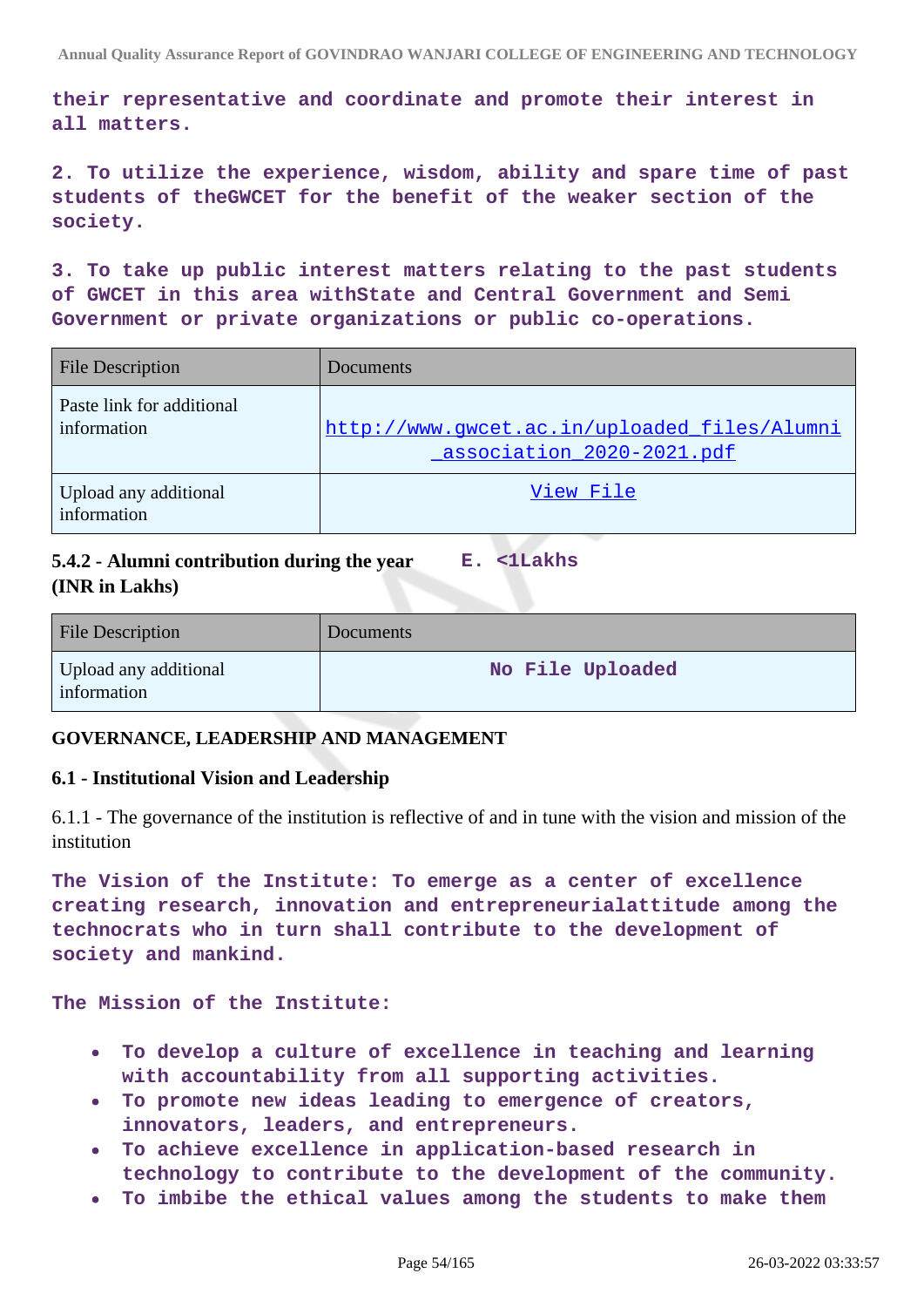#### **responsible citizens.**

**Mission statements of the Institute are defined to meet requirement of society, students, industry and to add values among the students. The Institute has been set up with a mission to impart such knowledge as may be necessary for the holistic development of students thereby making them capable of being better employable and at par with the highly competitive career market.**

**The policy statements and action plans for fulfillment of the stated mission.**

- **To achieve the mission, the authority chooses staff with an**  $\bullet$ **aptitude towards understanding quality issues and allocates them as members of various committees for designing and implementing the quality policy.**
- **The authority analyzes feedback by taking guidance and opinion**  $\bullet$ **from experts and stakeholders whenever and wherever necessary.**
- **The authority holds sufficient discussions and allows for refinement and modification in the action plan.**

**Efforts which reflect distinctive features of the Institute to accomplish vision are given below:**

- **The Institute follows a well-defined and planned Teaching-** $\bullet$ **Learning process and is implementing add-on and enhancement courses and promotes innovation to provide quality technical education.**
- **The Institute conducts various workshops and activities to inculcate skills like communication, group discussion and selfconfidence among the students. The students are also encouraged for developing their aptitude skill. These skills help the students in placements and to succeed in their career.**
- **The Institute takes the following steps for developing**  $\bullet$ **professional competency among the students:**
- **Ethics and moral value additions through forum activities and community service programs**
- **Arranging workshops and guest lecturers from Industry persons.**  $\bullet$
- **Internship programs, Industrial visits for students. Industry based Projects.**
- **Organizing technical skill development workshops.**
- **Organizing engineering events such as Engineers Day, etc**  $\bullet$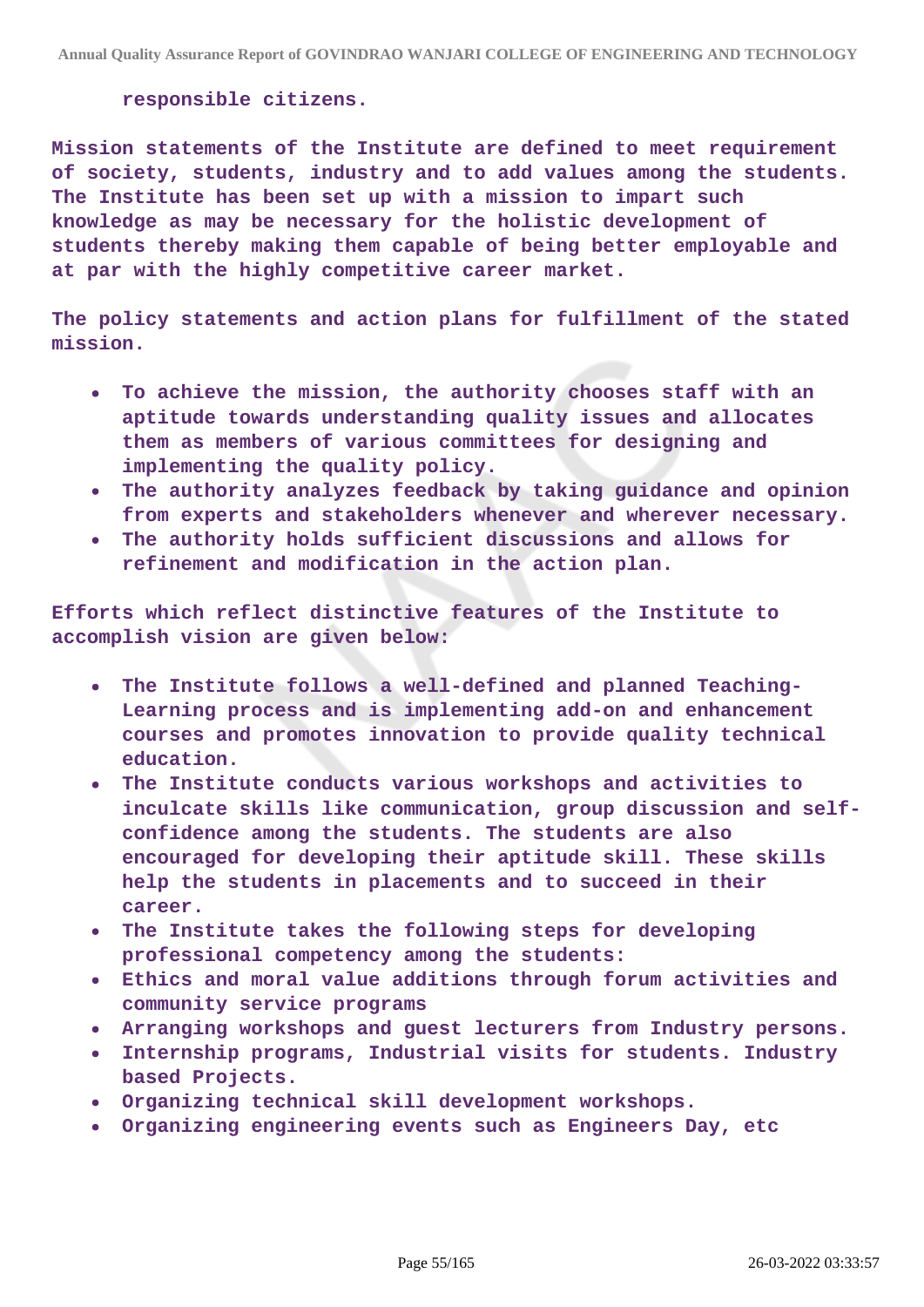| <b>File Description</b>                  | Documents                                                              |
|------------------------------------------|------------------------------------------------------------------------|
| Paste link for additional<br>information | http://www.gwcet.ac.in/UserPanel/DisplayPage<br>.aspx?page=cg&ItemID=e |
| Upload any additional<br>information     | View File                                                              |

6.1.2 - The effective leadership is visible in various institutional practices such as decentralization and participative management.

**The college believes in decentralization of administration and transparency of governance. Freedom is given to all Heads of the department in planning, organizing and implementing various activities in the department in an effective way. The HODs in turn will delegate the authority and support the faculty in taking up various departmental activities. The Management representative aims at creating not just a few leaders but a leadership ladder i.e., leadership at various levels. To develop leadership skills, the institute encourages the staff to attend training programs. The Management representative also adopts a practical way of giving responsibilities to a person to enhance the leadership capabilities. 1) Academic Monitoring Committee (AMC) Role: AMC is centralized committee responsible for drafting, regulating and implementing different academic policies. It is meant for smooth uniform conduction of academics throughout the institute. Committee Hierarchy: AMC is headed by Chairman who is the principal of the institute. Other members of the committee are Academic Coordinator, Head of Departments, and Subject Experts for respective subjects, class teachers, exam in-charge. Activities conducted by AMC: AMC monitors the teaching learning process. It prepares the academic calendar of the institute which is a reflection of University's academic calendar that includes curricular, co- curricular and extracurricular activities. Academic Calendar is meticulously planned and prepared in advance by Academic Coordinator and ensures the proper implementation of the academic calendar. Academic Coordinator is responsible for confirmation and observation of academic activities. Academic Coordinator confirms lab and course file audit, does the counseling, takes action against findings, issues appreciation and show cause notice and gives input to IQAC. AMC does random confirmation of attendance once in a month, ensures student and faculty uniform and ID card and takes action on defaulter students and gives feedback to Principal. AMC prepares daily attendance report of each class and submits it to Principal once in a day. 2) All HOD prepare financial budget of their department at the beginning of the year by using this, the office**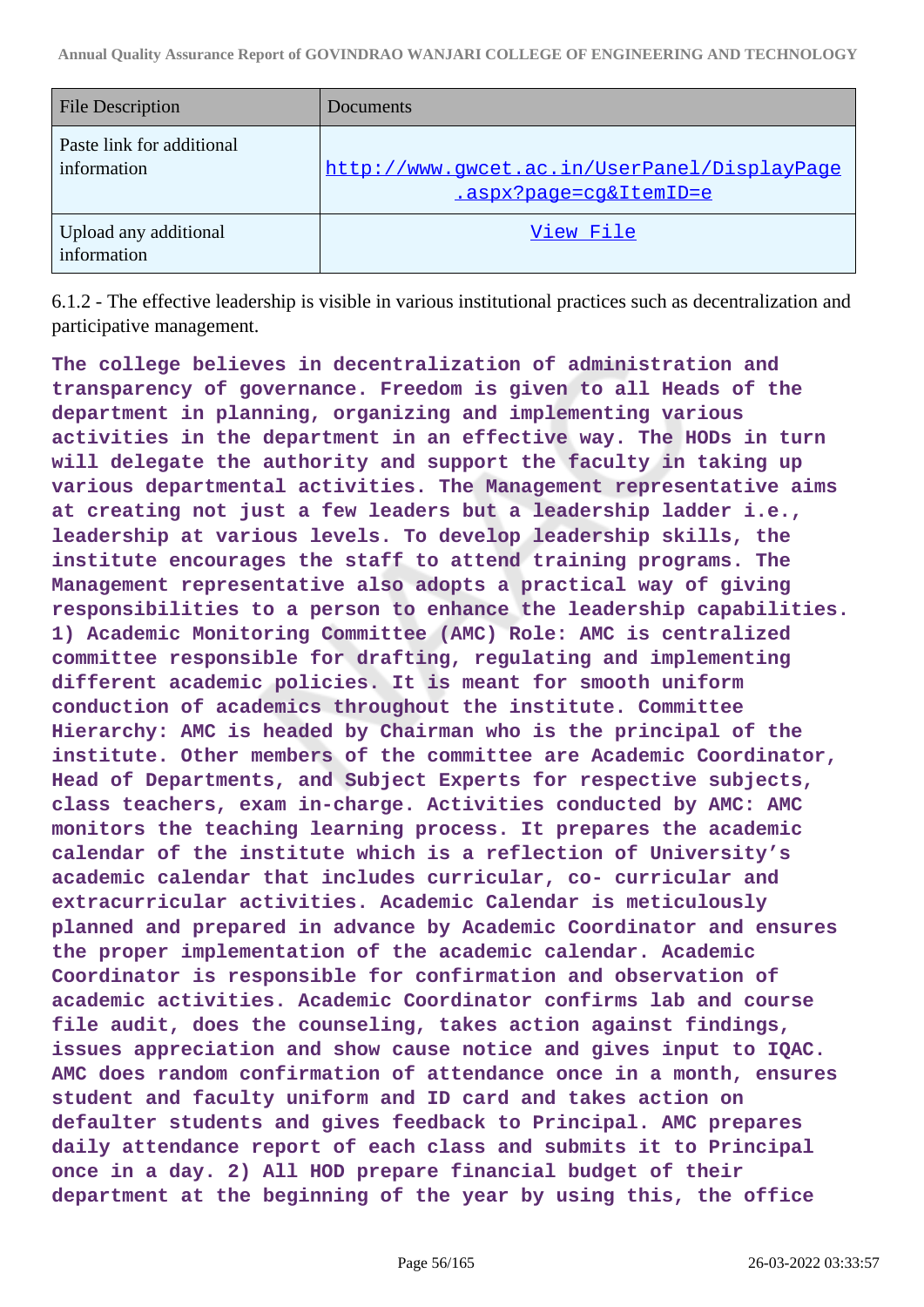**administrative head prepare financial budget of college. Accordingly, it is checked by the college principal and is sent for section to the management. The management approved budget and necessary action is carried out.**

| <b>File Description</b>                  | Documents                                                     |
|------------------------------------------|---------------------------------------------------------------|
| Paste link for additional<br>information | http://www.qwcet.ac.in/userpanel/DisplayPaqe<br>.aspx?page=mm |
| Upload any additional<br>information     | View File                                                     |

### **6.2 - Strategy Development and Deployment**

6.2.1 - The institutional Strategic/ perspective plan is effectively deployed

**Yes, the Institute has a perspective plan for next five years. The institution takes efforts in finding the key performance indicators for performance assessment and development. It addresses the issues from the stakeholder's perspective and takes steps to fulfil their requirements.**

**The Institute has following Perspective/Strategic plans:**

- **To promote research culture among faculties and students for**  $\bullet$ **the welfare of the society.**
- **To develop strong collaboration between industry and institutions.**
- **To establishrecognized research center from affiliating university and apply further to upgrade as a center of excellence.**
- **To obtain permanent affiliation from affiliating university and apply for UGC 12(B) by recognition.**
- **To create entrepreneurs by inculcating Entrepreneurship skills in the students.**
- **To collaborate with institution of high repute for community development.**
- **To acquire the status of autonomous institution.**

**One day live webinar series conducted by every department for students and faculties. This event shall endow platform for students to innovate and put forth their ideas and shall aimed at bringing out the talent of the students. The principal along with head of departments, nominate the convener for the webinar. Then committees are formed for the smooth conduction of event such as promotion, inauguration, registration, etc.**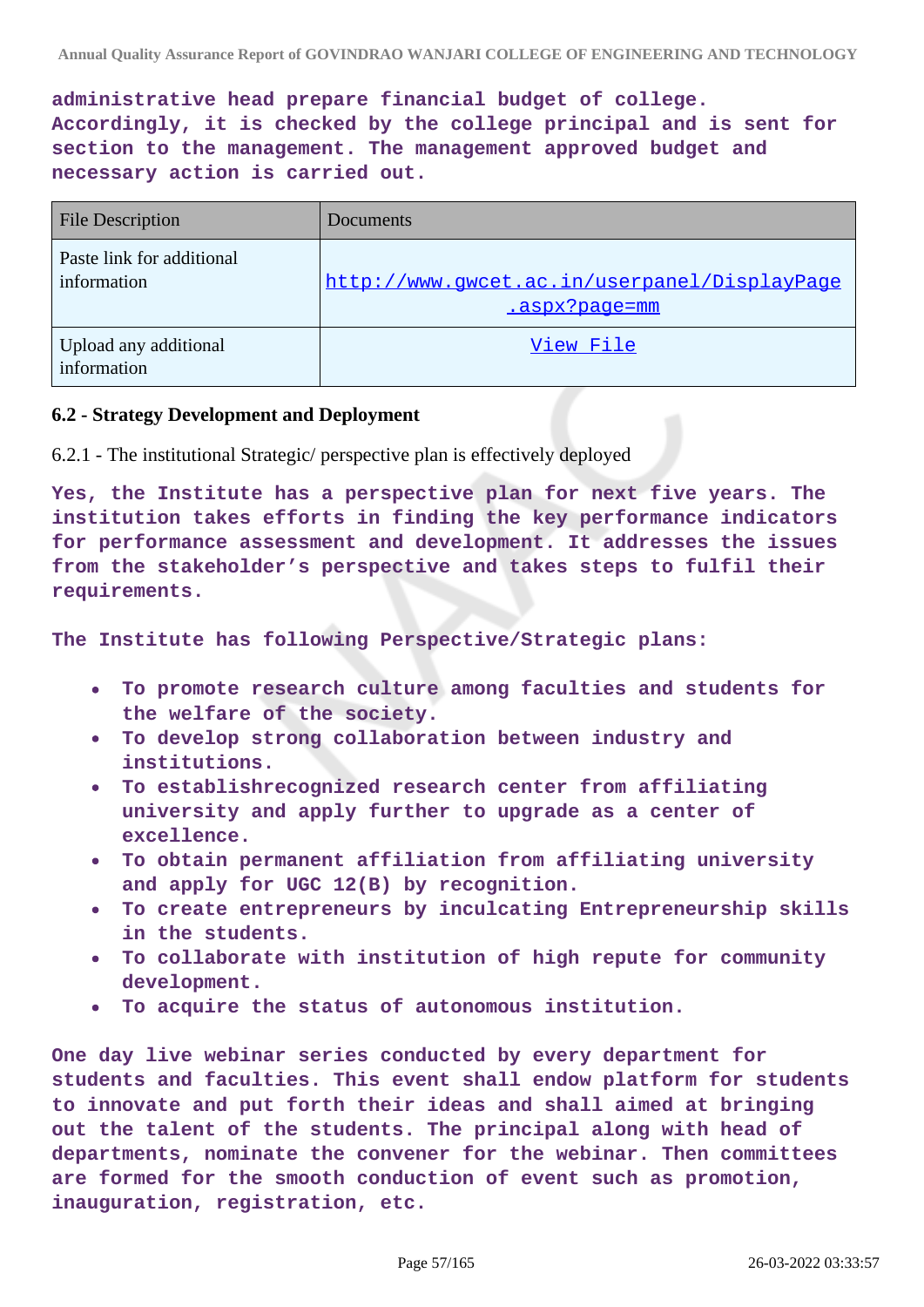**Outcomes of the event:**

- **The students learn the lessons of leadership, team work, team building,and working in challenging and stressful circumstances.**
- **The students put forth their ideas and innovations through**  $\circ$ **webinar.**
- **The student is able to understand and assimilate research**  $\circ$ **findings.**
- **Create awareness on professional and social ethics.**
- **Motivate with latest technological knowledge.**

| <b>File Description</b>                                   | Documents                                                            |
|-----------------------------------------------------------|----------------------------------------------------------------------|
| Strategic Plan and deployment<br>documents on the website | No File Uploaded                                                     |
| Paste link for additional<br>information                  | http://www.qwcet.ac.in/userpanel/DisplayPaqe<br><u>.aspx?page=ko</u> |
| Upload any additional<br>information                      | View File                                                            |

6.2.2 - The functioning of the institutional bodies is effective and efficient as visible from policies, administrative setup, appointment and service rules, procedures, etc.

#### **Governing body**

**The Govindrao Wanjari College of Engineering & Technology, Nagpur is managed by Amar SevaMandal (ASM), Nagpur, which has its governing board. Governing Body is responsible for Policy making and verifying the reports through the secretary & correspondent. The decision making procedures are made at appropriate levels in the organizational hierarchy. Statutory bodies such as IQAC Cell, T&P Cell, NSS Cell, Sports Cell etc., as per the university/government guidelines are also included in the organizational structure of the institution. A committee comprising of faculty members and administrative staff are involved in the planning and implementation, academic audit and evaluation. There are different bodies that give academic and administrative leadership to the institution. An optimum level of decentralization through the autonomous departmental system and participative decision making process are in practice.**

**College Development Cell (CDC)**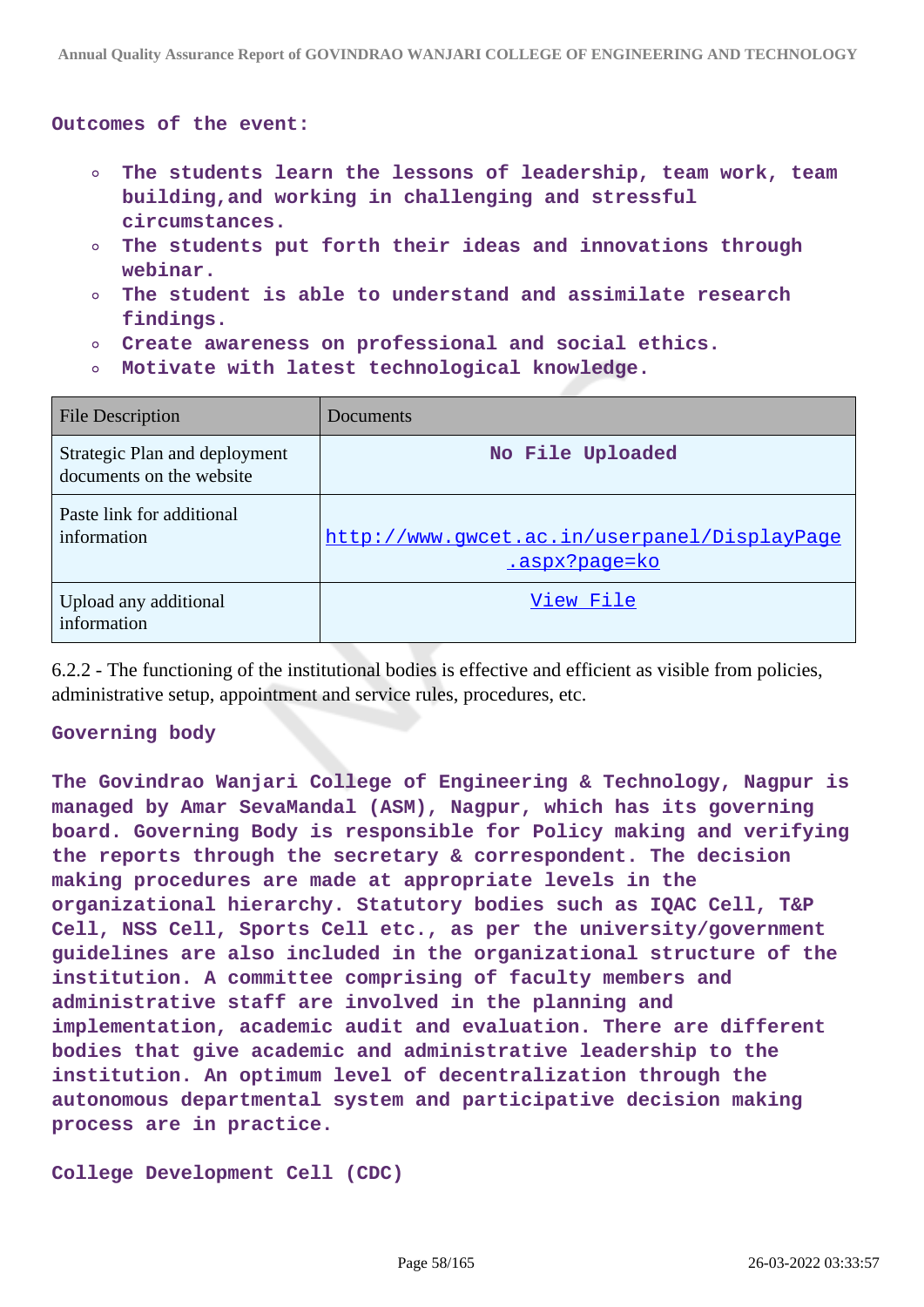**The College Development Cell comprises of Chairperson of the management or his nominee ex-officio Chairperson ; Secretary of the management or his nominee ; one head of department, to be nominated by the principal or the head of the institution ; three teachers in the college or recognized institution, elected by the full-time amongst themselves out of whom atleast one shall be woman ; one nonteaching employee, elected by regular non-teaching staff from amongst themselves ; four local members, nominated by the management in consultation with the principal, from the fields of education, industry, research and social service of whom at least one shall be alumnus; Co-ordinator, Internal Quality Assurance Committee of the college ; President and Secretary of the College Students' Council; Principal of the college or head of the institution - Member - Secretary. This cell can make recommendations for the improvement and up gradation in the existing academic, administration, and infrastructure, extra and co-curricular activities.**

#### **Director and Principal**

**The Director and Principal are involved in the implementation of the perspective plans of the College. They ensure efficient functioning of academic and administration through the departments and various committees constituted for effective execution of the respective task.**

#### **Functions of various bodies**

**Various committees are formed in the College for the smooth and efficient management of activities. It also gives the opportunity to the faculties to groom their personality. The committees are constituted by the Principal in consultation with HODs for one academic year or until new committees are constituted.**

**Following is the list of few bodies and their functions:**

#### **1. Internal Quality Assurance Cell (IQAC)**

**IQAC has been established in the college, which meets regularly to assess the quality deliverance of engineering education in the institute leading to achieve the course and program outcomes.**

#### **1. Examination Committee**

**There is independent Examination Control room which helps and ensures smooth and orderly conduct of examinations in the institute as per guidelines issued by the RashtrasantTukdojiMaharaj Nagpur**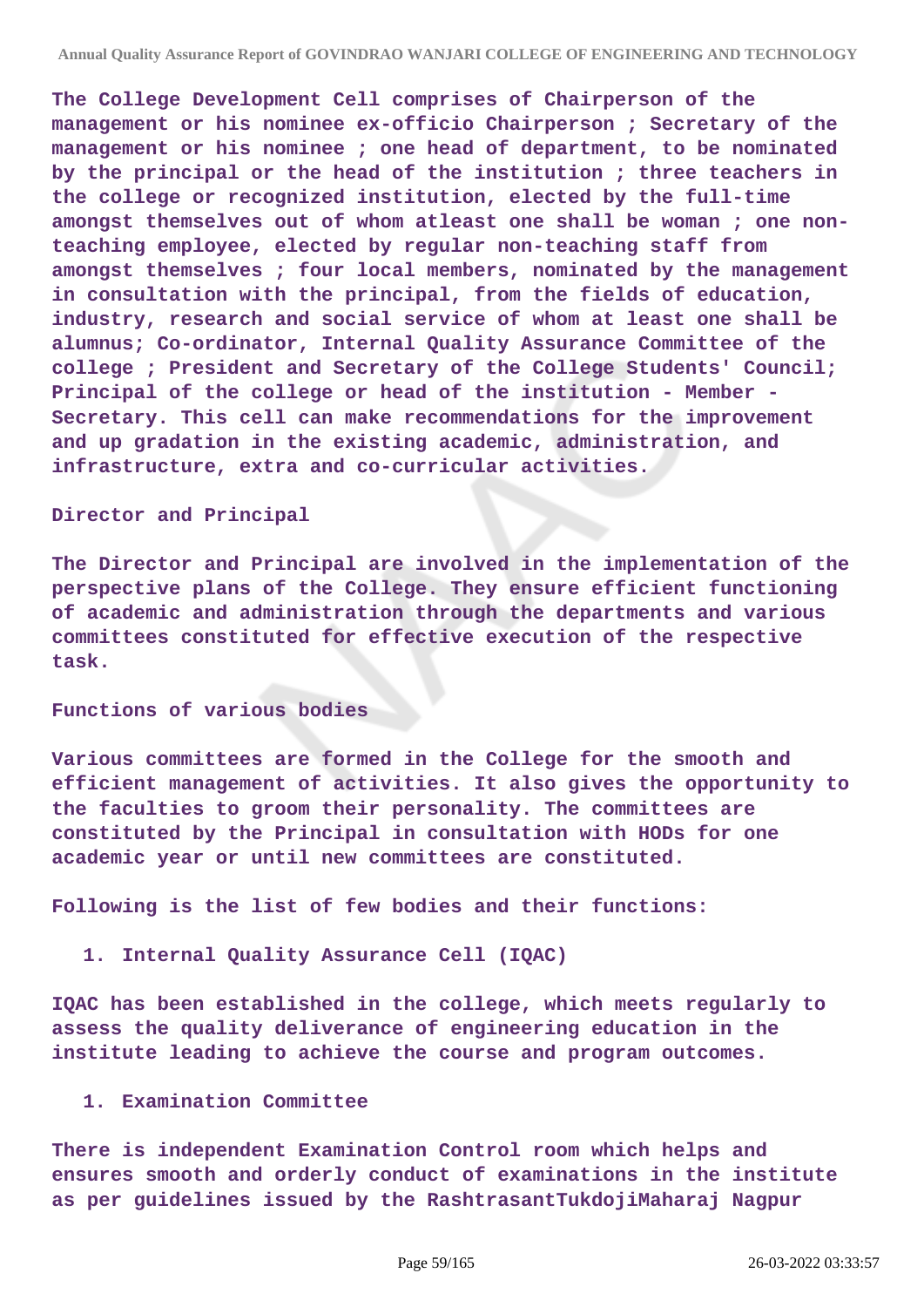**University, Nagpur from time to time. OIC (Officer In-charge) is the competent authority who looks after all the requisite of the university exam.**

#### **3. College Office Section**

**Office Superintendent is the head of Non-Teaching and Non-Technical staff and ensures the administration of various sections runs properly and efficiently as per the college plans and instructions of the Management and Principal.**

#### **Service rules and procedures**

**The college follows the service rules as per the provision of relevant annexure of university, statute and directives, state government and statutory bodies under ministry of HRD. The institution functions according to the norms laid down by AICTE and UGC. The faculty members (Teaching/Non Teaching) get benefit of EPF. Faculty members are given Casual/Earned/Medical/Maternity/Compensatory Leaves.**

#### **Recruitment Policies:**

**The institute follows AICTE and RTMNU norms for staff recruitment. The HoDs review requirements as per Teaching Load and submit the consolidated staff requirement to Principal. The faculty recruitment is carried out according to the norms of the University and UGC. The university/management selection committee comprising of Principal, HOD and Subject experts decides the worthiness of the faculty member by their performance in the interview.**

#### **Promotional Policies:**

**A promotion is the shift of an employee from one position to another with more responsible duties or requiring more skills. Promotions are based on merit and qualifications required for the higher position. A pay rise is eminent in case of promotions but the Management reserves the right to do so.**

#### **Grievance redressal mechanism:**

**Committee members meet to discuss and resolve the grievances, if any received in writing from the concerned students/staffs. The committee maintains the minutes of the meetings and submits the copy of the same to the Principal. The committee conveys the decision to the aggrieved students/staffs in writing from the institution.**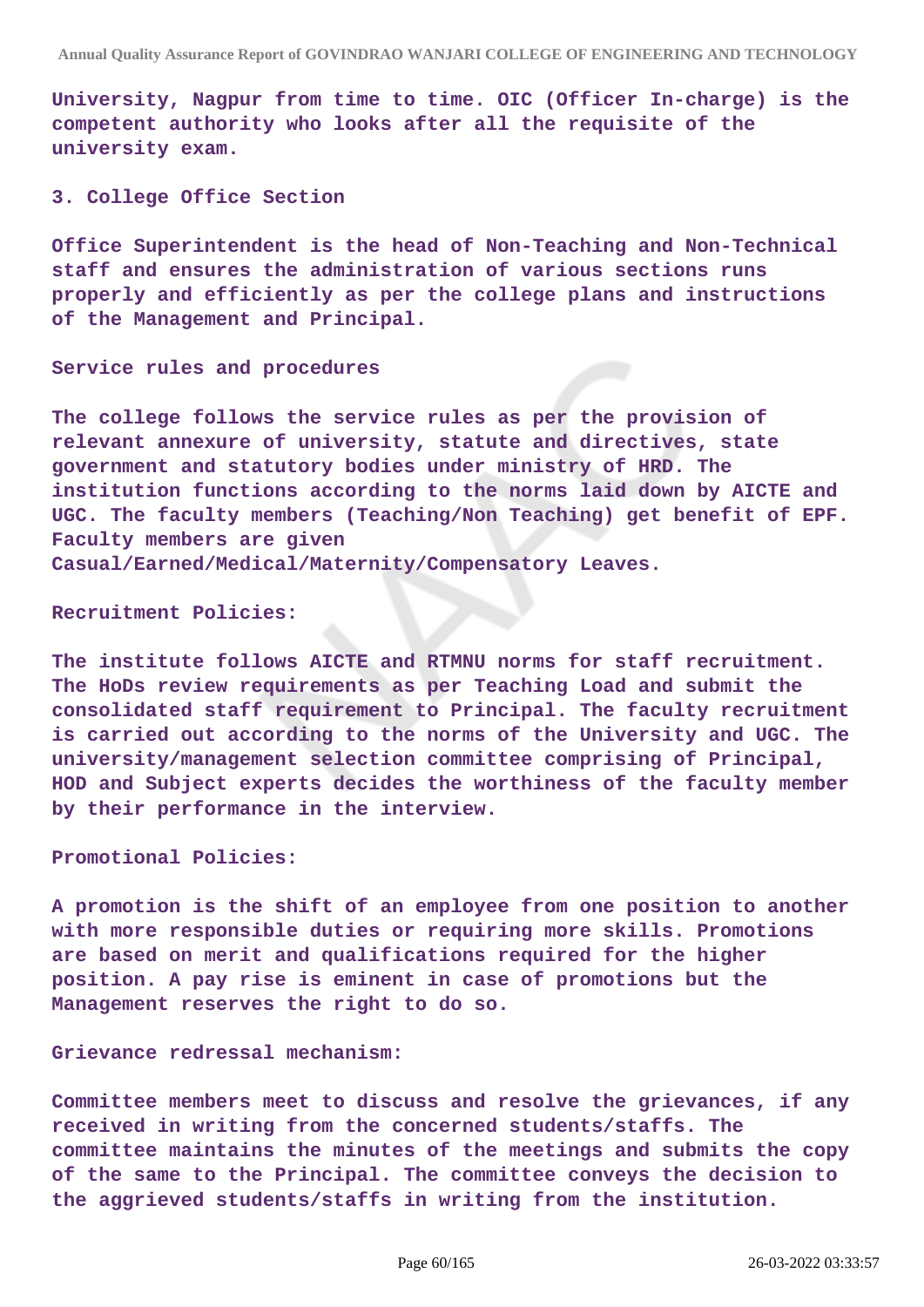**The suggestion/complaint boxes are kept at prominent places in the college premises to provide easy access for staffs and students to put forth their grouses, which are opened regularly and prompt redressal is done.**

| <b>File Description</b>              | Documents                                    |
|--------------------------------------|----------------------------------------------|
| Paste link for additional            | http://www.gwcet.ac.in/userpanel/DisplayPage |
| information                          | .aspx?page=s&ItemID=e                        |
| Link to Organogram of the            | http://www.qwcet.ac.in/userpanel/DisplayPaqe |
| institution webpage                  | .aspx?page=cc&ItemID=e                       |
| Upload any additional<br>information | View File                                    |

### **6.2.3 - Implementation of e-governance in areas of operation Administration Finance and Accounts Student Admission and Support Examination A. All of the above**

| <b>File Description</b>                                                                                      | Documents        |
|--------------------------------------------------------------------------------------------------------------|------------------|
| <b>ERP</b> (Enterprise Resource)<br>Planning)Document                                                        | View File        |
| Screen shots of user inter faces                                                                             | View File        |
| Any additional information                                                                                   | No File Uploaded |
| Details of implementation of e-<br>governance in areas of operation,<br>Administration etc(Data<br>Template) | View File        |

# **6.3 - Faculty Empowerment Strategies**

6.3.1 - The institution has effective welfare measures for teaching and non- teaching staff

**Teaching learning process is the most important process in the college wherein the outcome is first if faculty knows the sense of direction and feels motivated.**

**List of welfare measures for the teaching staff**

**1. Duty Leave for attending Seminars, Conferences and Workshops.**

**For encouraging the faculty towards research and development, the**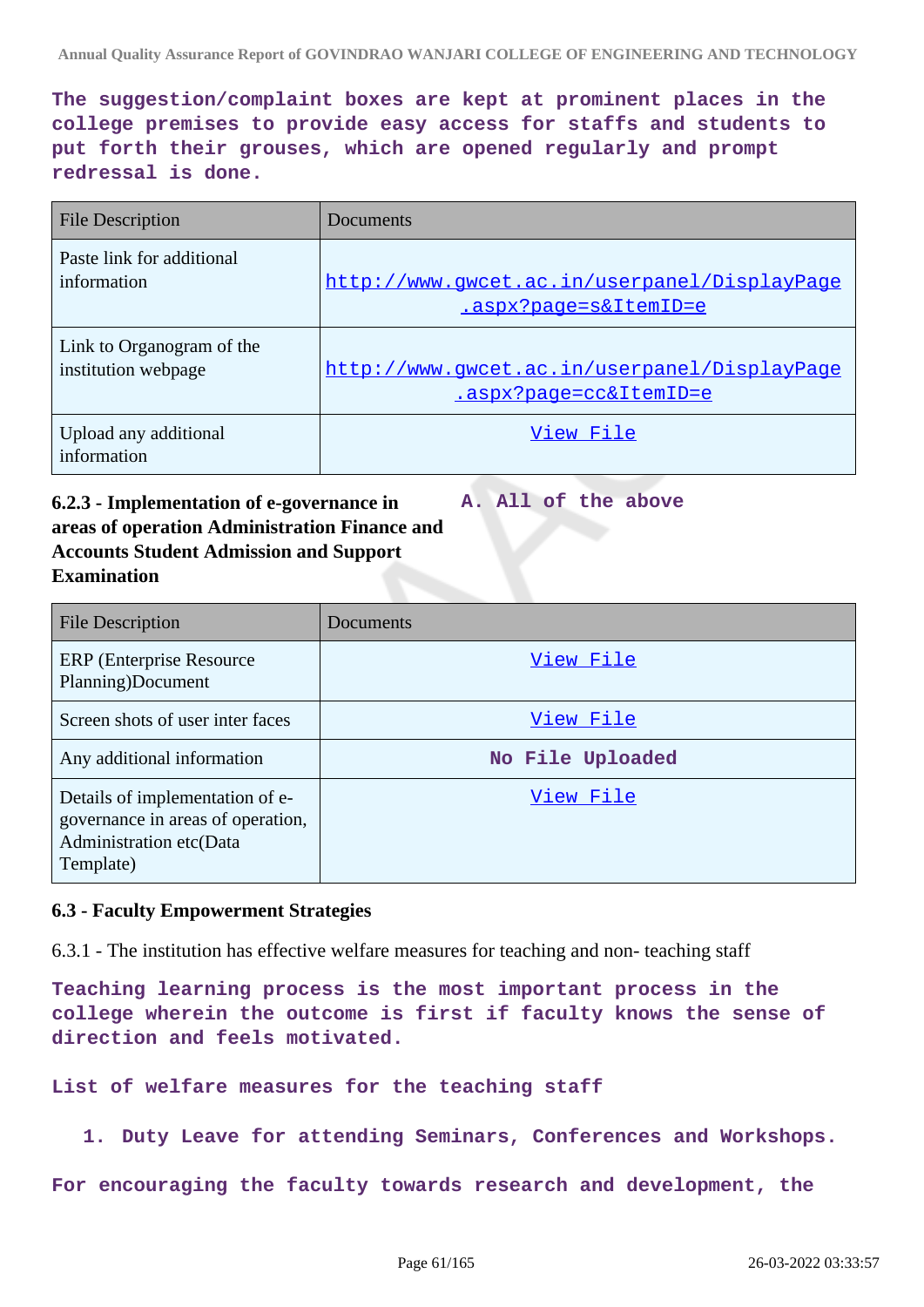**management permits the employees to attend national and international conferences, seminars, and workshops by sanctioning them duty leave. Further it also reimburses 50% of the registration fee and required transport allowances for attending two seminars per faculty in a year.**

**1. Employee's Provident fund.**

**As Per the EPF Act the institution provides provident funds, pension fund and deposit-linked insurance fund for employees. The institution has the mandatory provision of EPF and contributes the eligible amount to therespective EPF account.**

**1. Maternity Leave.**

**College renders a maternity leave to eligible lady staff as per the rules of the government.**

- **1. Medical Health Care Centre Facility.**
- **2. Eco-Friendly campus.**

**The institution has eco-friendly environment with least air pollution. The green trees provide fresh air to breathe in.**

**1. Pure Drinking R.O. Water.**

**R.O. plants are installed at all the coolers available in the college for providing pure and safe drinking water to the staff and students. There are two ROs in the institution which are covered with an AMC for regular maintenance.**

**1. Winter & Summer Vacation.**

**The winter& summer vacation are provided to the staff as per university norms.**

**1. Loan facility.**

**Loan facility is available for institute staff through Govind Urban Cooperative Society, Nagpur which is run by Amar SevaMandal.**

**1. Transport facility for teaching staff.**

**The bus facility is available for teaching staff**

**1. Xerox Facility for staff.**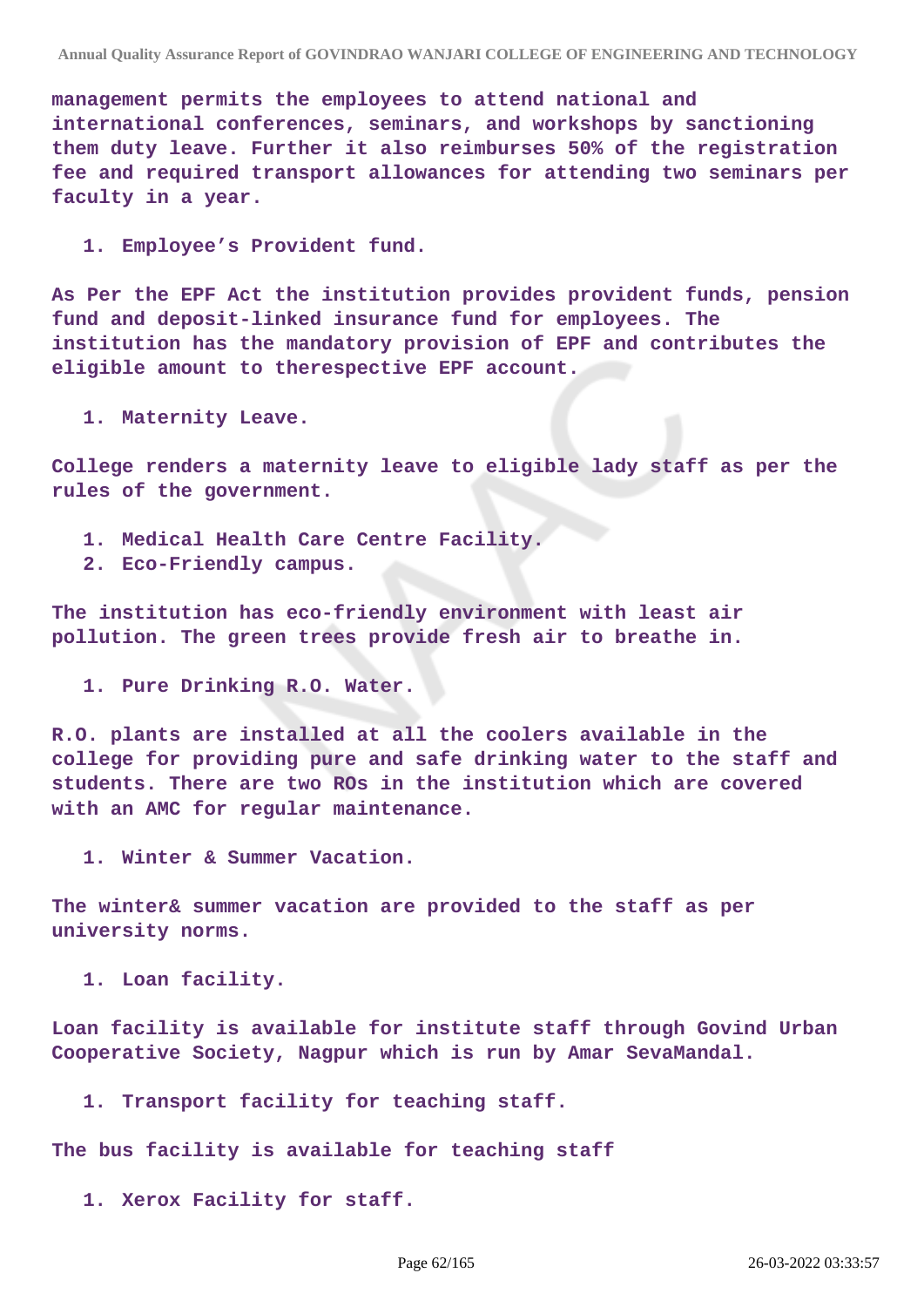## **2. Wi-Fi Campus for Faculty**

# **3. Early going and late coming facility to the staff.**

| <b>File Description</b>                  | <b>Documents</b> |
|------------------------------------------|------------------|
| Paste link for additional<br>information | <b>Nil</b>       |
| Upload any additional<br>information     | View File        |

**6.3.2 - Number of teachers provided with financial support to attend conferences/ workshops and towards membership fee of professional bodies during the year**

**6.3.2.1 - Number of teachers provided with financial support to attend conferences/workshops and towards membership fee of professional bodies during the year**

**0**

| <b>File Description</b>                                                                                                          | <b>Documents</b> |
|----------------------------------------------------------------------------------------------------------------------------------|------------------|
| Upload any additional<br>information                                                                                             | No File Uploaded |
| Details of teachers provided with<br>financial support to attend<br>conference, workshops etc during<br>the year (Data Template) | No File Uploaded |

**6.3.3 - Number of professional development /administrative training programs organized by the institution for teaching and non-teaching staff during the year**

**6.3.3.1 - Total number of professional development /administrative training Programmes organized by the institution for teaching and non teaching staff during the year**

**11**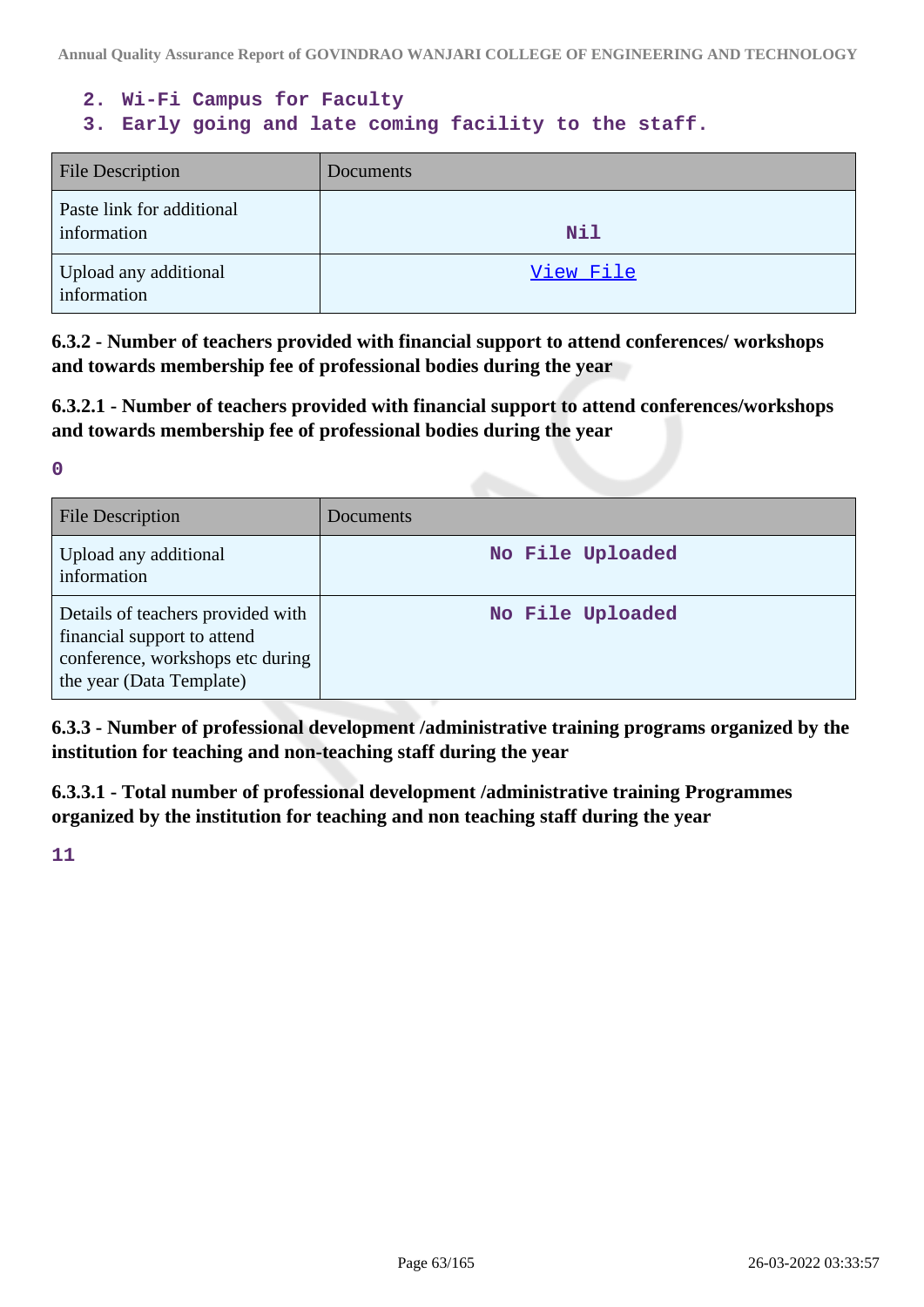| <b>File Description</b>                                                                                                                                                 | Documents        |
|-------------------------------------------------------------------------------------------------------------------------------------------------------------------------|------------------|
| Reports of the Human Resource<br>Development Centres (UGCASC<br>or other relevant centres).                                                                             | View File        |
| <b>Reports of Academic Staff</b><br>College or similar centers                                                                                                          | View File        |
| Upload any additional<br>information                                                                                                                                    | No File Uploaded |
| Details of professional<br>development / administrative<br>training Programmes organized<br>by the University for teaching<br>and non teaching staff (Data<br>Template) | View File        |

**6.3.4 - Number of teachers undergoing online/face-to-face Faculty development Programmes (FDP) during the year (Professional Development Programmes, Orientation / Induction Programmes, Refresher Course, Short Term Course etc.)**

**6.3.4.1 - Total number of teachers attending professional development Programmes viz., Orientation / Induction Programme, Refresher Course, Short Term Course during the year**

**37**

| <b>File Description</b>                                                                                    | Documents        |
|------------------------------------------------------------------------------------------------------------|------------------|
| <b>IQAC</b> report summary                                                                                 | View File        |
| Reports of the Human Resource<br>Development Centres (UGCASC<br>or other relevant centers)                 | View File        |
| Upload any additional<br>information                                                                       | No File Uploaded |
| Details of teachers attending<br>professional development<br>programmes during the year<br>(Data Template) | View File        |

6.3.5 - Institutions Performance Appraisal System for teaching and non- teaching staff

**The Institute strictly follows all the basic recruitment and promotional policies as mentioned by AICTE, Rashtrasant Tukdoji Maharaj Nagpur University, Nagpur as well as Government of Maharashtra.**

**Each faculty member completes the self-appraisal procedure every**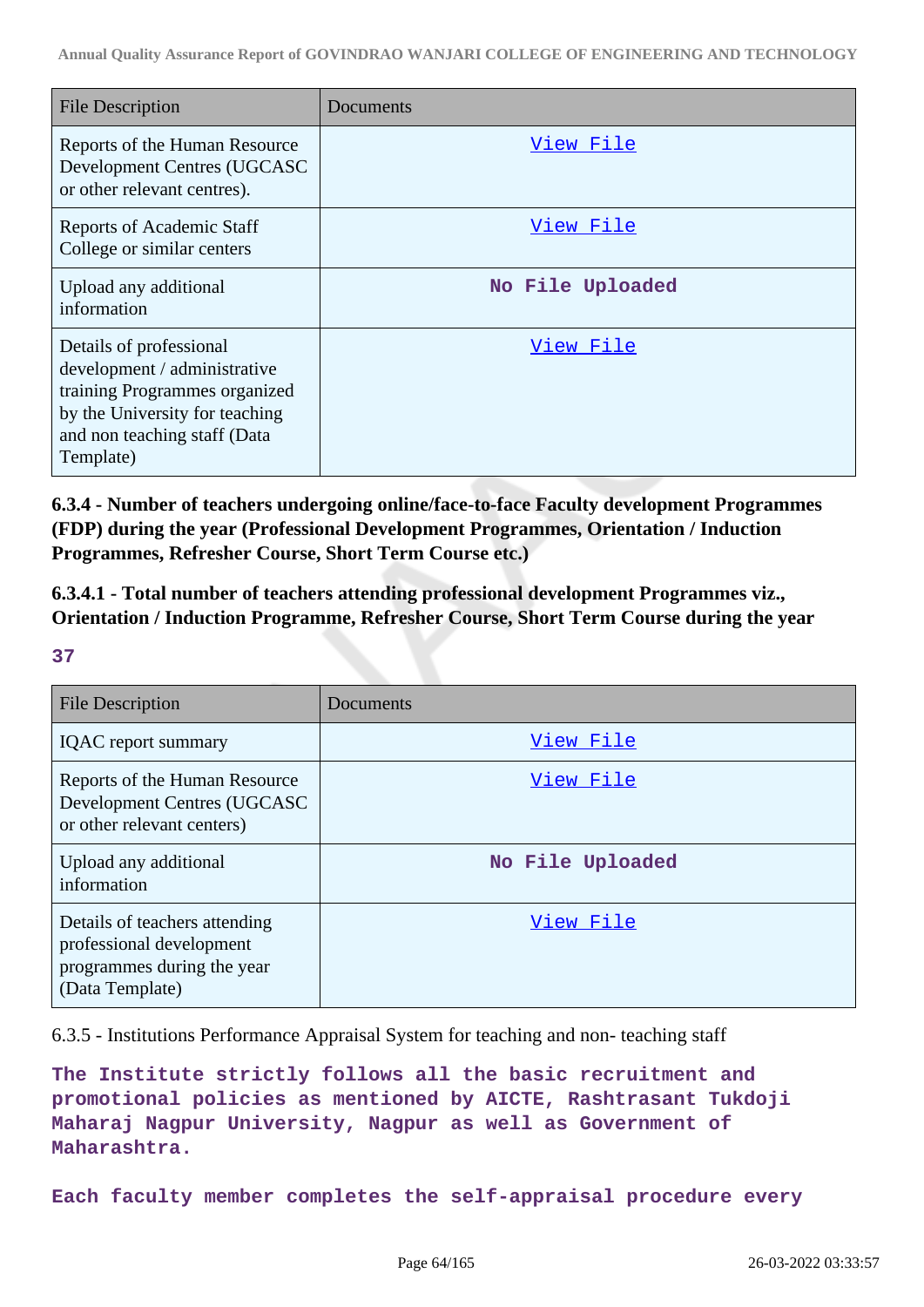**year in the format prescribed by RashtrasantTukdojiMaharaj Nagpur University, Nagpur.**

**Self-appraisal is done on the basis of the following points:**

**1) Performance appraisal of teaching staff in the appraisal format, performance appraisal of Professor / Associate Professor & Assistant Professor is evaluated on following points Session wise:**

**1. Engaging Theory Lectures**

**2. Engaging Practical**

- **3. Attendance in Theory Lectures**
- **4. Attendance in Practical**
- **5. Result Analysis of Theory Subjects**
- **6. Marks obtained by students in Theory Subjects**
- **7. Comparison with last 3 years-Average Results**
- **8. Students Feedback of respective session**
- **9. Professional Endeavour**
- **10. Functional Performance**

**The correct information is filled by the faculty. HoDs submit the self appraisal of each faculty member with remarks to the principal. The HoD also submits annual report of each faculty of respective department to the principal. The Principal takes review in presence of reviewing officer and then it is finally submitted to the college office.**

| <b>File Description</b>                  | Documents  |
|------------------------------------------|------------|
| Paste link for additional<br>information | <b>Nil</b> |
| Upload any additional<br>information     | View File  |

### **6.4 - Financial Management and Resource Mobilization**

6.4.1 - Institution conducts internal and external financial audits regularly Enumerate the various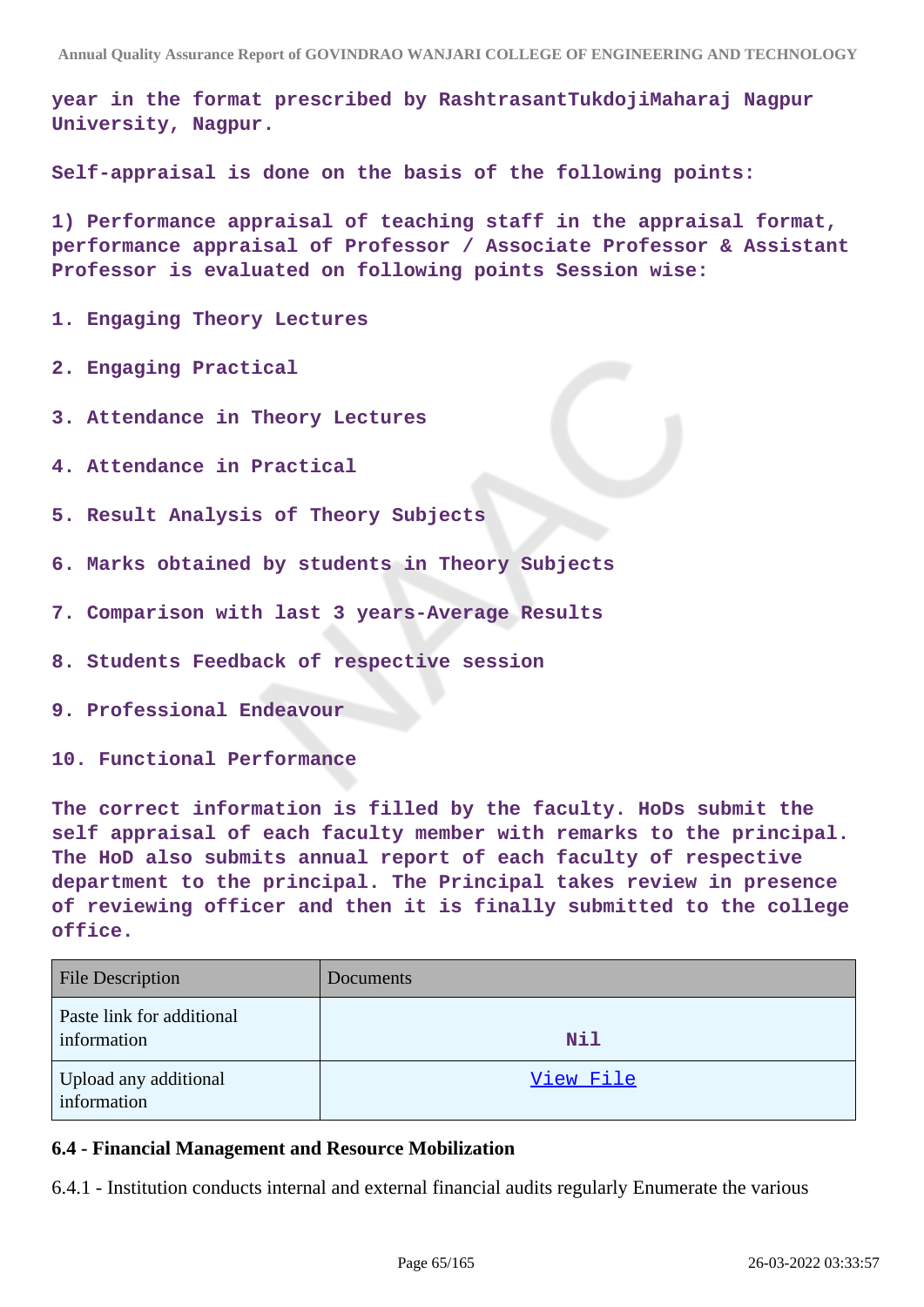internal and external financial audits carried out during the year with the mechanism for settling audit objections within a maximum of 200 words

**The mechanism for internal and external audit is given below.**

**Internal & External Audit a) The internal audit of accounts is carried out. The internal auditor checks fee receipts and payment vouchers & necessary supporting documents. b) The External audit is conducted at the end of financial year. The audit is carried out by the chartered accountant. c) The institute's major sources of receipts/funding are the students' tuition fees and funding made by Amar SevaMandal. Audited income & expenditure statements of the previous five years are available.**

**The Institute has been appointing internal and external auditors annually. Theinstitute's major sources of receipts/funding are the students' tuition fees and funding made by Amar SevaMandal. The internal audit of accounts is carriedout. The internal auditor checks fee receipts and payment vouchers necessarysupporting documents. The institution is having qualified practicing ChartedAccountant as an auditor who audit the accounts to check verify the Vouchers,Ledgers, Bank Accounts Cash Book, Tuition Fee Reconciliation, Fixed Assets,Investments and Advances etc. Income Expenditure Balance Sheet is thoroughlychecked by an Auditor. The External audit is conducted at the end of financialyear. The audit is carried out by the chartered accountant. The institute'smajor sources of receipts/funding are the student's tuition fees and fundingmade by Amar Seva Mandal.**

| <b>File Description</b>                  | <b>Documents</b> |
|------------------------------------------|------------------|
| Paste link for additional<br>information | Nil              |
| Upload any additional<br>information     | View File        |

**6.4.2 - Funds / Grants received from non-government bodies, individuals, philanthropers during the year (not covered in Criterion III)**

**6.4.2.1 - Total Grants received from non-government bodies, individuals, Philanthropers during the year (INR in Lakhs)**

**0**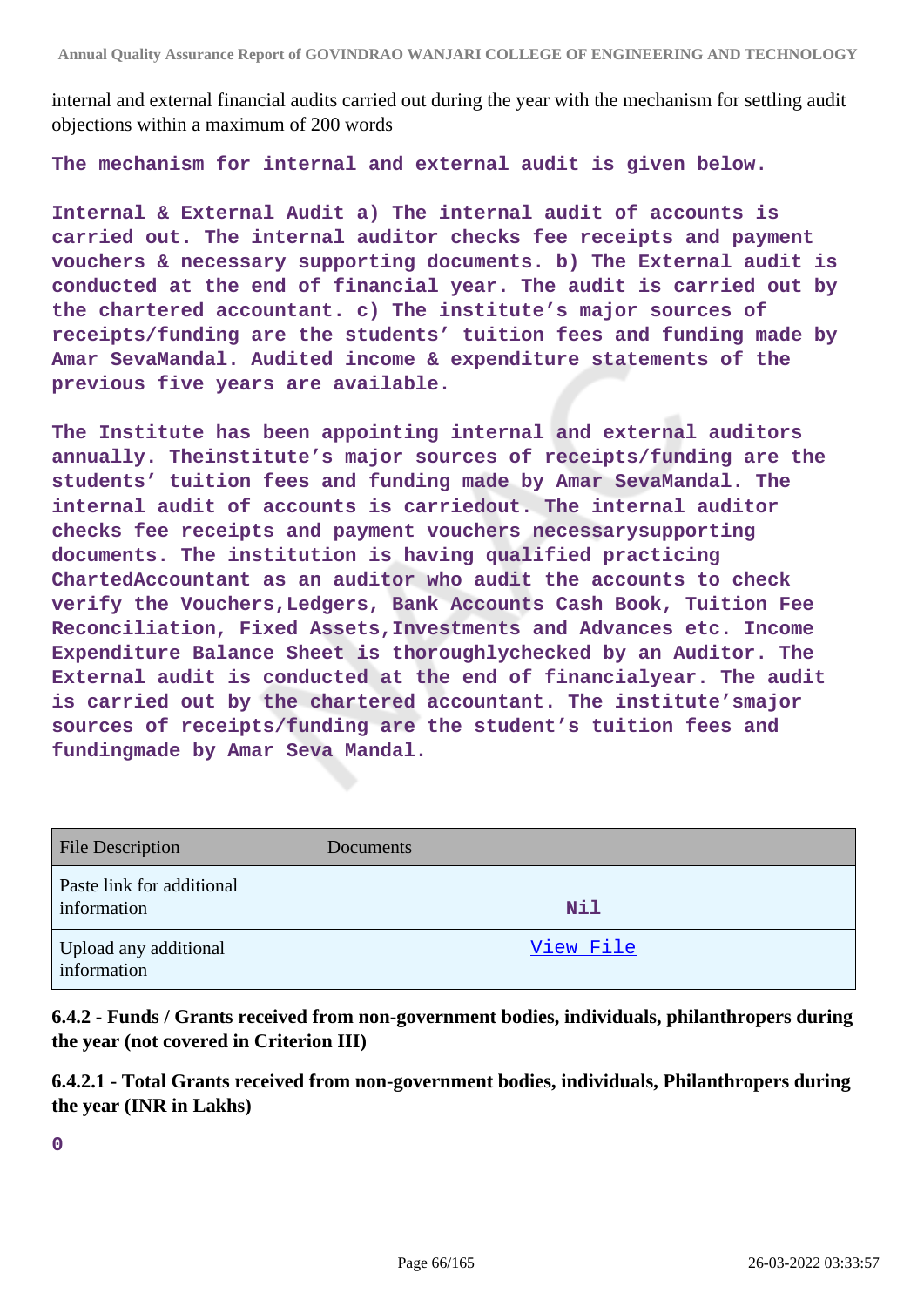| File Description                                                                                                                               | Documents        |
|------------------------------------------------------------------------------------------------------------------------------------------------|------------------|
| Annual statements of accounts                                                                                                                  | No File Uploaded |
| Any additional information                                                                                                                     | No File Uploaded |
| Details of Funds / Grants<br>received from of the non-<br>government bodies, individuals,<br>Philanthropers during the year<br>(Data Template) | No File Uploaded |

6.4.3 - Institutional strategies for mobilization of funds and the optimal utilization of resources

**At the time of starting of the financial year, the Principal and Heads of Departments prepare the college budget. College budget includes recurring & non-recurring expenses such as salary, maintenance cost, electricity, internet charges, equipment and facilities, stationery and other consumables etc. It includes planned expenses such as purchase of lab equipment, furniture and other development expenses.**

**Mobilization of fund is done through tuition fee and conduction of various off-line & online examination of competitive nature.**

**The maximum utilization of fund is as given below:**

- **Salary & welfare measures.**  $\bullet$
- **For mandatory deposits, annual fee of statutory bodies/university, etc**
- **Reinvasion and maintenance of academic infrastructure.**
- **Purchasing new equipment & software.**  $\bullet$
- **Maintenance of old equipment.**
- **Conduction of Curricular, Co-curricular, Extra-curricular and extension activities**

| <b>File Description</b>                  | Documents  |
|------------------------------------------|------------|
| Paste link for additional<br>information | <b>Nil</b> |
| Upload any additional<br>information     | View File  |

# **6.5 - Internal Quality Assurance System**

6.5.1 - Internal Quality Assurance Cell (IQAC) has contributed significantly for institutionalizing the quality assurance strategies and processes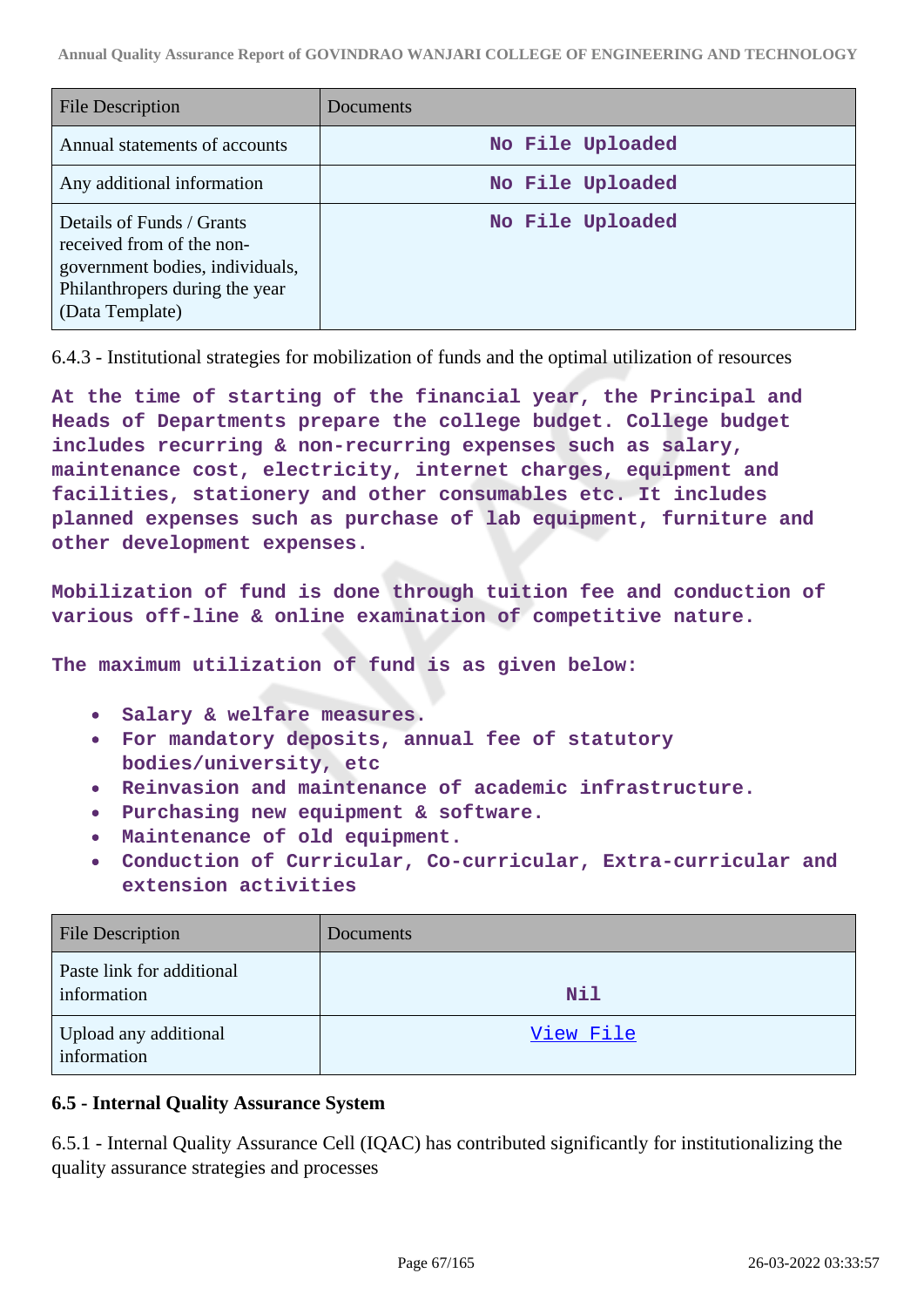**The institution has formed an Internal Quality Assurance Cell .The cell is coordinated by a team of faculty representatives from all the departments. The formation is institutionalized through formal office order of the Institute. The Internal Quality Assurance Cell (IQAC) of the institute has been trying to develop a system for conscious, consistent and catalytic action to improve the academic and administrative performance of the institution and to promote measures for institutional functioning towards quality enhancement through internalization of quality culture and institutionalization of best practices.**

**Examples of best practices institutionalized as a result of IQAC initiatives as follows.**

**1) Academic audit of Department**

**IQAC has its objective on the conduction of academic review at department level as well as at institute level at least once in a semester. With IQAC initiative, the academic audit is conducted by all the departments at inter- department level and then at the institute level.**

**Objective**

- **To update the subject file, lab file and other activity as per academic plan.**
- **To assess the learning level of students and student centric method.**
- **To assess whether the institution adheres to the academic calendar for conduct of continuous internal evaluation**

**2) Feedback system:With IQAC initiative, the academic audit is conducted by all the departments at inter- department level. Under the guidance of IQAC and academic coordinator feedback analysis done and need of improvement should be done for the faculties lagging in feedback were suggested to the head of institution**

| <b>File Description</b>                  | Documents                                                                        |
|------------------------------------------|----------------------------------------------------------------------------------|
| Paste link for additional<br>information | http://www.gwcet.ac.in/Department/Deptindex.<br>aspx?page=a&ItemID=ok&nDeptID=mo |
| Upload any additional<br>information     | View File                                                                        |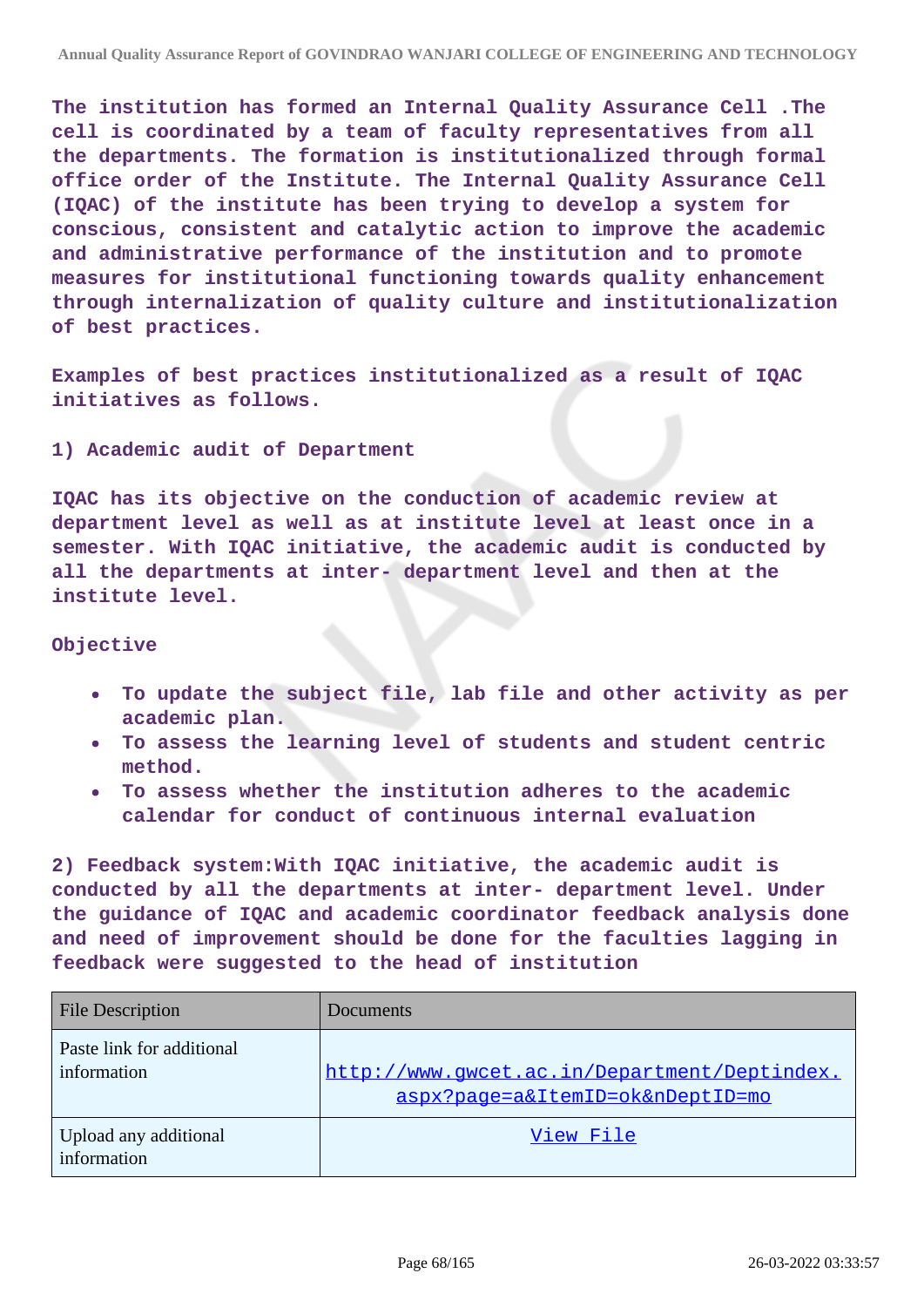6.5.2 - The institution reviews its teaching learning process, structures & methodologies of operations and learning outcomes at periodic intervals through IQAC set up as per norms and recorded the incremental improvement in various activities

**IQAC takes continuous review of teaching learning process in the Institute. The committee consisting of Principal and academic coordinator prepares the academic calendar well in advance before the commencement of the semester. The calendar outlines the semester class work schedule, internal examination schedule and external examination schedule.**

#### **Review of Teaching-Learning Process and its Outcomes**

**Each and every teacher prepares subject file before the commencement of semester. Review committees verify the content and completion of subject file and report it to respective HOD.**

**In case of any suggestions, it is communicated to the respective teacher and its fulfillment is ensured by HOD. Monthly attendance are taken and displayed to the students for improvement. Regular review of completion of syllabus is taken and accordingly remedial actions are suggested. Teacher feedback is taken time to time by HOD to ensure the quality of teaching. Learning levels of the students are assessed based on their performance in sessional, internal examinations and university examination. Result analysis of all the semester is done. Action plan for improvement of result in case if the result of subject is poor is submitted to IQAC.**

#### **Methodologies:**

**IQAC regularly conducts the meetings with Head of departments & Academic coordinator. Academic audit is a regular taken in the institute for continuous monitoring of the teaching learning process. Schedule of each academic activity is mentioned in the academic calendar. Academic Calendar covers the schedules such as classes to begin, Sessional examination-I, Sessional exam II, PUT examination to be conducted, guest lectures and industry visit slots, etc.**

#### **1. Feedback System:**

**Collecting feedback is very important. One of the most efficient ways to achieve continuous improvement is feedback mechanism. The feedback from students, faculties, alumni, and other stakeholders gives necessary insights into areas of improvement. The Institute follows a continuous review system of the curriculum. The College**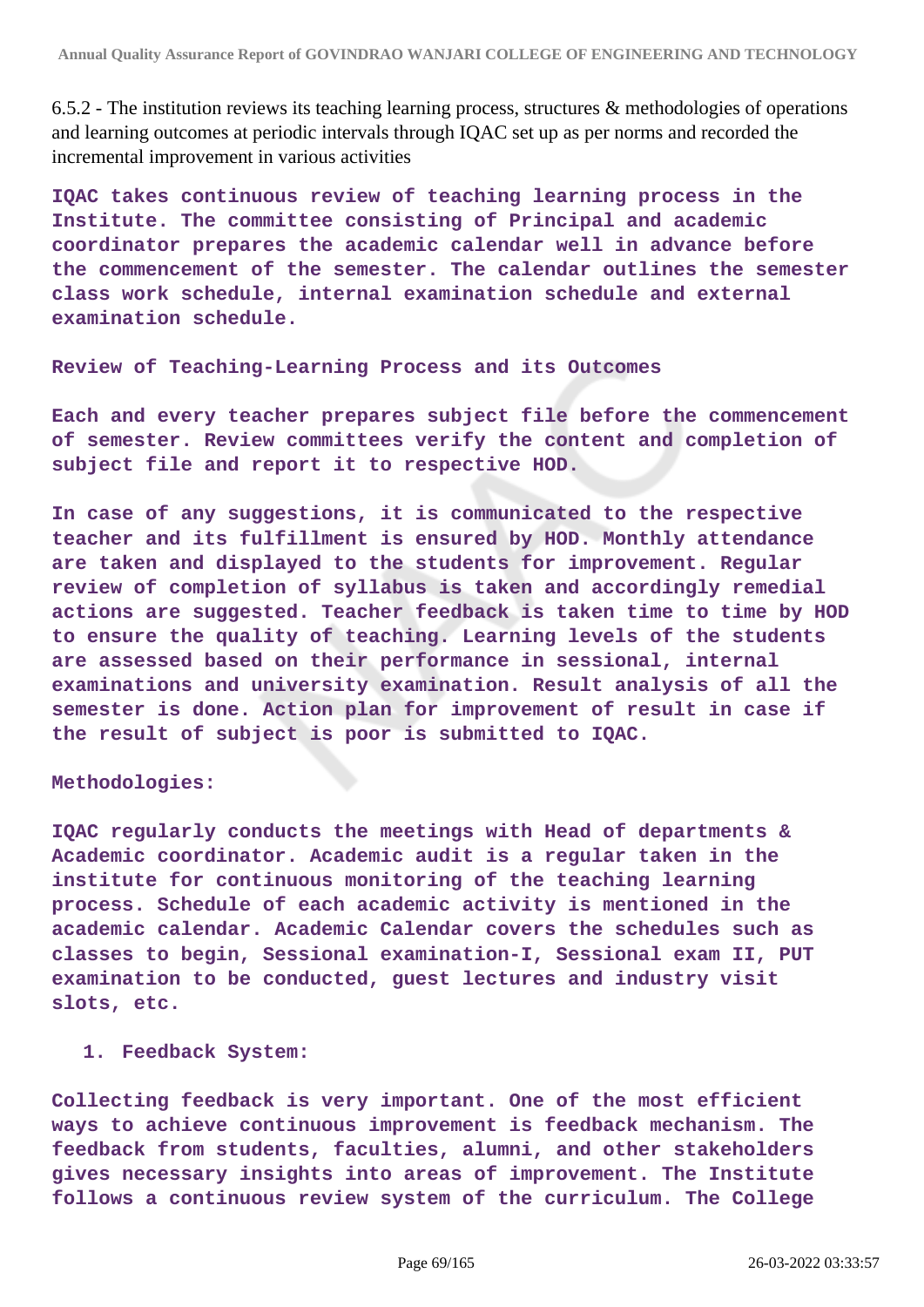**consists of an IQAC as a Quality sustenance and Quality enhancement measure. The IQAC collects the feedback on curriculum aspects and courses from different stakeholders such as the current students, alumni, Faculty members and Employers. College establishes a committee in order to ensure and analyze the academic excellence at student and faculty levels. Periodical analysis is made by committee for various issues like student performance, faculty performance in every semester, utilization of infrastructure and requirements for quality improvement. Institute collects the feedback physically from stakeholder's viz. Students, Parents and Teachers on Curriculum which is prescribed by the university. The college conducts annual Alumni Meet, in which suggestions and feedback are received from Alumni students. Whenever any alumni visit the college, feedback is taken.**

**The data is analyzed and their suggestions are considered and placed before the Principal and Committee for discussion. After collecting and assessing the feedback from the various stake holders on curriculum aspects, the valuable suggestions if any, are put forth to the university curriculum committee to make the possible changes in the course structure for the next curriculum regulation.**

#### **1. Teaching Learning Process:**

**The faculty members of the concerned department gather the lists of courses for the coming semester. The head of the department finalizes the course allocation for the faculty members based on their choice and area of interest or expertise. The faculty members prepare the lesson plan before the commencement of semester, indicating the topics to be covered lecture wise including the evaluation process for each subject and it is duly reviewed by the one of the senior faculty in the department and approved by the head of the department. It is then, made available to the students. Timetable incharge of each department prepares the time table as per the guidelines of respective statutory bodies for the number of credit hours for each subject prior to the commencement of the semester. Time-table is uploaded on the system and displayed in the respective department notice boards. The institute is committed to adhere to the academic calendar mostly except some tolerance in conducting the extracurricular and co-curricular activities.**

**We believe in the adoption of students centric methods to enhance the student's involvement as a part of experiential learning, participative learning and problem solving methodology through the following.**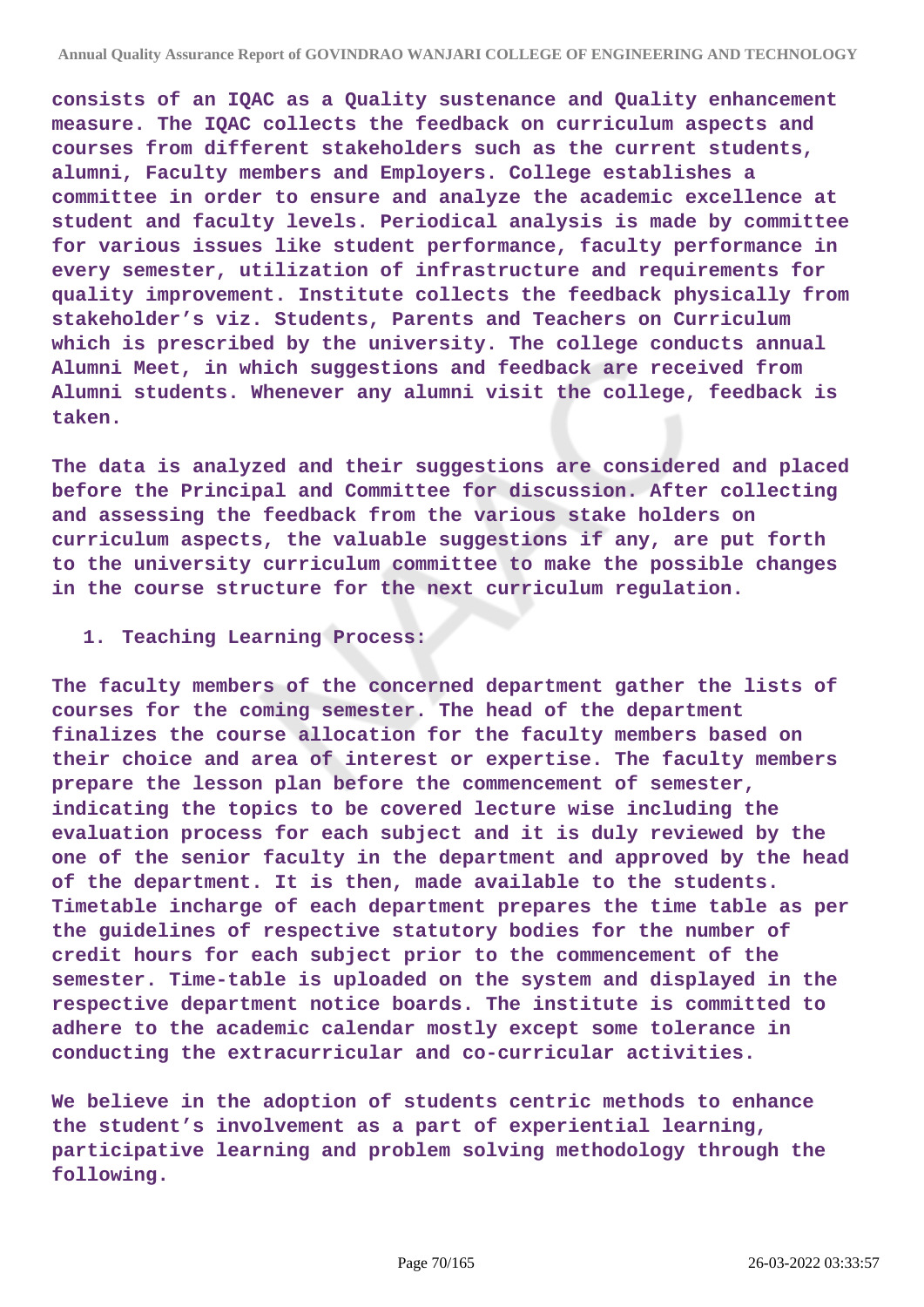**Annual Quality Assurance Report of GOVINDRAO WANJARI COLLEGE OF ENGINEERING AND TECHNOLOGY**

- **1. Regular Teaching Techniques**
- **2. Participative learning**
- **3. Problem Solving Methods**
- **4. Seminars, Workshops and Guest Lectures**
- **5. Digital Library and Project Cell**
- **6. Aptitude Test**
- **7. Project Work and Case Studies**

## **8. Industrial and Field visits**

| <b>File Description</b>                  | Documents        |
|------------------------------------------|------------------|
| Paste link for additional<br>information | Nil              |
| Upload any additional<br>information     | No File Uploaded |

**B. Any 3 of the above**

**6.5.3 - Quality assurance initiatives of the institution include: Regular meeting of Internal Quality Assurance Cell (IQAC); Feedback collected, analyzed and used for improvements Collaborative quality initiatives with other institution(s) Participation in NIRF any other quality audit recognized by state, national or international agencies (ISO Certification, NBA)**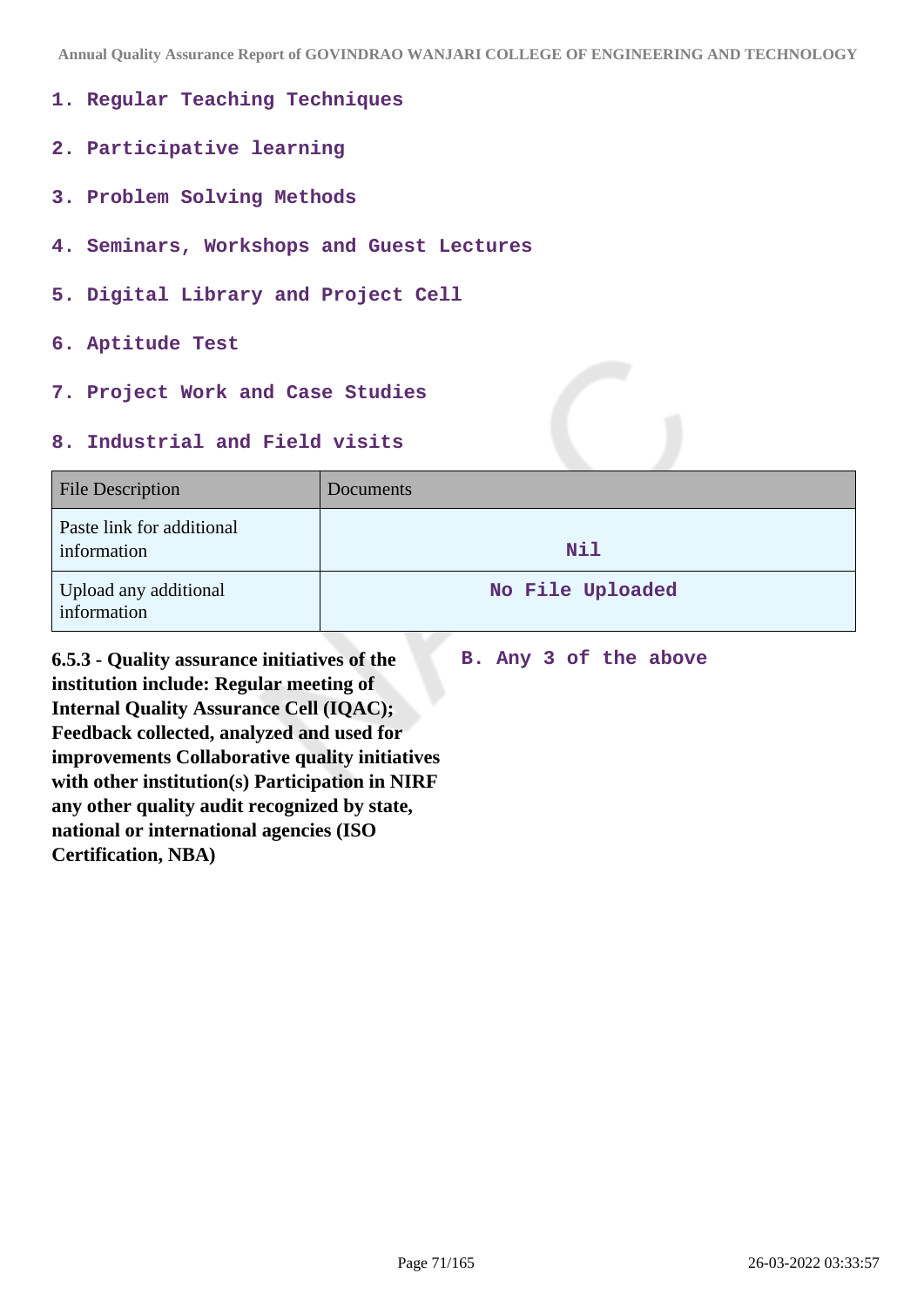| <b>File Description</b>                                                                  | Documents                                                                                                            |
|------------------------------------------------------------------------------------------|----------------------------------------------------------------------------------------------------------------------|
| Paste web link of Annual reports<br>of Institution                                       | http://www.qwcet.ac.in/Department/Download F<br>ile.aspx?file=IOAC REPORT 2020-21.pdf⌖<br><u>=Deptuploaded files</u> |
| Upload e-copies of the<br>accreditations and certifications                              | View File                                                                                                            |
| Upload any additional<br>information                                                     | View File                                                                                                            |
| Upload details of Quality<br>assurance initiatives of the<br>institution (Data Template) | View File                                                                                                            |

### **INSTITUTIONAL VALUES AND BEST PRACTICES**

#### **7.1 - Institutional Values and Social Responsibilities**

7.1.1 - Measures initiated by the Institution for the promotion of gender equity during the year

#### **GENDER EQUALITY**

**GWCET has made a strong commitment to gender equality in the workplace. GWCET has led a comprehensive, cross-cutting institutional policy concerning the entire community: students, faculty and staff.**

#### **OUR RECOMMENDATIONS**

**Our student community consists of people from a wide variety of cultures. Each student brings to GWCET his or her individual, collective and national histories. They all aspire to stimulating and inspiring interaction with faculty. Our faculty is dedicated, approachable and committed to passing on knowledge.**

**By proposing the following recommendations, we aim to help reduce gender inequality in the Classroom and encourage the kind of respectful relationships between faculty and students that are most conducive to the transmission of knowledge.**

**Recommendation 1 :**

**During your first class, do not hesitate to remind students of the ground rules for working together and creating an atmosphere in which each individual's right to speak and express views in the classroom is respected.**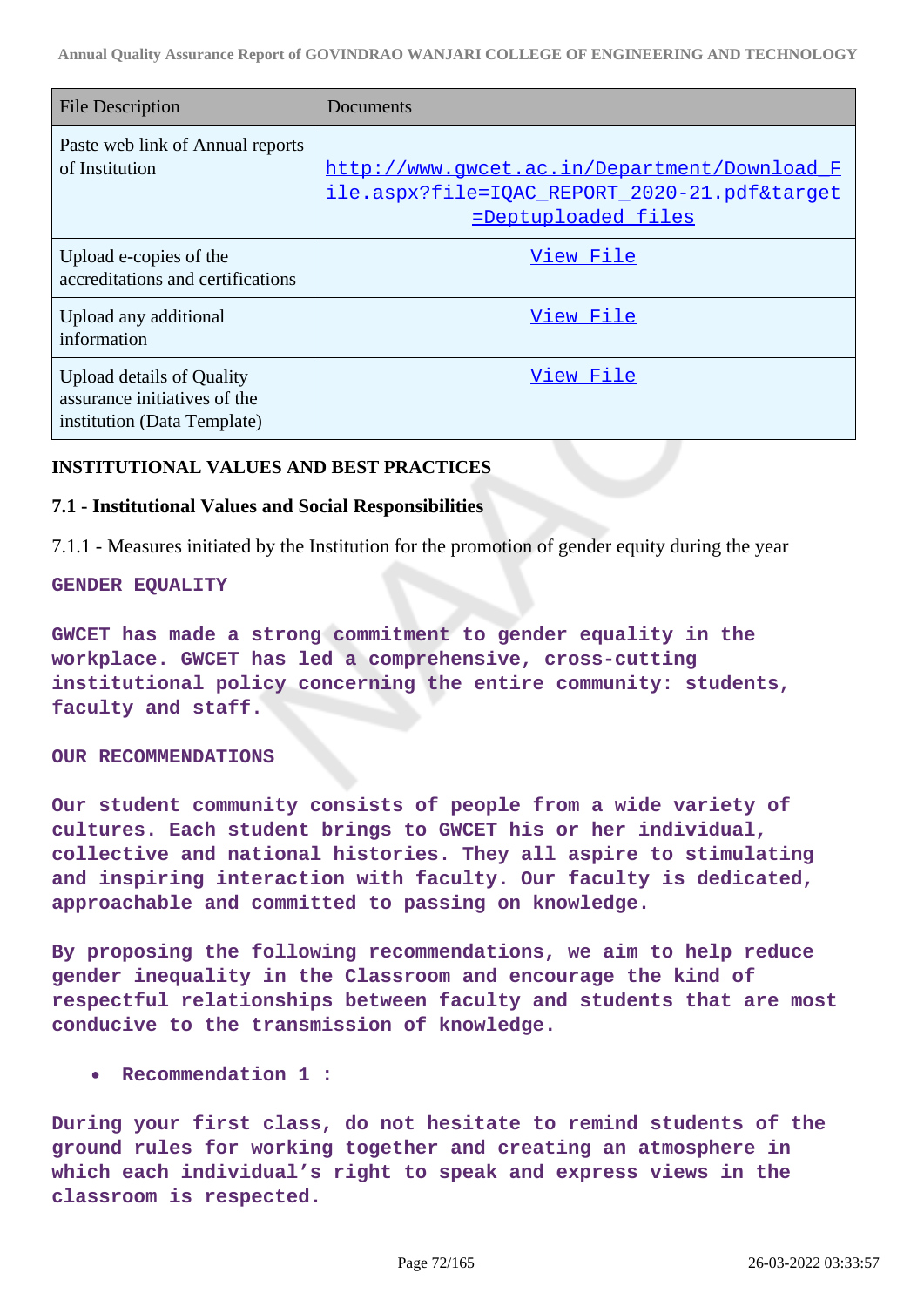**Recommendation 2:**

**When elections for forum bodies representatives are held, equal opportunities will be given to both girl & boys student. When there are several candidates, attempt to achieve a gender balance.**

**Recommendation 3:**  $\bullet$ 

**Be sure to facilitate student participation and allow the women in your class to speak up as much the men.**

**Recommendation 4:**

**When forming groups for a presentation or team project, encourage a reasonable gender balance (at least 40% of each gender) whenever numbers allow.**

**Recommendation 5:**

**If a student would like to meet with you individually, suggest a discussion at the end of class or at a convenient time within the building: in the classroom, in one of the building's cafeterias, in the staffroom . Informal meetings with students off campus or involving alcoholic drinks are strongly discouraged.**

**Recommendation 6:**

**In the case that you are supervising a research project as a tutor or mentor, be sure to maintain a relationship that remains professional.**

**Recommendation 7:**

**Finally, each course can be an opportunity to address the issue of gender equality, to enrich reflection on the subject, and to develop ways of improving the situation. Through group dialogue, each person can learn to engage with the issue. Whenever possible, try to encourage reflection on gender equality in your interactions with the class.**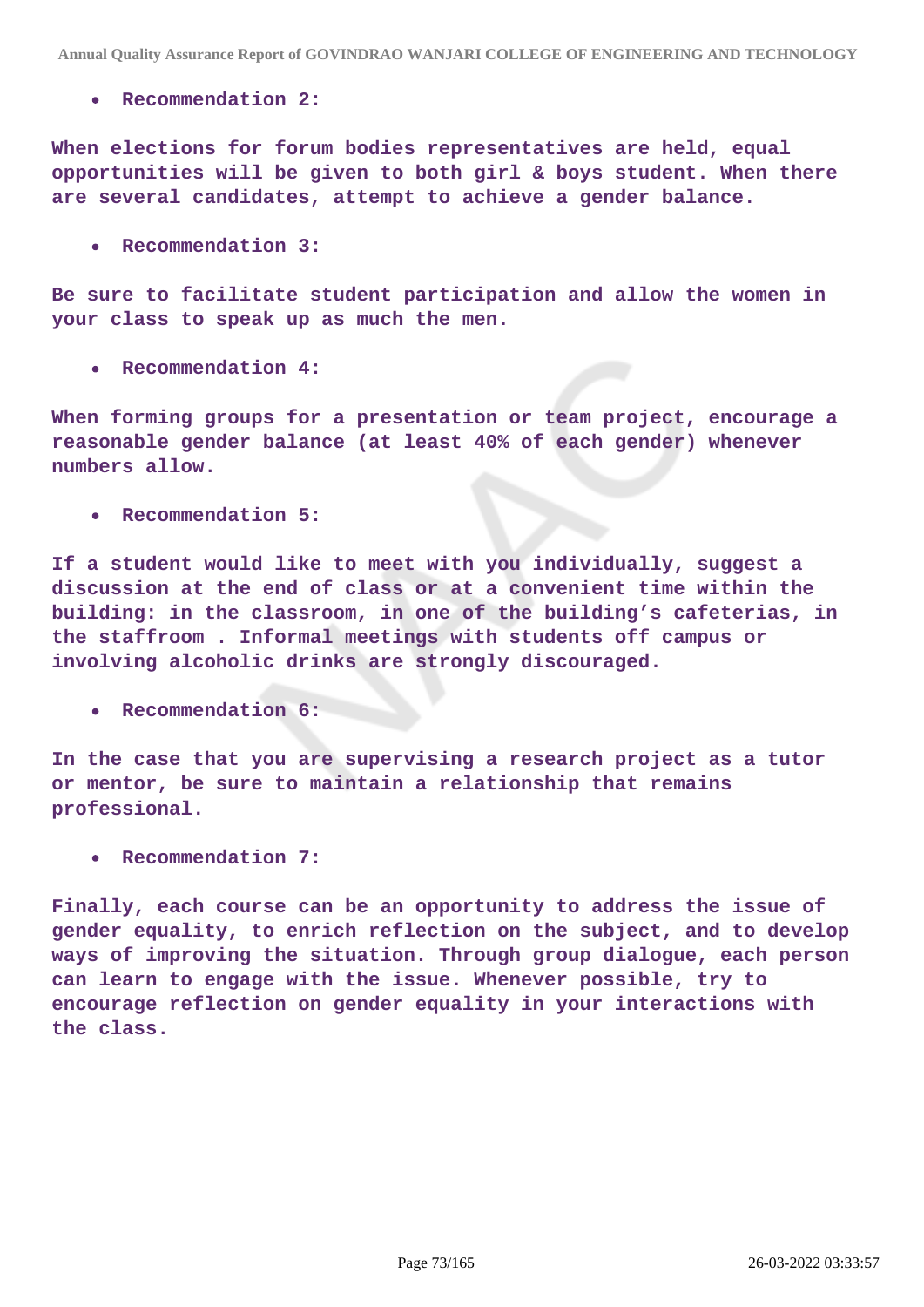| <b>File Description</b>                                                                                                                                                                        | Documents                                                                                 |
|------------------------------------------------------------------------------------------------------------------------------------------------------------------------------------------------|-------------------------------------------------------------------------------------------|
| Annual gender sensitization<br>action plan                                                                                                                                                     | http://www.qwcet.ac.in/uploaded files/7.1.1<br>Action plan of Gender Equity.pdf           |
| Specific facilities provided for<br>women in terms of:a. Safety and<br>security b. Counseling c.<br>Common Rooms d. Day care<br>center for young children e. Any<br>other relevant information | http://www.gwcet.ac.in/uploaded_files/7.1.1<br>Safety security ADDITIONAL INFORMATION.pdf |

**7.1.2 - The Institution has facilities for alternate sources of energy and energy conservation measures Solar energy Biogas plant Wheeling to the Grid Sensorbased energy conservation Use of LED bulbs/ power efficient equipment** 

**C. Any 2 of the above**

| <b>File Description</b>        | Documents        |
|--------------------------------|------------------|
| Geo tagged Photographs         | View File        |
| Any other relevant information | No File Uploaded |

7.1.3 - Describe the facilities in the Institution for the management of the following types of degradable and non-degradable waste (within 200 words) Solid waste management Liquid waste management Biomedical waste management E-waste management Waste recycling system Hazardous chemicals and radioactive waste management

**Solid waste management: Separate dust-bins are provided for collecting dry and wet garbage. The cleaning services in the campus are outsourced. The garbage is collected by housekeeping personnel everyday and it is properly disposed off into the dustbins. The waste is segregated at the source itself by providing separate dustbins for Bio-degradable and plastic waste. Vermi compost is produced from biodegradable solid waste which is used as manure for plants in the campus. Waste generation from tree droppings, lawn management and kitchen waste is a major solid waste generated in the campus. Waste like plastics, papers etc. are collected and sold out to scrap vendor time to time.**

**Liquid waste management: The sewage disposal system for entire college building is properly erected and maintained as per architecture design. And it is certified by external consultancy 'Jyoti Associates'.**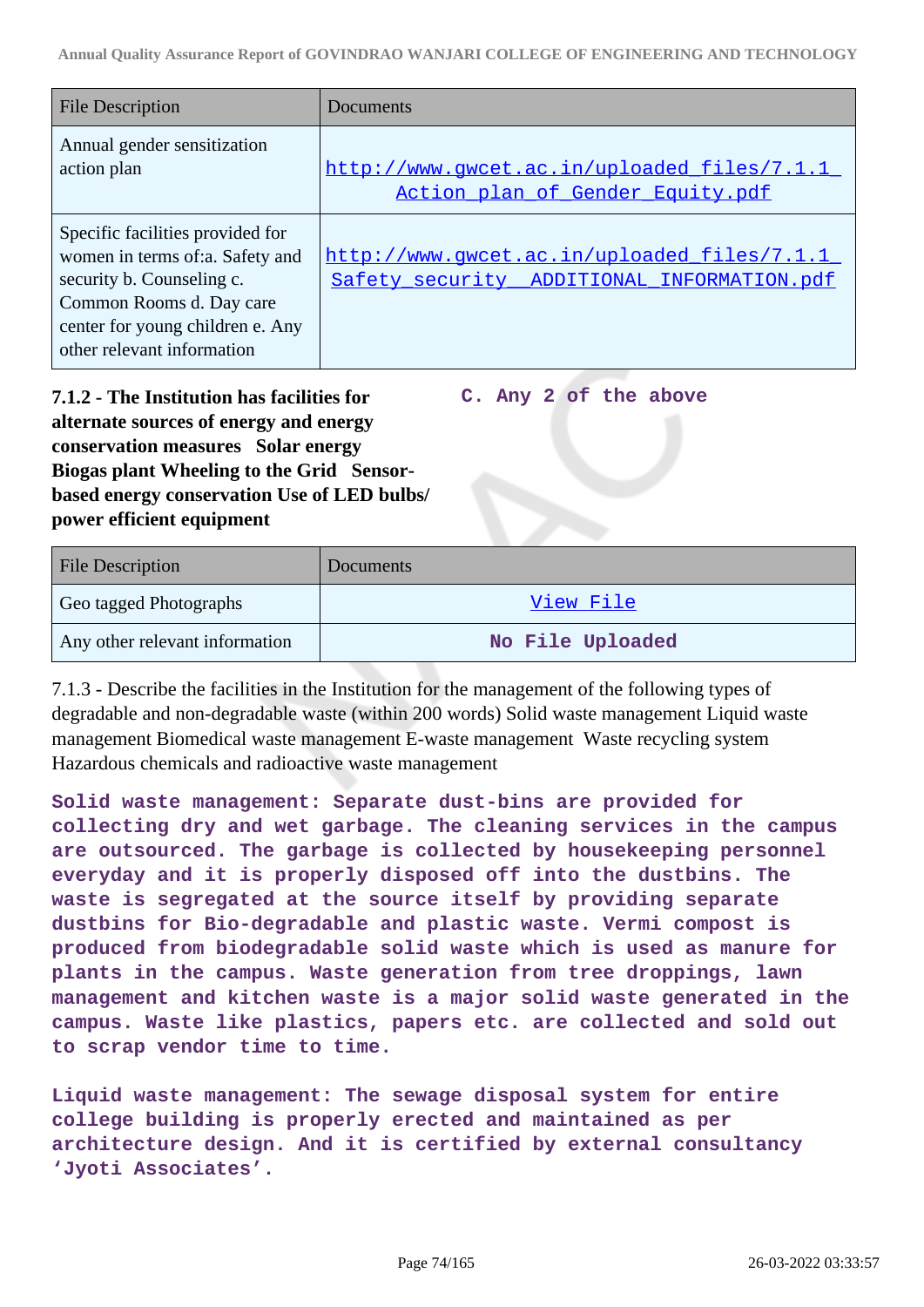**E-waste management:The non-working computer spare parts, electronic scrap components and other non-working equipments are used for practical purpose in order to explain the students the parts of the product which they study in their theory lectures and in the worst condition they are safely disposed off outside .Separate hardware laboratory is formed for the study purpose of all E-waste.**

| <b>File Description</b>                                                                        | Documents |
|------------------------------------------------------------------------------------------------|-----------|
| Relevant documents like<br>agreements / MoUs with<br>Government and other approved<br>agencies | View File |
| Geo tagged photographs of the<br>facilities                                                    | View File |

**7.1.4 - Water conservation facilities available in the Institution: Rain water harvesting Bore well /Open well recharge Construction of tanks and bunds Waste water recycling Maintenance of water bodies and distribution system in the campus D. Any 1 of the above**

| <b>File Description</b>                              | Documents        |
|------------------------------------------------------|------------------|
| Geo tagged photographs / videos<br>of the facilities | View File        |
| Any other relevant information                       | No File Uploaded |

## **7.1.5 - Green campus initiatives include**

**7.1.5.1 - The institutional initiatives for greening the campus are as follows:**

**A. Any 4 or All of the above**

- **1.Restricted entry of automobiles**
- **2.Use of bicycles/ Battery-powered vehicles**
- **3.Pedestrian-friendly pathways**
- **4.Ban on use of plastic**
- **5.Landscaping**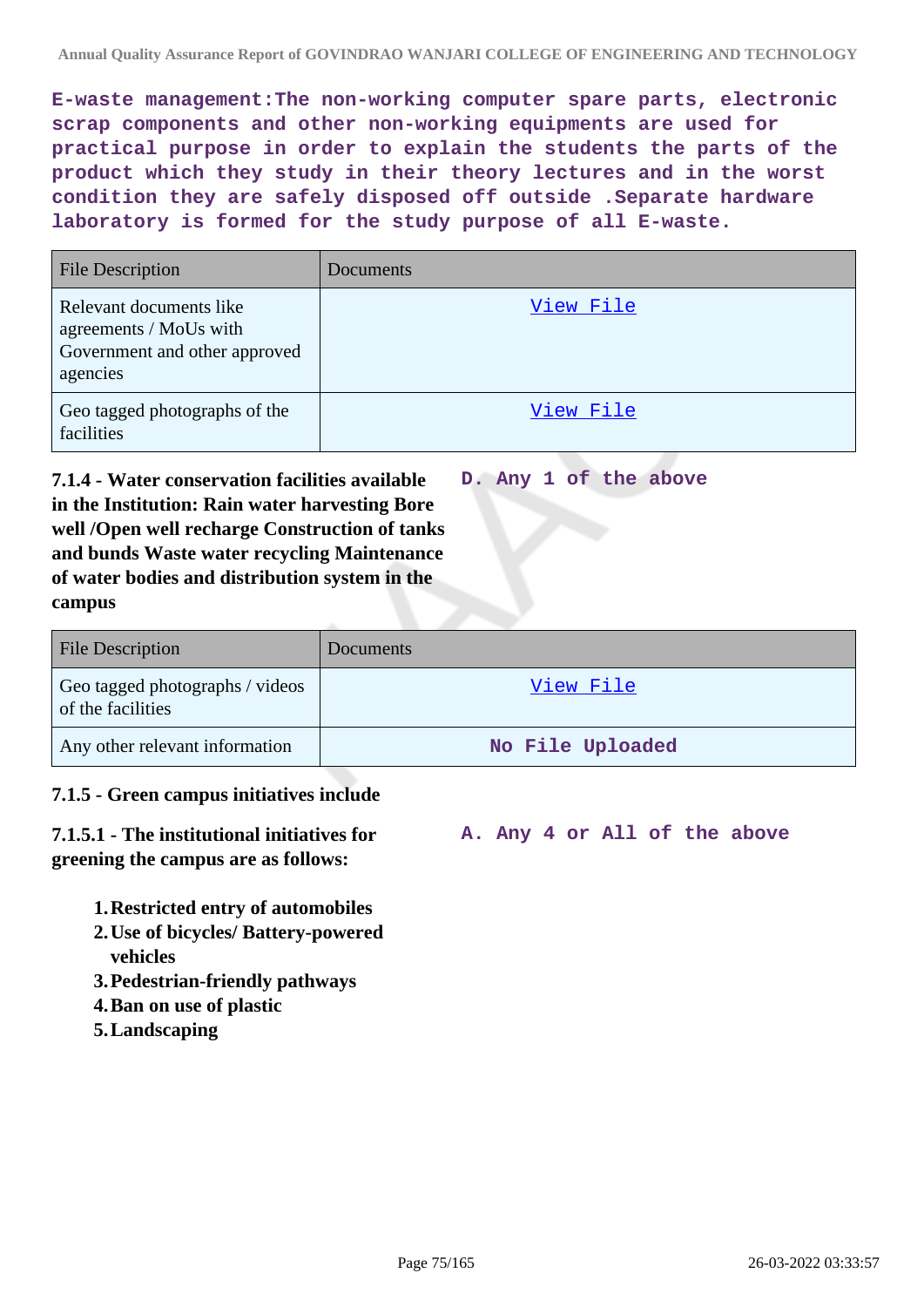| <b>File Description</b>                                                  | Documents |
|--------------------------------------------------------------------------|-----------|
| Geo tagged photos / videos of the<br>facilities                          | View File |
| Various policy documents /<br>decisions circulated for<br>implementation | View File |
| Any other relevant documents                                             | View File |

**7.1.6 - Quality audits on environment and energy are regularly undertaken by the institution**

| 7.1.6.1 - The institutional environment and  |  |  |  | A. Any 4 or all of the above |  |
|----------------------------------------------|--|--|--|------------------------------|--|
| energy initiatives are confirmed through the |  |  |  |                              |  |
| following 1. Green audit 2. Energy audit     |  |  |  |                              |  |
| 3. Environment audit 4. Clean and green      |  |  |  |                              |  |
| campus recognitions/awards 5. Beyond the     |  |  |  |                              |  |
| campus environmental promotional activities  |  |  |  |                              |  |

| File Description                                                                | Documents        |
|---------------------------------------------------------------------------------|------------------|
| Reports on environment and<br>energy audits submitted by the<br>auditing agency | View File        |
| Certification by the auditing<br>agency                                         | View File        |
| Certificates of the awards<br>received                                          | No File Uploaded |
| Any other relevant information                                                  | No File Uploaded |

**7.1.7 - The Institution has disabled-friendly, barrier free environment Built environment with ramps/lifts for easy access to classrooms. Disabled-friendly washrooms Signage including tactile path, lights, display boards and signposts Assistive technology and facilities for persons with disabilities (Divyangjan) accessible website, screenreading software, mechanized equipment 5. Provision for enquiry and information : Human assistance, reader, scribe, soft copies of reading material, screen reading**

**B. Any 3 of the above**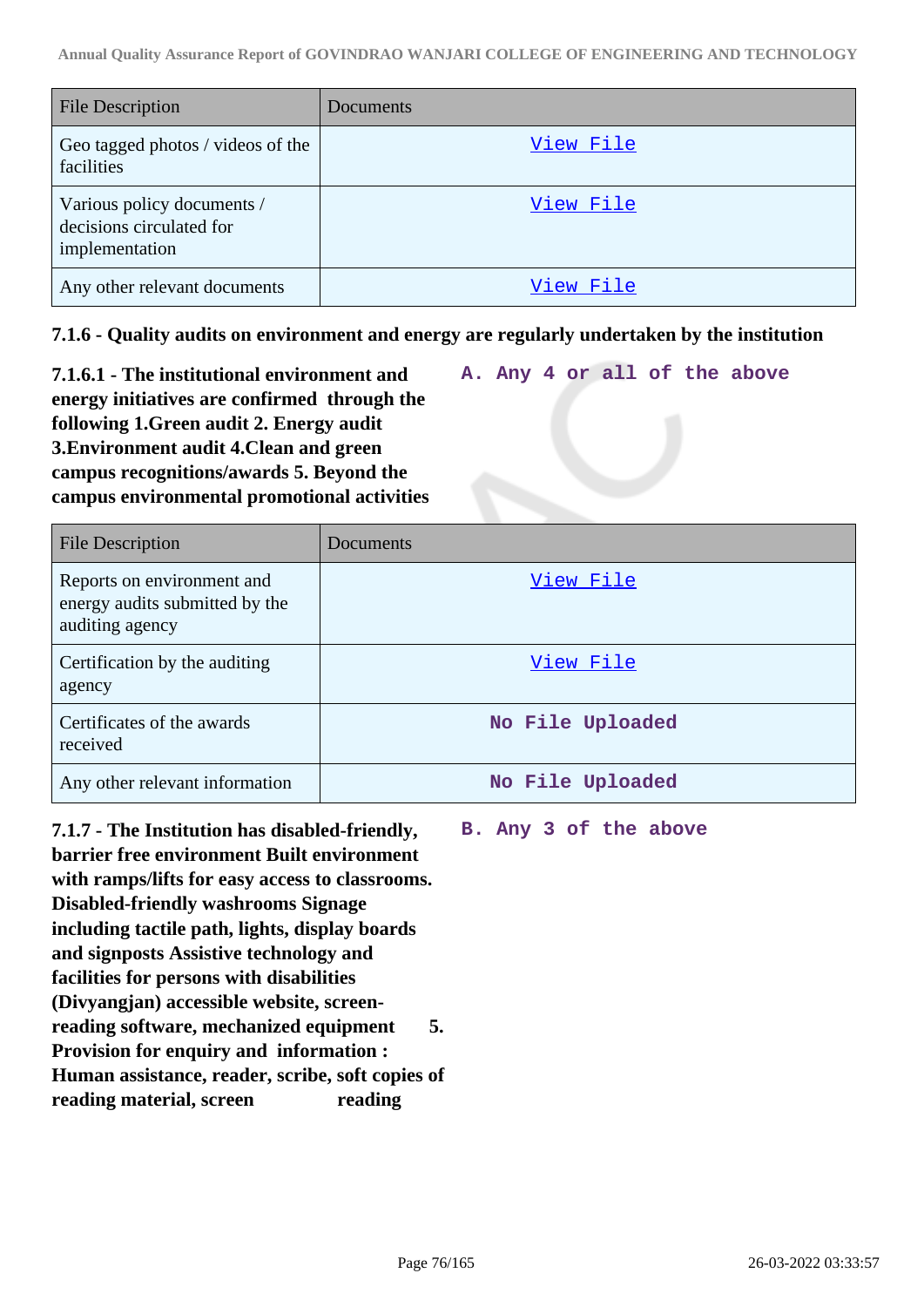| <b>File Description</b>                                                        | Documents        |
|--------------------------------------------------------------------------------|------------------|
| Geo tagged photographs / videos<br>of the facilities                           | View File        |
| Policy documents and<br>information brochures on the<br>support to be provided | View File        |
| Details of the Software procured<br>for providing the assistance               | No File Uploaded |
| Any other relevant information                                                 | No File Uploaded |

7.1.8 - Describe the Institutional efforts/initiatives in providing an inclusive environment i.e., tolerance and harmony towards cultural, regional, linguistic, communal socioeconomic and other diversities (within 200 words).

**Our educational group has been continuously exploring meaningful interlace with the world around us through the activities among with the students. The institution strives to not only educate the students but also to make them to shine in their life and to pass on that light to others, by enkindling in them a love for learning, discovery and invention.**

**A wide variety of activities are devised and implemented to help students advance towards the objective of the institution. Some of them are**

- **Annual social gathering UTSAV**
- **Festival celebration like GANESH UTSAV**  $\bullet$
- **DIWALI CELEBRATION,**
- **Sports,**
- **Youth empowerment VIDARBHA STUDENT PARLEMENT (VSP)**
- **Annual college magazine PRATIBIMB.**

**One of the important missions of college is "To imbibe the ethical values among the students to make them responsive citizens." In resonance with this mission, we initiate : Vidharbh Student Parliament: can impart and inculcate some real value education with cause. This unique initiative is to motivate socially & politically active youth of Central India.**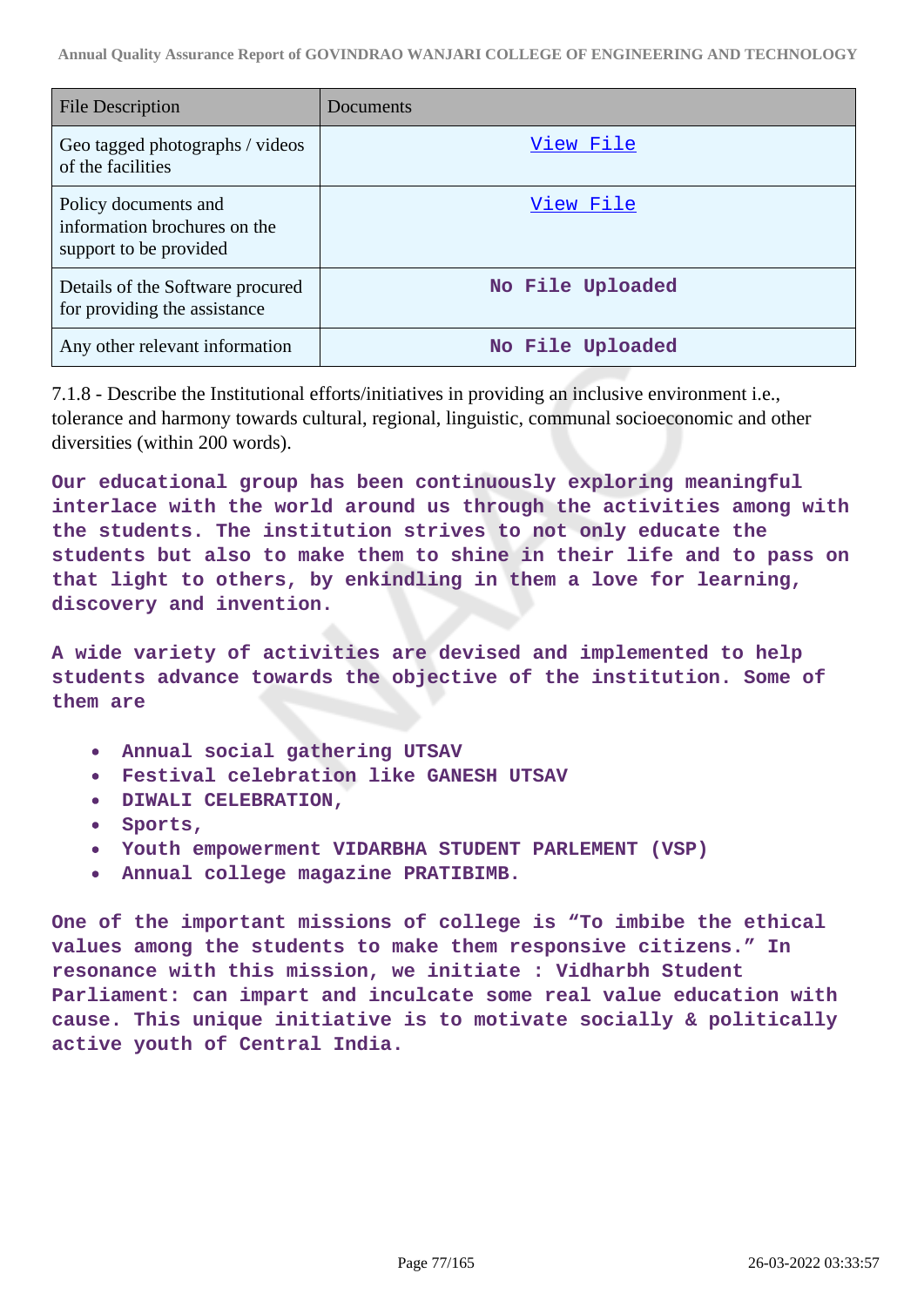| <b>File Description</b>                                                                                                                      | <b>Documents</b> |
|----------------------------------------------------------------------------------------------------------------------------------------------|------------------|
| Supporting documents on the<br>information provided (as<br>reflected in the administrative<br>and academic activities of the<br>Institution) | View File        |
| Any other relevant information                                                                                                               | No File Uploaded |

7.1.9 - Sensitization of students and employees of the Institution to the constitutional obligations: values, rights, duties and responsibilities of citizens

**The college strongly supports to sensitization of students and employees towards the constitutional values, rights, duties and responsibilities. For this different subjects are introduced by RTM Nagpur University for the student . Some of the subjects are Environment and Sustainability, Communication Skill and Professional Ethics. Under these subjects students will get awareness about; concept of culture and civilization, applied humanities and social engineering, sustainable development, professional ethics and organizational behavioral dynamics: leadership in industry. Also Indian constitutional and Federal system, fundamental rights and directives principles.**

**Institute strictly adheres to the CODE OF CONDUCT and it is strictly implemented.**

**Along with this different programs were also organized to show responsibilities of citizen such as :**

- **During Covid-19 pandemic Food Distribution to needy people**
- **Govindrao Wanjari Foundation's Extension Activities In**  $\bullet$ **Epidemic Situation Of Covid 19**
- **Sanitizer and safety kit donation at Police station**
- **Awareness rally of "Lymphatic filariasis Decease ( Hatti Rog Nirmulan)"**
- **Career Guidance To High School Student**

| <b>File Description</b>                                                                                    | Documents                                                                               |
|------------------------------------------------------------------------------------------------------------|-----------------------------------------------------------------------------------------|
| Details of activities that inculcate<br>values; necessary to render<br>students in to responsible citizens | http://www.gwcet.ac.in/uploaded_files/7.1.9<br>Human_Values_and_professional_ethics.pdf |
| Any other relevant information                                                                             | Nil                                                                                     |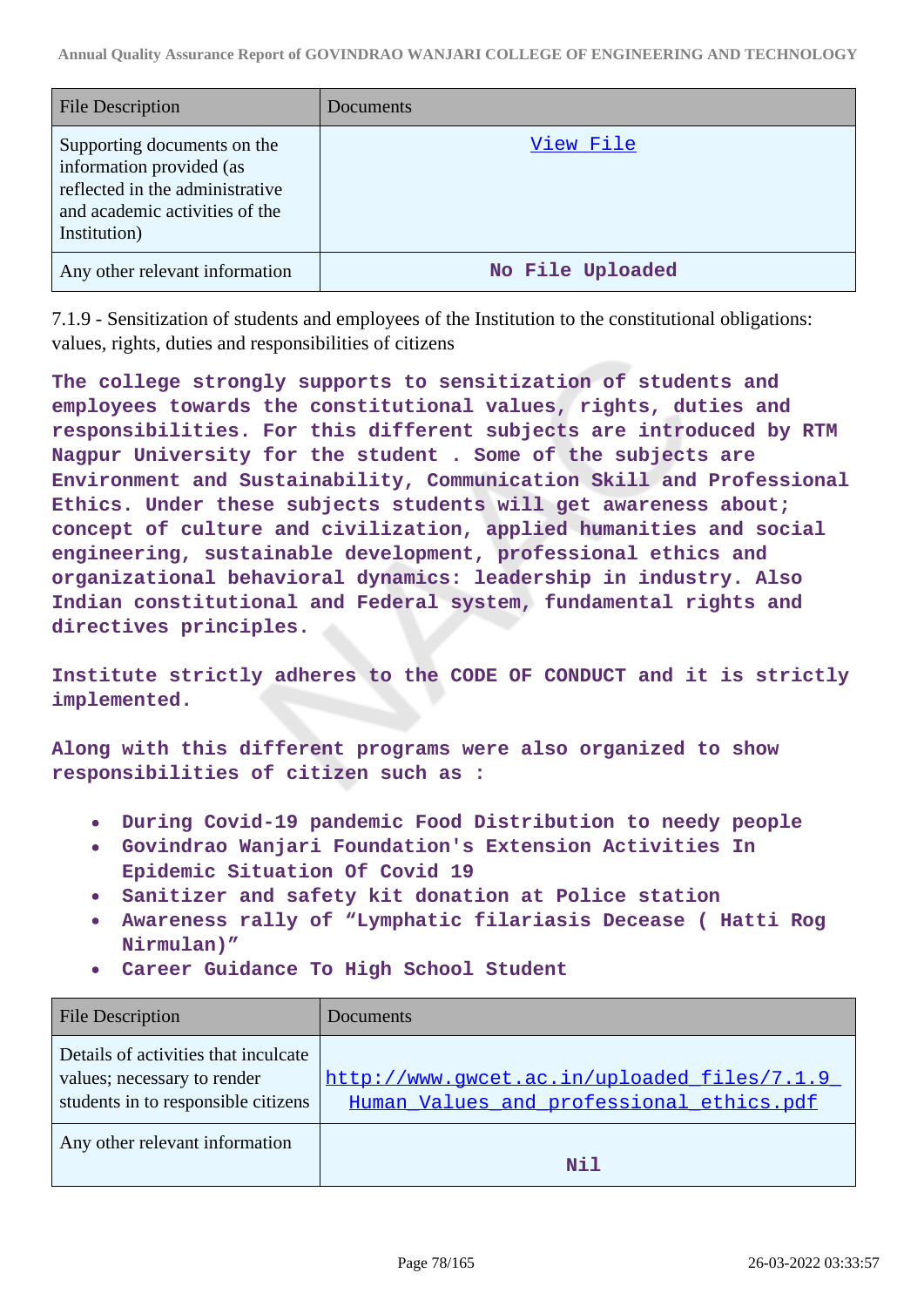**7.1.10 - The Institution has a prescribed code of conduct for students, teachers, administrators and other staff and conducts periodic programmes in this regard. The Code of Conduct is displayed on the website There is a committee to monitor adherence to the Code of Conduct Institution organizes professional ethics programmes for students, teachers, administrators and other staff 4. Annual awareness programmes on Code of Conduct are organized**

|  |  | A. All of the above |
|--|--|---------------------|
|  |  |                     |

| <b>File Description</b>                                                                                                                                                                                | Documents        |
|--------------------------------------------------------------------------------------------------------------------------------------------------------------------------------------------------------|------------------|
| Code of ethics policy document                                                                                                                                                                         | View File        |
| Details of the monitoring<br>committee composition and<br>minutes of the committee<br>meeting, number of programmes<br>organized, reports on the various<br>programs etc., in support of the<br>claims | View File        |
| Any other relevant information                                                                                                                                                                         | No File Uploaded |

7.1.11 - Institution celebrates / organizes national and international commemorative days, events and festivals

**The Faculty, Staff and Students of the institution all come together under one umbrella to celebrate national and international commemorative days, events and festivals and spread the message of Unity, Peace and Happiness throughout. The great personalities are ideals of the society. To remember them on their birth and death anniversaries will give motivation to every generations in the society. Their contribution and sacrifice towards the society and nation is a real source of inspiration. To make the students aware of this the institute celebrates national festivals and birth/death anniversaries of the great Indian personalities.**

- **Independence Day on 15th August is celebrated every Year. Flag**  $\bullet$ **hoisting is organized and is celebrated to mark freedom of India.**
- **Republic Day on 26th January is celebrated to remind the students about the constitution of the India every year.**
- **Gandhi Jayanti is celebrated every year on 2nd October to understand the ideology of our leader Mahatma Gandhi.**
- **" Dr. Sarvpalli Radhakrushnan" Birth Aniversary as Teachers**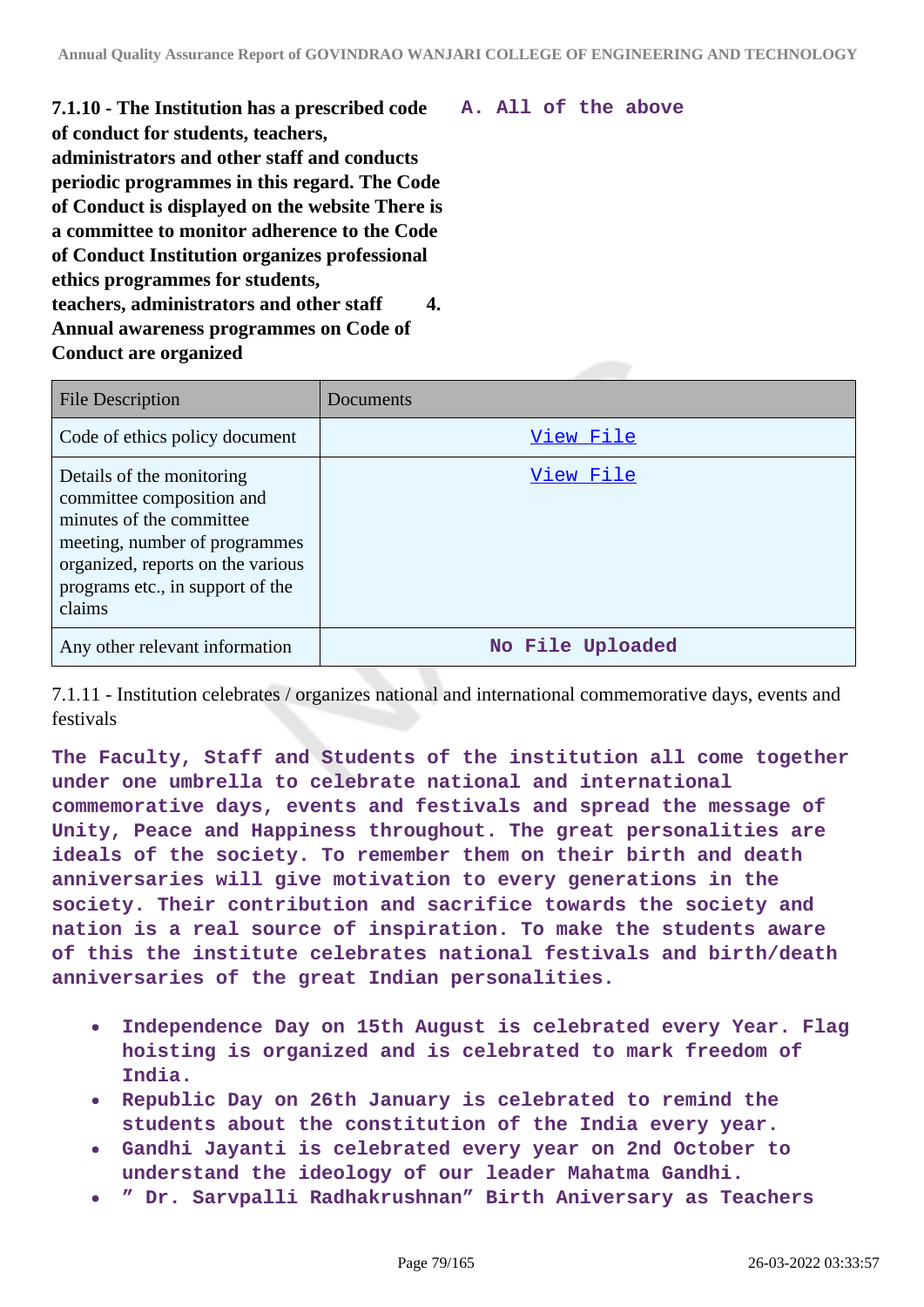**Day on 05th Sept.**

- **"Dr.A P J Abdul Kalam" Birth Anniversary celebrated on 15th**  $\bullet$ **October.**
- **Institute celebrates Lokmanya Tilak Birth Anniversary on 23rd July.**
- **Institute celebrates Swami Vivekanand Jayanti on 12th Jan.**

| <b>File Description</b>                                                                         | Documents        |
|-------------------------------------------------------------------------------------------------|------------------|
| Annual report of the celebrations<br>and commemorative events for<br>the last (During the year) | View File        |
| Geo tagged photographs of some<br>of the events                                                 | View File        |
| Any other relevant information                                                                  | No File Uploaded |

#### **7.2 - Best Practices**

7.2.1 - Describe two best practices successfully implemented by the Institution as per NAAC format provided in the Manual.

**Best Practice 1:**

**1. Title of the Practice:**

**Online International Conference**

**2. Objectives of the Practice:**

**This International conference aims to bring together leading academicians, researchers and research scholars to exchange and share their experiences and research results on all aspects of Current Trends In Science Engineering And Technology. It also provides a premier interdisciplinary platform for researchers, practitioners and educators to presents and discuss the most recent innovations, trends and concerns as well as practical challenges encountered and solutions adopted in the fields of current trends in science engineering and technology. From last two years we are successfully conducting this type of online International Conferences for the researchers.**

**We had conducted the Conference on "Recent Trends in Science, Engineering & Technology" on 15th June 2021 to 17th June 2021.**

**We had also conducted the e- International Conference on "Recent Innovation In Science, Engineering & Technology" ICRISET-2020.**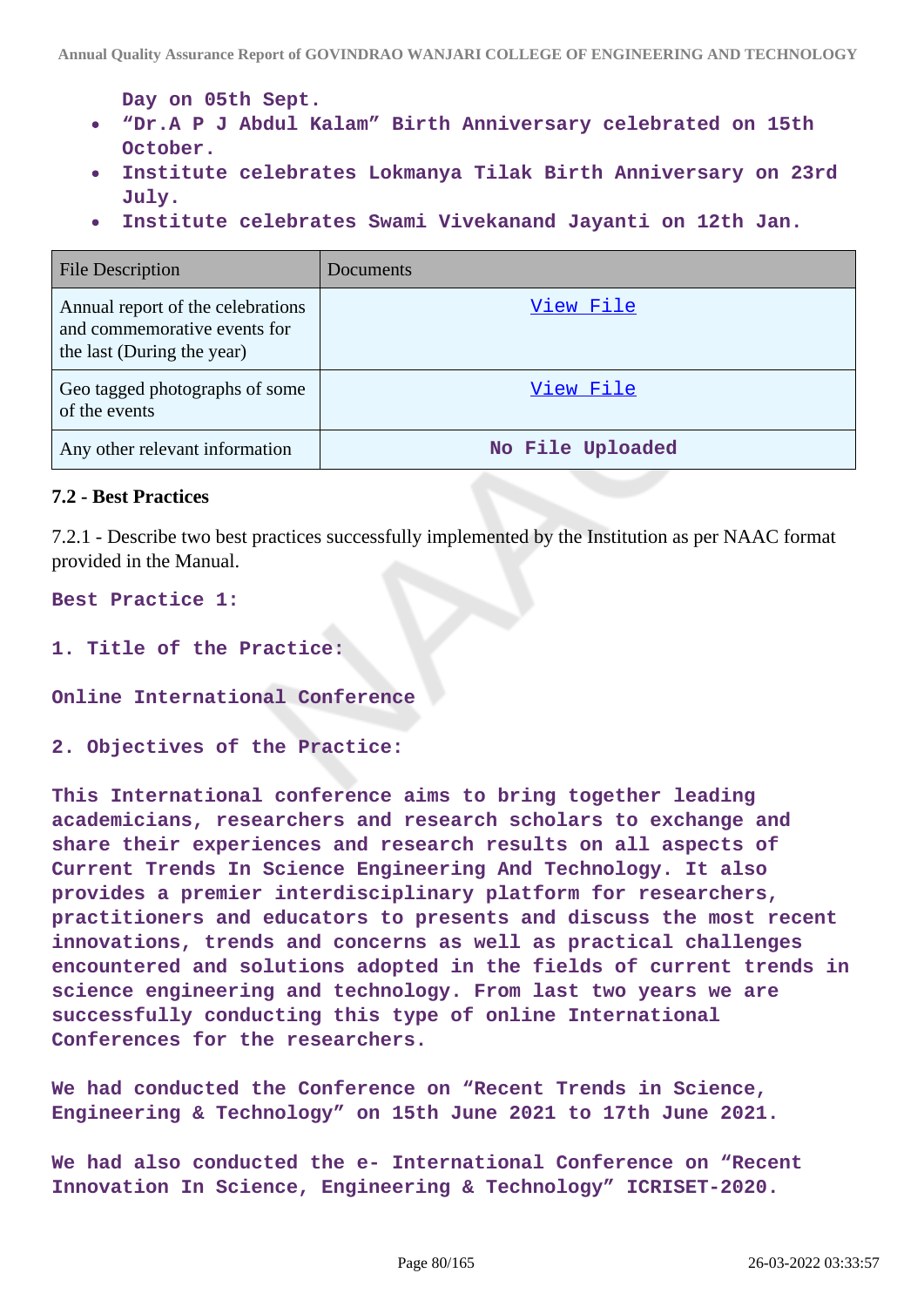**Annual Quality Assurance Report of GOVINDRAO WANJARI COLLEGE OF ENGINEERING AND TECHNOLOGY**

#### **3. The Context**

**The Conference aims to:**

- **To motivate Academician to take up research activity in the new area of science, engineering & technology.**
- **To provide a key platform for the development of researchers**  $\bullet$ **with the international and diversified knowledge and experiences.**
- **To provide and interdisciplinary platform for researchers, practitioners and educators to present and discuss the most recent innovations , trends and concerns as well as practical challenges encountered and solutions adopted in the field.**

#### **4. The Practice**

**The online International Conference provides a wonderful forum to refresh knowledge base and explore the innovations in Engineering and Technology.**

**It has been planned to provide a suitable platform for the research community, to interact with each other and to share the knowledge. Sessions on different domains, key note addresses from eminent professors and opportunity to network with the researchers helped the participants immensely in their research career.**

**In conference international speakers were invited for the different sessions.**

**One of the eminent speaker was Dr. Hamidreza Darabkhani, Professor Mechanical engg Staffordshire University, Stole-on-Trent, United Kingdom. He brief the session on topic " Low Carbon & Renewable Energy Technologies to achieve net zero carbon emission by 2050."**

**We also had Dr. Abdel Hamid Soliman Assoicate professor ETC form Staffordshire University, Stole-on-Trent, United Kingdom who speaks on topic "Education 4.0- The Future Of Science, Engineering And Technology Education In The Age Of Digital Transformation."**

#### **5. Evidence of Success**

**For this International Conference we had around 330 participants, there were participants from all over the states of India, Starting from Jammu & Kashmir to Kerela and from Rajasthan to Meghalaya.**

**We were also honored to have the participants from other countries**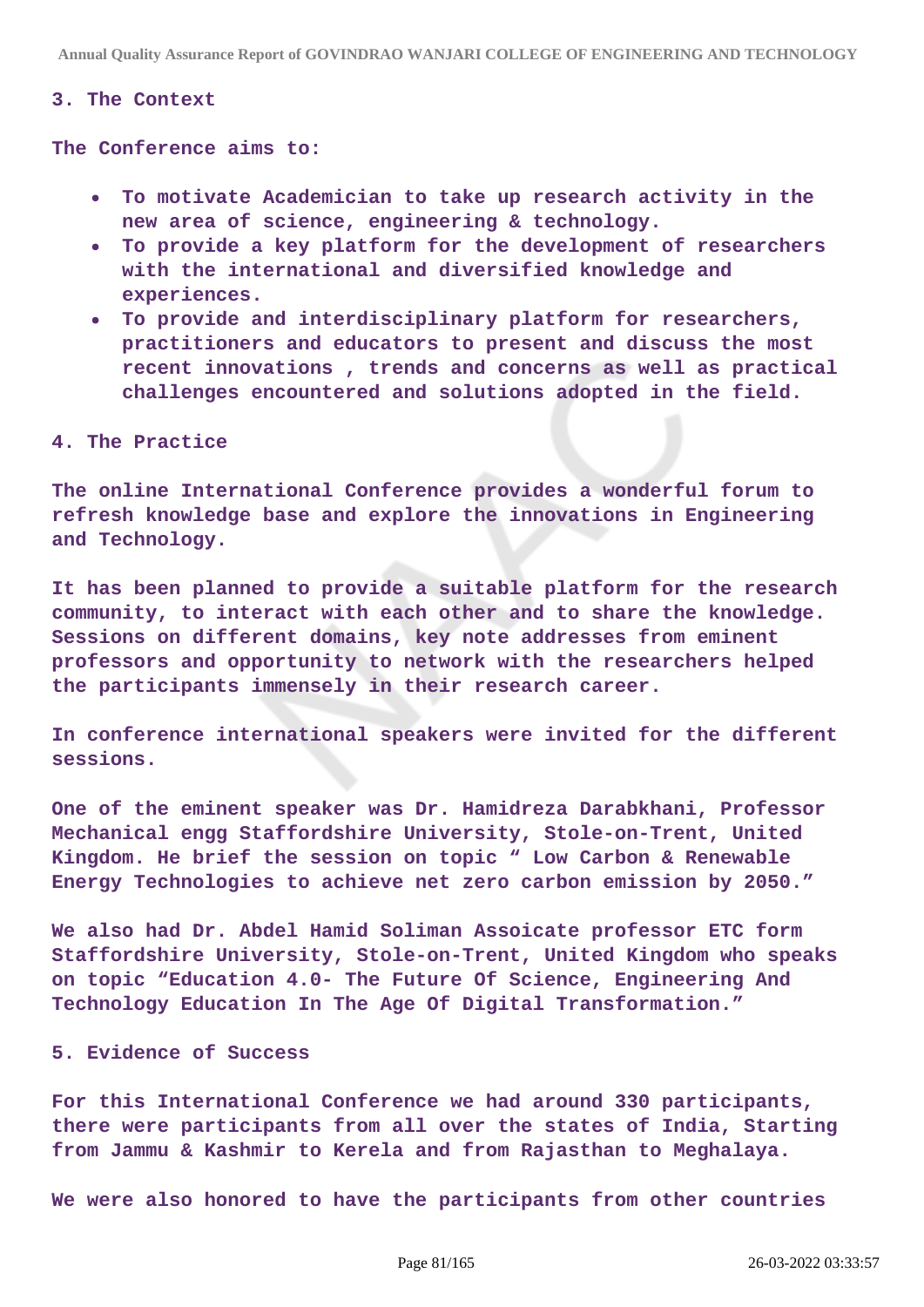**such as Nigeria, Afghanistan, Peru, Philippines and United Kingdom. We conduct this conference by Zoom online portal.**

**Best Practice 2:**

**1. Title of the Practice:**

**Scientific Temperament: A Role of an Engineer in the Society - Awareness and Practice**

**2. Objectives of the Practice:**

**One of the important missions of college is 'To achieve excellence in application based research in technology to contribute to the development of the community'. In spite of this Covid and stay at home situation institute stick with this mission. The goals of Scientific Temperament are as follows:**

- **To provide a prime opportunity in lockdown period of COVID 19 for students to exchange the latest fundamental advances in the Engineering.**
- **To take up different issues to cope with the rapidly changing hi-tech environment.**
- **Different webinars were conducted to help aspiring students to acquire a challenging engineering career in life. Webinar session was conducted on online platform.**
- **Different webinars are organized during this pandemic situation on Yoga and meditation.**
- **One week online national faculty development program on "Resilience in crisis" also orgnaied.**

#### **3. The Context**

**Social service has a connotation of giving away things for free. This strategy seldom empowers the beneficiary. Instead, working out and implementing an engineering solution to a social problem enables the beneficiary to stand on their own feet. In the process, the enabler as well as the enabled are empowered; the enabled because they are a part of the solution and the enabler because they have learned engineering practices in a given context. In this case, our engineering students are the enablers and hence at the end of the day they become 'competent engineers with the spirit of professionalism and responsible citizenship'.**

**4. The Practice**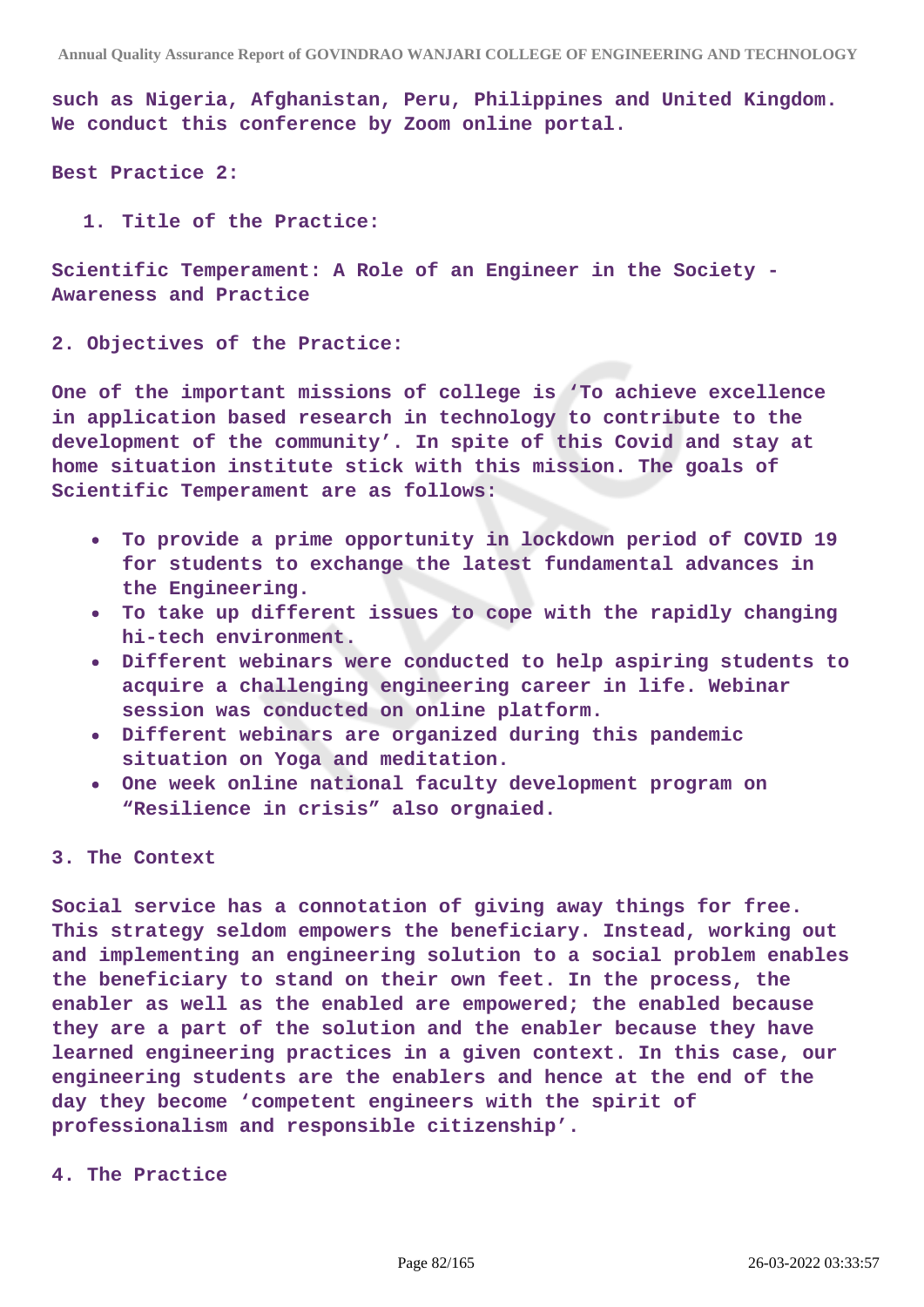**Due to the global pandemic and the consequent lockdown the academic world had come to an abrupt halt. Because of the forced closure of educational institutions, the entire higher education system has been badly disturbed. In this type of situation e-learning has emerged as the most effective option – both for the students/ teachers as well as the college.**

**So overcomes all of this GWCET conducted webinars for the students and faculties also.**

**A webinar allows for people to attend and conduct a class from anywhere be it their home, a cafe, library or just about any other place they feel comfortable in.**

**Following are the different webinars/ workshops/ FDPS/ STTPS were conducted by the college.:**

- $\bullet$ **One Week National Level Online STTP On "Effective Online Teaching- Learning Methods: Challenges, Preparation And Use Of ICT Tools".**
- **Webinar On "Importance Of Project And CAD In Placement"**
- **Online Webinar on "Energy and Environment Problems facing the 3rd world and their Probable**

**Also with support to this e- International Conference on "Recent Innovation In Science, Engineering & Technology" ICRISET-2020 is organized to provide a suitable platform for the research community, to interact with each other and to share the knowledge. Sessions on different domains, key note addresses from eminent professors and opportunity to network with the researchers will help the participants immensely in their research career.**

**5. Evidence of Success:**

**The tremendous potential of energetic and enthusiastic engineering students backed by inspired faculty could catalyse a transformation in the living standards of villages. Also a series of online workshops and webinars on different aspects stand as a great source of knowledge and provide a wonderful forum to refresh knowledge base and explore the innovations in Engineering and Technology.**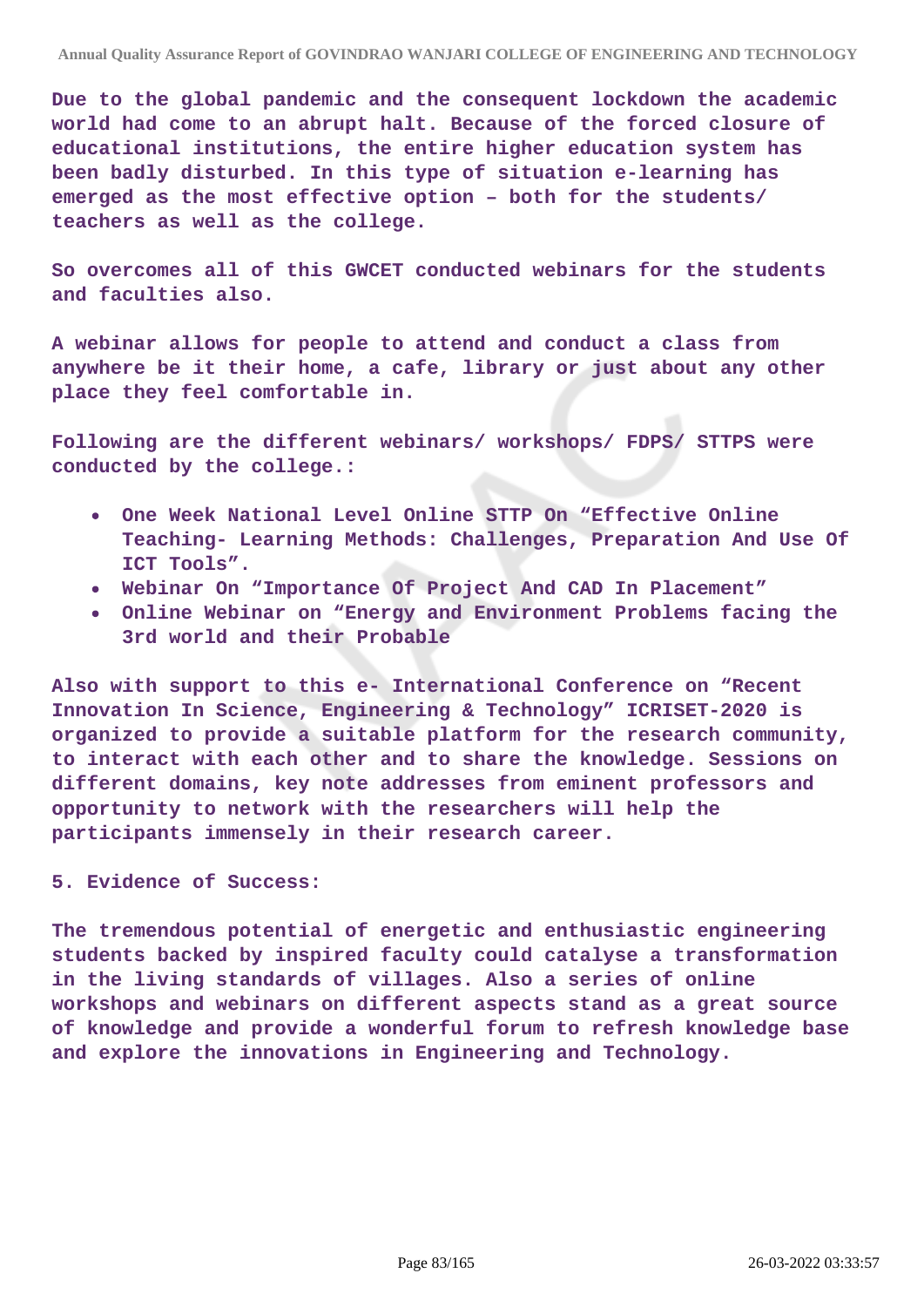| <b>File Description</b>                        | Documents                                                            |
|------------------------------------------------|----------------------------------------------------------------------|
| Best practices in the Institutional<br>website | http://www.gwcet.ac.in/uploaded_files/7.2%20<br>Best%20Practices.pdf |
| Any other relevant information                 | Nil                                                                  |

### **7.3 - Institutional Distinctiveness**

7.3.1 - Portray the performance of the Institution in one area distinctive to its priority and thrust within 200 words

**Our founder president Late Shri. Govindraoji Wanjari was a prominent Educationist; he had an ideology 'Education for all'. He nurtured the dream of all round excellence in the field of education for middle class society. The institution stands apart from all other colleges by placing greater emphasis on producing professional students by providing value-based education and enabling the students to face challenges in modern life. The institute aims at instilling a sense of self-discipline and accountability among students and developing a respect for democratic, ethical, and moral values.**

**The institution has become pioneer in providing paradigmatic excellence & quality education intertwining tradition with technology & morality with modernizations.**

**The institute has been catering to the needs of the middle & lower class by providing latest facilities & amenities to all.**

**Our educational group has been continuously exploring meaningful interlace with the world around us through the activities among the students. The institution strives to not only educate the students but also to make them to shine in their life and to pass on that light to others, by enkindling in them a love for learning, discovery and invention.**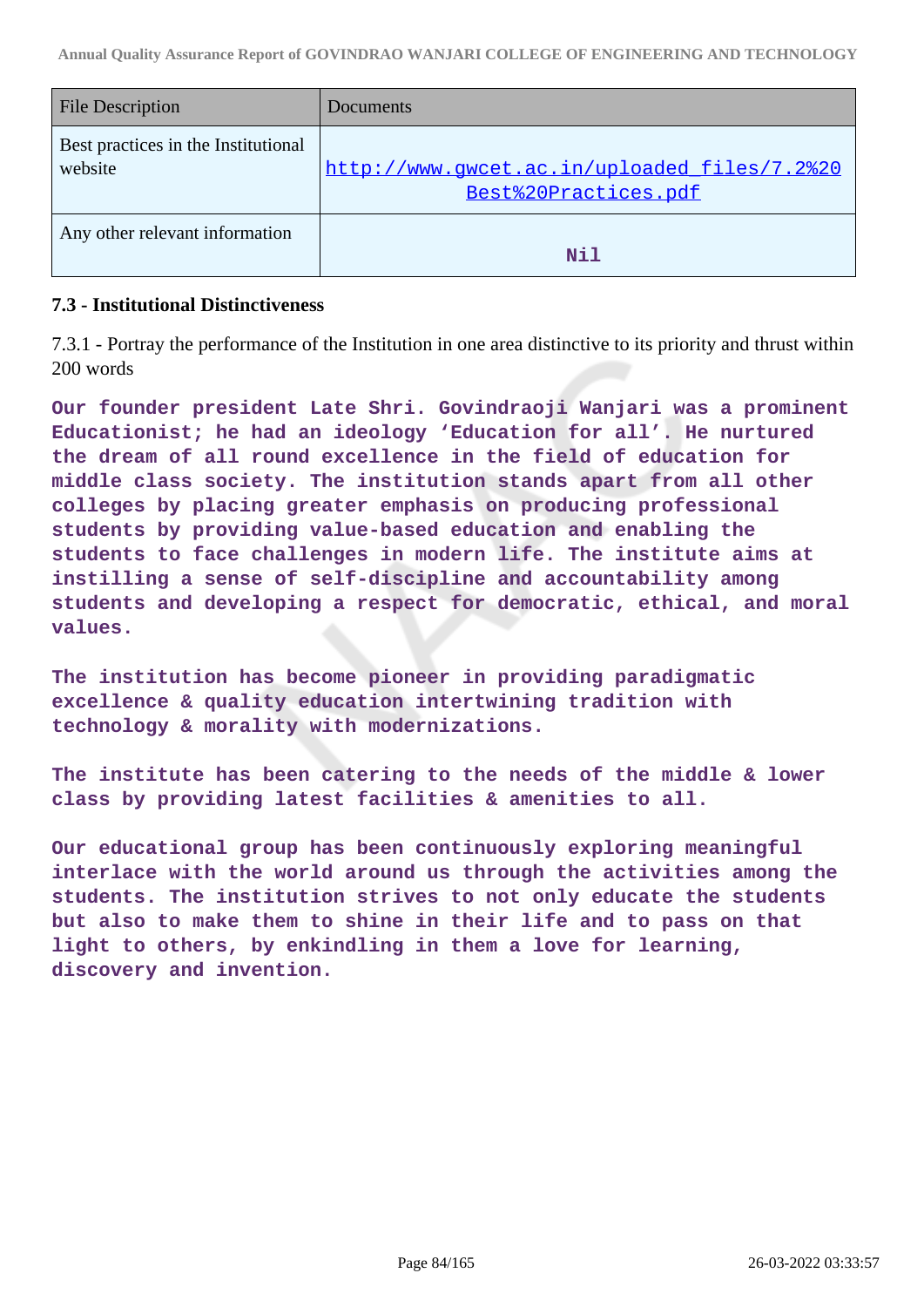**Annual Quality Assurance Report of GOVINDRAO WANJARI COLLEGE OF ENGINEERING AND TECHNOLOGY**

# **Part B**

# **CURRICULAR ASPECTS**

# **1.1 - Curricular Planning and Implementation**

1.1.1 - The Institution ensures effective curriculum delivery through a well planned and documented process

**Our college is affiliated to Rashtrasant Tukadoji Maharaj Nagpur University, Nagpur, so we follow the curriculum designed by it. At the beginning of academic session the college prepares the academic calendar which consists of many activities for effective implementation and delivery of curriculum. We undertake following measures for effective delivery of the university curriculum at college level**

- **In each semester time table prepared in consultation with HoD's as per workload which is discussed with the Principal.**
- **A comprehensive teaching plan is prepared by every departmental faculty.**
- **Online Unit Tests are conducted periodically and its results are displayed, discussed with the students.**
- **Periodical meetings of Head of the Departments are held with the Principal to take review, discuss the curriculum delivery.**
- **Assignments, seminars and project are given to the students under the supervision of faculty.**
- **Guest lecturers of eminent faculties are arranged to give exposure of the current trends and the latest subject knowledge.**
- **ICT is used for effective teaching by the teachers of various departments.**
- **Remedial coaching is given to slow learners ,also Students-Teacher -Guardian Scheme (Mentor-Mentee) is implemented for identifying problems of the students issue related to regarding academic, social and financial.**

| <b>File Description</b>                | Documents                                                          |
|----------------------------------------|--------------------------------------------------------------------|
| Upload relevant supporting<br>document | View File                                                          |
| Link for Additional information        | http://qwcet.ac.in/uploaded files/1.1.1Cur<br>ricular_Delivery.pdf |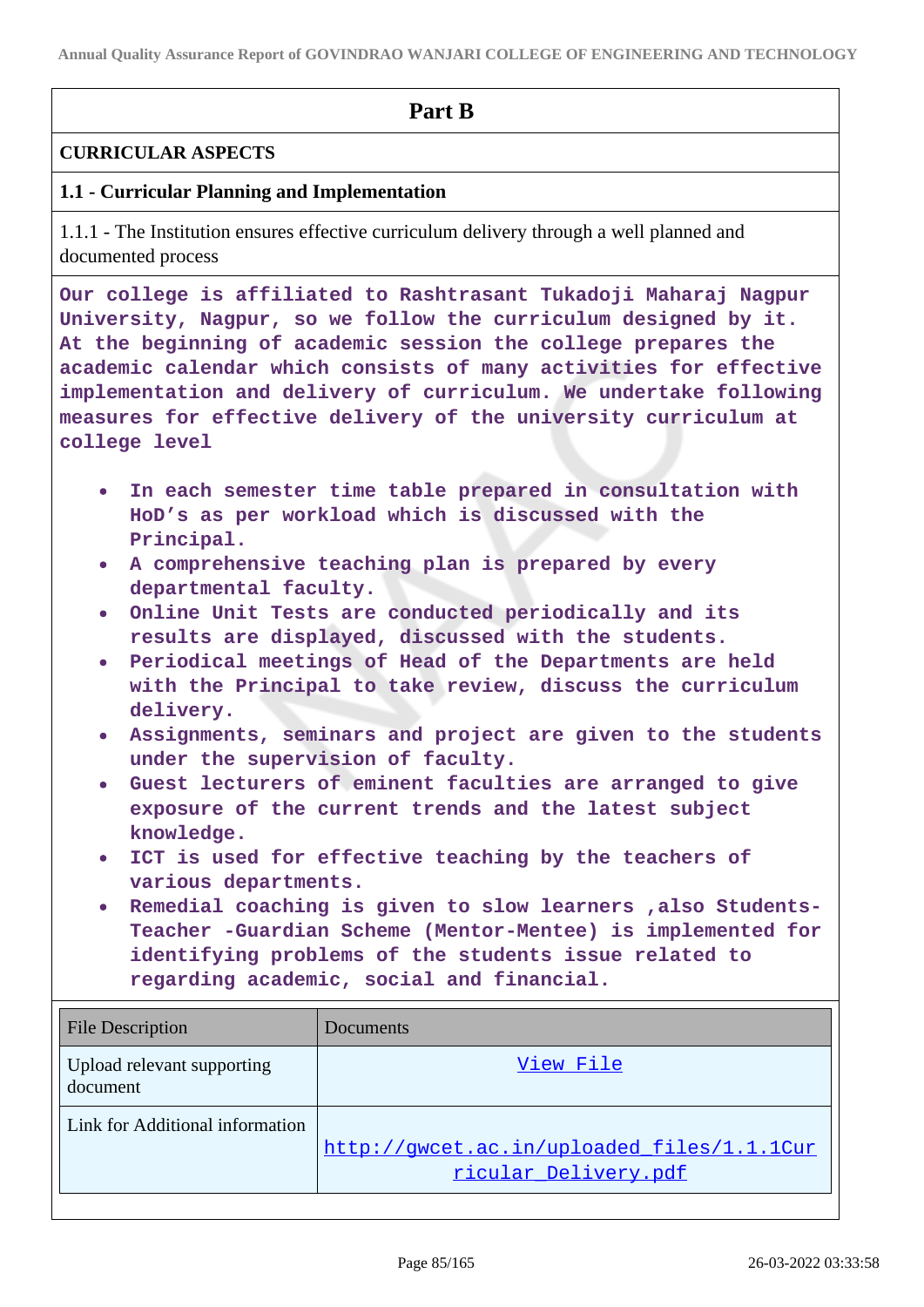1.1.2 - The institution adheres to the academic calendar including for the conduct of Continuous Internal Evaluation (CIE)

**Before the start of every academic session, Academic Calendar is prepared in alignment with the university schedule.**

**Thus ensuring complete adherence all the classes and examinations are planned as per the calendar.**

**Observance of Continuous Internal Evaluation with Academic Calendar**

**1. Time Table and Classes: Time table coordinators of each department prepare the time table as per the guidelines of RTMNU,Nagpur.**

**2. Course files and Teaching plan: After the subject allocation, every faculty prepares the course file and teaching plan of their subject. It also contains the assignments on every scheduled date of academic calendar.**

**3. Internal Examinations: Schedule of Sessional1, Sessional2 and Pre-university Exam (PUT) are mentioned in the academic calendar. Results are displayed within two days after commencement of each exam. Internal Viva and Practical exam are conducted before/after the Pre-university Exam which is mentioned in academic calendar.**

**4. Student Feedback: students submit their feedback for each subject at the end of academic session through online feedback form.**

**1. Academic Monitoring: Each Head of the Department maintain a monthly syllabus coverage report, student attendance.**

**6. Amendments: In any unseen conditions, academic calendar can modify and revise as per the instructions of Principal of the institute only.**

| <b>File Description</b>                | Documents                                                          |
|----------------------------------------|--------------------------------------------------------------------|
| Upload relevant supporting<br>document | View File                                                          |
| Link for Additional information        | http://qwcet.ac.in/uploaded files/1.1.1Cur<br>ricular_Delivery.pdf |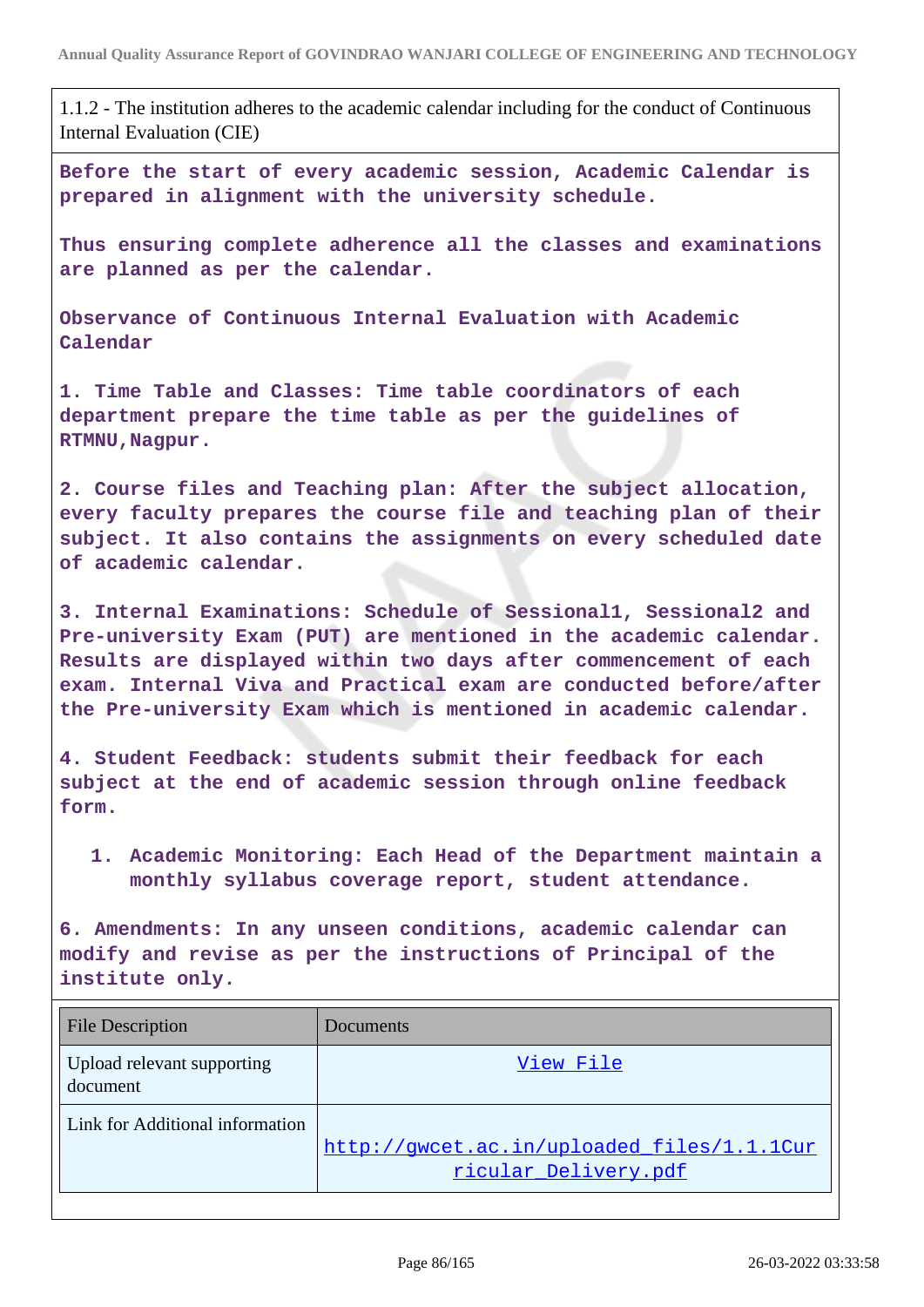| 1.1.3 - Teachers of the Institution participate |  |  | C. Any 2 of the above |
|-------------------------------------------------|--|--|-----------------------|
| in following activities related to curriculum   |  |  |                       |
| development and assessment of the affiliating   |  |  |                       |
| University and/are represented on the           |  |  |                       |
| following academic bodies during the year.      |  |  |                       |
| <b>Academic council/BoS of Affiliating</b>      |  |  |                       |
| University Setting of question papers for       |  |  |                       |
| <b>UG/PG</b> programs Design and Development    |  |  |                       |
| of Curriculum for Add on/certificate/           |  |  |                       |
| <b>Diploma Courses Assessment / evaluation</b>  |  |  |                       |
| process of the affiliating University           |  |  |                       |
|                                                 |  |  |                       |

| <b>File Description</b>                                                                                         | Documents |
|-----------------------------------------------------------------------------------------------------------------|-----------|
| Details of participation of<br>teachers in various<br>bodies/activities provided as a<br>response to the metric | View File |
| Any additional information                                                                                      | View File |

## **1.2 - Academic Flexibility**

**1.2.1 - Number of Programmes in which Choice Based Credit System (CBCS)/ elective course system has been implemented**

## **1.2.1.1 - Number of Programmes in which CBCS/ Elective course system implemented**

**6**

| <b>File Description</b>                                    | Documents        |
|------------------------------------------------------------|------------------|
| Any additional information                                 | View File        |
| Minutes of relevant Academic<br>Council/BOS meetings       | No File Uploaded |
| Institutional data in prescribed<br>format (Data Template) | View File        |

# **1.2.2 - Number of Add on /Certificate programs offered during the year**

**1.2.2.1 - How many Add on /Certificate programs are added during the year. Data requirement for year: (As per Data Template)**

**1**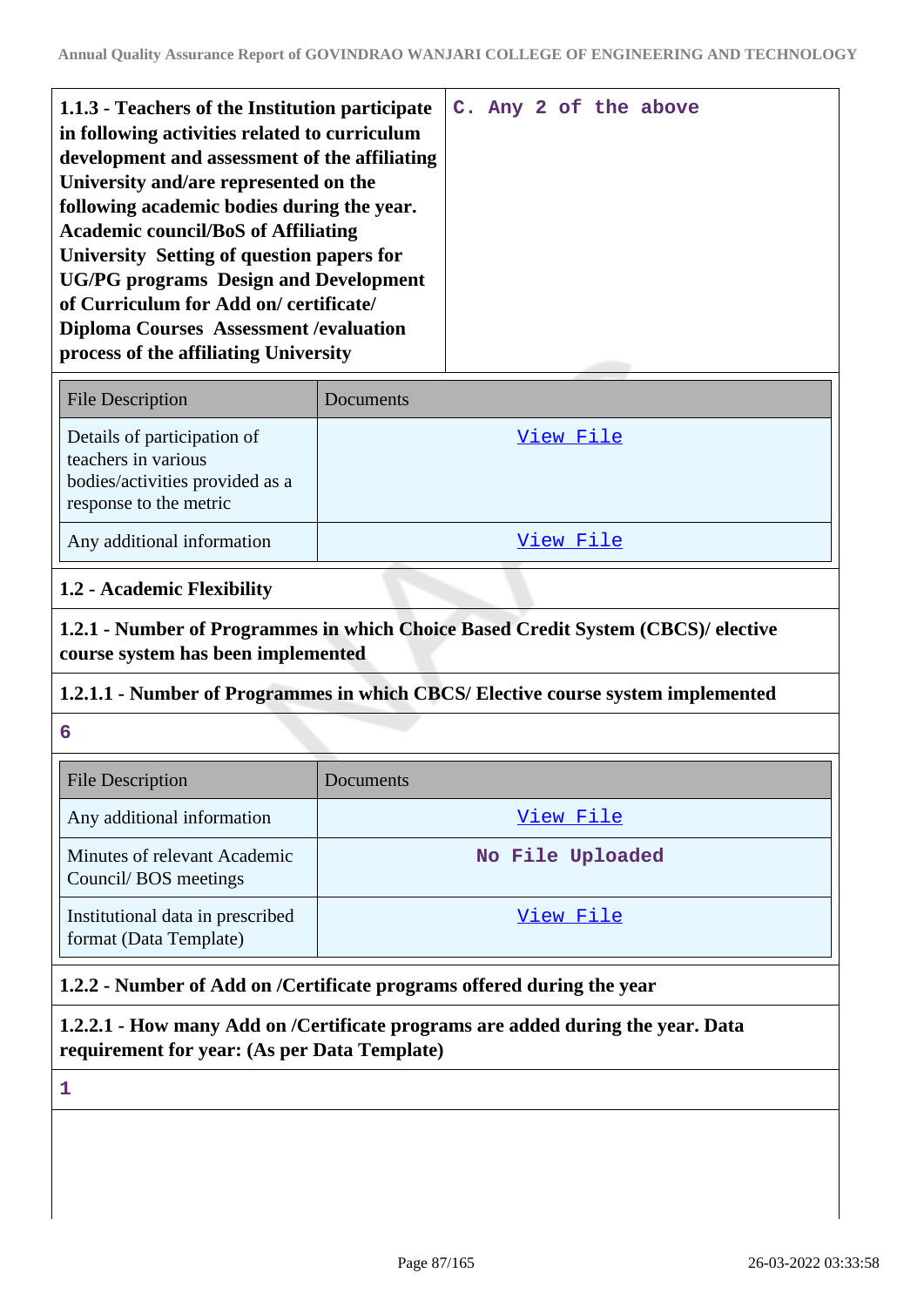| <b>File Description</b>                                                       | Documents        |
|-------------------------------------------------------------------------------|------------------|
| Any additional information                                                    | No File Uploaded |
| Brochure or any other<br>document relating to Add on<br>/Certificate programs | View File        |
| List of Add on /Certificate<br>programs (Data Template)                       | View File        |

# **1.2.3 - Number of students enrolled in Certificate/ Add-on programs as against the total number of students during the year**

| ×               |   |
|-----------------|---|
|                 |   |
| ×<br>۰,<br>- 11 | I |

| <b>File Description</b>                                                                   | Documents |
|-------------------------------------------------------------------------------------------|-----------|
| Any additional information                                                                | View File |
| Details of the students enrolled<br>in Subjects related to<br>certificate/Add-on programs | View File |

## **1.3 - Curriculum Enrichment**

1.3.1 - Institution integrates crosscutting issues relevant to Professional Ethics, Gender, Human Values, Environment and Sustainability into the Curriculum

**Our Organization integrates various Cross-cutting issues of the society such as Moral Values, Human Values, Professional Ethics, Ethical Values Gender Equality, Environmental Awareness, which are indivisible part of our curriculum.**

**The Institute celebrates Annual Women's Day. To encourage gender equality, the institute promotes the coeducation.**

**In second year there is a subject Environmental Studies in which sharpen the ability of scholars to grasp the nature and results of science. In Civil Engineering Programme, students learn Environmental Engineering as core subject and are offered with many electives on Environment and sustainability and many more which is opted by students. Many Projects are undertaken by final year students related to environmental issues.**

**Ethical science course is included in first year (2ndsem) curriculum which is common for all programs, in which students get knowledge about applied humanities and social engineering, sustainable development. The institute has constituted Anti-Ragging committee. The campus of the institute is ragging- free.**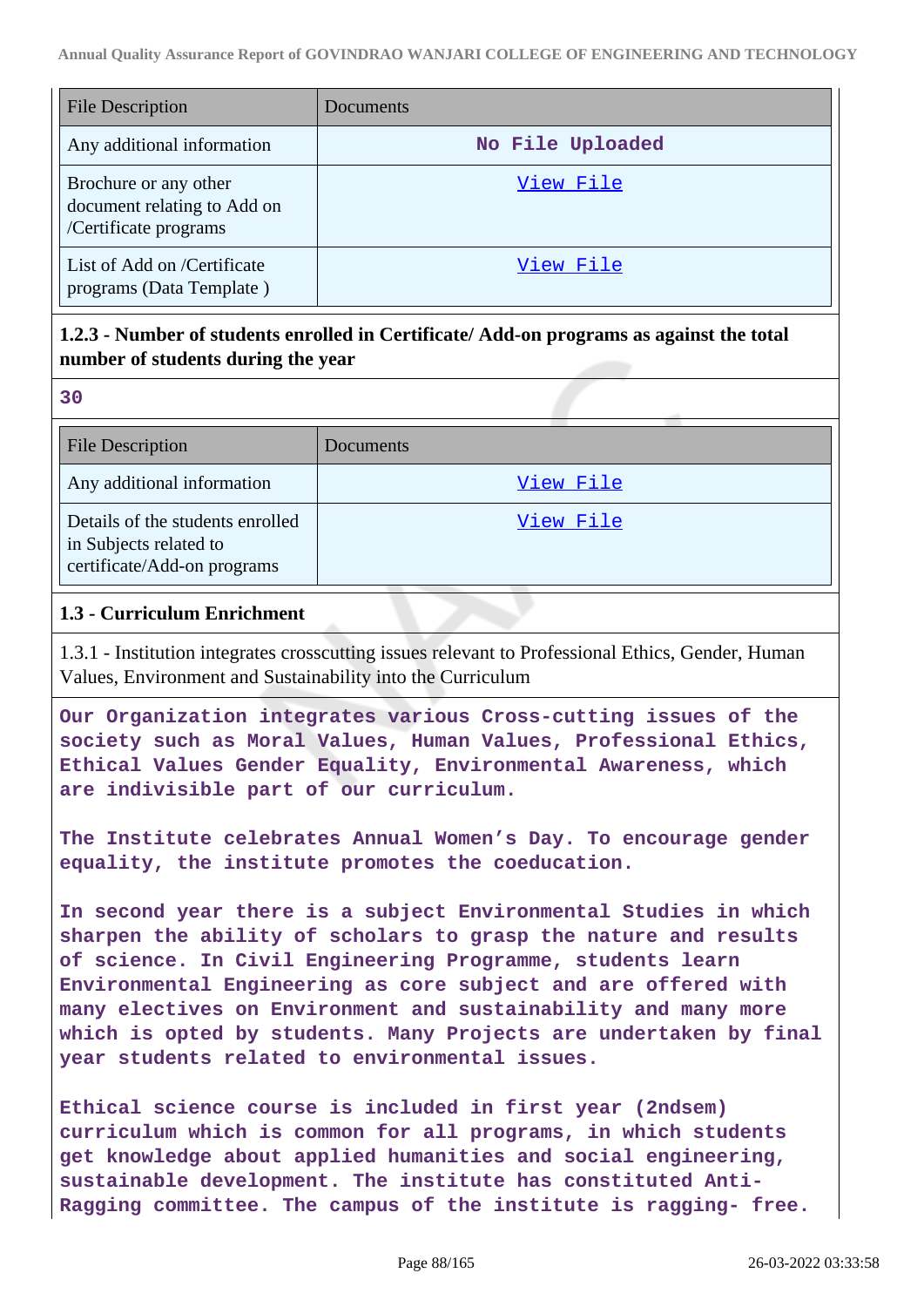**This institute conducts various programs on Human Rights under the NSS to provide awareness among students.**

**In first year (1stsem) curriculum there is a practical based on communication skill in which students can learn letter writing, principles of public speaking, professional communication Skill. Information Technology and Computer Science & Engineering course curriculum includes a subject on Professional Ethics.**

| <b>File Description</b>                                                                                                                                                    | <b>Documents</b> |
|----------------------------------------------------------------------------------------------------------------------------------------------------------------------------|------------------|
| Any additional information                                                                                                                                                 | No File Uploaded |
| Upload the list and description<br>of courses which address the<br>Professional Ethics, Gender,<br>Human Values, Environment<br>and Sustainability into the<br>Curriculum. | View File        |

**1.3.2 - Number of courses that include experiential learning through project work/field work/internship during the year**

| 6                                                                                                    |                  |
|------------------------------------------------------------------------------------------------------|------------------|
| <b>File Description</b>                                                                              | Documents        |
| Any additional information                                                                           | View File        |
| Programme / Curriculum/<br>Syllabus of the courses                                                   | <u>View File</u> |
| Minutes of the Boards of<br>Studies/Academic Council<br>meetings with approvals for<br>these courses | No File Uploaded |
| MoU's with relevant<br>organizations for these courses,<br>if any                                    | No File Uploaded |
| <b>Institutional Data in Prescribed</b><br>Format                                                    | View File        |

## **1.3.3 - Number of students undertaking project work/field work/ internships**

**137**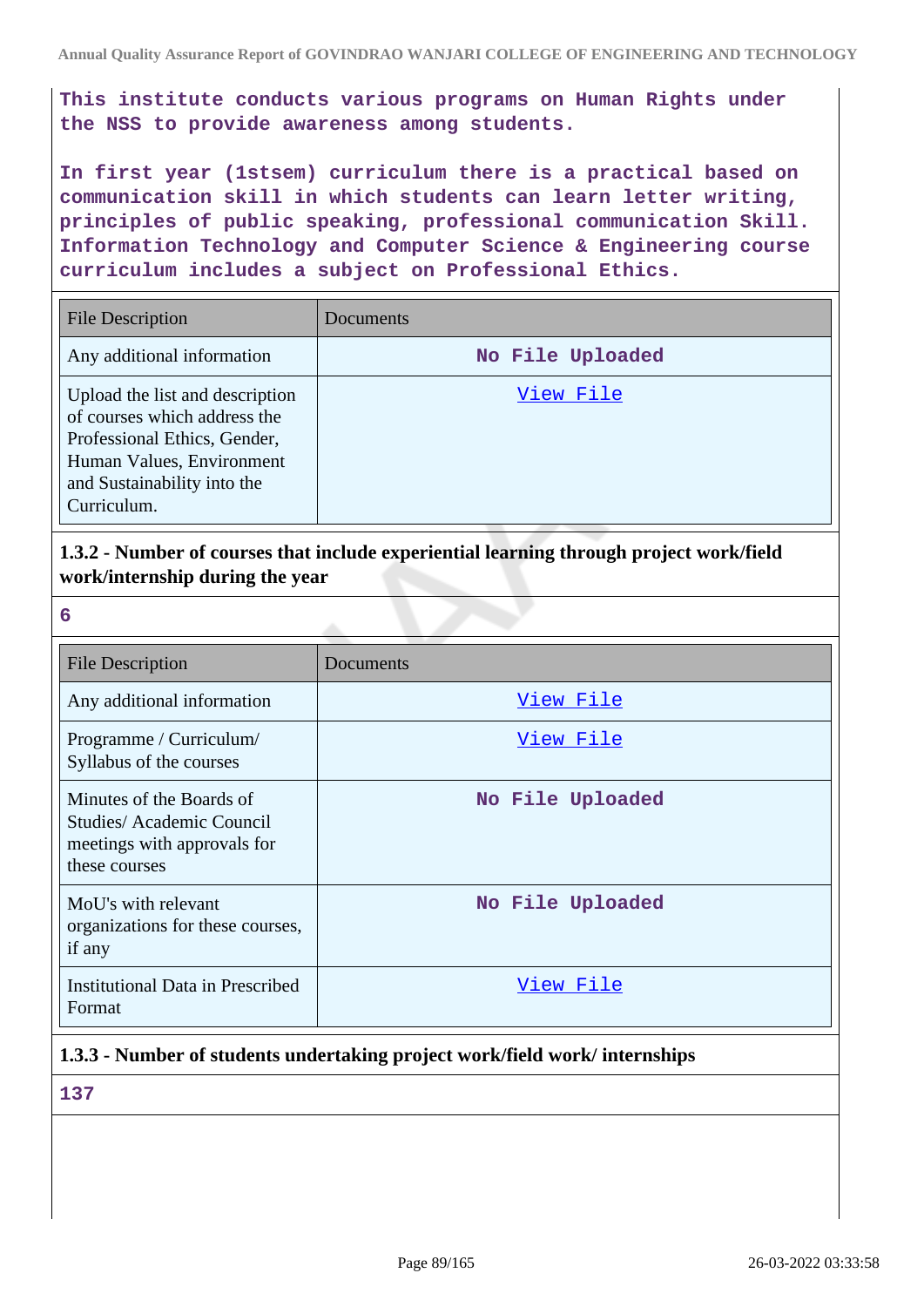| <b>File Description</b>                                                                                                                                                        | Documents                                       |                                                                                          |
|--------------------------------------------------------------------------------------------------------------------------------------------------------------------------------|-------------------------------------------------|------------------------------------------------------------------------------------------|
| Any additional information                                                                                                                                                     |                                                 | View File                                                                                |
| List of programmes and number<br>of students undertaking project<br>work/field work//internships<br>(Data Template)                                                            | View File                                       |                                                                                          |
| 1.4 - Feedback System                                                                                                                                                          |                                                 |                                                                                          |
| 1.4.1 - Institution obtains feedback on the<br>syllabus and its transaction at the institution<br>from the following stakeholders Students<br><b>Teachers Employers Alumni</b> |                                                 | A. All of the above                                                                      |
| <b>File Description</b>                                                                                                                                                        | Documents                                       |                                                                                          |
| URL for stakeholder feedback<br>report                                                                                                                                         |                                                 | http://gwcet.ac.in/uploaded files/1.4.1.pd<br>f                                          |
| Action taken report of the<br>Institution on feedback report as<br>stated in the minutes of the<br>Governing Council, Syndicate,<br><b>Board of Management</b>                 |                                                 | No File Uploaded                                                                         |
| Any additional information                                                                                                                                                     |                                                 | View File                                                                                |
| 1.4.2 - Feedback process of the Institution<br>may be classified as follows                                                                                                    |                                                 | A. Feedback collected, analyzed<br>and action taken and feedback<br>available on website |
| <b>File Description</b>                                                                                                                                                        | Documents                                       |                                                                                          |
| Upload any additional<br>information                                                                                                                                           |                                                 | <u>View File</u>                                                                         |
| URL for feedback report                                                                                                                                                        | http://gwcet.ac.in/uploaded_files/1.4.2.pd<br>土 |                                                                                          |
| <b>TEACHING-LEARNING AND EVALUATION</b>                                                                                                                                        |                                                 |                                                                                          |
| 2.1 - Student Enrollment and Profile                                                                                                                                           |                                                 |                                                                                          |
| 2.1.1 - Enrolment Number Number of students admitted during the year                                                                                                           |                                                 |                                                                                          |

# **2.1.1.1 - Number of students admitted during the year**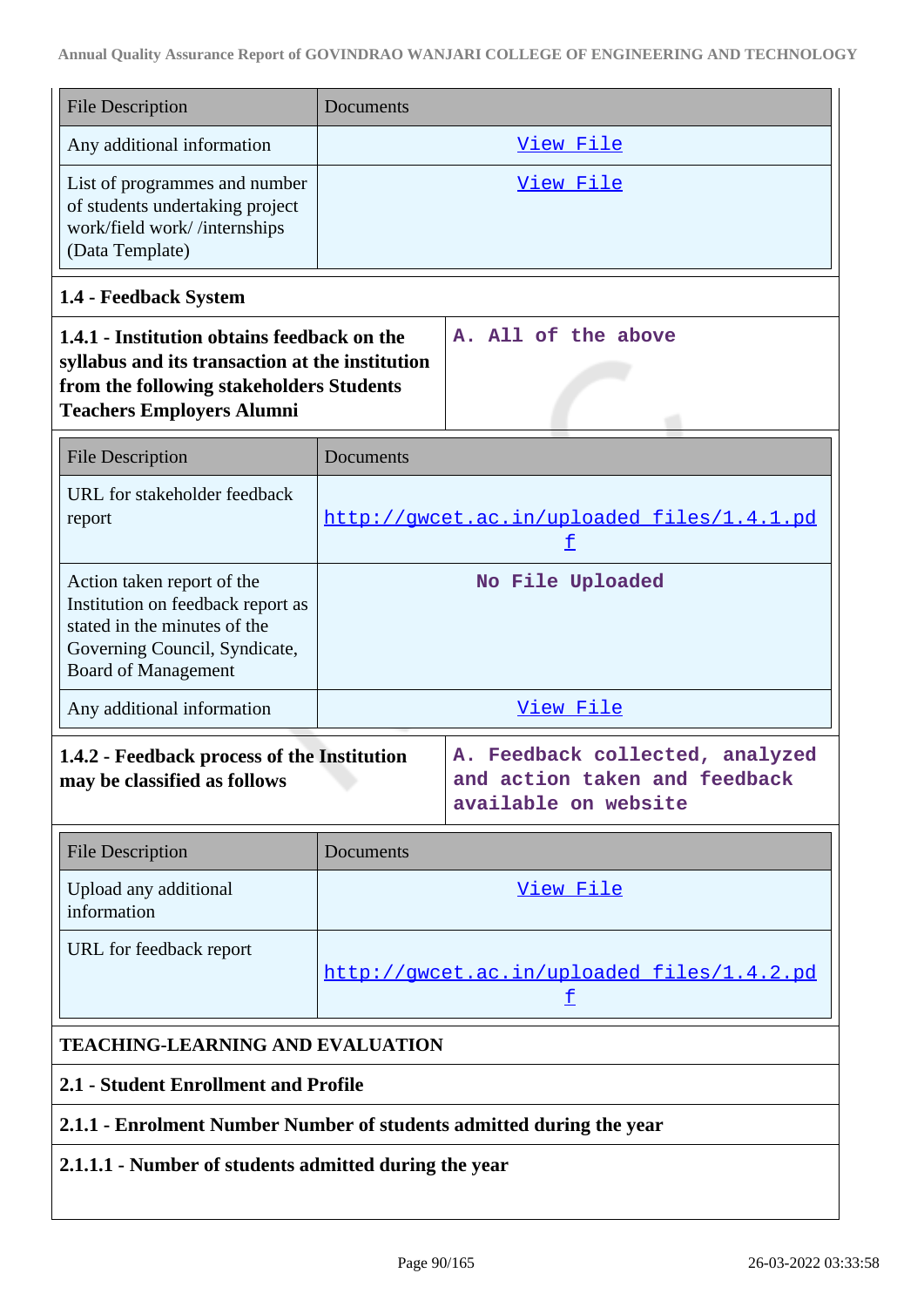| 619                                        |           |
|--------------------------------------------|-----------|
| <b>File Description</b>                    | Documents |
| Any additional information                 | View File |
| Institutional data in prescribed<br>format | View File |

**2.1.2 - Number of seats filled against seats reserved for various categories (SC, ST, OBC, Divyangjan, etc. as per applicable reservation policy during the year (exclusive of supernumerary seats)**

# **2.1.2.1 - Number of actual students admitted from the reserved categories during the year**

**554**

| <b>File Description</b>                                          | Documents |
|------------------------------------------------------------------|-----------|
| Any additional information                                       | View File |
| Number of seats filled against<br>seats reserved (Data Template) | View File |

# **2.2 - Catering to Student Diversity**

2.2.1 - The institution assesses the learning levels of the students and organizes special Programmes for advanced learners and slow learners

**We have a streamlined mechanism for continuous monitoring and evaluation of the students. We are considering some special grade factors for identifying the level of students. This system helps to identify slow learners & advance learners.**

**Students are identified based on:**

**1. Slow learners and Advance learners are separated by evaluating the score or percentage of HSSC/MHTCET / JEE / Poly final year / last university examination having 50 % weightage.**

**2. Slow learners and Advance learners are differentiated on the basis of score in Class Test I or Sessional examination-I conducted by all department for the entire students, having 50% weightage.**

**Presently, we modified the same system by considering and including one special grade factor, the special grade factor is to perform objective test for the entire students by all the departments, on the basis of test score, slow learners and**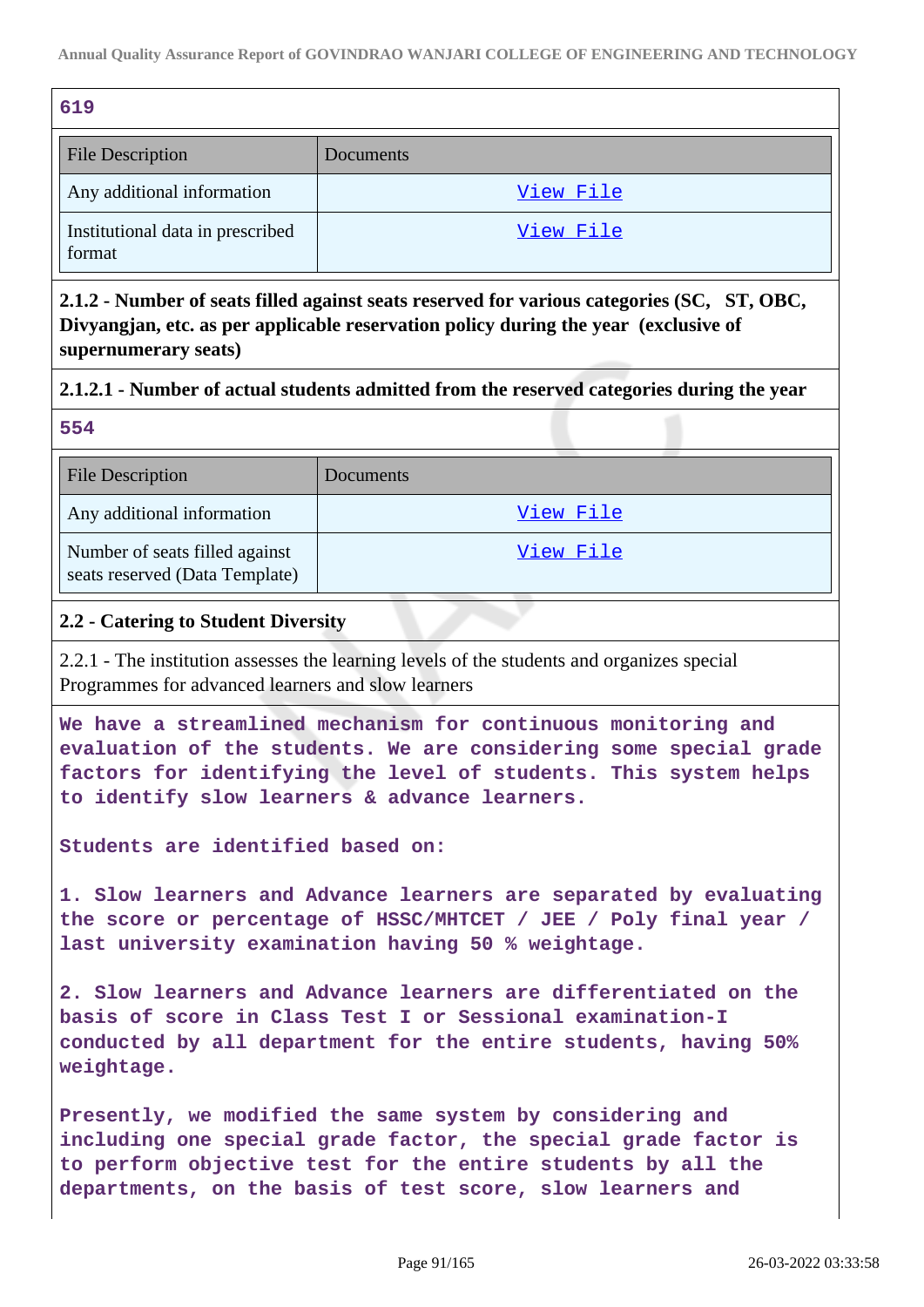**advance learners are identified.**

**Strategies adopted for facilitating Slow Learners: (Having score below 60 %)**

**1. Students having score below 60 % are assigned to a faculty as mentor, the personal and academic care of such students is taken by the corresponding mentors.**

**2. The counselors monitor the academic performance of the students to understand the student's issues that affect their ability to learn and assess the nature of their problems and motivate them to reach their academic goals. The appropriate counseling with additional teaching eventually helps to attend classes regularly.**

**3. Mentors communicate regularly with the parents regarding the attendance, performance and progress of each assessment of students.**

**4. Departments conduct remedial classes to revise syllabus covered up to class test-I or sessional exam I and provide course notes to students. Department also conduct some extra classes to prepare the slow learners to pass the exam.**

**5. Slow learners who are not able to manage with the teaching in regular classes, are assisted through clarification of their doubts, revising important concepts and extra assignments.**

**Strategies adopted for facilitating Advance Learners: (Having score 60 % and above)** 

**1. Advance learners having score above 60 % are identified through their performance in examinations, interaction in class room and laboratory, their fundamental knowledge, concept understanding and articulation abilities etc.,**

**2. The bright and diligent students are motivated by providing extra test series and extra challengeable assignments to get higher ranks in university.**

**3. The students are encouraged to become a member of professional bodies to organize technical events and also provided**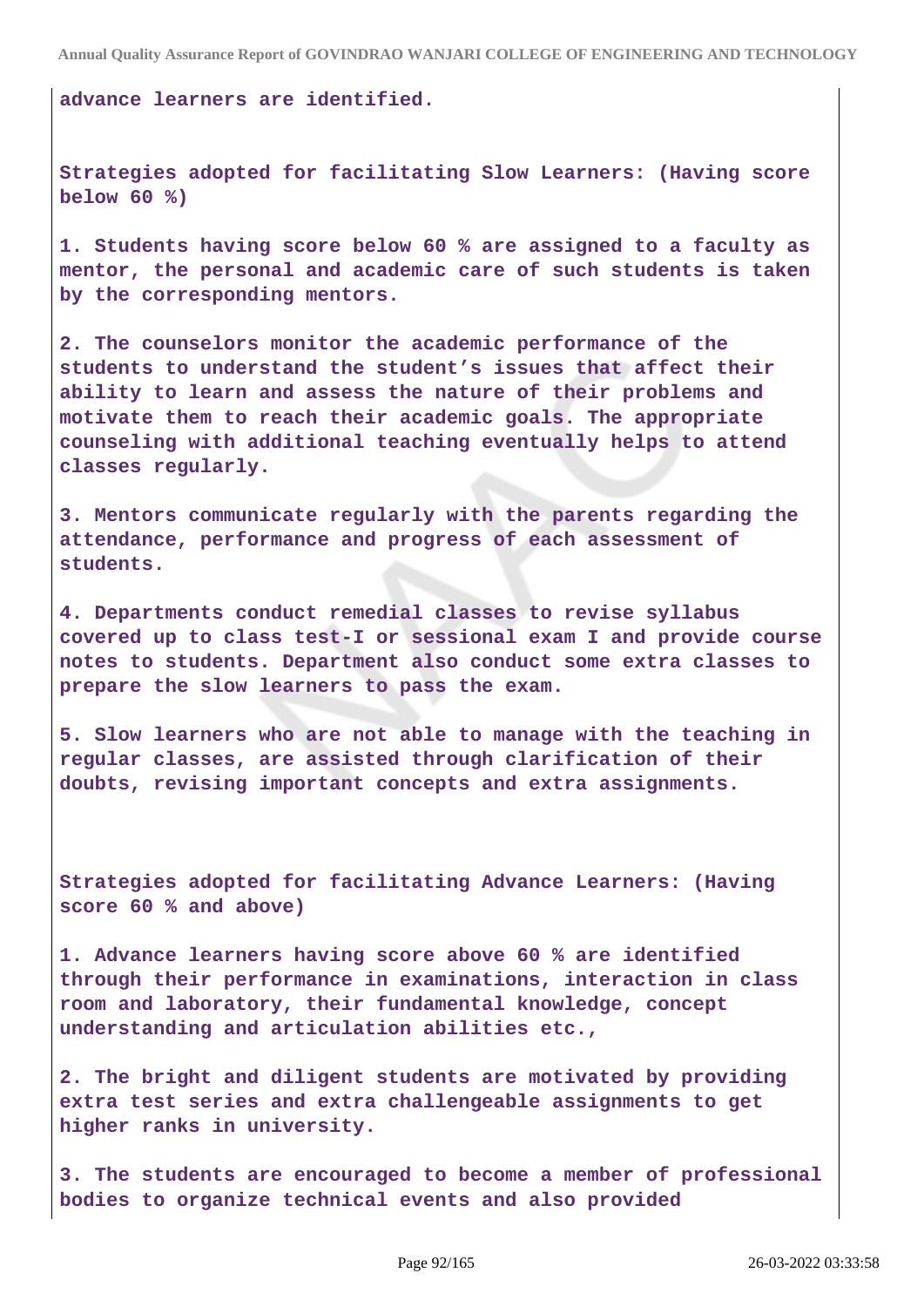**opportunities to develop their creativity by participating and organizing intercollegiate as well as national level technical symposiums.**

**4. The students are advised to participate in group discussions, technical quizzes and subjective seminars to develop their problem-solving abilities and to improve their presentation skills. The students are also encouraged to participate in project work aiming at inculcating research orientation**

**5. The departments conduct various club activities and NTPEL session to mould the students in corresponding field and also encourage to appear in the competitive exams like GATE, GRE, TOEFL, IELTS, CAT, PGCET etc.,**

| <b>File Description</b>                  | Documents  |
|------------------------------------------|------------|
| Paste link for additional<br>information | <b>Nil</b> |
| Upload any additional<br>information     | View File  |

### **2.2.2 - Student- Full time teacher ratio (Data for the latest completed academic year)**

| Number of Students         |           | Number of Teachers |
|----------------------------|-----------|--------------------|
| 1153                       |           | 73                 |
| <b>File Description</b>    | Documents |                    |
| Any additional information |           | View File          |

### **2.3 - Teaching- Learning Process**

2.3.1 - Student centric methods, such as experiential learning, participative learning and problem solving methodologies are used for enhancing learning experiences

### **1. Regular Teaching Techniques**

**Class Room Lectures & E- Learning Resources: Classroom lectures interspersed with discussion, resource for sound understanding, fundamentals, design and implementation. Generally teaching is carried out with conventional green-board and through PPTs using LCD projectors for explanation and visualization.**

**In current session (2020-2021), the teaching (Theory and Practical session) carried out through online mode (Zoom Meet).**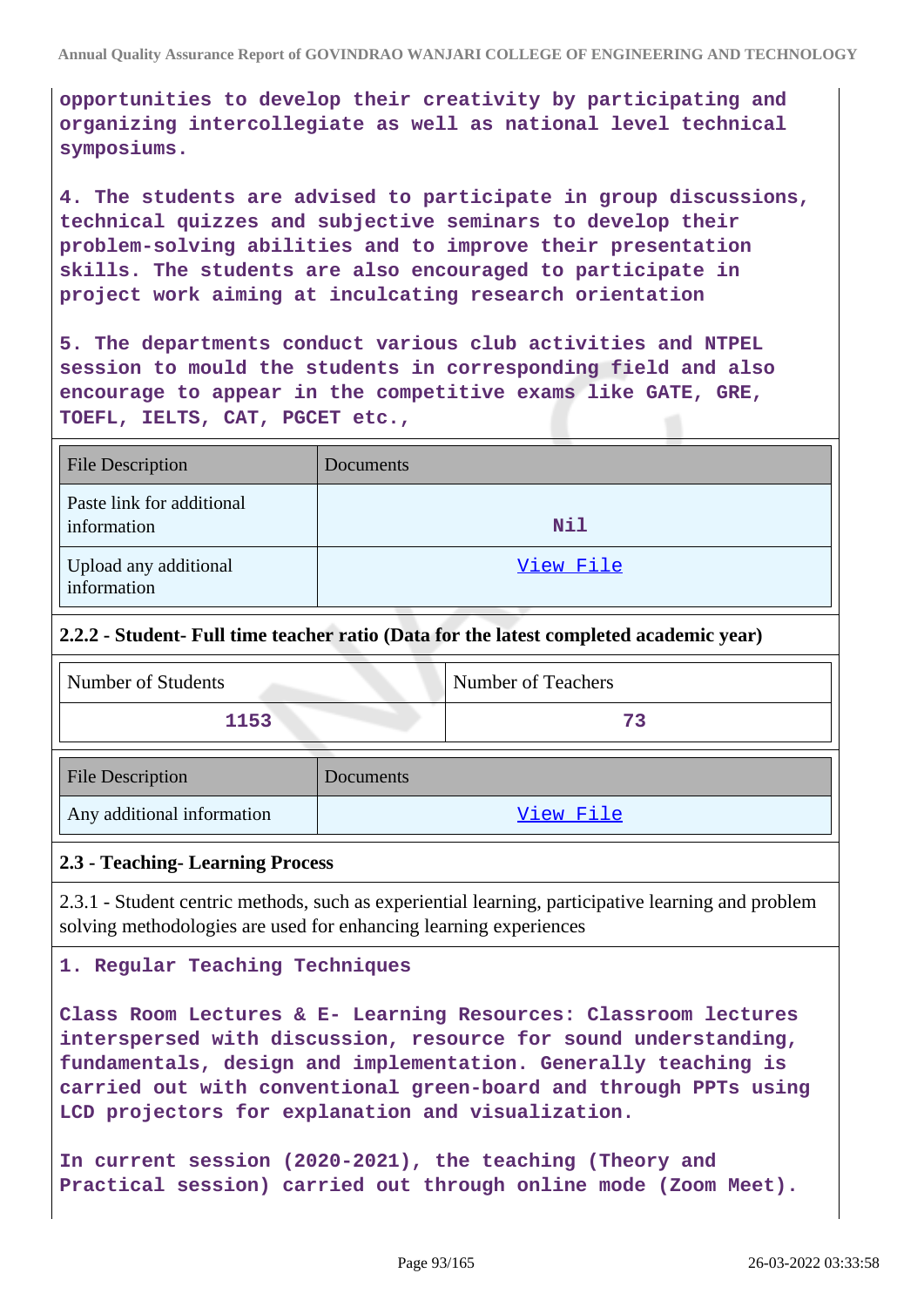**NPTEL videos e-sources are also used for indepth learning of the subjects.**

**2. Experiential learning:** 

**Experiential learning supports students in applying their knowledge understanding to real-world problems in a formal guided manner.**

**Laboratory sessions and Simulation: Technical education is always justified with the help of practical knowledge. In this context, we provide exposure to our students in the laboratories from the first year. Later from the second year, students related to the core department are given an exposure to their course related advanced practical orientation through various agencies in the respective field.In current session (2020-2021), the Practical sessioncarried out through online mode (Zoom Meet). We have MoUs with various industries to provide platform to the students for experiential learning.**

**3. Participative learning:** 

**The students of our college are made to participate in different brain-storming activities and case studies by consultation with field experts. Group discussions, Technical Quizzes, Debates are conducted and students are motivated to participate in these activities. As the students come with different opinions and thought processes, the learning process gets justified in the arguemental way.**

**The students are given various opportunities to showcase their talent, communication and technical competency through brainstorming sessions, numerous contests, and seminars and encouraged to become members of professional bodies. They are also encouraged to organize technical events to develop their creativity by participating and organizing intercollegiate as well as national level technical symposiums. Industrial tours, field visits and internships make the students acquainted with industrial and work ethics followed by submission/ presentation report.**

**4. Problem Solving Methods**

**Assignments on various topics are given regularly to increase engagement with subject and its understanding.**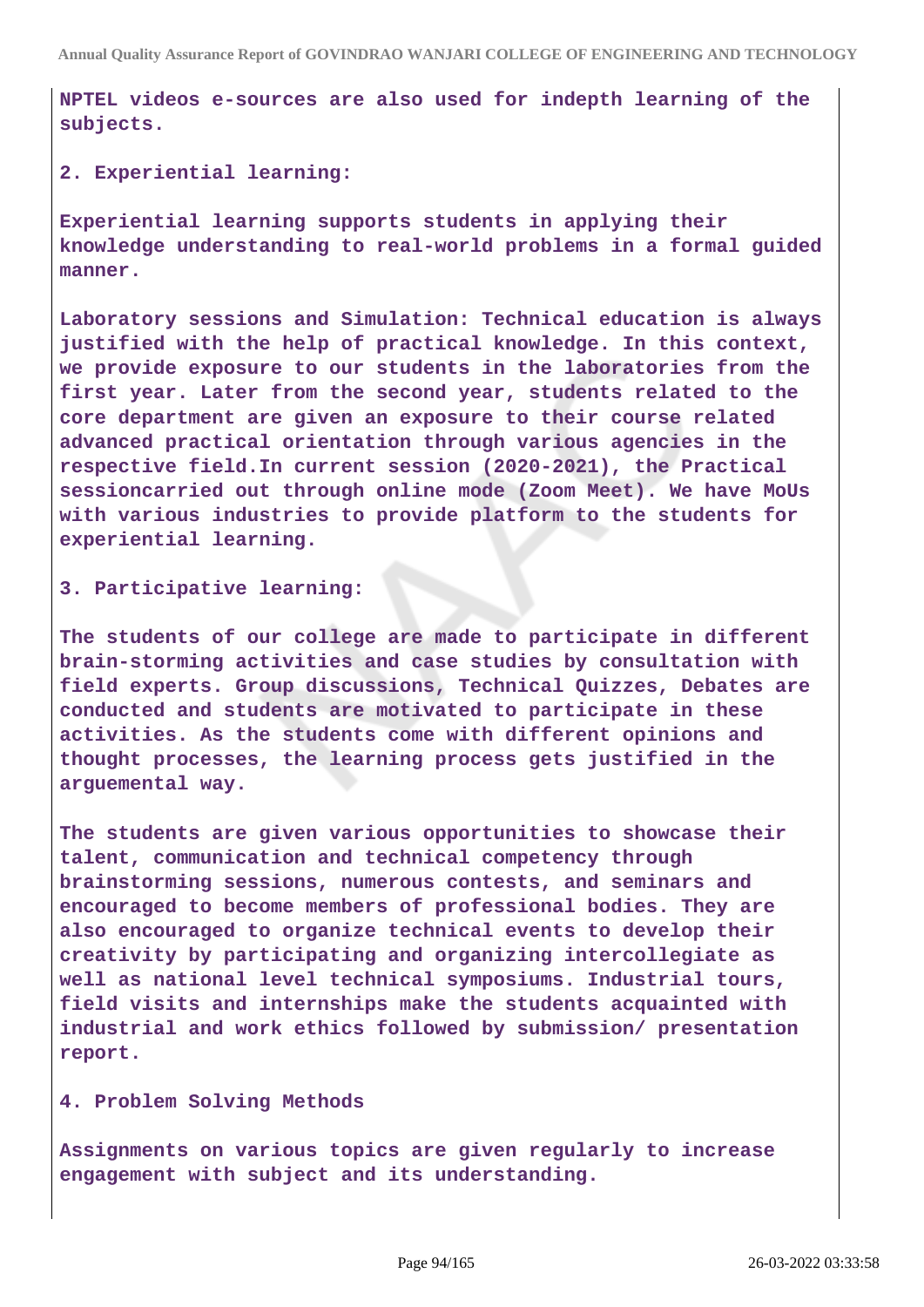**Case studies and Mini projects: To developed the problem solving methods and to enhance the practical knowledge and logical thinking of students, we are following case studies with innovative way and also encourage our students to make some Mini projects from second year onwards, though it is not a part of curriculum of RTM Nagpur University. The students are divided into small groups so that personal attention can be given and every student's role will become prominent.**

| <b>File Description</b>              | Documents |
|--------------------------------------|-----------|
| Upload any additional<br>information | View File |
| Link for additional information      | Nil       |

2.3.2 - Teachers use ICT enabled tools for effective teaching-learning process. Write description in maximum of 200 words

**Institute follows ICT enabled teaching in addition to the chalk and talk method of teaching in classroom. Teachers using ICT for effective teaching with LMS & E-learning resources etc. The use of multimedia teaching aids like, LCD projectors, interactive digital board/computer/laptops, IT enabled learning tools such as PPT, Video (DELNET & NPTEL) & Audio, online sources systems are usually use to expose the students for advanced knowledge and practical learning.**

**Departments conduct seminars, workshops and guest lectures on the new developments in the core subjects for effective teaching and learning by the faculty members and students in each semester. Seminar hall is equipped with multimedia facilities using ICT tools. Invited talks and webinars are conducted in seminar hall using ICT facilities. The students' get all their academic information on web-link provided by Institute. Sufficient number of books, Journals, e-journals and e-books are available online in the library.**

**Internet and Wi-Fi facility is made available to all the students of institute at free of charge. You-Tube, E-mails, Whatsapp group, Zoom, Google meet, Teach-mint app and Google classrooms are used as platforms to communication, provide material and syllabus, make announcements, conduct tests, upload assignments, make presentations, address queries, mentor to share information.**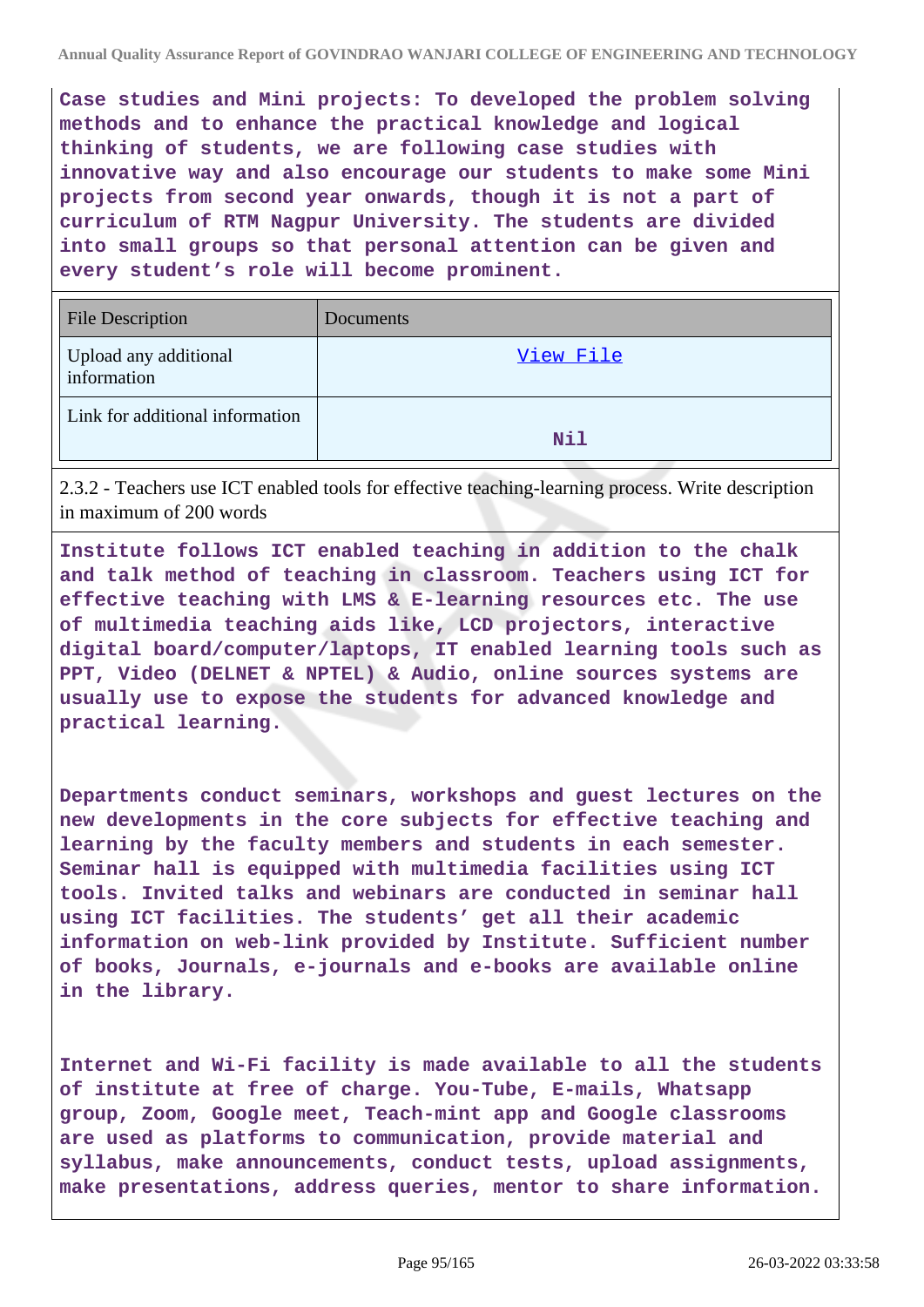| <b>File Description</b>                                                                                     | Documents |
|-------------------------------------------------------------------------------------------------------------|-----------|
| Upload any additional<br>information                                                                        | View File |
| Provide link for webpage<br>describing the ICT enabled<br>tools for effective teaching-<br>learning process | View File |

# **2.3.3 - Ratio of mentor to students for academic and other related issues (Data for the latest completed academic year )**

# **2.3.3.1 - Number of mentors**

| $\mathbb{R}^N$ |             |  |
|----------------|-------------|--|
|                | ×           |  |
|                | ×<br>I<br>v |  |
|                |             |  |

| <b>File Description</b>                                                  | Documents |
|--------------------------------------------------------------------------|-----------|
| Upload, number of students<br>enrolled and full time teachers<br>on roll | View File |
| Circulars pertaining to<br>assigning mentors to mentees                  | View File |
| Mentor/mentee ratio                                                      | View File |

# **2.4 - Teacher Profile and Quality**

# **2.4.1 - Number of full time teachers against sanctioned posts during the year**

**73**

| <b>File Description</b>                                                   | Documents |
|---------------------------------------------------------------------------|-----------|
| Full time teachers and<br>sanctioned posts for year (Data<br>Template)    | View File |
| Any additional information                                                | View File |
| List of the faculty members<br>authenticated by the Head of<br><b>HEI</b> | View File |

**2.4.2 - Number of full time teachers with Ph. D. / D.M. / M.Ch. /D.N.B Superspeciality / D.Sc. / D.Litt. during the year (consider only highest degree for count)**

**2.4.2.1 - Number of full time teachers with Ph. D. / D.M. / M.Ch. /D.N.C Superspeciality / D.Sc. / D.Litt. during the year**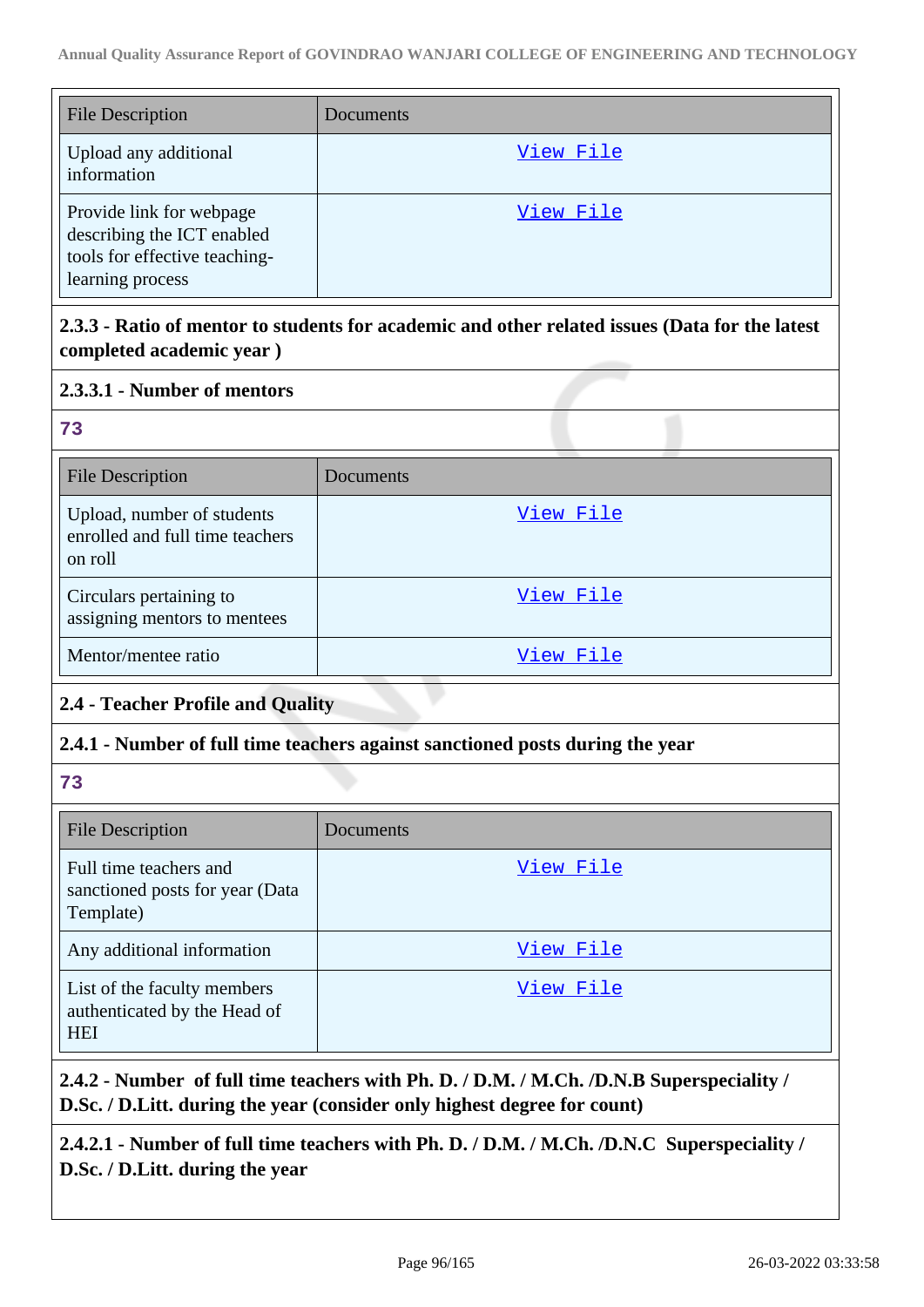| 6                                                                                                                                                                                     |           |
|---------------------------------------------------------------------------------------------------------------------------------------------------------------------------------------|-----------|
| <b>File Description</b>                                                                                                                                                               | Documents |
| Any additional information                                                                                                                                                            | View File |
| List of number of full time<br>teachers with Ph. D. $/$ D.M. $/$<br>M.Ch./ D.N.B Super specialty /<br>D.Sc. / D.Litt. and number of<br>full time teachers for year (Data<br>Template) | View File |

**2.4.3 - Number of years of teaching experience of full time teachers in the same institution (Data for the latest completed academic year)**

# **2.4.3.1 - Total experience of full-time teachers**

### **455**

| <b>File Description</b>                                                                                 | Documents |
|---------------------------------------------------------------------------------------------------------|-----------|
| Any additional information                                                                              | View File |
| List of Teachers including their<br>PAN, designation, dept. and<br>experience details(Data<br>Template) | View File |

## **2.5 - Evaluation Process and Reforms**

2.5.1 - Mechanism of internal assessment is transparent and robust in terms of frequency and mode. Write description within 200 words.

**Internal assessment in college is so transparent that every student has an idea about the standard internal evaluation process of the theory /practical subjects. The institute follows the regulations of RTM Nagpur University and internal assessment is carried out in a systematic manner for theory, practical and project work. The College organizes orientation programs for students to make them acquainted with the rules and regulations of the affiliating university, examinations, evaluation process, and extra-curricular activities etc.,**

**All examinations are conducted as per academic calendar. All examination Marks will be displayed in the department notice boards. If the students fail to appear due to some sound reason in examination, then the students are permitted to appear in resessional examinations and also given an opportunity to improve their marks by appearing in an oral examination, participation**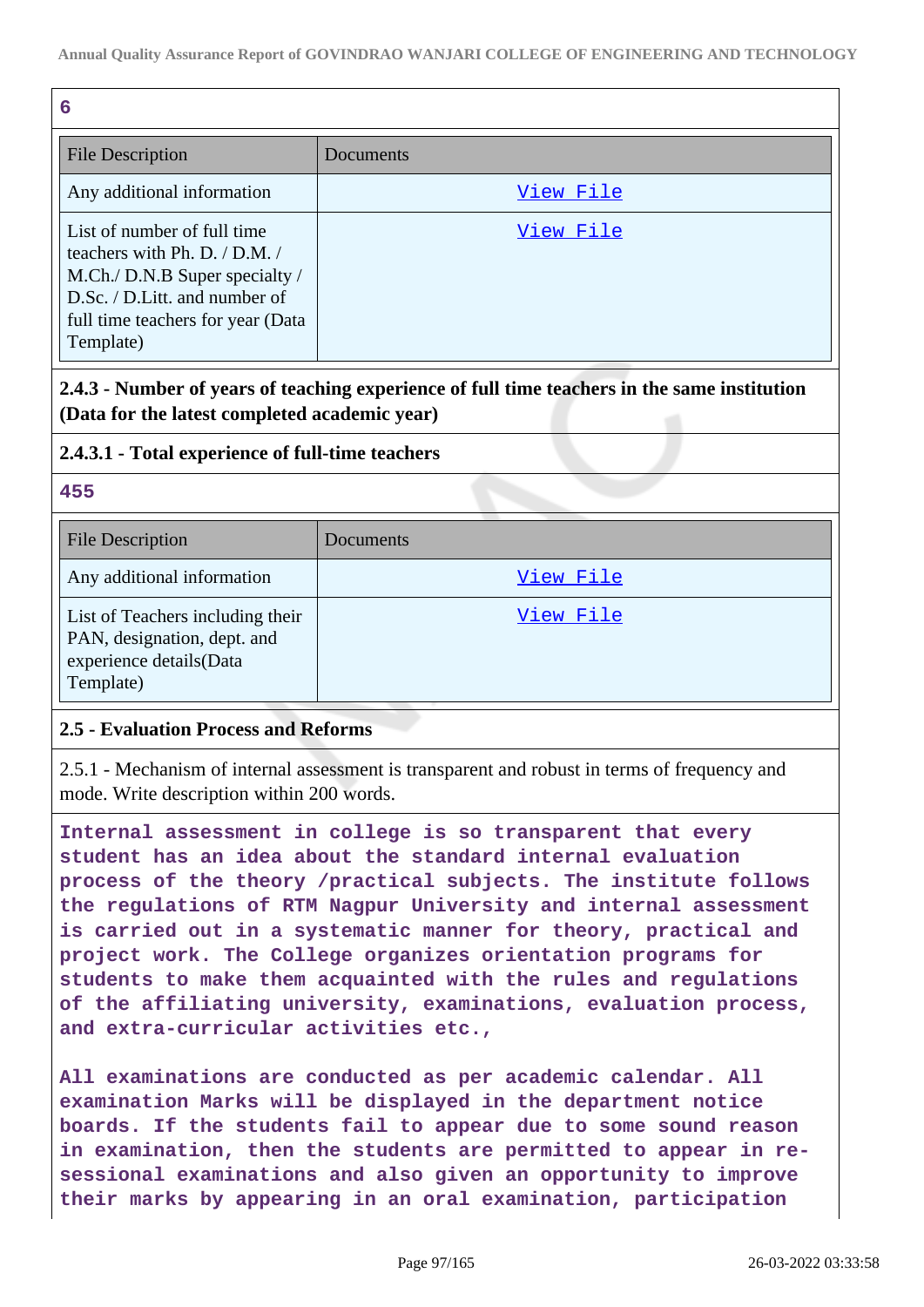**and performance in technical/non technical activities. All records of attendance and exam are properly maintained for academic monitoring.**

**A Parents' meet is organized in each semester and its information given to parents either through call/SMS /letter. Parents are shown complete student record including attendance, marks scored in each subject, assignments submitted, extra-curricular and other activities attended by their wards. Parents can also view the answer sheets.**

| File Description                | Documents |
|---------------------------------|-----------|
| Any additional information      | View File |
| Link for additional information | Nil       |

2.5.2 - Mechanism to deal with internal examination related grievances is transparent, time- bound and efficient

**Examination related grievances are handled by the mentor to make it time bound, transparent and efficient. All the examinations are conducted as per academic calendar. The Institute follows open evaluation system where the examination answer copies are shown to students, the examination marks and experimental grades are displayed on notice boards and the same information is informed to the parents. If the students have any queries then they approach the mentor, the mentor tries to find the solution. The grievances of the students with reference to assessment are made clear by showing his/her performance in the answer sheet. The answer sheet of such student is assessed by the faculty once again in the presence of the student. Any corrections in the total of marks or assessment of answer books as identified by students are immediately done by the faculty members. If the matter still remains unsolved, students and mentor can always approach Head of the Department who solves the matter in consultation with higher authorities if required, the internal marks and grades are to be submitted on-line within a stipulated time frame. Thus, the process of sorting out grievance becomes time-bound and transparent.**

**If the students faced problems in university examination form submission, issue of admission card or any discrepancy in university result, then the students can approach to mentor and the mentor hand over same matter to the faculty- in-charge of university examination, who concern with Head of the Department &**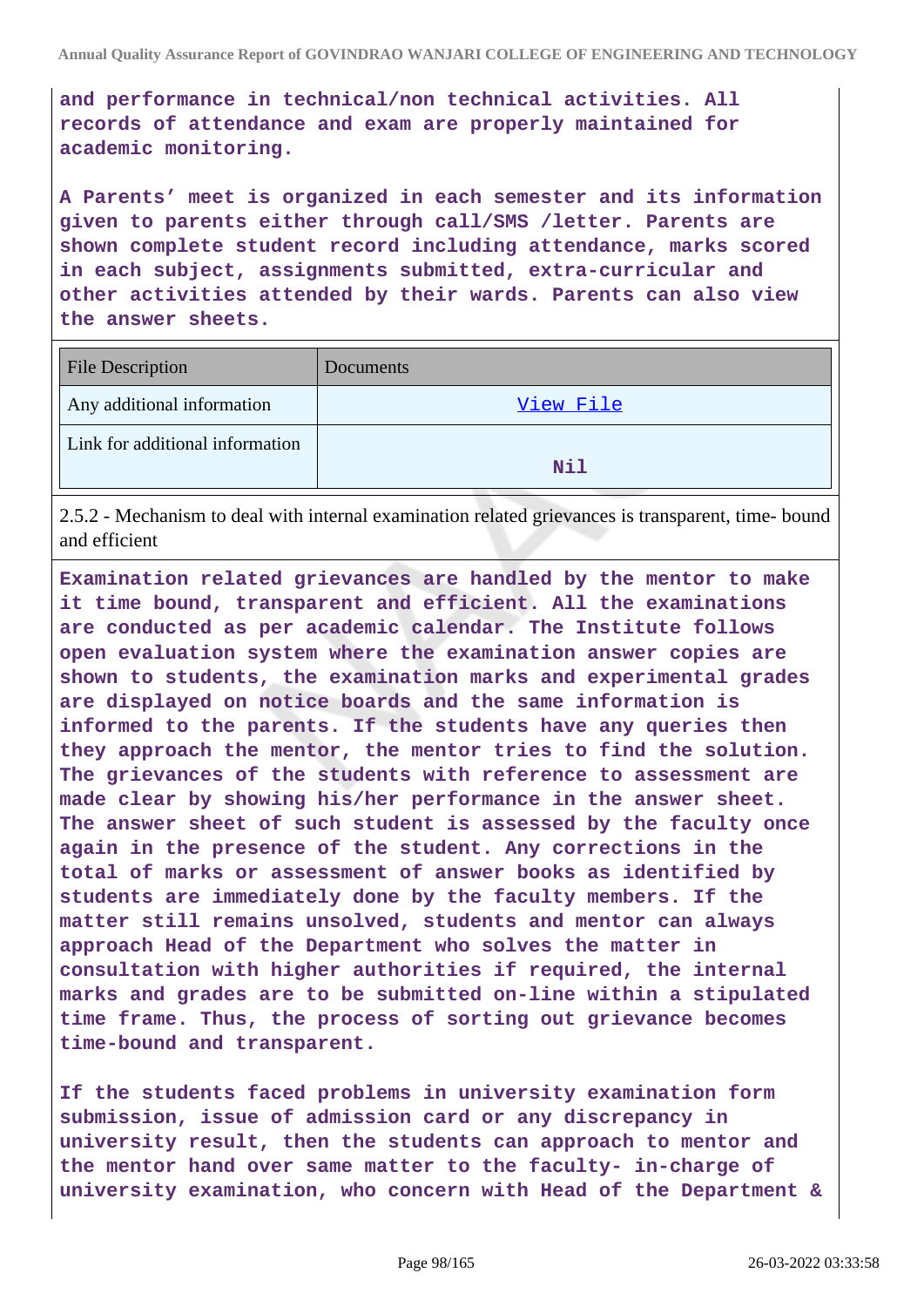**Annual Quality Assurance Report of GOVINDRAO WANJARI COLLEGE OF ENGINEERING AND TECHNOLOGY**

**Principal and the matter is reported to**

**RashtrasantTukadojiMaharaj Nagpur University through concerned clerk of the college who tries to get the solution. With reference to evaluation, if the student scores less mark than expected, he/she can apply for revaluation of his/her answer script after paying the prescribed fee. University provides the photocopy of answer sheets to students regarding any grievances with reference to evaluation. Student can apply for revaluation if he/she feels that evaluation is not correct.**

| <b>File Description</b>         | Documents |
|---------------------------------|-----------|
| Any additional information      | View File |
| Link for additional information | Nil       |

### **2.6 - Student Performance and Learning Outcomes**

2.6.1 - Programme and course outcomes for all Programmes offered by the institution are stated and displayed on website and communicated to teachers and students.

**The institute at central level, while finalizing the learning outcomes considers remarks of representative of all stakeholders which includes staff and students. Students Awareness: Program Outcomes (POs), Program Specific outcomes (PSOs), Program educational Objectives (PEOs) and course outcomes (Cos) are published and disseminated through various medias such as display boards in the corridors, laboratories, HOD cabin, institute website etc. Also, all the outcomes are disseminated to the stakeholders through parents meet and alumni meet. Staff Awareness: Special brain storming sessions are arranged and staff takes active participation in these sessions for further modification and to understand the concept of learning outcomes. Learning outcomes are disseminated through display board, circulars, pamphlets etc. Outcomes: Vision and Mission Statements of department were defined by involving the different levels of outcomes. ·Outcomes are the abilities the students acquire at the end of the program ·Outcomes provide the basis for an effective interaction among stakeholders ·It is the results-oriented thinking and is the opposite of input-based education where the emphasis is on the educational process and where we are happy to accept whatever is the result" Levels of Outcomes Program Outcomes: POs are the statements that describe what the students learn from engineering programs and should be able to do after completion of the program. Program Specific Outcomes: PSOs are the statements that describe what the students of a specific**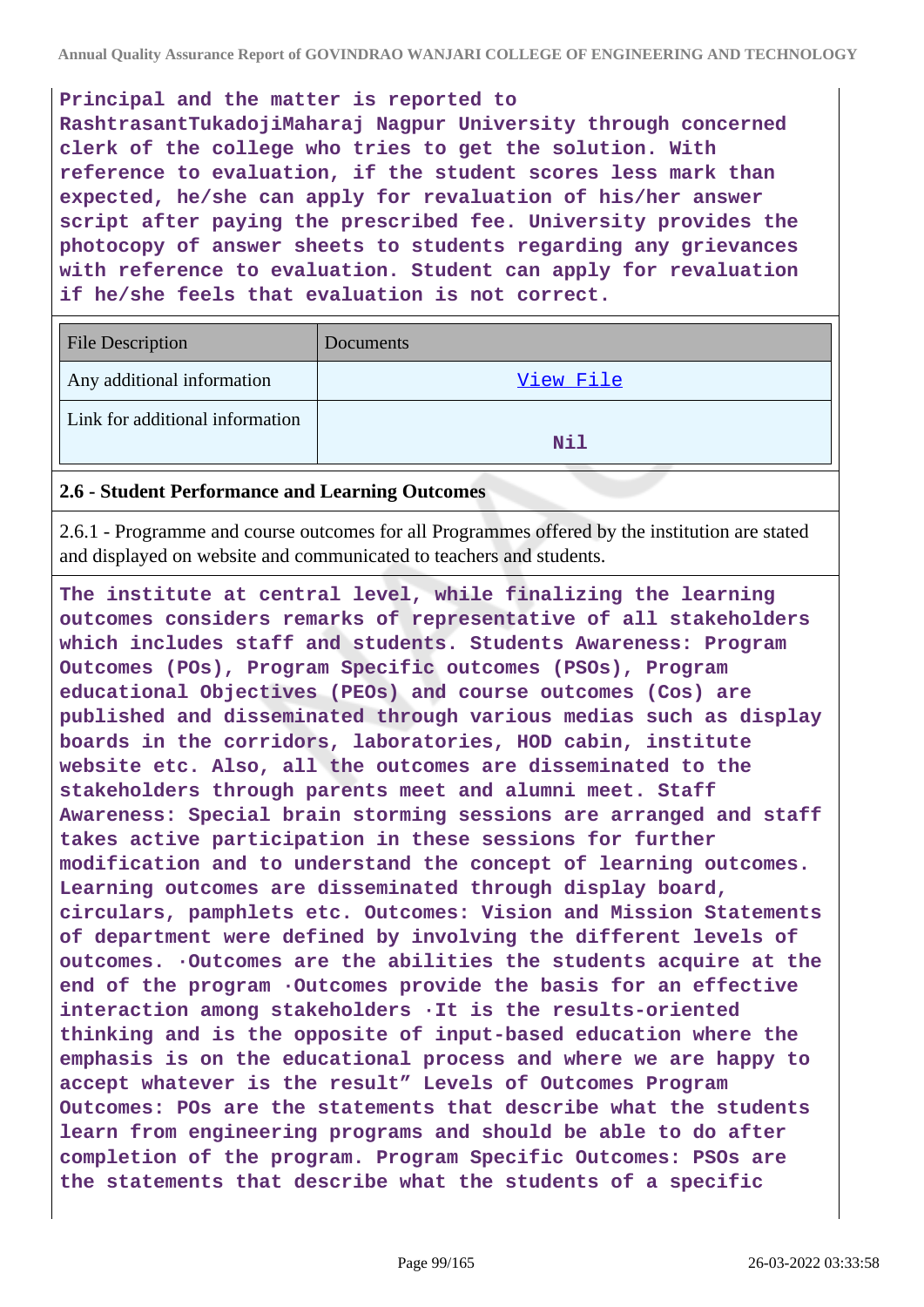**engineering program should be able to do after completion of the program. Program educational Objectives: PEOs are the statements that describe what the graduates should be able to do after few years of completion of the program. Course Outcomes: COs are the statements that describe what the students should be able to do at the end of a course**

| <b>File Description</b>                                    | Documents                                                     |
|------------------------------------------------------------|---------------------------------------------------------------|
| Upload any additional<br>information                       | View File                                                     |
| Paste link for Additional<br>information                   | http://www.qwcet.ac.in/uploaded files/2.6.<br>1-PO-PSO-CO.pdf |
| Upload COs for all Programmes<br>(exemplars from Glossary) | View File                                                     |

2.6.2 - Attainment of Programme outcomes and course outcomes are evaluated by the institution.

**1.Subject teacher maintains the evaluation data of Sessional I and Sessional II and pre university test, on regular basis and is used for assessing the learning outcomes. 2.Subject teacher maintains the evaluation data of assignments, subject seminars and project if any, on regular basis and is used for assessing the learning outcomes. 3.Student performance is evaluated on the basis of performance in academics, extra and co-curricular activities. 4.The University results are analyzed for student performance.**

**5.The Course End Survey Feedback for each subject is taken from students once in a semester which helps to verify the achievement of learning outcome. 6.The institute collects the data about learning outcomes from students, employers through course end survey feedback.**

**7.The feedback from parents is collected during parents–teachers meeting and considered for the improvement. 8.Student's placement data is collected by the training & placement department. Data of graduates seeking higher education is collected by teachers and the training & placement department. 9.Participant's feedback on guest lectures, trainings, workshops are collected by faculty incharge.**

**Assessment –Assessment is one or more processes, carried out by the institution, that identify, collect, and prepare data to**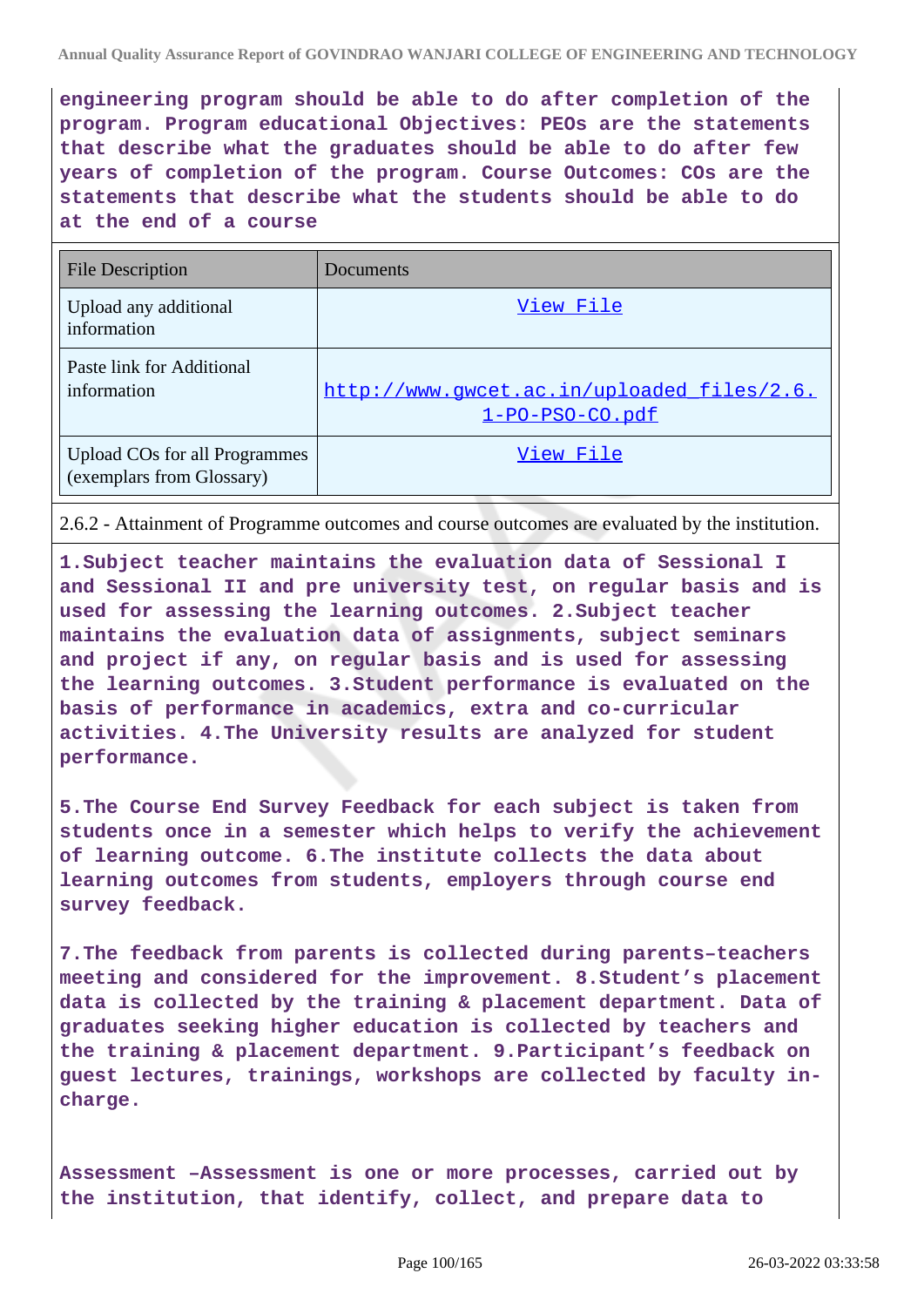**evaluate the achievement of programme outcomes. The program outcomes and program specific outcomes are assessed with the help of course outcomes of the relevant courses through direct and indirect methods.The institution assesses the students continuously with the application of following assessment tools, as they progress through the program.**

**Evaluation –Evaluation is one or more processes, done by the evaluation team, for interpreting the data andevidence accumulated through assessment practices. Evaluation determines the extent to which the all outcomes are being achieved, and results in decisions and actions to improve the programme.**

**Mapping –Mapping is the process of representing, preferably in matrix form, the correlation among theparameters. It may be done for one to many, many to one, and many to many parameters.**

**CO-PO-PSO Mapping Methodology–The process of attainment of COs, POs, and PSOs starts from writing appropriate COs for each course in the four-year engineering degree program. The course outcomes are written by the respective faculty member using action verbs of learning levels as suggested by Bloom's Taxonomy. Bloom's Taxonomy promote higher forms of thinking in education, such as analyzing and evaluating concepts, processes, procedures, and principles, rather than just remembering facts (rote learning). It is most often used when designing educational, training, and learning processes. The three Domains of Learning are (1) Cognitive: Mental Skills (Knowledge), (2) Affective: growth in feelings or emotional areas (attitude or self) and (3) Psychomotor: manual or physical skills.Then, a correlation is established between COs, POs, and PSOs on the scale of 0 to 3. A mapping matrix of COs-POs -PSOs is prepared in this regard for all courses in the program. Course Outcomes and the CO-PO-PSO mapping matrix for a sample course are discussed below.**

**Direct Assessments are provided through direct examinations or observations of student knowledge or skills against measurable course outcomes. The knowledge and skills described by the course outcomes are mapped to specific problems on University Examination, internal exams and home assignment. Throughout the semester the faculty records the performance of each student on each course outcome.**

**Average attainment in direct method = University-Examination-(70%) + Internal Assessment (20%) +**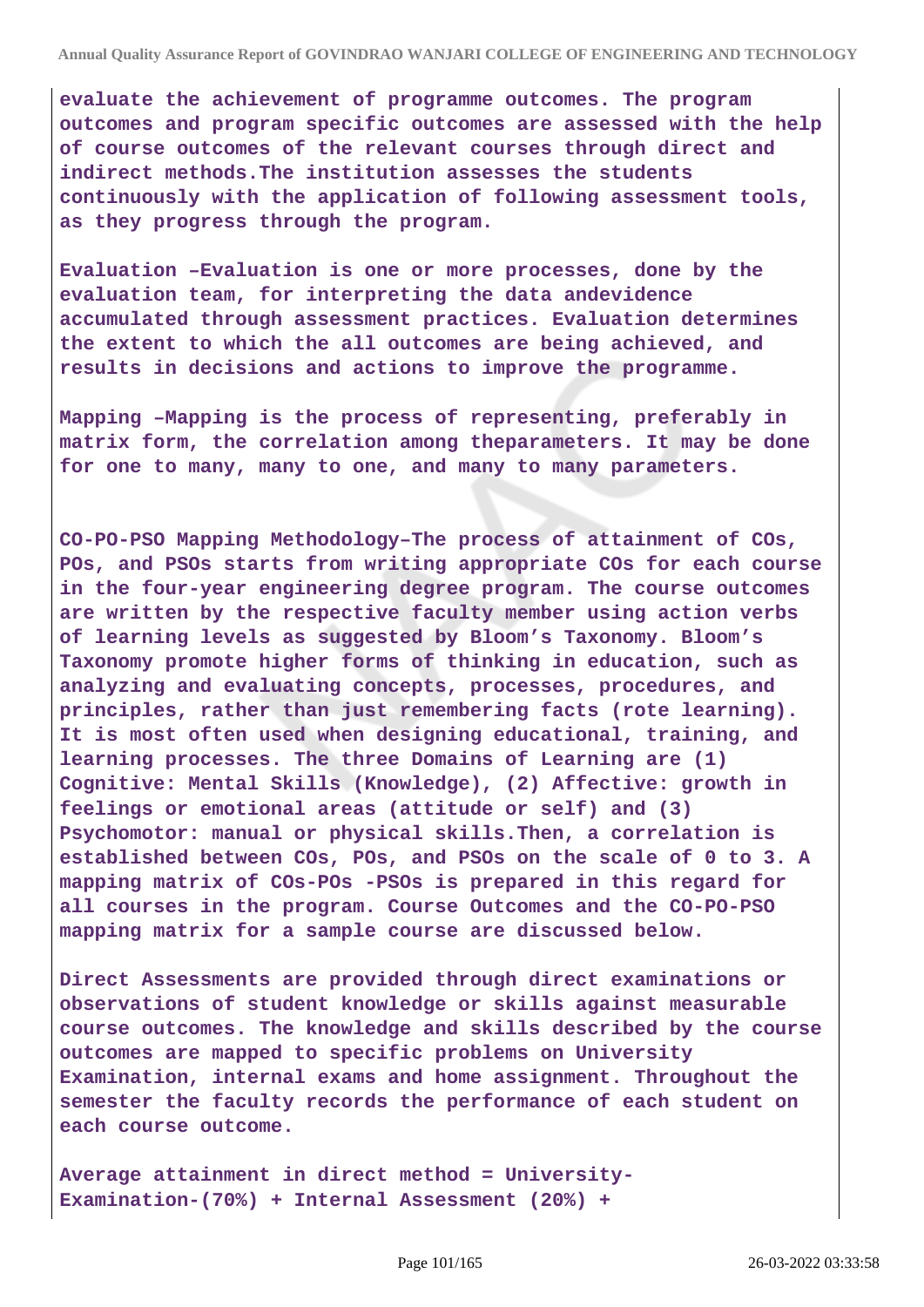#### **Assignment / Seminar /Viva / Project Work (10%)**

**Indirect Assessment is implemented by embedding them in Student Exit Survey, Employer Survey and Alumni Survey. Few of the POs are assessed based on relevant developed rubrics. Finally, program outcomes are assessed with above mentioned data and Program Assessment Committee concludes the PO attainment level.**

**Average attainment in indirect method = Average (Alumni survey + Employer survey + Exit survey)**

**The following scoring function is used to calculate the average attainment of each program outcomes.**

**PO /PSO Attainment (%) = (weightage: 80%) x (Average attainment in direct method) +**

**(Weightage: 20%) x (Average attainment in indirect method)**

| <b>File Description</b>                  | Documents |
|------------------------------------------|-----------|
| Upload any additional<br>information     | View File |
| Paste link for Additional<br>information | Nil       |

**2.6.3 - Pass percentage of Students during the year**

**2.6.3.1 - Total number of final year students who passed the university examination during the year**

**198**

| <b>File Description</b>                                                                                                     | Documents |
|-----------------------------------------------------------------------------------------------------------------------------|-----------|
| Upload list of Programmes and<br>number of students passed and<br>appeared in the final year<br>examination (Data Template) | View File |
| Upload any additional<br>information                                                                                        | View File |
| Paste link for the annual report                                                                                            | Nil       |

### **2.7 - Student Satisfaction Survey**

**2.7.1 - Student Satisfaction Survey (SSS) on overall institutional performance (Institution**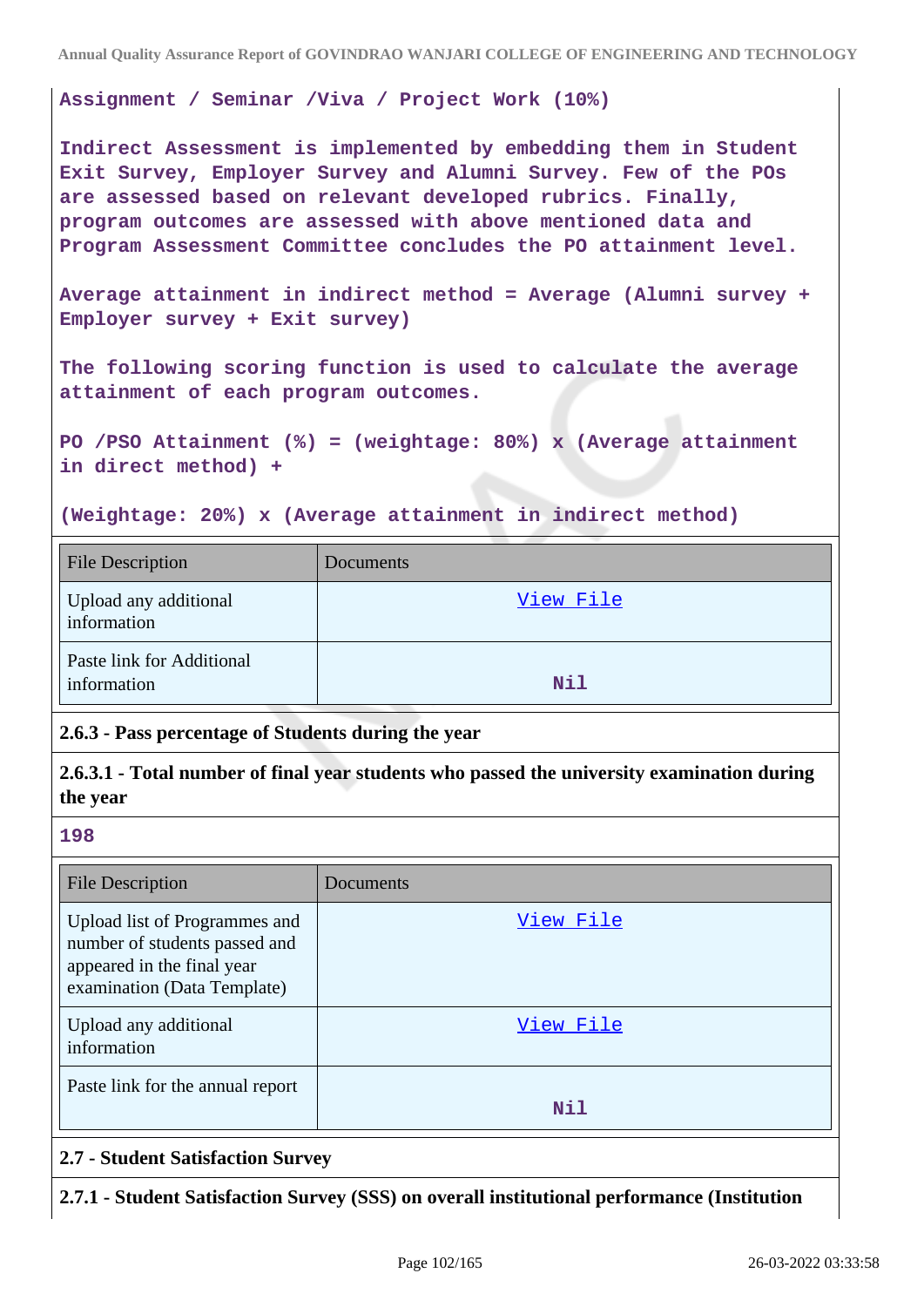# **may design its own questionnaire) (results and details need to be provided as a weblink)**

http://www.gwcet.ac.in/uploaded files/SSS Session 2020-21 2.7.1.p [df](http://www.gwcet.ac.in/uploaded_files/SSS_Session_2020-21_2.7.1.pdf)

# **RESEARCH, INNOVATIONS AND EXTENSION**

**3.1 - Resource Mobilization for Research**

**3.1.1 - Grants received from Government and non-governmental agencies for research projects / endowments in the institution during the year (INR in Lakhs)**

**3.1.1.1 - Total Grants from Government and non-governmental agencies for research projects / endowments in the institution during the year (INR in Lakhs)**

| <b>File Description</b>                                                              | Documents        |
|--------------------------------------------------------------------------------------|------------------|
| Any additional information                                                           | No File Uploaded |
| e-copies of the grant award<br>letters for sponsored research<br>projects/endowments | No File Uploaded |
| List of endowments / projects<br>with details of grants(Data<br>Template)            | No File Uploaded |

# **3.1.2 - Number of teachers recognized as research guides (latest completed academic year)**

# **3.1.2.1 - Number of teachers recognized as research guides**

| <b>File Description</b>                    | <b>Documents</b> |
|--------------------------------------------|------------------|
| Any additional information                 | No File Uploaded |
| Institutional data in prescribed<br>format | No File Uploaded |

**3.1.3 - Number of departments having Research projects funded by government and non government agencies during the year**

**3.1.3.1 - Number of departments having Research projects funded by government and nongovernment agencies during the year**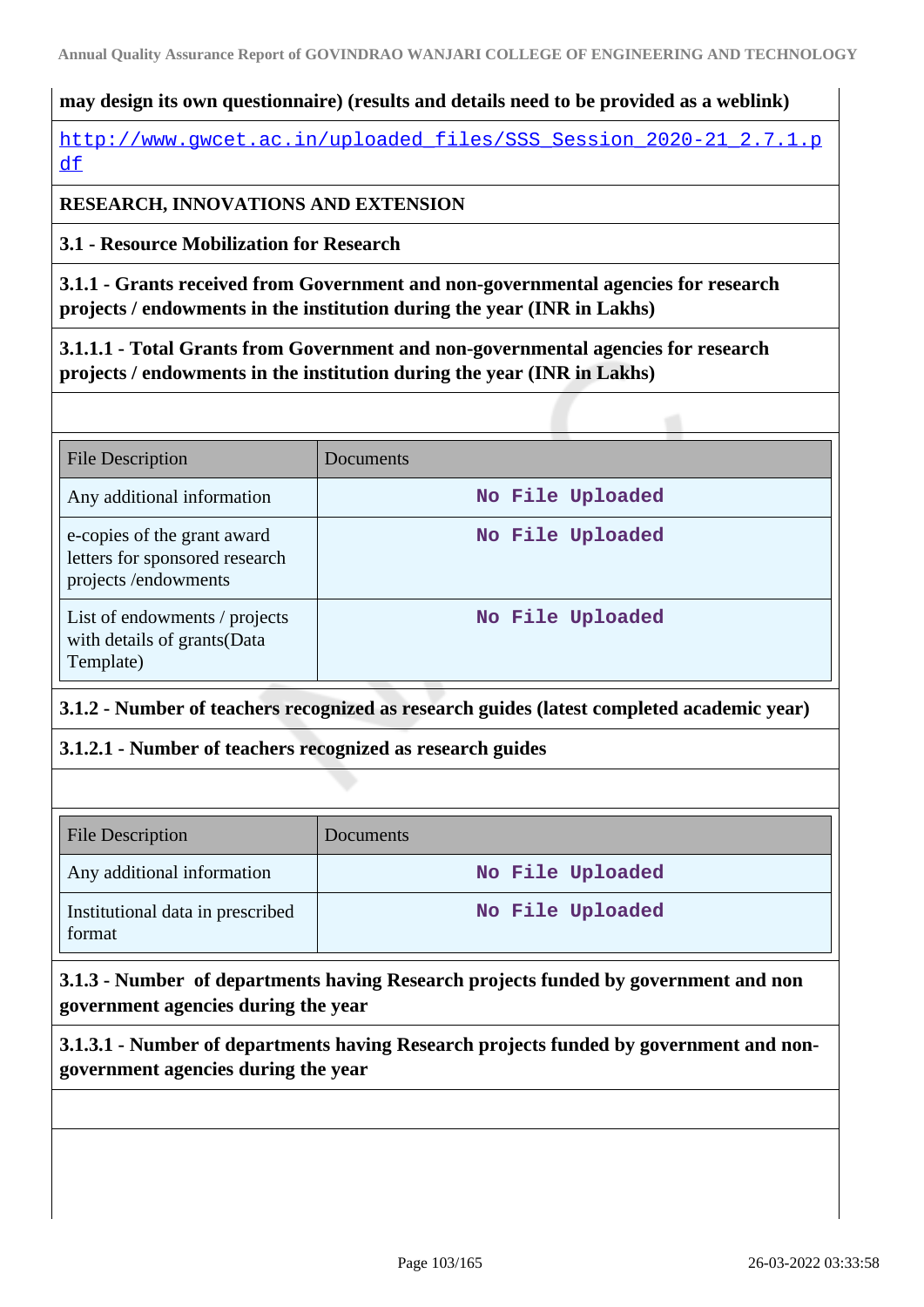| <b>File Description</b>                                          | Documents        |
|------------------------------------------------------------------|------------------|
| List of research projects and<br>funding details (Data Template) | No File Uploaded |
| Any additional information                                       | No File Uploaded |
| Supporting document from<br><b>Funding Agency</b>                | No File Uploaded |
| Paste link to funding agency<br>website                          | Nil              |

#### **3.2 - Innovation Ecosystem**

3.2.1 - Institution has created an ecosystem for innovations and has initiatives for creation and transfer of knowledge

**Centre for Incubation and Entrepreneurship Development (CIED) is a Non-Profit Making Centre at Govindrao Wanjari College of Engineering & Technology, Nagpur, dedicated to promote Innovation and Entrepreneurship. It is a support system to help knowledge driven enterprises to establish and develop under organized scientific guidance. The main objective of the CIED is to produce successful firms that will leave the program financially capable and stand alone firm. These incubators "graduates" create job, commercialize new technologies and strengthen national economies. Incubator tenants not only benefit from business and technical assistance, they also benefit from official affiliation with the incubator, a supportive community with an entrepreneurial environment, direct link to entrepreneurs and immediate networking and commercial opportunities with other tenant firms.**

#### **The Ecosystem**

**CIED aims to coordinate, synergize and leverage the various causes of excellence driving innovation and entrepreneurship in a flourishing ecosystem consisting of research at the cutting edge of science and technology, a highly successful body facilitating industrial interactions and incubation in sectors such as rural technologies, industrial solutions and social impact.**

**CIED supports members of the institute including staff, students, alumni, faculty and R&D partners, in creating successful business ventures that can translate benefits from technology and knowledge innovations to the society at large.**

**Vision**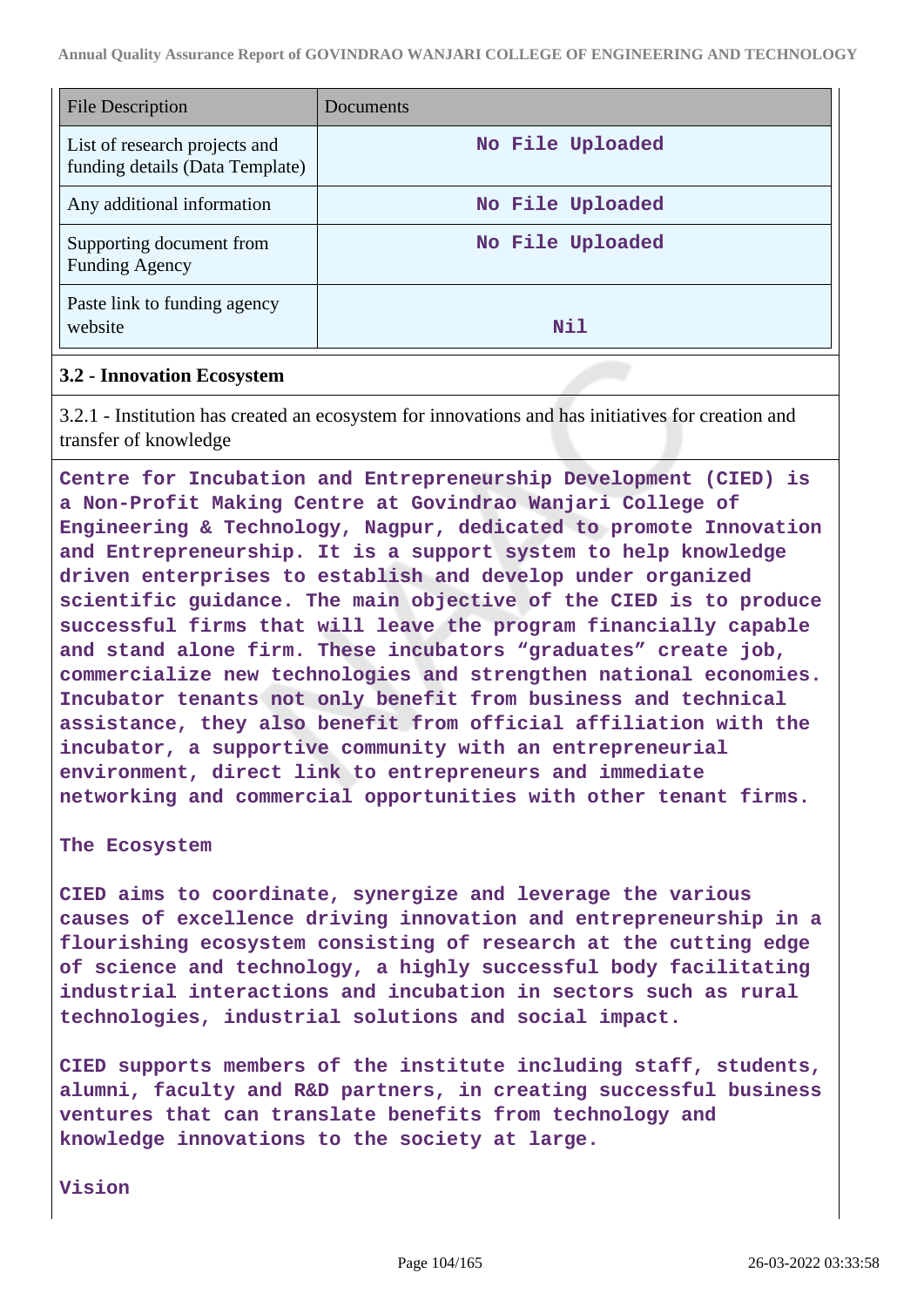**"To be a centre of excellence that fosters synergy between the academia and the industry that fuels entrepreneurial spirit and inculcates research bent of mind among students to help them to be a self-reliant and contribute to the nation building."**

#### **Mission**

- **To motivate, build and promote out of the box thinking to develop innovative ideas.**
- **To build an environment that will facilitate the creation of social enterprise knowledge through research and empower students to apply their entrepreneurship abilities**
- **To develop solutions for greater social impact through academia.**

**How do we achieve this?**

- **Education: Academic programs on social innovation and entrepreneurship for students as well as nearby villages.**
- **Research: CIED provides an enabling environment for both students and faculties interested in social enterprise, research within the campus.**
- **Catalyzing Innovation: Encouraging young innovators and entrepreneurs by assisting in the development of sociallybeneficial products and ideas.**
- **Collaboration: Creating an ecosystem that extends to other technology institutions.**

### **Objectives**

- **The main objective of the CIED is to produce successful firms that will leave the program financially viable and free-standing.**
- **To motivate incubators "graduates" to create job, commercialize new technologies, and strengthen national economies.**
- **To benefit from official affiliation with incubator, a supportive community with an entrepreneurial environment.**

**Beneficiaries**

**The major beneficiaries include following stakeholders.**

- **STUDENTS**
- **ALUMNI**
- **FACULTIES**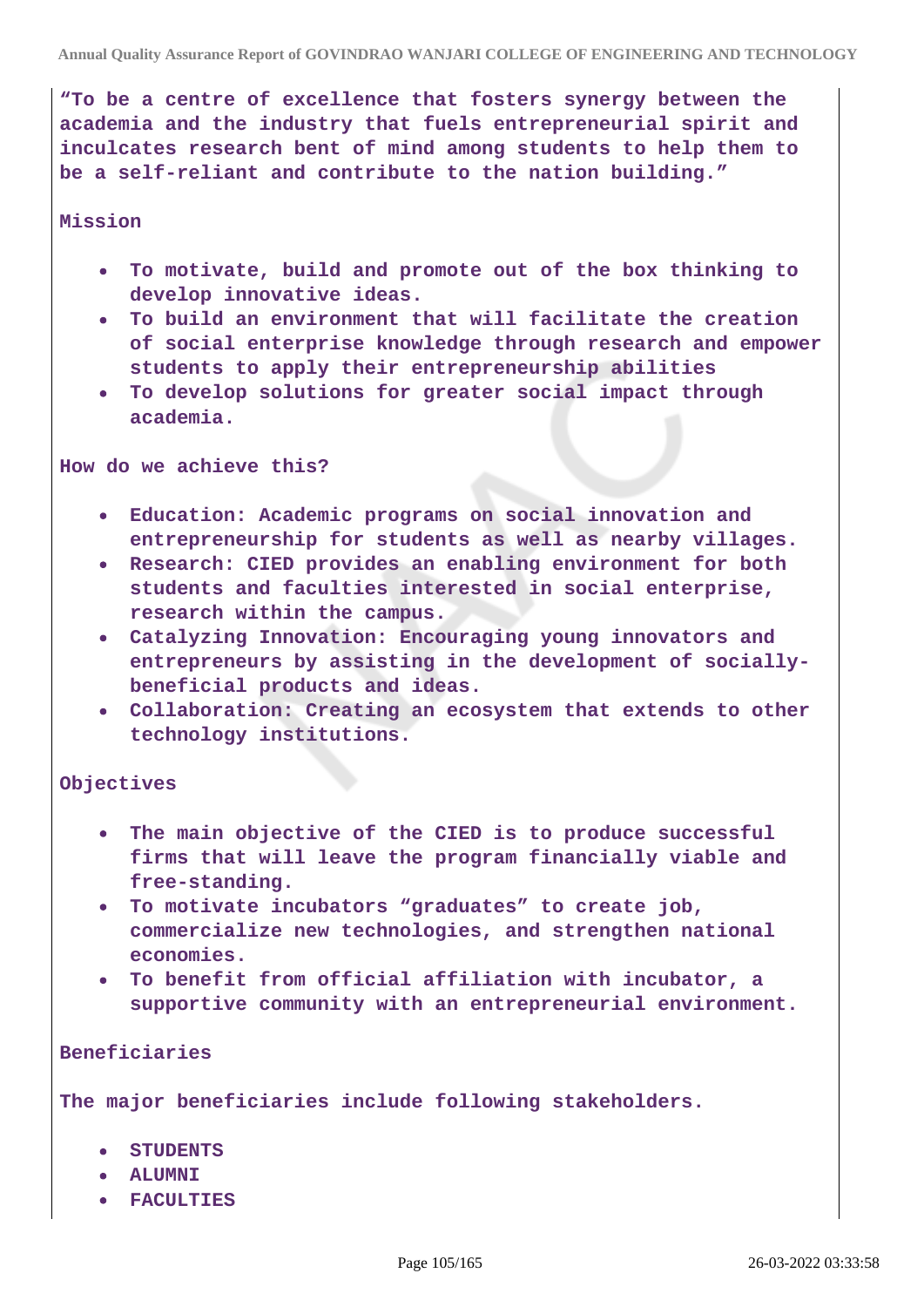#### **SOCIETY AT LARGE**

### **NEARBY VILLAGERS**

| <b>File Description</b>                  | Documents                                                                                            |
|------------------------------------------|------------------------------------------------------------------------------------------------------|
| Upload any additional<br>information     | View File                                                                                            |
| Paste link for additional<br>information | http://www.qwcet.ac.in/Department/Download<br>File.aspx?file=Report CIED.pdf⌖=Dep<br>tuploaded files |

**3.2.2 - Number of workshops/seminars conducted on Research Methodology, Intellectual Property Rights (IPR) and entrepreneurship during the year**

**3.2.2.1 - Total number of workshops/seminars conducted on Research Methodology, Intellectual Property Rights (IPR) and entrepreneurship year wise during the year**

### **2**

| <b>File Description</b>                                              | Documents        |
|----------------------------------------------------------------------|------------------|
| Report of the event                                                  | View File        |
| Any additional information                                           | No File Uploaded |
| List of workshops/seminars<br>during last 5 years (Data<br>Template) | View File        |

## **3.3 - Research Publications and Awards**

**3.3.1 - Number of Ph.Ds registered per eligible teacher during the year**

## **3.3.1.1 - How many Ph.Ds registered per eligible teacher within the year**

| <b>File Description</b>                                                                                                    | Documents                                                                                               |
|----------------------------------------------------------------------------------------------------------------------------|---------------------------------------------------------------------------------------------------------|
| URL to the research page on<br><b>HEI</b> website                                                                          | http://www.gwcet.ac.in/Department/DisplayD<br>eptPage.aspx?page=cgo&ItemID=ecs&nDeptID=o<br>$\mathbf C$ |
| List of PhD scholars and their<br>details like name of the guide,<br>title of thesis, year of award etc<br>(Data Template) | View File                                                                                               |
| Any additional information                                                                                                 | View File                                                                                               |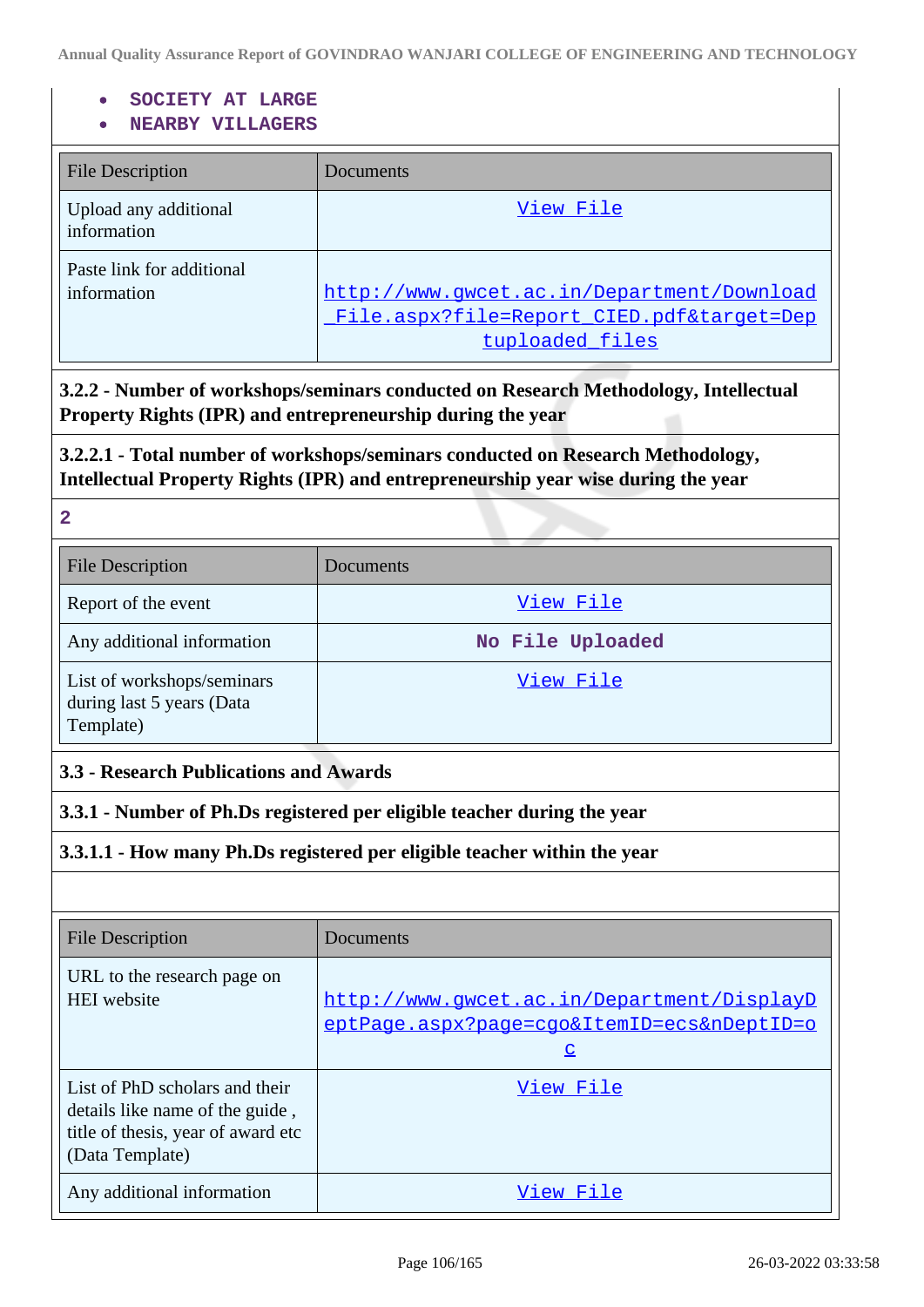# **3.3.2 - Number of research papers per teachers in the Journals notified on UGC website during the year**

**3.3.2.1 - Number of research papers in the Journals notified on UGC website during the year**

**13**

| <b>File Description</b>                                                                                     | Documents |
|-------------------------------------------------------------------------------------------------------------|-----------|
| Any additional information                                                                                  | View File |
| List of research papers by title,<br>author, department, name and<br>year of publication (Data<br>Template) | View File |

**3.3.3 - Number of books and chapters in edited volumes/books published and papers published in national/ international conference proceedings per teacher during the year**

**3.3.3.1 - Total number of books and chapters in edited volumes/books published and papers in national/ international conference proceedings year wise during year**

**11**

| <b>File Description</b>                                                      | Documents |
|------------------------------------------------------------------------------|-----------|
| Any additional information                                                   | View File |
| List books and chapters edited<br>volumes/books published (Data<br>Template) | View File |

# **3.4 - Extension Activities**

3.4.1 - Extension activities are carried out in the neighborhood community, sensitizing students to social issues, for their holistic development, and impact thereof during the year

**The institute has a strong and efficient NSS cell which involves students and faculties of all the departments in various activities and the impact and sensitization of students to the social issues and holistic development is as explained below**

- **Institute involves the faculty and students in community work. This helps the students to learnethical values and understand their responsibilities to develop as good citizens.**
- **Social activities like tree plantation and RTO camps are organized. Faculty members and studentsvisit the orphanage in the vicinity of the institute, provide support and**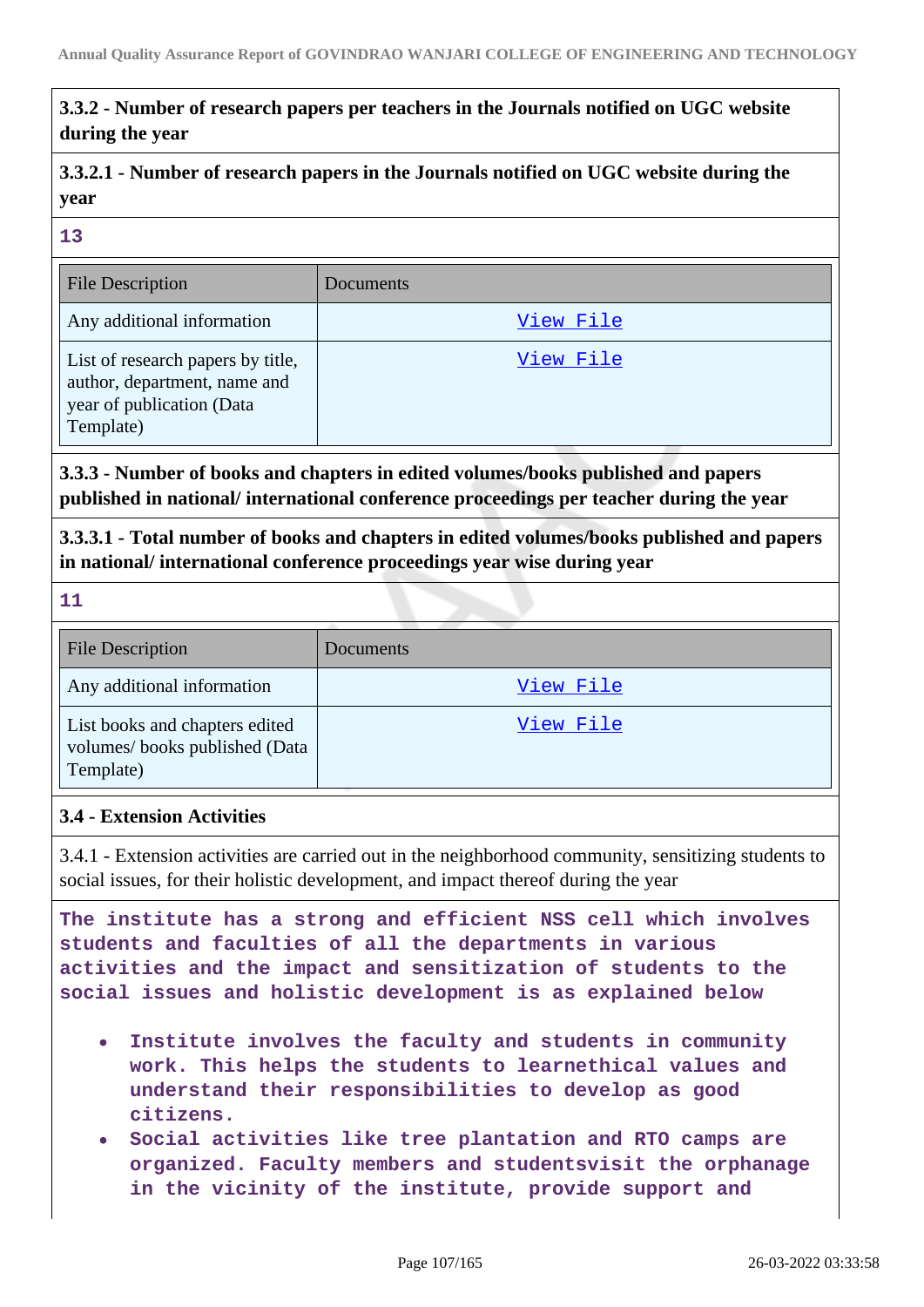**Annual Quality Assurance Report of GOVINDRAO WANJARI COLLEGE OF ENGINEERING AND TECHNOLOGY**

```
interact with them.
   Faculty and students actively participate in Swachh Bharat
      Abhiyaan, Tree Plantation in campus and around Nagpur city.
   NSS unit regularly publish the articles in the newspaper
      which helps to literate the common citizen for holistic
      development.
   Institute implements the Earn and Learn Scheme of the
      University. This helps the student to understand the value
      of labour.
   Institute has an active NSS cell through which different
      social activities are planned for each academic year.
Table 3.4.1: Programs conducted related with social issues and
holistic development:
Sr. No. 
Name of Activity
Date
No. of Teachers Participated
No. of Students Participated
1
Spraying of Chemical in Pond at Chikna and Salai-Godhani Villages
05/10/2021
09
--
2
Nirmalya Collection on AnantChaturdashi at Chikna village lake
19/09/2021
52
26
3
```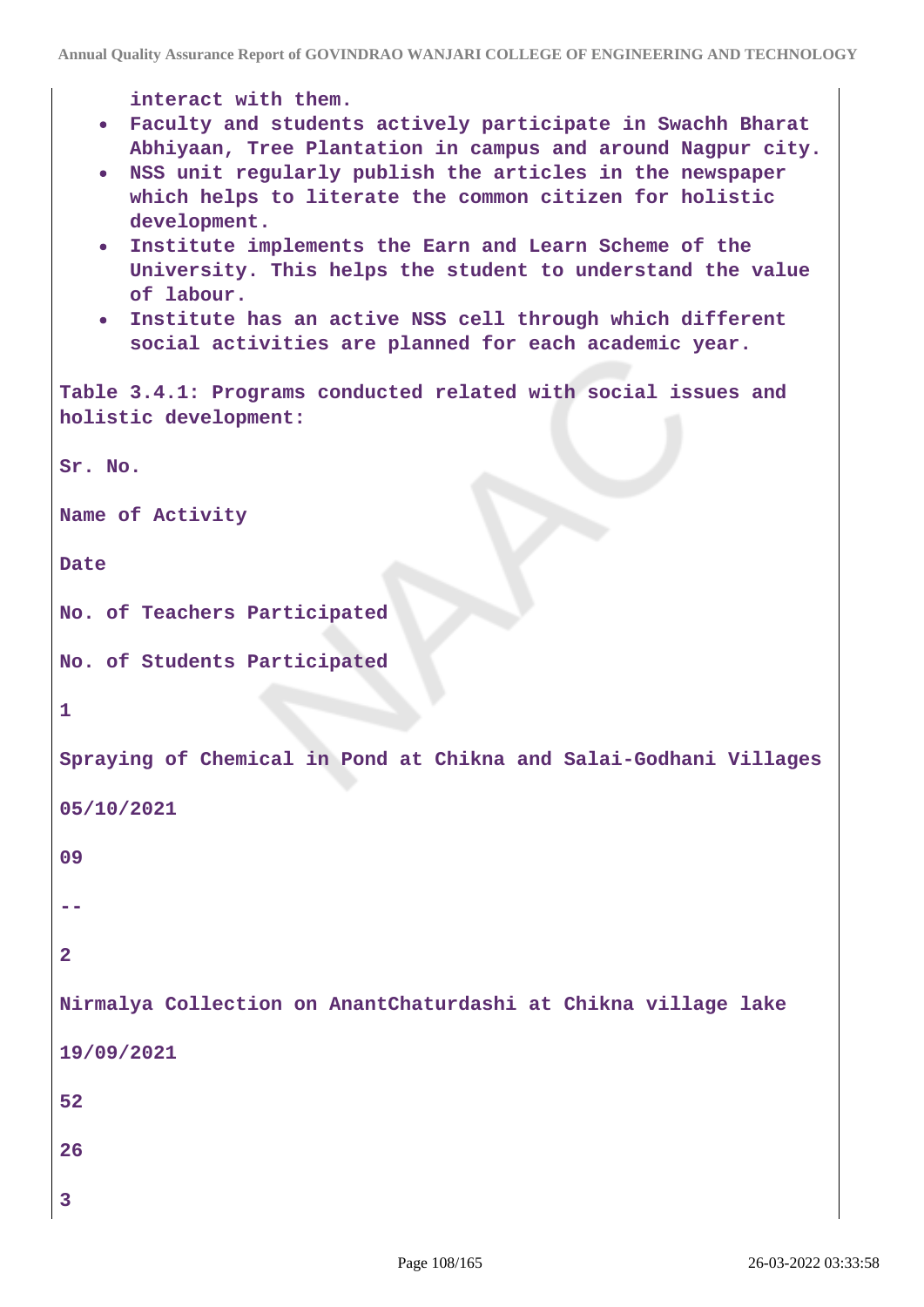| Godhani Villages.                                         | Free Distribution of Santizer bottle and Mask at Chikna and Salai-                                                                                            |
|-----------------------------------------------------------|---------------------------------------------------------------------------------------------------------------------------------------------------------------|
| 10/08/2021                                                |                                                                                                                                                               |
| 90                                                        |                                                                                                                                                               |
|                                                           |                                                                                                                                                               |
| 4                                                         |                                                                                                                                                               |
|                                                           | Organization of Tree Plantation at GWCET, Nagpur                                                                                                              |
| 06/07/2021                                                |                                                                                                                                                               |
| 55                                                        |                                                                                                                                                               |
|                                                           |                                                                                                                                                               |
| Total                                                     |                                                                                                                                                               |
| 206                                                       |                                                                                                                                                               |
| 26                                                        |                                                                                                                                                               |
|                                                           |                                                                                                                                                               |
| <b>File Description</b>                                   | Documents                                                                                                                                                     |
| Paste link for additional<br>information                  | http://www.gwcet.ac.in/uploaded_files/Exte<br>nsion_Activity_2020-21.pdf                                                                                      |
| Upload any additional<br>information                      | View File                                                                                                                                                     |
| government / government recognized bodies during the year | 3.4.2 - Number of awards and recognitions received for extension activities from                                                                              |
|                                                           | 3.4.2.1 - Total number of awards and recognition received for extension activities from<br>Government/ Government recognized bodies year wise during the year |
| $\mathbf 0$                                               |                                                                                                                                                               |
|                                                           |                                                                                                                                                               |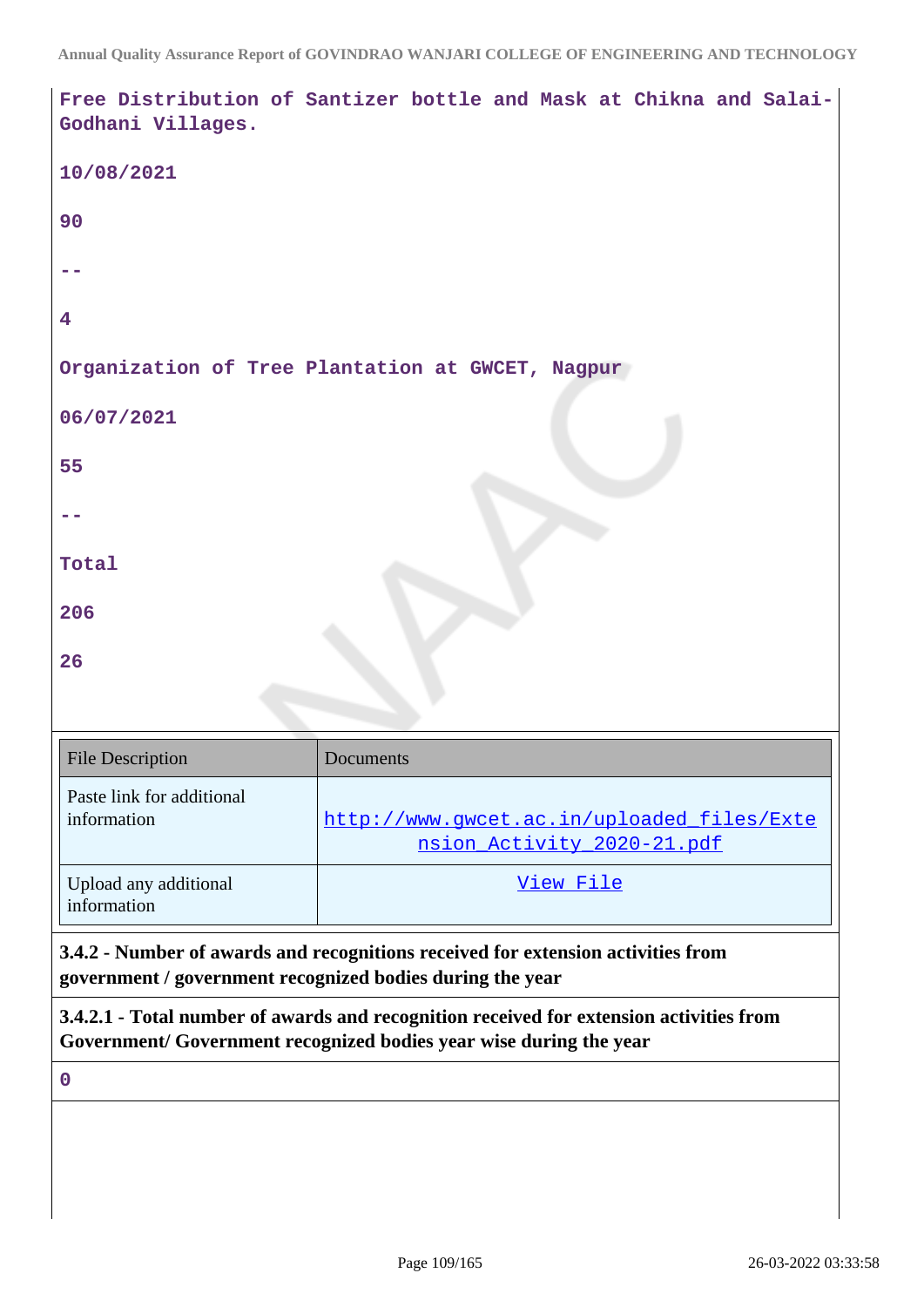| <b>File Description</b>                                                        | Documents        |
|--------------------------------------------------------------------------------|------------------|
| Any additional information                                                     | No File Uploaded |
| Number of awards for extension<br>activities in last 5 year (Data<br>Template) | No File Uploaded |
| e-copy of the award letters                                                    | No File Uploaded |

**3.4.3 - Number of extension and outreach programs conducted by the institution through NSS/NCC/Red cross/YRC etc., ( including the programmes such as Swachh Bharat, AIDS awareness, Gender issues etc. and/or those organized in collaboration with industry, community and NGOs ) during the year**

**3.4.3.1 - Number of extension and outreach Programs conducted in collaboration with industry, community and Non- Government Organizations through NSS/ NCC/ Red Cross/ YRC etc., during the year**

### **4**

| <b>File Description</b>                                                                                                                | Documents        |
|----------------------------------------------------------------------------------------------------------------------------------------|------------------|
| Reports of the event organized                                                                                                         | View File        |
| Any additional information                                                                                                             | No File Uploaded |
| Number of extension and<br>outreach Programmes<br>conducted with industry,<br>community etc for the during<br>the year (Data Template) | View File        |

**3.4.4 - Number of students participating in extension activities at 3.4.3. above during year**

**3.4.4.1 - Total number of Students participating in extension activities conducted in collaboration with industry, community and Non- Government Organizations such as Swachh Bharat, AIDs awareness, Gender issue etc. year wise during year**

| u.<br>۰. |
|----------|
| ×<br>v   |

| <b>File Description</b>                                                                                 | Documents        |
|---------------------------------------------------------------------------------------------------------|------------------|
| Report of the event                                                                                     | View File        |
| Any additional information                                                                              | No File Uploaded |
| Number of students<br>participating in extension<br>activities with Govt. or NGO<br>etc (Data Template) | View File        |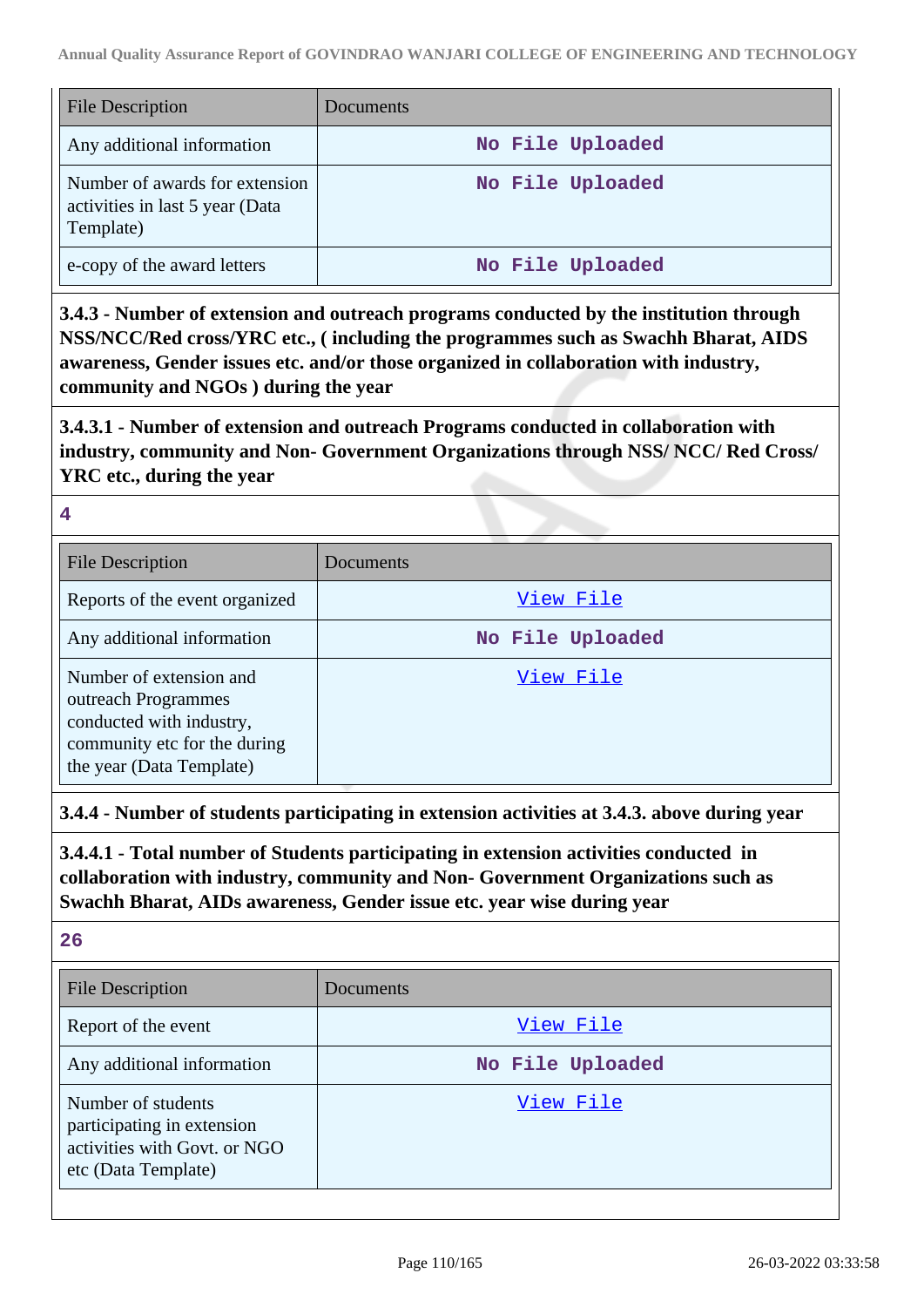### **3.5 - Collaboration**

# **3.5.1 - Number of Collaborative activities for research, Faculty exchange, Student exchange/ internship during the year**

# **3.5.1.1 - Number of Collaborative activities for research, Faculty exchange, Student exchange/ internship year wise during the year**

### **137**

| <b>File Description</b>                                                                         | Documents        |
|-------------------------------------------------------------------------------------------------|------------------|
| e-copies of related Document                                                                    | View File        |
| Any additional information                                                                      | No File Uploaded |
| Details of Collaborative<br>activities with<br>institutions/industries for<br>research, Faculty | View File        |

**3.5.2 - Number of functional MoUs with institutions, other universities, industries, corporate houses etc. during the year**

**3.5.2.1 - Number of functional MoUs with Institutions of national, international importance, other universities, industries, corporate houses etc. year wise during the year**

### **19**

| <b>File Description</b>                                                                                                             | Documents        |
|-------------------------------------------------------------------------------------------------------------------------------------|------------------|
| e-Copies of the MoUs with<br>institution./industry/corporate<br>houses                                                              | View File        |
| Any additional information                                                                                                          | No File Uploaded |
| Details of functional MoUs<br>with institutions of national,<br>international importance, other<br>universities etc during the year | View File        |

# **INFRASTRUCTURE AND LEARNING RESOURCES**

### **4.1 - Physical Facilities**

4.1.1 - The Institution has adequate infrastructure and physical facilities for teaching- learning. viz., classrooms, laboratories, computing equipment etc.

**The institute is well known for its infrastructure and academics. At the start of session members from the body of management do the assessment for the upgradation of the existing**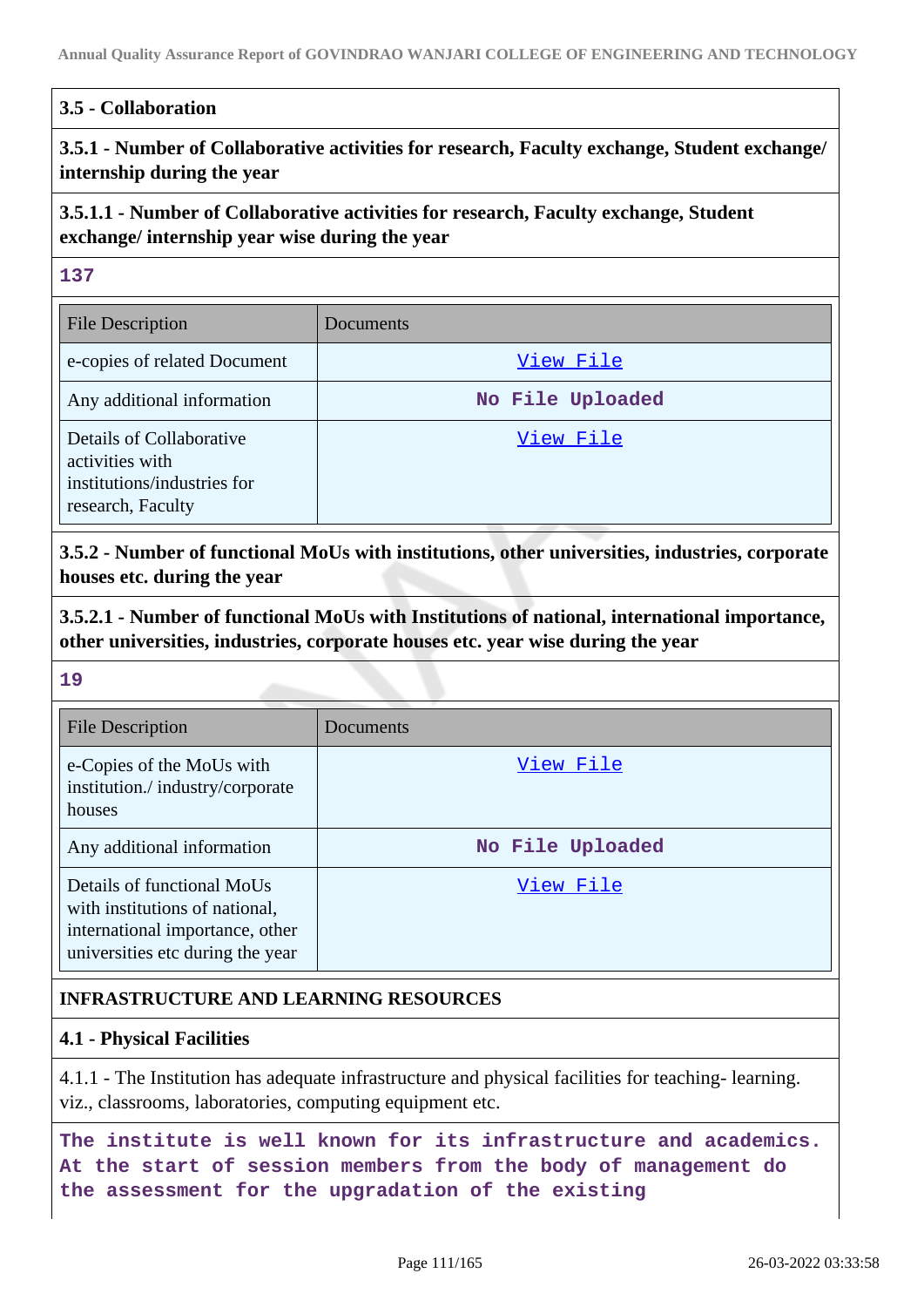**infrastructure, computing equipment etc. The institute provides well ventilated and well furnished class rooms and laboratories to the stakeholders. The institute has developed the laboratories as per the curriculum requirement and beyond. Institute provides various amenities like canteen, transport, indoor and outdoor sport facilities etc. These initiative maps the academic activities with teaching learning processes.**

**Academic Facilities:**

**Sr.No.**

**Particulars**

**Description**

**Total Number**

**Area (Sq.mtr)**

```
1
```
**Class Rooms**

**Ventilated and Cleaned class room with more than capacity of 60**

#### **23**

**1666.654**

```
2
```
**Tutorial rooms**

**Well equipped green board room**

#### **7**

**249**

**3**

**Laboratories**

**As per the requirement of Appratus**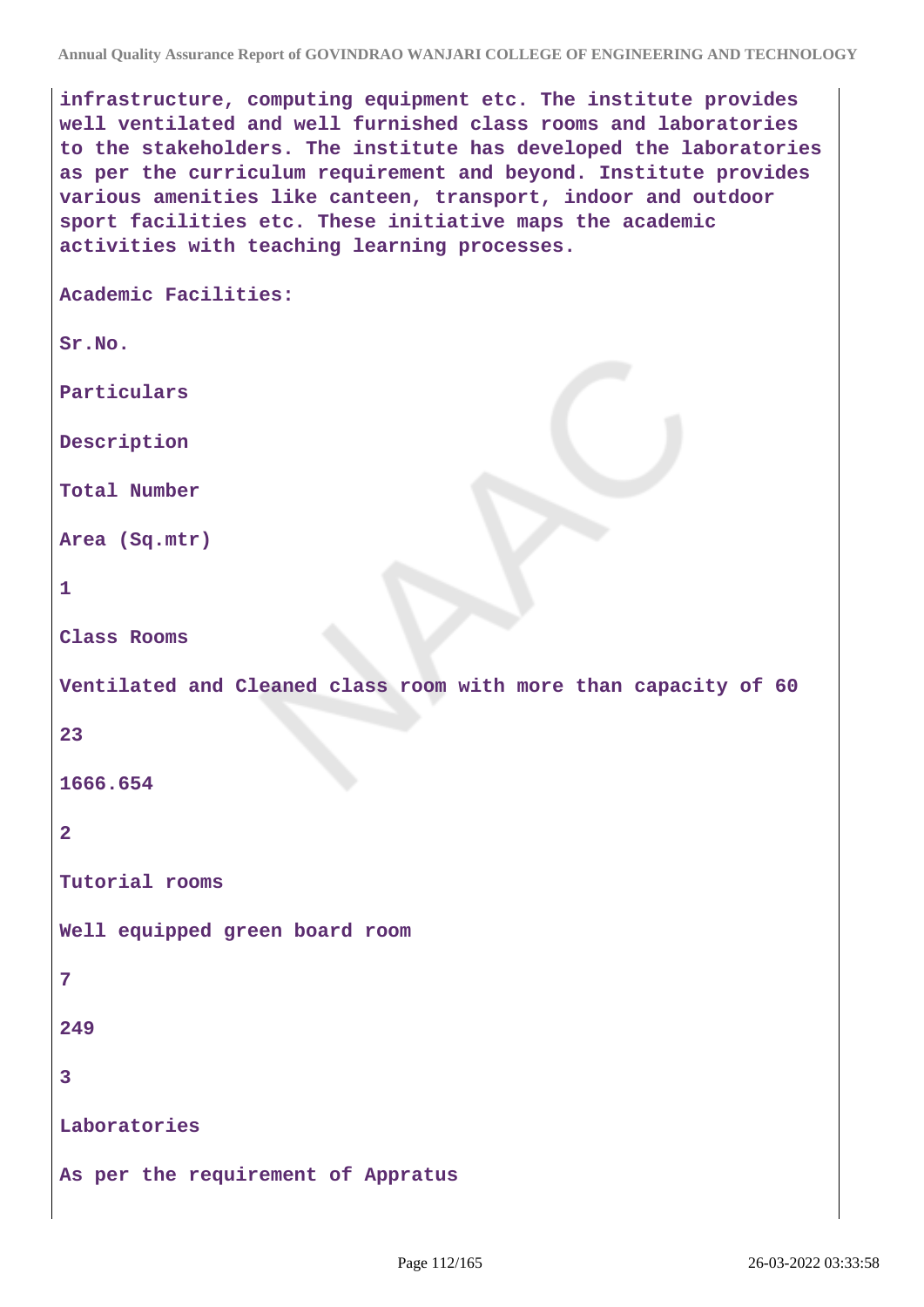```
54
4008.97
4
Workshop
Well equipped for conduction of Workshop activities
4
1041
5
Seminar Hall
Well equipped with projectors
02
273
6
Computer Center
Having required desktop and softwares
01
200
7
Drawing Hall
Equipped with drawing table
1
144
8
```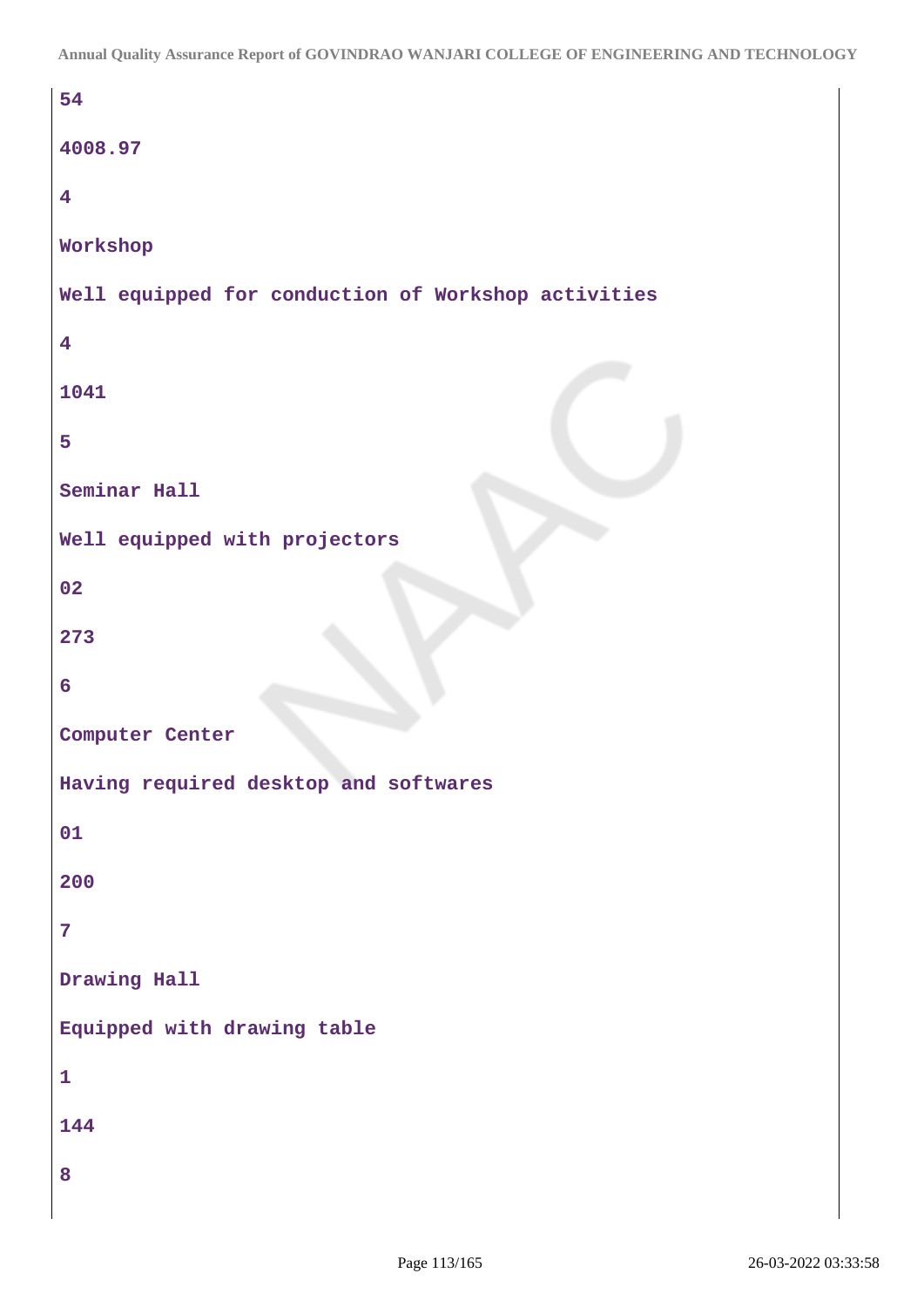| Library                                                      |
|--------------------------------------------------------------|
| Equipped with all departmental books, journal, magazines etc |
| 01                                                           |
| 465                                                          |
| $\overline{9}$                                               |
| Smart class rooms                                            |
| Equipped with ICT facility                                   |
| 07                                                           |
| 517                                                          |
| Computing Equipments:                                        |
| Sr.No                                                        |
| Particulars                                                  |
| Quantity                                                     |
| $\mathbf{1}$                                                 |
| PC's                                                         |
| 300                                                          |
| $\overline{\mathbf{2}}$                                      |
| Laptops                                                      |
| 04                                                           |
| $\overline{\mathbf{3}}$                                      |
| Printer                                                      |
| 32                                                           |
| $\overline{\mathbf{4}}$                                      |
|                                                              |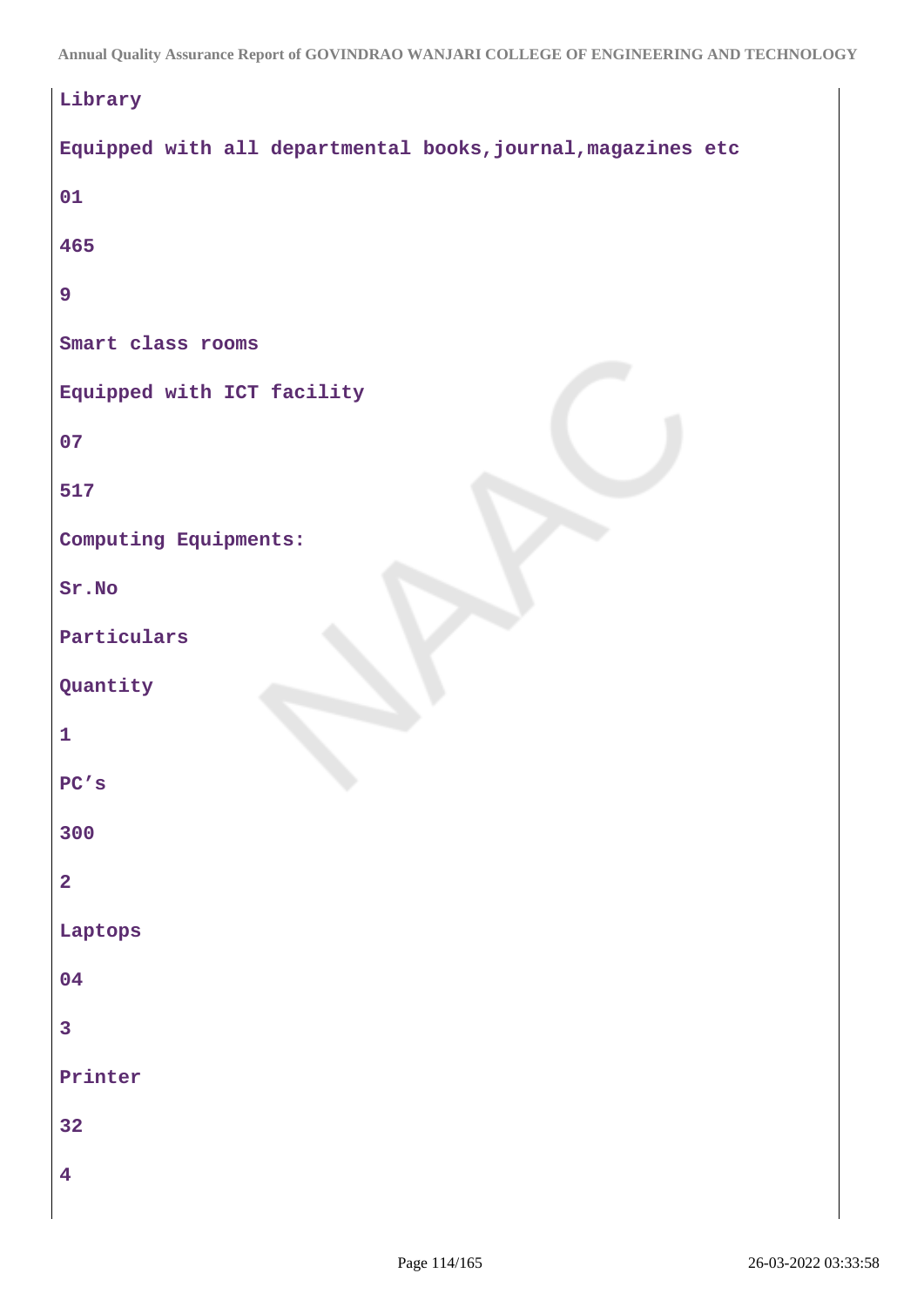| Scanner                                  |                                                                 |
|------------------------------------------|-----------------------------------------------------------------|
| 06                                       |                                                                 |
| 5                                        |                                                                 |
| Projectors                               |                                                                 |
| 05                                       |                                                                 |
| $6\phantom{a}$                           |                                                                 |
| Servers                                  |                                                                 |
| 01                                       |                                                                 |
| $\overline{7}$                           |                                                                 |
| Firewall                                 |                                                                 |
| 01                                       |                                                                 |
| $\bf{10}$                                |                                                                 |
| CD Writers                               |                                                                 |
| 05                                       |                                                                 |
| 11                                       |                                                                 |
| <b>CCTV</b>                              |                                                                 |
| 18                                       |                                                                 |
|                                          |                                                                 |
| File Description                         | Documents                                                       |
| Upload any additional<br>information     | View File                                                       |
| Paste link for additional<br>information | http://www.gwcet.ac.in/uploaded_files/Crit<br>erion%204.1.1.pdf |
|                                          |                                                                 |

4.1.2 - The Institution has adequate facilities for cultural activities, sports, games (indoor, outdoor), gymnasium, yoga centre etc.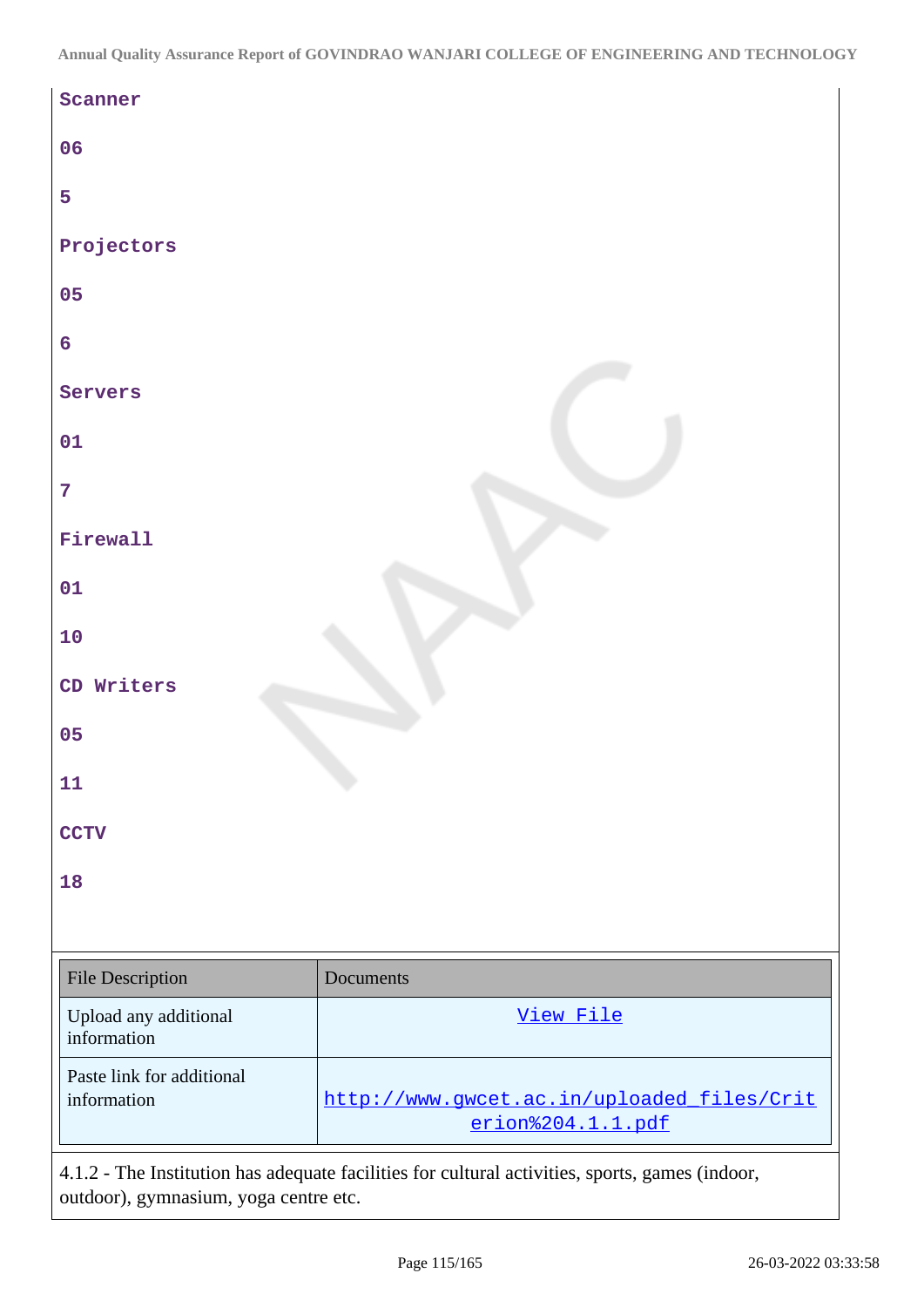|            | Sport & Cultural Activities Details :                                                                                           |
|------------|---------------------------------------------------------------------------------------------------------------------------------|
|            | O College has playground with sports facilities like<br>volleyball, Cricket, mix cricket, tug of war, athletics<br>, badminton. |
| $\circ$    | College has indoor games such as carom, chess etc.                                                                              |
| $\circ$    | College has a Gymnasium at college campus with facilities                                                                       |
|            | such as free weight exercises and also Green Gym.                                                                               |
| $\circ$    | Every year students from different department used to                                                                           |
|            | participate in sports tournament organized by RTM Nagpur<br>University.                                                         |
| $\circ$    | Every year college conducts cultural technical Event                                                                            |
|            | "Technostorm- A National Level Event " where various                                                                            |
|            | competitions are carried out such as technical Paper                                                                            |
|            | Presentation, Poster Competition, Science Exibition, Robo                                                                       |
|            | race etc. Students from various regions are participated in                                                                     |
|            | the competitions and won the attractive prizes.                                                                                 |
|            | • Under the banner of Ganesh Utsav college organizes various<br>sports activities.                                              |
|            | • Every year college conducts cultural activities through                                                                       |
|            | Annual Social Gathering event UTSAV wherein various                                                                             |
|            | cultural activities like dance, singing competition,                                                                            |
|            | student fashion show, debate competitions, antakshari, fish                                                                     |
|            | pond etc. are organized followed by dinner to students and                                                                      |
|            | faculties.                                                                                                                      |
|            | • Yoga is practiced regularly in college campus.                                                                                |
|            | Details of facilities for sports, games and cultural activities<br>which include specification about area/size, year of         |
|            | Establishment and user rate is given below-                                                                                     |
|            |                                                                                                                                 |
| Sr.No.     |                                                                                                                                 |
| Particular |                                                                                                                                 |
| Area       |                                                                                                                                 |
|            | Year of establishment                                                                                                           |
| User rate  |                                                                                                                                 |
|            | Games(indoor)                                                                                                                   |
|            |                                                                                                                                 |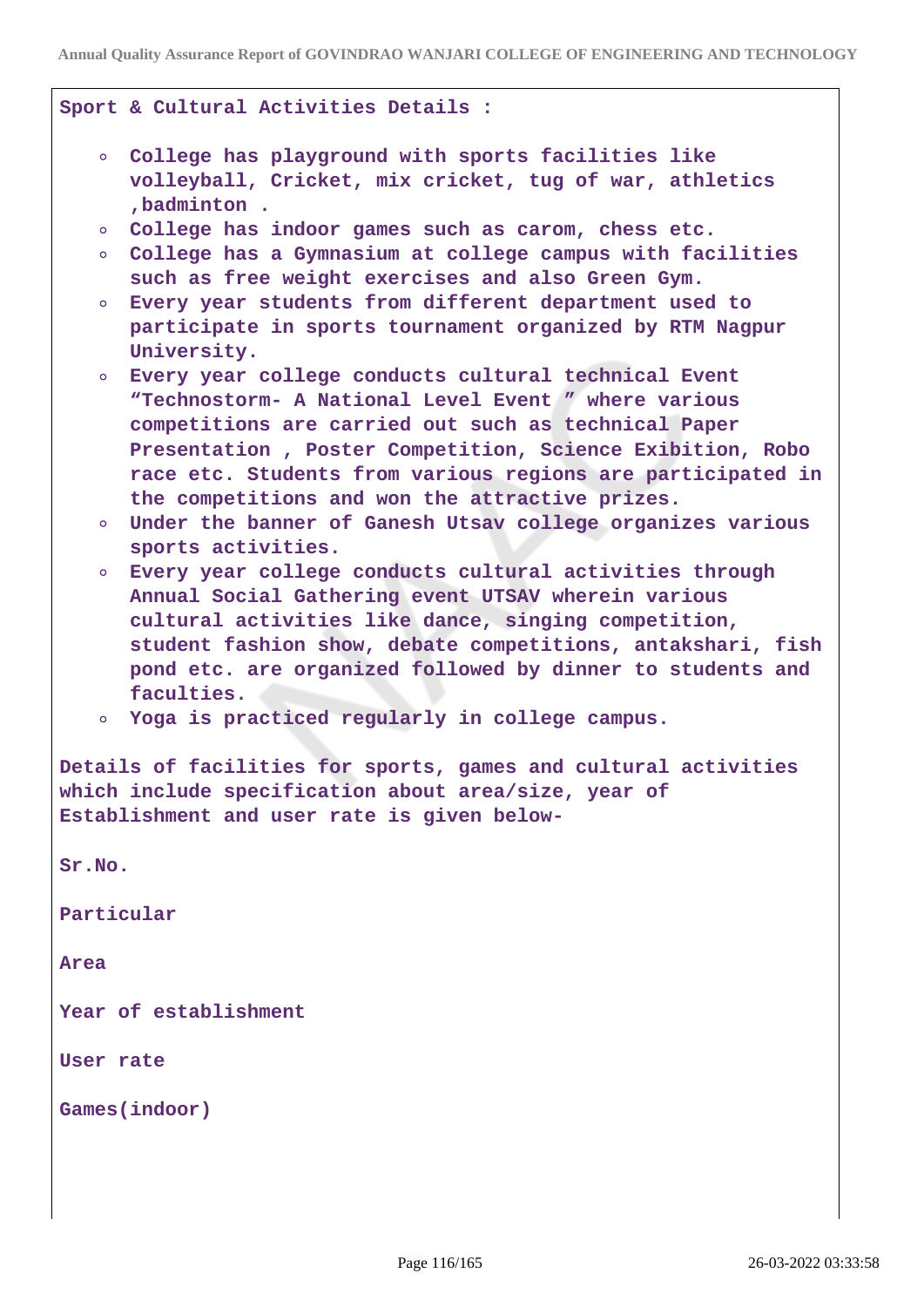| $\mathbf 1$             |
|-------------------------|
| Chess                   |
|                         |
| 2008                    |
| 10 to 20 per day        |
| $\overline{\mathbf{2}}$ |
| Carom                   |
|                         |
| 2008                    |
| 25 to 30 per day        |
| Games (outdoor)         |
| $\mathbf{1}$            |
| Volley ball             |
| $9*18$ m                |
| 2008                    |
| 15 to 20 per day        |
| $\overline{\mathbf{2}}$ |
| Cricket                 |
| 137meterdiameter        |
| 2019                    |
| 20 to 40 per day        |
| $\overline{\mathbf{3}}$ |
| Athletics               |
|                         |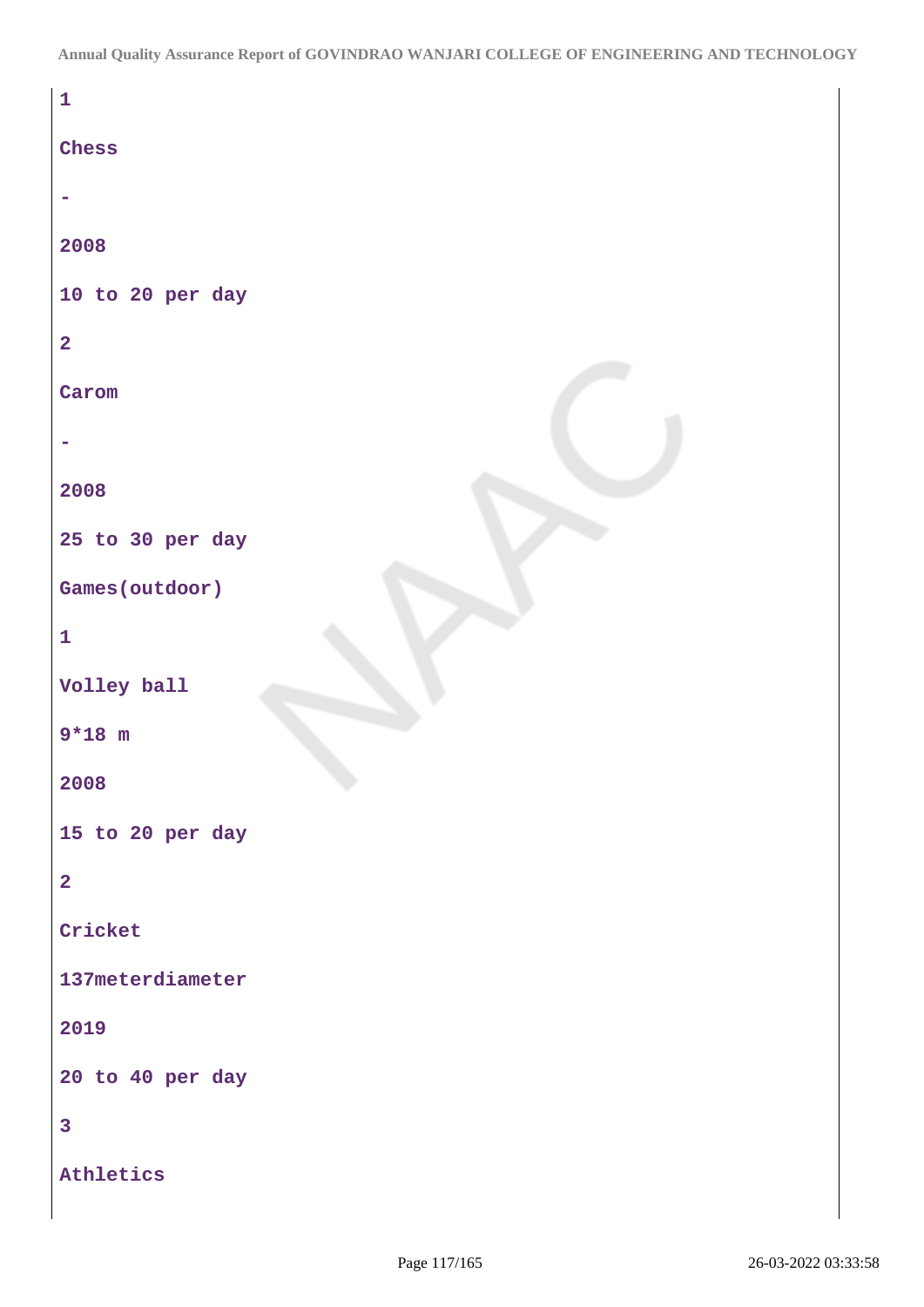| 2008                                                             |
|------------------------------------------------------------------|
| 5 to 10 per day                                                  |
| $\overline{\mathbf{4}}$                                          |
| Tug of war                                                       |
|                                                                  |
| 2008                                                             |
| 30 to 40 per day                                                 |
| 5                                                                |
| Mix cricket                                                      |
|                                                                  |
| 2008                                                             |
| 20 to 25 per day                                                 |
| 6                                                                |
| Badminton                                                        |
| 6.1*13.4 meter                                                   |
| 2008                                                             |
| 25 to 35 per day                                                 |
| $\overline{7}$                                                   |
| Kho-Kho                                                          |
| 27m x 16m inclusive of 1.5m x 16m of free zone behind both poles |
| 2008                                                             |
| 25 to 30 per day                                                 |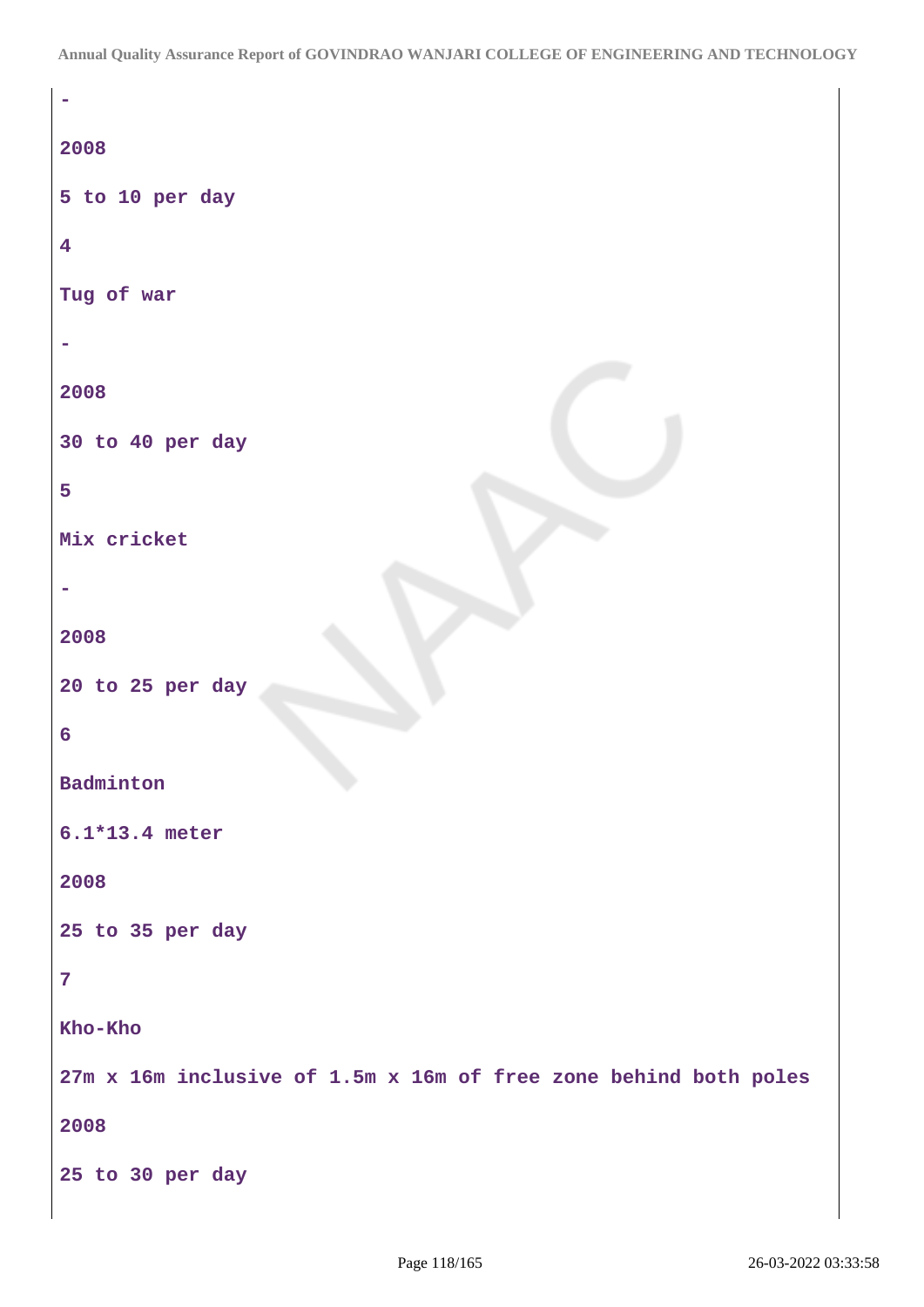| <b>File Description</b>                  | Documents                                                                                                  |
|------------------------------------------|------------------------------------------------------------------------------------------------------------|
| Upload any additional<br>information     | View File                                                                                                  |
| Paste link for additional<br>information | http://www.qwcet.ac.in/uploaded files/Crit<br>erion%204.1.2%20photographs%20for%20additi<br>nal%20link.pdf |

# **4.1.3 - Number of classrooms and seminar halls with ICT- enabled facilities such as smart class, LMS, etc.**

| - 1 | v  |
|-----|----|
|     | ۰. |

| <b>File Description</b>                                                                                   | Documents                                                           |
|-----------------------------------------------------------------------------------------------------------|---------------------------------------------------------------------|
| Upload any additional<br>information                                                                      | View File                                                           |
| Paste link for additional<br>information                                                                  | http://www.qwcet.ac.in/uploaded files/267<br>4.1.3 Word Doc (1).pdf |
| <b>Upload Number of classrooms</b><br>and seminar halls with ICT<br>enabled facilities (Data<br>Template) | View File                                                           |

# **4.1.4 - Expenditure, excluding salary for infrastructure augmentation during the year (INR in Lakhs)**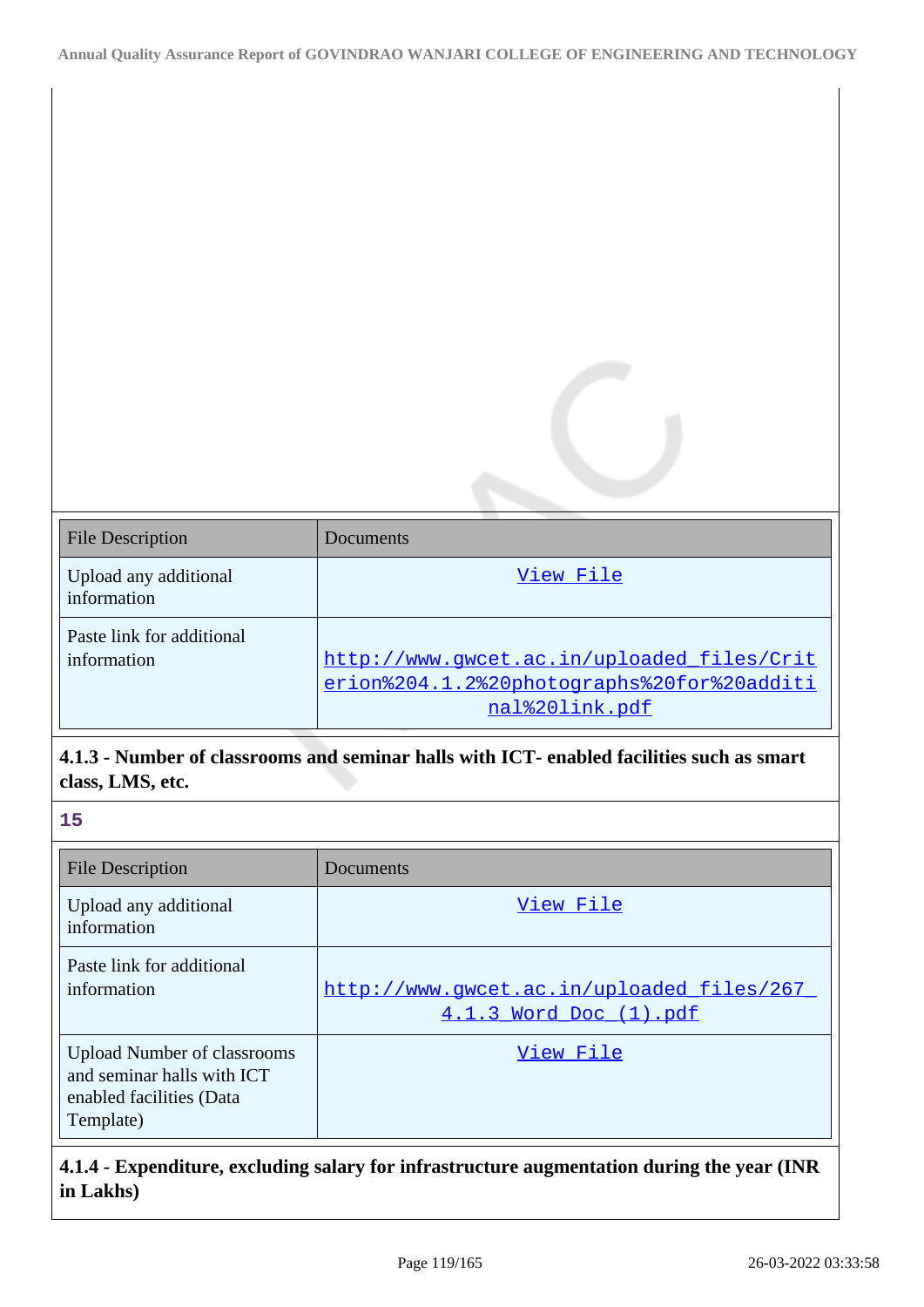# **4.1.4.1 - Expenditure for infrastructure augmentation, excluding salary during the year (INR in lakhs)**

#### **10.70**

| <b>File Description</b>                                                                            | Documents        |
|----------------------------------------------------------------------------------------------------|------------------|
| Upload any additional<br>information                                                               | No File Uploaded |
| Upload audited utilization<br>statements                                                           | View File        |
| <b>Upload Details of budget</b><br>allocation, excluding salary<br>during the year (Data Template) | View File        |

### **4.2 - Library as a Learning Resource**

4.2.1 - Library is automated using Integrated Library Management System (ILMS)

- **Library uses Sack Info Softlib Software having nature of automation as fully from Year 2010 that supports all inhouse operations of the Library. These functions usually include circulation, acquisitions and cataloguing etc.**
- **OPAC: Online Public Access Catalogue (OPAC) consists of Acquisition, Cataloging, Circulation, Serials control and Web OPAC facility which allows students and faculty to browse a book by author, title, publisher or any keyword.**
- **Barcode based circulation of books is implemented**
- **Library is having collections of e- journals and e- books.**
- **GWCET Central Library has a provision of access to ejournals, NPTEL video lectures, DELNET, Project Report for UG,PG programmes. For this purpose separate arrangement in Digital Library is made where students & staff can access, download ,print the open access journals & research papers, also they can listen to the video lectures with the help of audio-visual aids**
- **Services of Library are planned in such a way that its functioning is always user friendly with more focus on student's convenience and their activities**
- **From session 2020-21, the HEI has started using new software LIBMAN Master software which is a cloud based software**

**The details of ILMS are –**

**Sr.No.**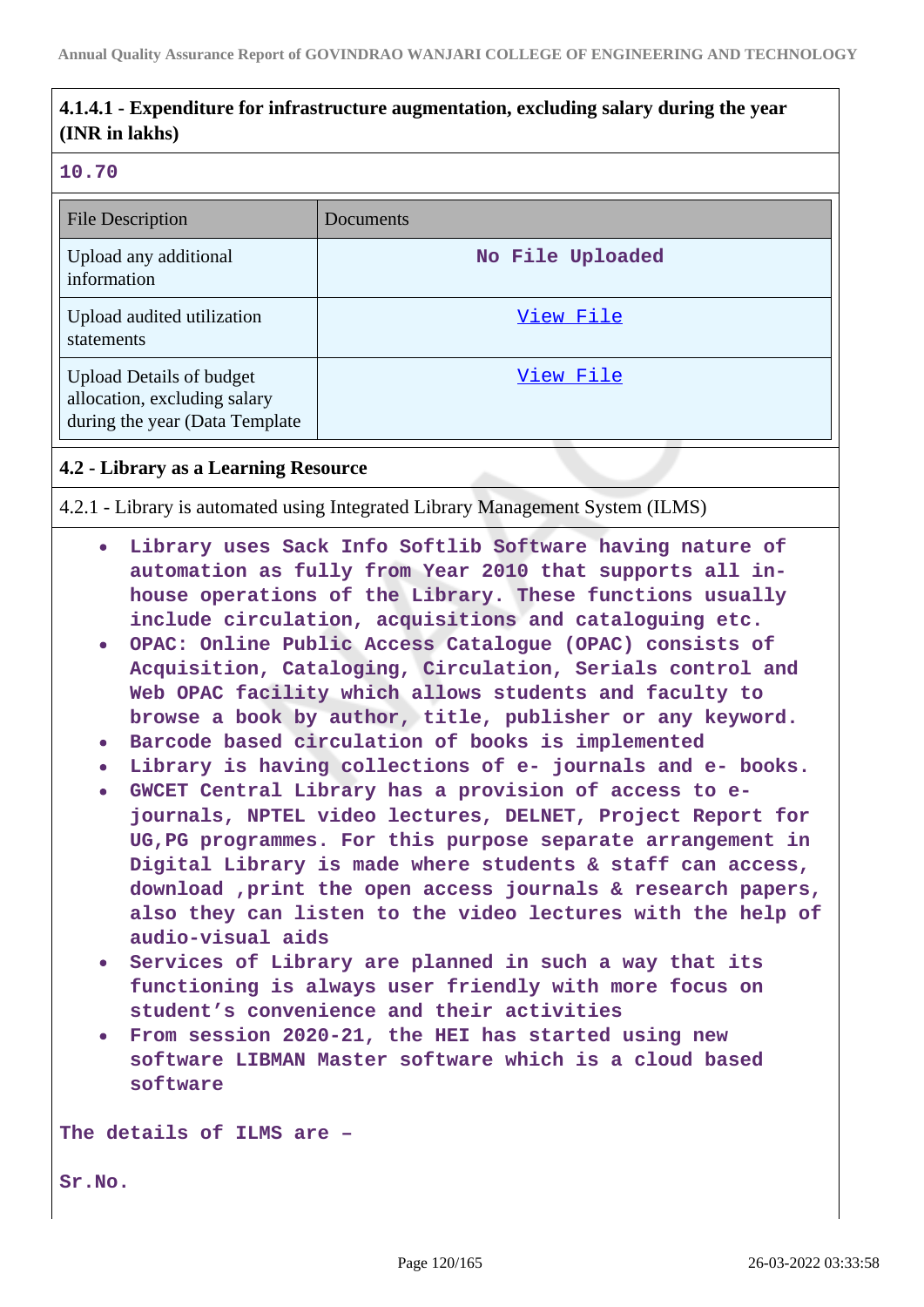| Name of ILMS Software      |
|----------------------------|
| Nature of Automation       |
| Version                    |
| Year of Automation         |
| $\mathbf{1}$               |
| Sack info Softlib Software |
| Fully                      |
| 2.5                        |
| 2013-2014                  |
| $\overline{2}$             |
| Sack info Softlib Software |
| Fully                      |
| 2.5                        |
| 2014-2015                  |
| $\overline{\mathbf{3}}$    |
| Sack info Softlib Software |
| Fully                      |
| 2.5                        |
| 2015-2016                  |
| $\overline{\mathbf{4}}$    |
| Sack info Softlib Software |
| Fully                      |
| 2.5                        |
|                            |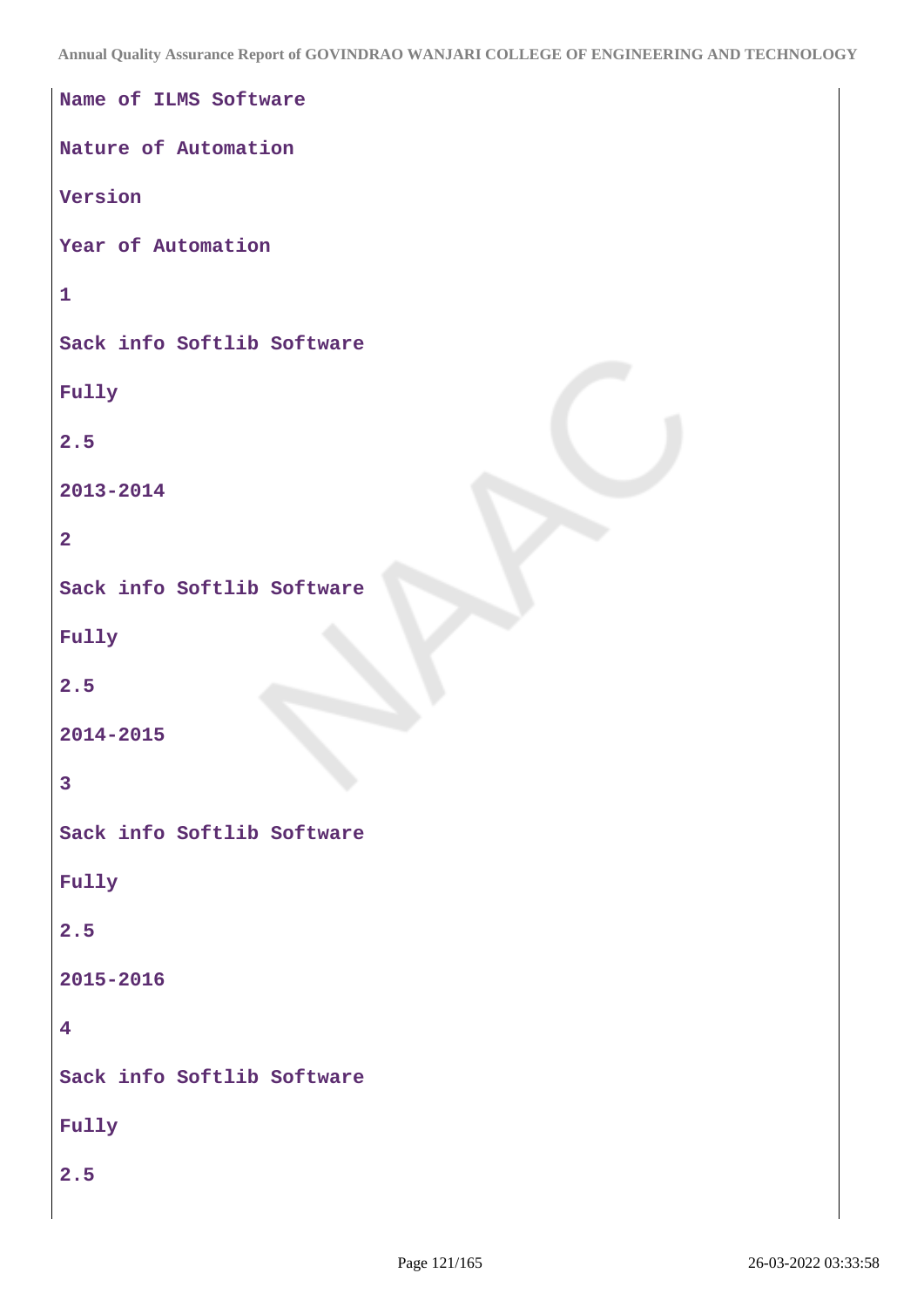| 2016-2017                     |
|-------------------------------|
| 5                             |
| Sack info Softlib Software    |
| Fully                         |
| 2.5                           |
| 2017-2018                     |
| $6\phantom{1}$                |
| Sack info Softlib Software    |
| Fully                         |
| 2.5                           |
| 2018-2019                     |
| $\overline{7}$                |
| Sack info Softlib Software    |
| Fully                         |
| 2.5                           |
| 2019-2020                     |
| 8                             |
| <b>LIBMAN Master Software</b> |
| Fully                         |
| Cloud Based                   |
| 2020-2021                     |
|                               |
|                               |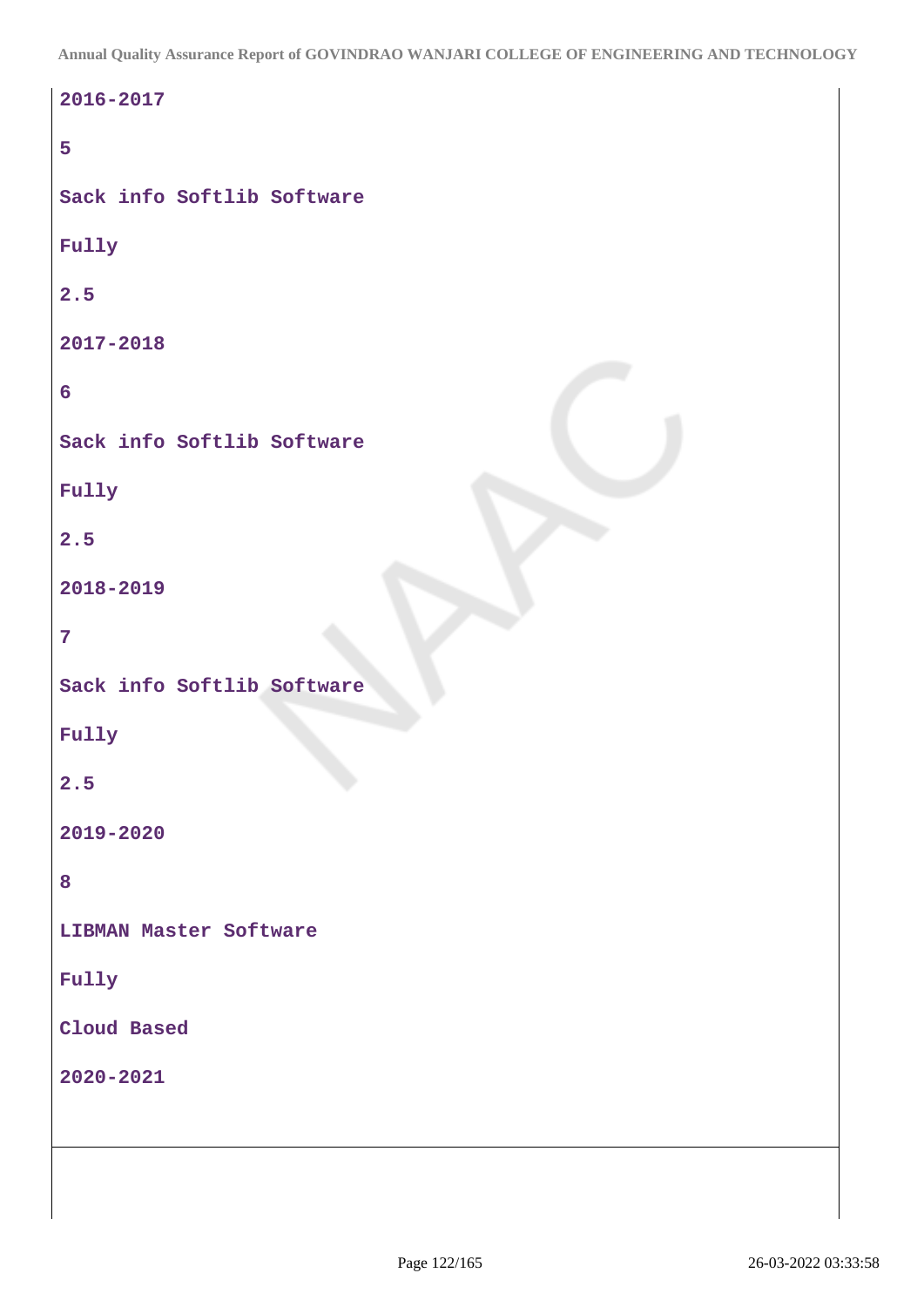| <b>File Description</b>                                                                                                                                                            | Documents |                       |  |
|------------------------------------------------------------------------------------------------------------------------------------------------------------------------------------|-----------|-----------------------|--|
| Upload any additional<br>information                                                                                                                                               |           | View File             |  |
| Paste link for Additional<br>Information                                                                                                                                           |           | Nil                   |  |
| 4.2.2 - The institution has subscription for<br>the following e-resources e-journals e-<br>ShodhSindhu Shodhganga Membership e-<br>books Databases Remote access toe-<br>resources |           | B. Any 3 of the above |  |
| <b>File Description</b>                                                                                                                                                            | Documents |                       |  |
| Upload any additional<br>information                                                                                                                                               |           | <u>View File</u>      |  |
| Details of subscriptions like e-<br>journals, e-Shodh Sindhu,<br>Shodhganga Membership etc<br>(Data Template)                                                                      |           | View File             |  |

# **4.2.3 - Expenditure for purchase of books/e-books and subscription to journals/e- journals during the year (INR in Lakhs)**

# **4.2.3.1 - Annual expenditure of purchase of books/e-books and subscription to journals/ejournals during the year (INR in Lakhs)**

**Nil**

| <b>File Description</b>                                                                                                       | Documents        |
|-------------------------------------------------------------------------------------------------------------------------------|------------------|
| Any additional information                                                                                                    | No File Uploaded |
| Audited statements of accounts                                                                                                | No File Uploaded |
| Details of annual expenditure<br>for purchase of books/e-books<br>and journals/e- journals during<br>the year (Data Template) | No File Uploaded |

**4.2.4 - Number per day usage of library by teachers and students ( foot falls and login data for online access) (Data for the latest completed academic year)**

# **4.2.4.1 - Number of teachers and students using library per day over last one year**

**10**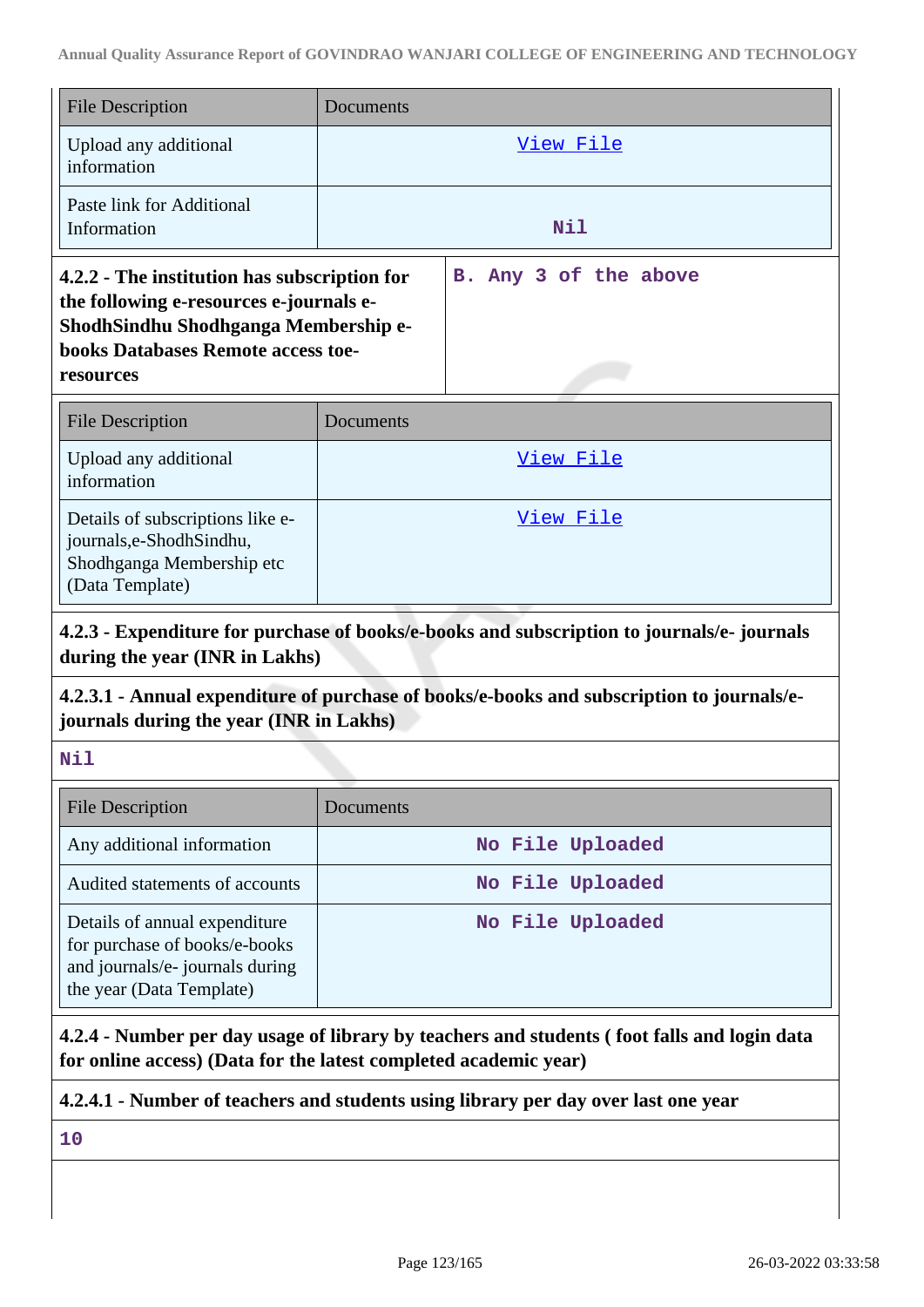| <b>File Description</b>                              | Documents |
|------------------------------------------------------|-----------|
| Any additional information                           | View File |
| Details of library usage by<br>teachers and students | View File |

### **4.3 - IT Infrastructure**

4.3.1 - Institution frequently updates its IT facilities including Wi-Fi

**The institute is updating IT facilities time to time. Departments have computer labs equipped with internet facility and the entire PC has network connectivity. The institution has a dedicated internet leased-line to cater to the requirements of internet for all the students and staff. Latest anti-virus software is being used in the institution for providing a safe and secure environment for digital activities. The College is having well established IT facilities in the entire campus. Institute has computing facility with adequate number of Computers, printers and scanners. All the computers in the laboratory are connected in a single network. College ensures availability of adequate physical IT infrastructure. Whenever additional curriculum needs arise, it is ensured that required IT infrastructure is available on time. The college regularly upgrades both software and hardware facilities as per the academic requirements.**

**The following are the strategies for deploying and updating IT infrastructure and associated facilities:**

- **Wi-Fi facilities are upgraded as per the requirement. Wi-Fi facility is provided to each staff and student wherein, they can access for all types of e-learning resources**
- **The computers are regularly upgraded with Anti Virus.**
- **All the systems are connected by LAN & Wi-Fi facilities.**
- **CCTV's are installed to have strict surveillance and monitoring of all the events and happenings in the college.**
- **Moreover, the institution is a regular organizer of Online Exams for many reputed organizations like GCC-TBC, NSEIT, MAHAGENCO, MAHATRANSCO, ORDNANCE FACTORY, MAHA POLICE BHARTI, AAROGYA VIBHAG BHARTI**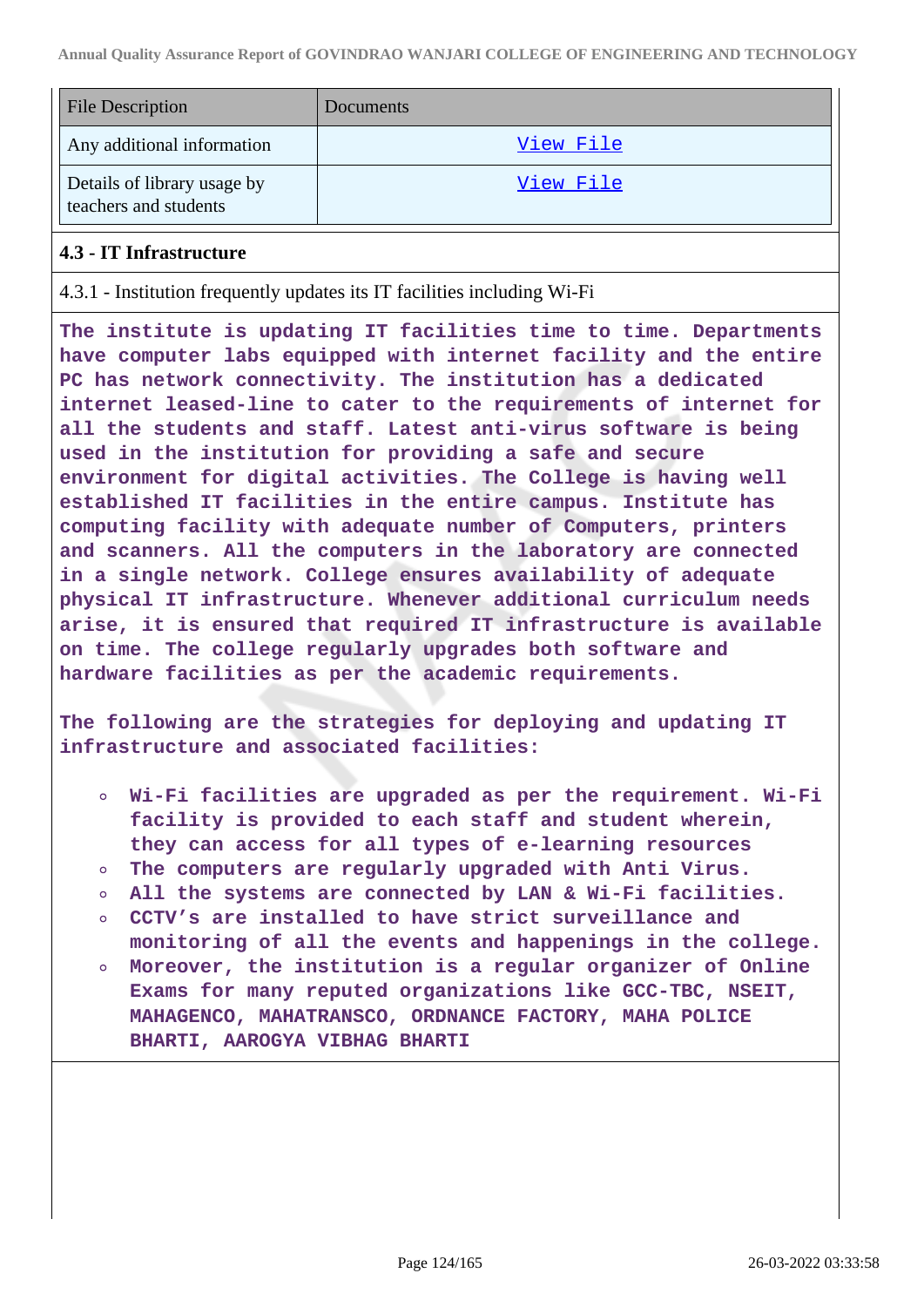| <b>File Description</b>                                                                                                                                                            | Documents           |  |
|------------------------------------------------------------------------------------------------------------------------------------------------------------------------------------|---------------------|--|
| Upload any additional<br>information                                                                                                                                               | View File           |  |
| Paste link for additional<br>information                                                                                                                                           | Nil                 |  |
| 4.3.2 - Number of Computers                                                                                                                                                        |                     |  |
| 304                                                                                                                                                                                |                     |  |
| <b>File Description</b>                                                                                                                                                            | Documents           |  |
| Upload any additional<br>information                                                                                                                                               | No File Uploaded    |  |
| List of Computers                                                                                                                                                                  | View File           |  |
| 4.3.3 - Bandwidth of internet connection in<br>the Institution                                                                                                                     | - ?<br>50MBPS<br>A. |  |
| <b>File Description</b>                                                                                                                                                            | Documents           |  |
| Upload any additional<br>Information                                                                                                                                               | No File Uploaded    |  |
| Details of available bandwidth<br>of internet connection in the<br>Institution                                                                                                     | View File           |  |
| <b>4.4 - Maintenance of Campus Infrastructure</b>                                                                                                                                  |                     |  |
| 4.4.1 - Expenditure incurred on maintenance of infrastructure (physical and academic<br>support facilities) excluding salary component during the year (INR in Lakhs)              |                     |  |
| 4.4.1.1 - Expenditure incurred on maintenance of infrastructure (physical facilities and<br>academic support facilities) excluding salary component during the year (INR in lakhs) |                     |  |
| 89.16                                                                                                                                                                              |                     |  |
| <b>File Description</b>                                                                                                                                                            | <b>Documents</b>    |  |
| Upload any additional<br>information                                                                                                                                               | No File Uploaded    |  |
| Audited statements of accounts                                                                                                                                                     | View File           |  |
| Details about assigned budget<br>and expenditure on physical<br>facilities and academic support<br>facilities (Data Templates)                                                     | <u>View File</u>    |  |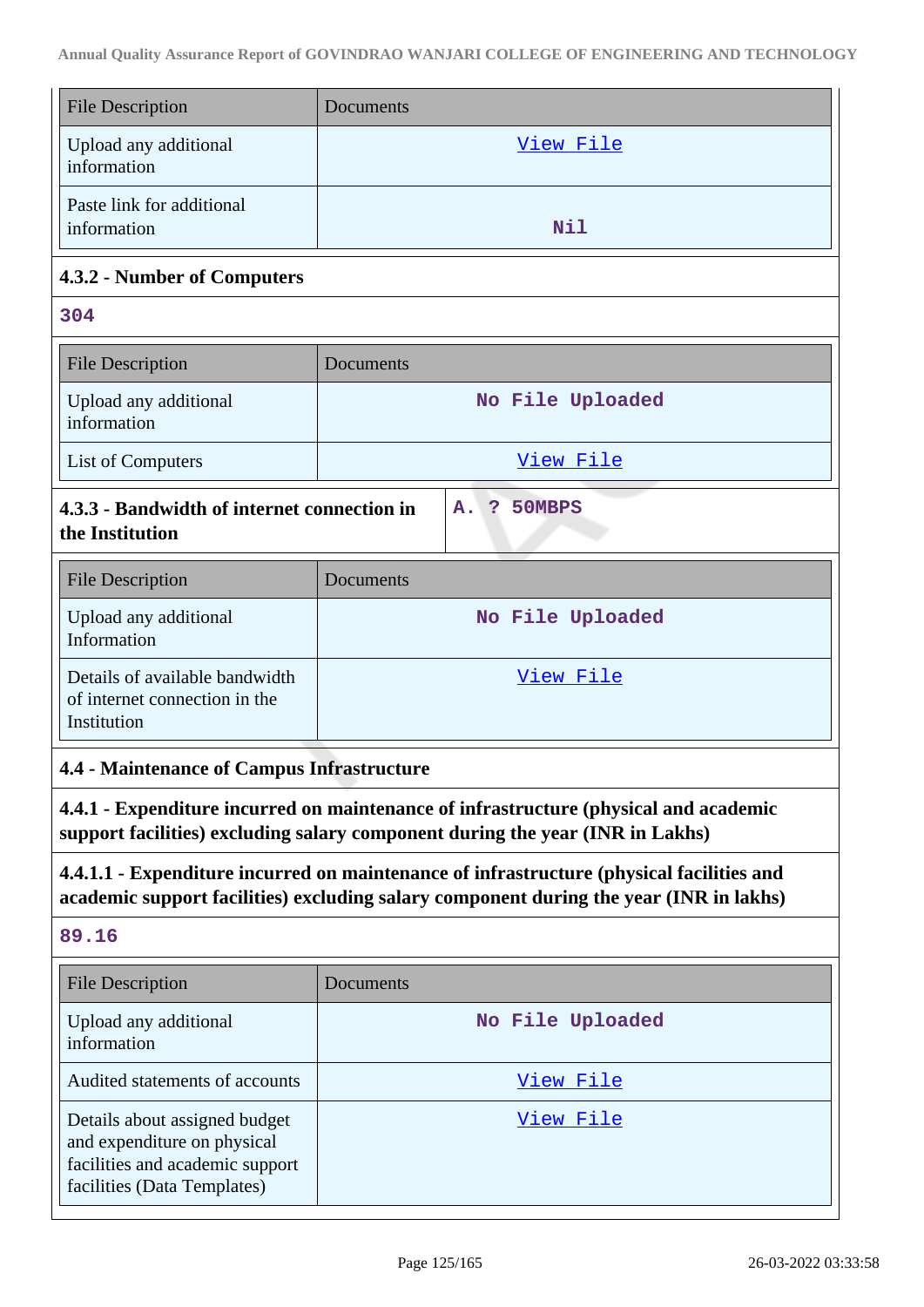4.4.2 - There are established systems and procedures for maintaining and utilizing physical, academic and support facilities - laboratory, library, sports complex, computers, classrooms etc.

**Policy details for maintaining and utilizing physical, Academic and Support facilities are as follows.**

- **1. Supervisors & external agency are hired to look after the housekeeping of the complete institute.**
- **2. The computer hardware, software and its networking are taken care by Lab Assistant of respective department.**
- **3. Regular maintenance of equipments in all laboratories is carried out by the technical staff at the**

**Department level while in some cases it is referred to the sales & service department of the**

**equipments manufacturer or a service provider. Concerned laboratory in-charge refers the case to**

**HOD. Then HOD refers to the service provider.**

- **1. Institute has employed technicians for maintenance electrical equipments, purified drinking water facilities and drainage facilities.**
- **2. Security staff is employed on contract basis to safe guard the whole premises.**
- **3. Internet connectivity, CCTV security system and network connectivity is maintained by network administration team**
- **4. Software up gradation of each departmental laboratories is done at department Level.**
- **5. Maintenance of garden, tree plantation, landscapes maintenance, external and physical beautification of the college campus have been done by the respective in-charges .**
- **6. Annual stock verification is done in all departments and report of damage and non functional equipments are forwarded and repair is undertaken accordingly.**
- **7. Register is maintained in the library for entry, exit for the students and same for the faculty members. Cleanliness is maintained by sweeper on everyday basis .**
- **8. Housekeeping in-charge works in coordination with department for dusting, mopping and cleaning of classrooms, laboratory, tutorial room and smart classroom on regular basis. Equipment and furniture are repaired and maintained by skilled laboratory assistants of institute and whenever and wherever required.**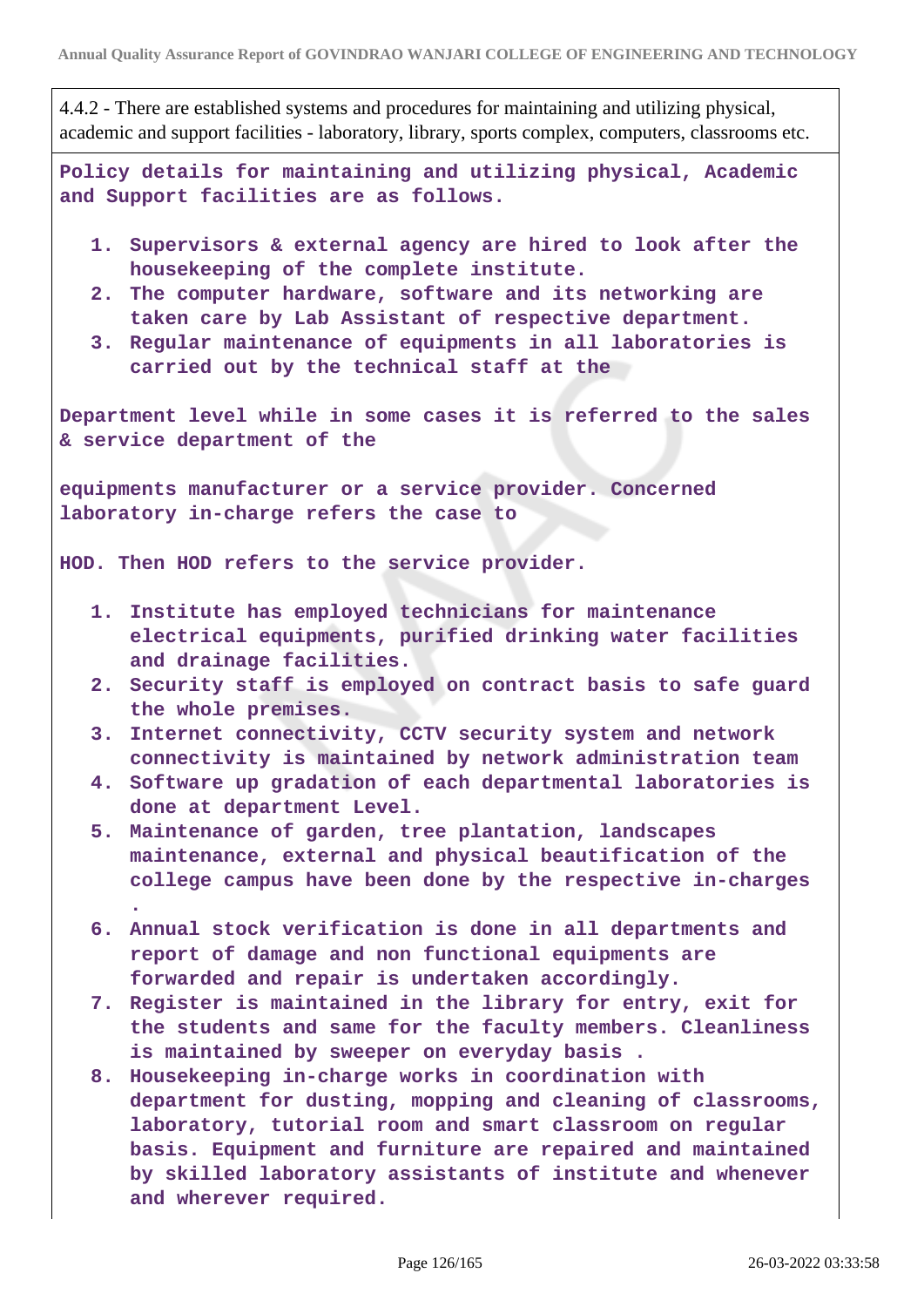**9. In-charge and team of electrical maintenance is responsible for maintaining and repairing of power supply, water cooler, AC, various fixtures etc. to monitor electrical equipments such as generator, UPS batteries etc. Monthly inspection and checking is carried out in severe cases of major problem. It is referred to service department (belonging to the equipment) and the service provider will check out the problem and submit the report. If there is any requirement of replacement of certain part of equipment in such case the quotations are called and purchased as per the process of centralized method of purchasing .**

| <b>File Description</b>                  | Documents |
|------------------------------------------|-----------|
| Upload any additional<br>information     | View File |
| Paste link for additional<br>information | Nil       |

### **STUDENT SUPPORT AND PROGRESSION**

### **5.1 - Student Support**

**5.1.1 - Number of students benefited by scholarships and free ships provided by the Government during the year**

**5.1.1.1 - Number of students benefited by scholarships and free ships provided by the Government during the year**

### **1089**

| File Description                                                                                                                | Documents        |
|---------------------------------------------------------------------------------------------------------------------------------|------------------|
| Upload self attested letter with<br>the list of students sanctioned<br>scholarship                                              | View File        |
| Upload any additional<br>information                                                                                            | No File Uploaded |
| Number of students benefited<br>by scholarships and free ships<br>provided by the Government<br>during the year (Data Template) | View File        |

**5.1.2 - Number of students benefitted by scholarships, free ships etc. provided by the institution / non- government agencies during the year**

**5.1.2.1 - Total number of students benefited by scholarships, free ships, etc provided by the institution / non- government agencies during the year**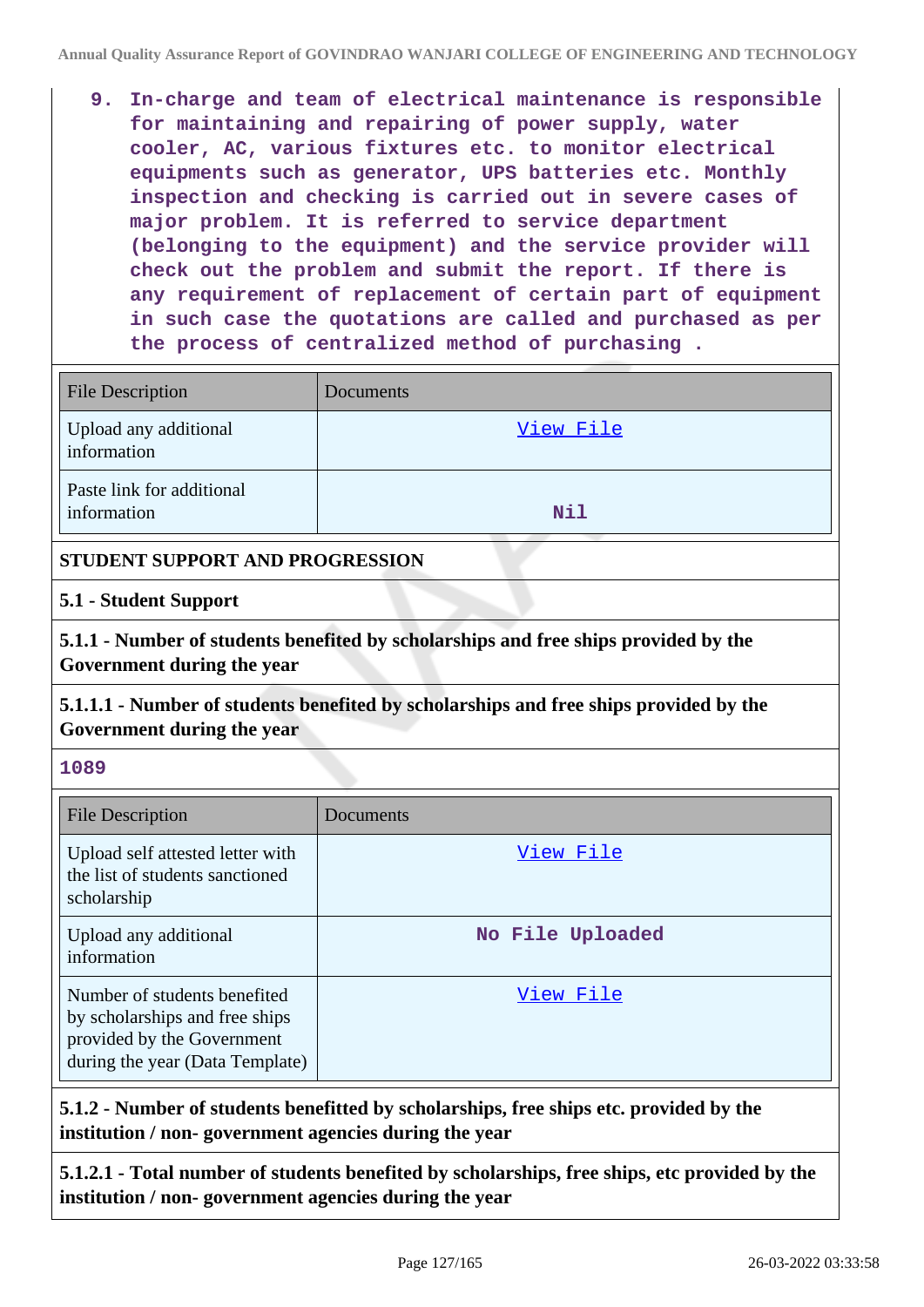| Documents                                                                                                                                                                                                                                            |  |  |  |
|------------------------------------------------------------------------------------------------------------------------------------------------------------------------------------------------------------------------------------------------------|--|--|--|
| <u>View File</u>                                                                                                                                                                                                                                     |  |  |  |
| View File                                                                                                                                                                                                                                            |  |  |  |
| A. All of the above<br>5.1.3 - Capacity building and skills<br>enhancement initiatives taken by the<br>institution include the following: Soft skills<br><b>Language and communication skills Life</b><br>skills (Yoga, physical fitness, health and |  |  |  |
| Documents                                                                                                                                                                                                                                            |  |  |  |
| http://www.gwcet.ac.in/uploaded files/5.1.<br>3 Final.pdf                                                                                                                                                                                            |  |  |  |
| No File Uploaded                                                                                                                                                                                                                                     |  |  |  |
| View File                                                                                                                                                                                                                                            |  |  |  |
| 5.1.4 - Number of students benefitted by guidance for competitive examinations and career<br>counseling offered by the institution during the year                                                                                                   |  |  |  |
|                                                                                                                                                                                                                                                      |  |  |  |
| 5.1.4.1 - Number of students benefitted by guidance for competitive examinations and career<br>counseling offered by the institution during the year                                                                                                 |  |  |  |
|                                                                                                                                                                                                                                                      |  |  |  |
| Documents                                                                                                                                                                                                                                            |  |  |  |
| No File Uploaded                                                                                                                                                                                                                                     |  |  |  |
| <u>View File</u>                                                                                                                                                                                                                                     |  |  |  |
|                                                                                                                                                                                                                                                      |  |  |  |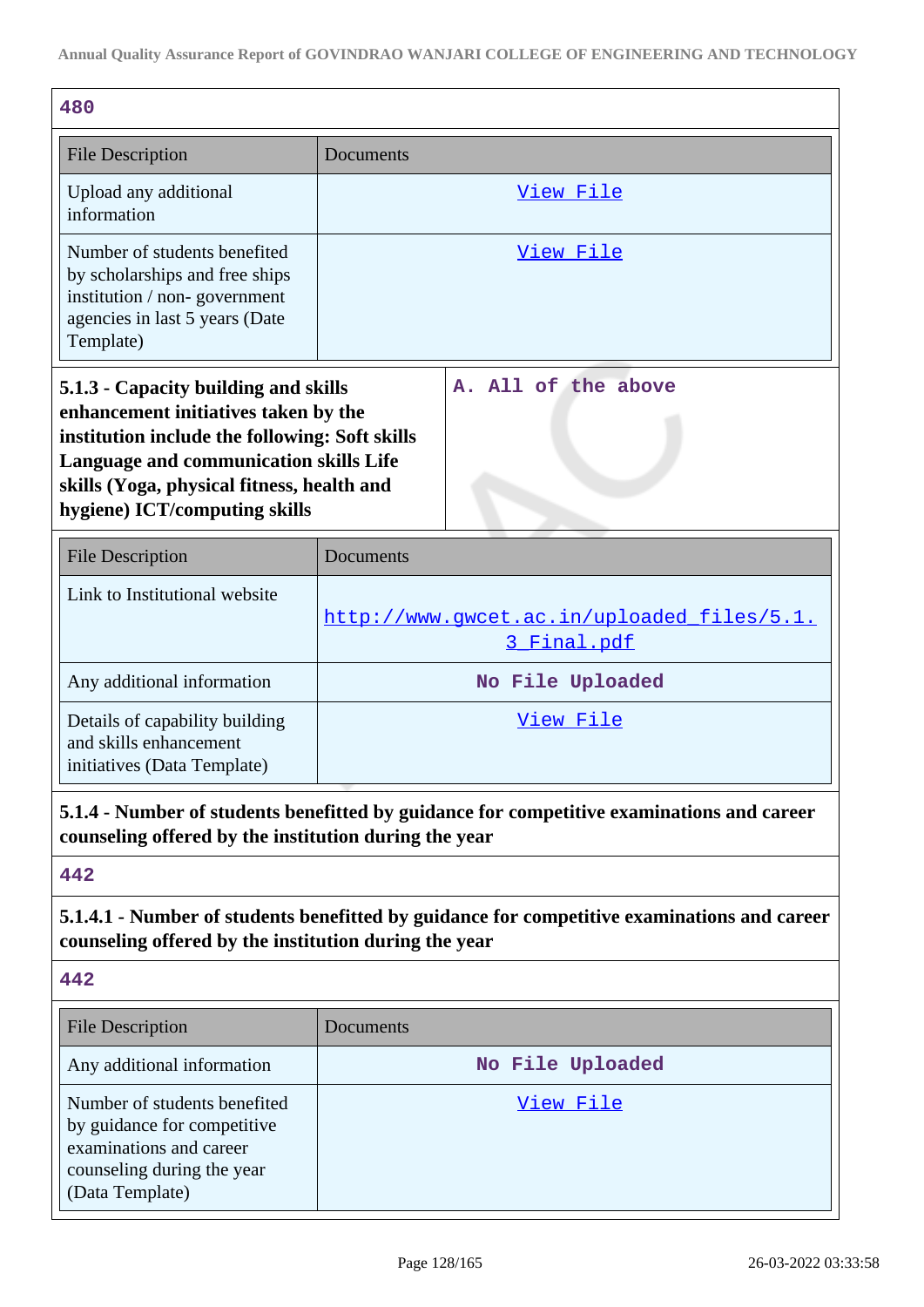| 5.1.5 - The Institution has a transparent<br>mechanism for timely redressal of student<br>grievances including sexual harassment and<br>ragging cases Implementation of guidelines |  |  | A. All of the above |
|------------------------------------------------------------------------------------------------------------------------------------------------------------------------------------|--|--|---------------------|
| of statutory/regulatory bodies Organization                                                                                                                                        |  |  |                     |
| wide awareness and undertakings on policies                                                                                                                                        |  |  |                     |
| with zero tolerance Mechanisms for                                                                                                                                                 |  |  |                     |
| submission of online/offline students'                                                                                                                                             |  |  |                     |
| grievances Timely redressal of the grievances<br>through appropriate committees                                                                                                    |  |  |                     |
|                                                                                                                                                                                    |  |  |                     |

| <b>File Description</b>                                                                                                                  | Documents        |
|------------------------------------------------------------------------------------------------------------------------------------------|------------------|
| Minutes of the meetings of<br>student redressal committee,<br>prevention of sexual harassment<br>committee and Anti Ragging<br>committee | View File        |
| Upload any additional<br>information                                                                                                     | No File Uploaded |
| Details of student grievances<br>including sexual harassment<br>and ragging cases                                                        | View File        |

### **5.2 - Student Progression**

# **5.2.1 - Number of placement of outgoing students during the year**

### **5.2.1.1 - Number of outgoing students placed during the year**

**36**

| <b>File Description</b>                                         | Documents        |
|-----------------------------------------------------------------|------------------|
| Self-attested list of students<br>placed                        | View File        |
| Upload any additional<br>information                            | No File Uploaded |
| Details of student placement<br>during the year (Data Template) | View File        |

### **5.2.2 - Number of students progressing to higher education during the year**

### **5.2.2.1 - Number of outgoing student progression to higher education**

**1**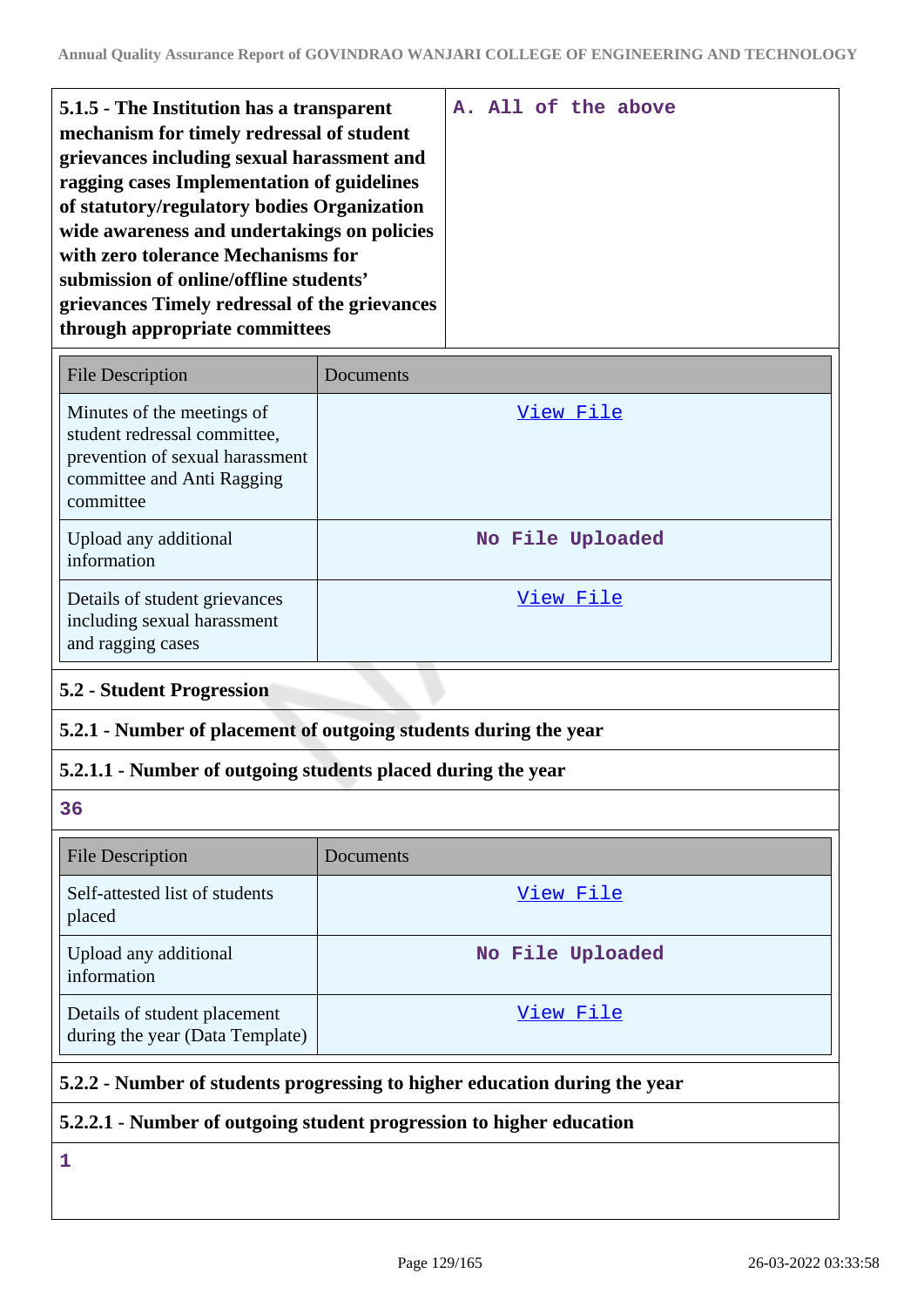| <b>File Description</b>                               | Documents        |
|-------------------------------------------------------|------------------|
| Upload supporting data for<br>student/alumni          | View File        |
| Any additional information                            | No File Uploaded |
| Details of student progression<br>to higher education | View File        |

**5.2.3 - Number of students qualifying in state/national/ international level examinations during the year (eg: JAM/CLAT/GATE/ GMAT/CAT/GRE/ TOEFL/ Civil Services/State government examinations)**

**5.2.3.1 - Number of students qualifying in state/ national/ international level examinations (eg: JAM/CLAT/NET/ SLET/ GATE/ GMAT/CAT/GRE/ TOEFL/ Civil Services/ State government examinations) during the year**

**0**

| <b>File Description</b>                                                                                                   | Documents        |
|---------------------------------------------------------------------------------------------------------------------------|------------------|
| Upload supporting data for the<br>same                                                                                    | View File        |
| Any additional information                                                                                                | No File Uploaded |
| Number of students qualifying<br>in state/national/international<br>level examinations during the<br>year (Data Template) | View File        |

# **5.3 - Student Participation and Activities**

**5.3.1 - Number of awards/medals for outstanding performance in sports/cultural activities at university/state/national / international level (award for a team event should be counted as one) during the year**

**5.3.1.1 - Number of awards/medals for outstanding performance in sports/cultural activities at university/state/ national / international level (award for a team event should be counted as one) during the year.**

**0**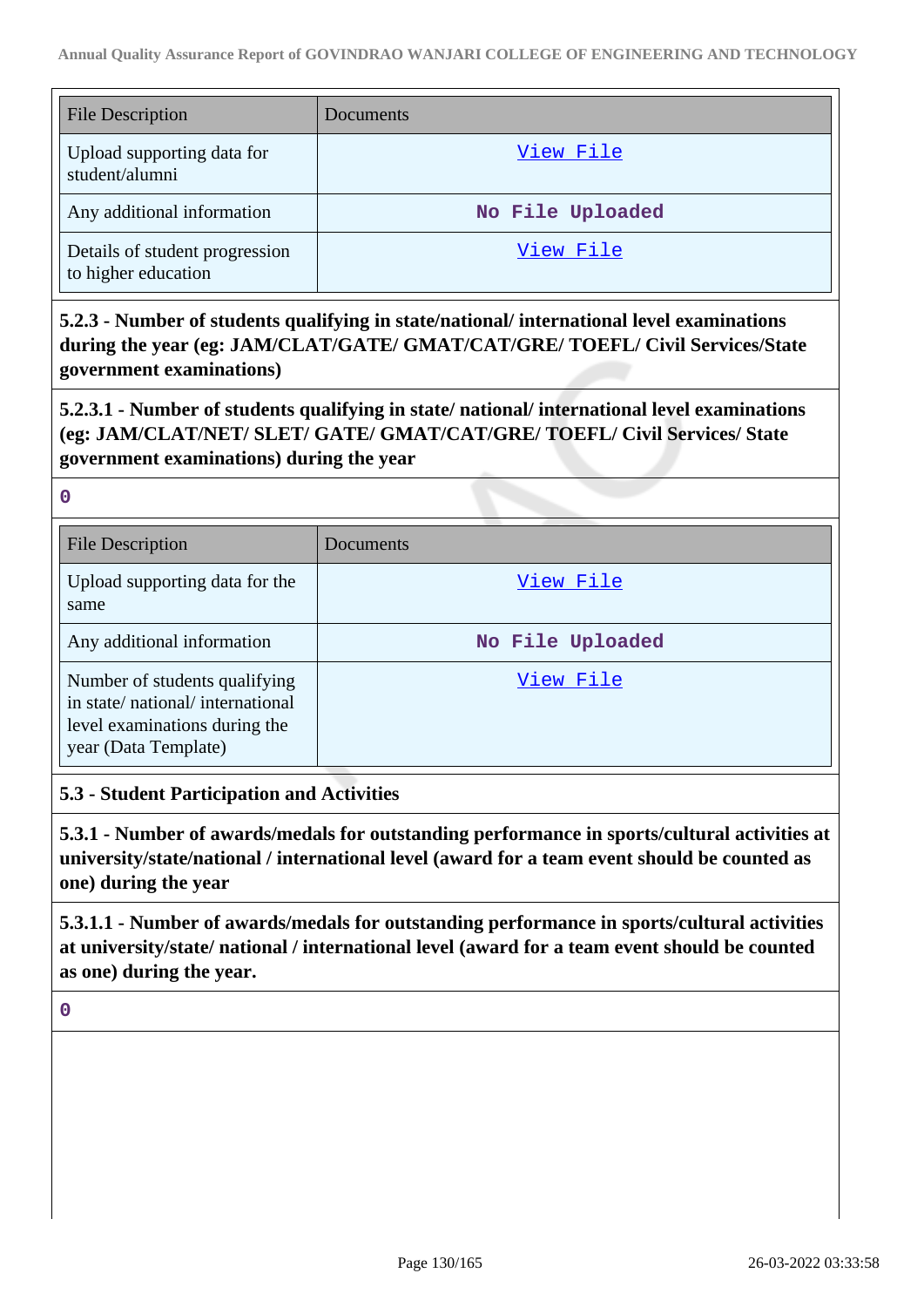| <b>File Description</b>                                                                                                                                                               | Documents        |
|---------------------------------------------------------------------------------------------------------------------------------------------------------------------------------------|------------------|
| e-copies of award letters and<br>certificates                                                                                                                                         | No File Uploaded |
| Any additional information                                                                                                                                                            | No File Uploaded |
| Number of awards/medals for<br>outstanding performance in<br>sports/cultural activities at univ<br>ersity/state/national/internationa<br>1 level (During the year) (Data<br>Template) | View File        |

5.3.2 - Institution facilitates students' representation and engagement in various administrative, cocurricular and extracurricular activities (student council/ students representation on various bodies as per established processes and norms )

**The Principal will notify the selection process of student's representation. Every year Govindrao Wanjari College of Engineering & Technology forms Students Council having representation of students from First Year to Final year all the branches. The Secretary represents Govindrao Wanjari College of Engineering & Technology on students council solve the problems of students.**

**Every Department is also having a separate student Forum. Various activities are being conducted by the students actively at departmental level as well as at college level.**

**Following are the roles and responsibilities of the Students association and Students council.**

**Role of the Students association and Students council.**

**1. To officially represent all the students in the College.**

**2. To identify and help solve problems encountered by students in the College.**

**3. To promote and encourage the involvement of students in organizing Curricular , Co-curricular, Extra Curricular and Extension activities.**

**Responsibilities Students association and Students council.**

**1. To promote the interests of students among the college administration, staff and parents.**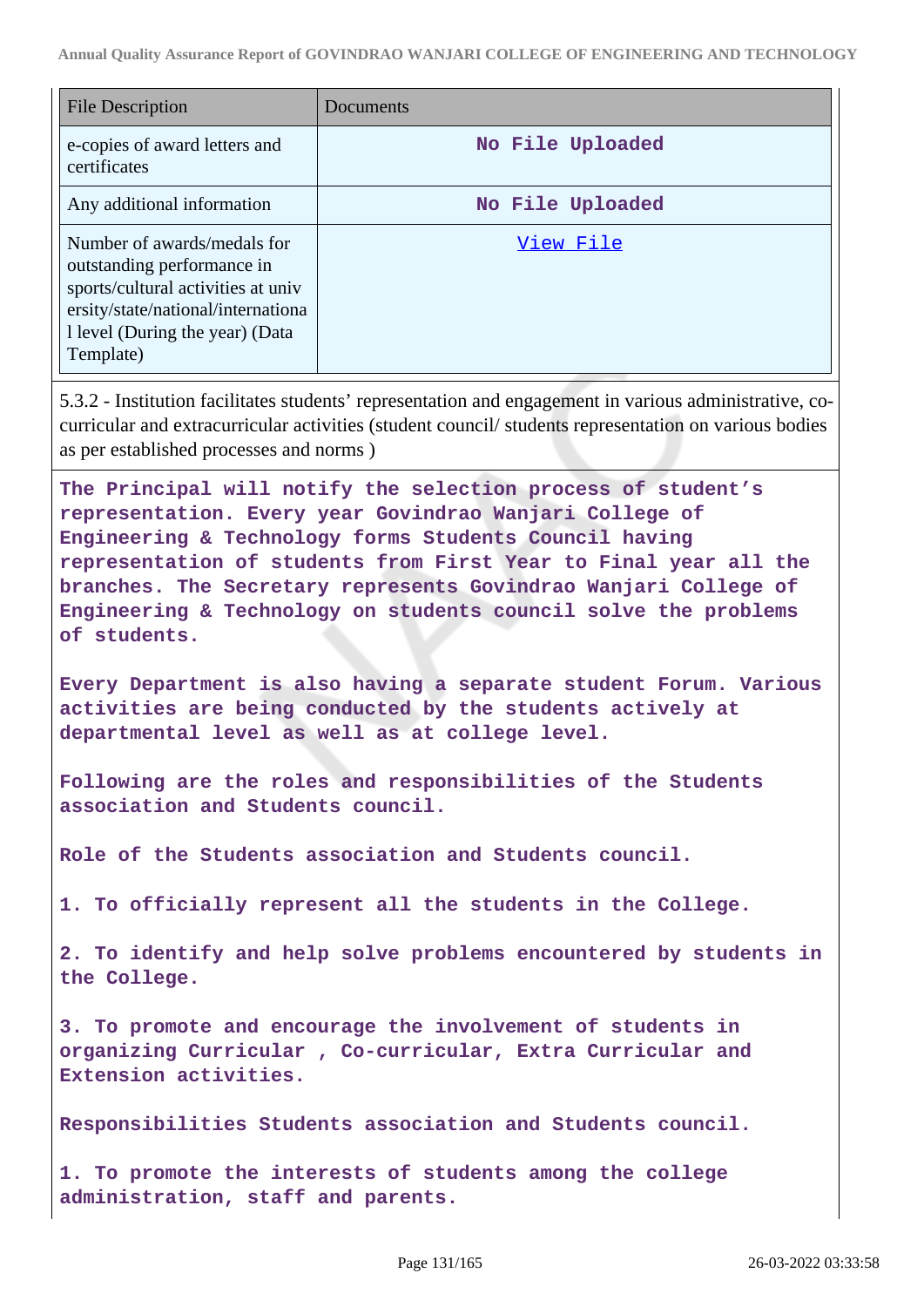**2. To inform students about any subject of concerns.**

### **3. To consult students on any issue of importance.**

**4. To organize financial campaigns for college and charitable activities.**

| <b>File Description</b>                  | Documents                                           |
|------------------------------------------|-----------------------------------------------------|
| Paste link for additional<br>information | http://www.gwcet.ac.in/uploaded files/5.3.<br>2.pdf |
| Upload any additional<br>information     | View File                                           |

**5.3.3 - Number of sports and cultural events/competitions in which students of the Institution participated during the year (organized by the institution/other institutions)**

**5.3.3.1 - Number of sports and cultural events/competitions in which students of the Institution participated during the year**

**0**

| <b>File Description</b>                                                                                                                                                                                | Documents        |
|--------------------------------------------------------------------------------------------------------------------------------------------------------------------------------------------------------|------------------|
| Report of the event                                                                                                                                                                                    | No File Uploaded |
| Upload any additional<br>information                                                                                                                                                                   | No File Uploaded |
| Number of sports and cultural<br>events/competitions in which<br>students of the Institution<br>participated during the year<br>(organized by the<br>institution/other institutions<br>(Data Template) | View File        |

# **5.4 - Alumni Engagement**

5.4.1 - There is a registered Alumni Association that contributes significantly to the development of the institution through financial and/or other support services

**The College has registered Alumni Association with Registration No. Nagpur/0000121/2018.**

- **While rejuvenating the memories of the college, a network**  $\bullet$ **of old students was achieved.**
- **It is the backbone of the institution. The institution**  $\circ$ **rests on the rich history of the student's success and**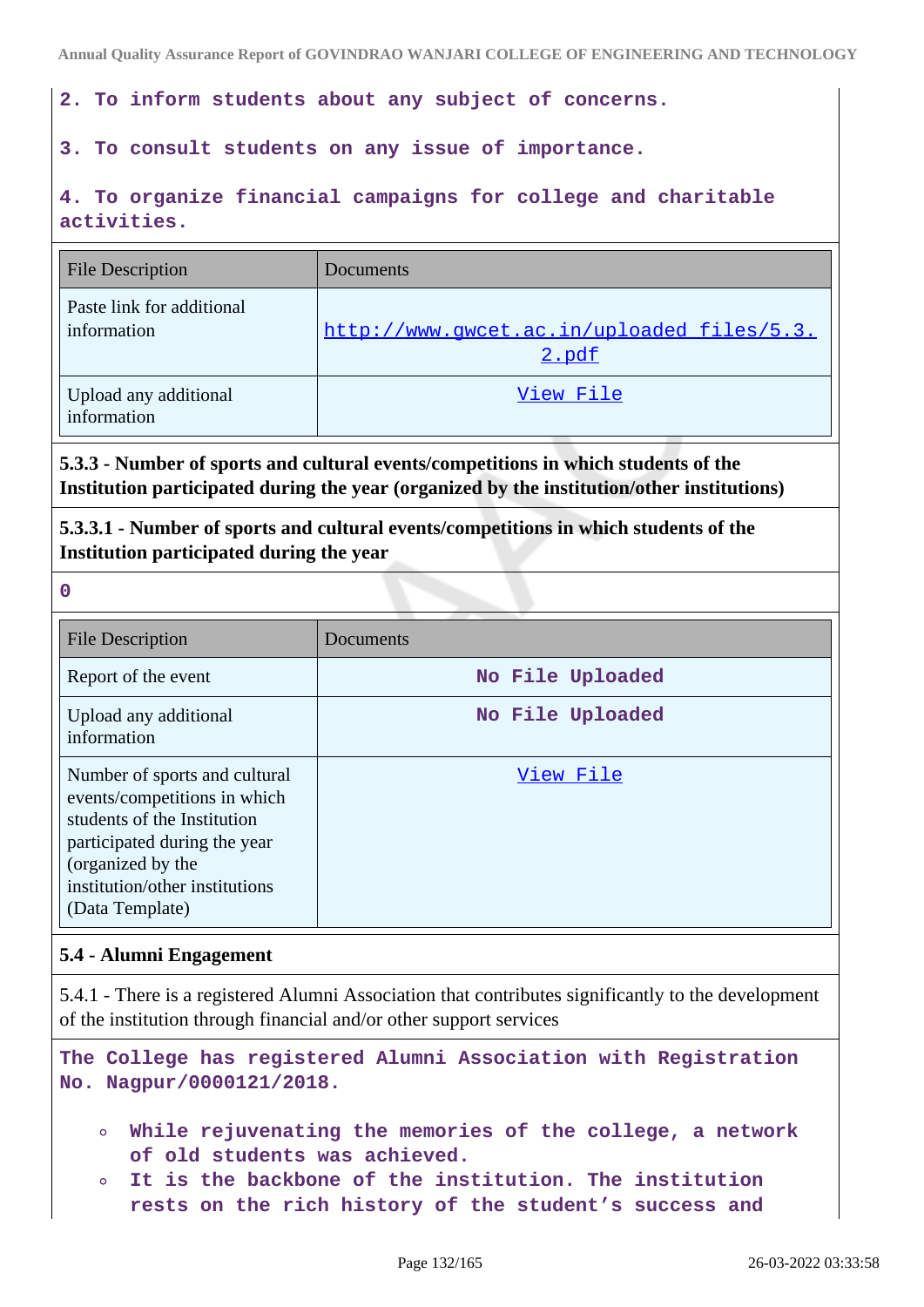**glory.**

- **Association regularly meets, interacts with the management. It is the flag bearer of the developments in the institution.**
- **The alumni help the institution by influencing industries and other agencies in getting placements for the institution. The alumni has expanded and strengthened it with new enrolments.**

**Benefits:**

**Career Advising**

**Industry Institute Interaction**

**Placement assistance**

**Objectives:**

**1. To bring together students of GWCET youth in every area to act as their representative and coordinate and promote their interest in all matters.**

**2. To utilize the experience, wisdom, ability and spare time of past students of theGWCET for the benefit of the weaker section of the society.**

**3. To take up public interest matters relating to the past students of GWCET in this area withState and Central Government and Semi Government or private organizations or public cooperations.**

| File Description                                              | Documents |                                                                            |
|---------------------------------------------------------------|-----------|----------------------------------------------------------------------------|
| Paste link for additional<br>information                      |           | http://www.gwcet.ac.in/uploaded_files/Alum<br>ni association 2020-2021.pdf |
| Upload any additional<br>information                          |           | View File                                                                  |
| 5.4.2 - Alumni contribution during the year<br>(INR in Lakhs) |           | $E.$ $\langle$ 1Lakhs                                                      |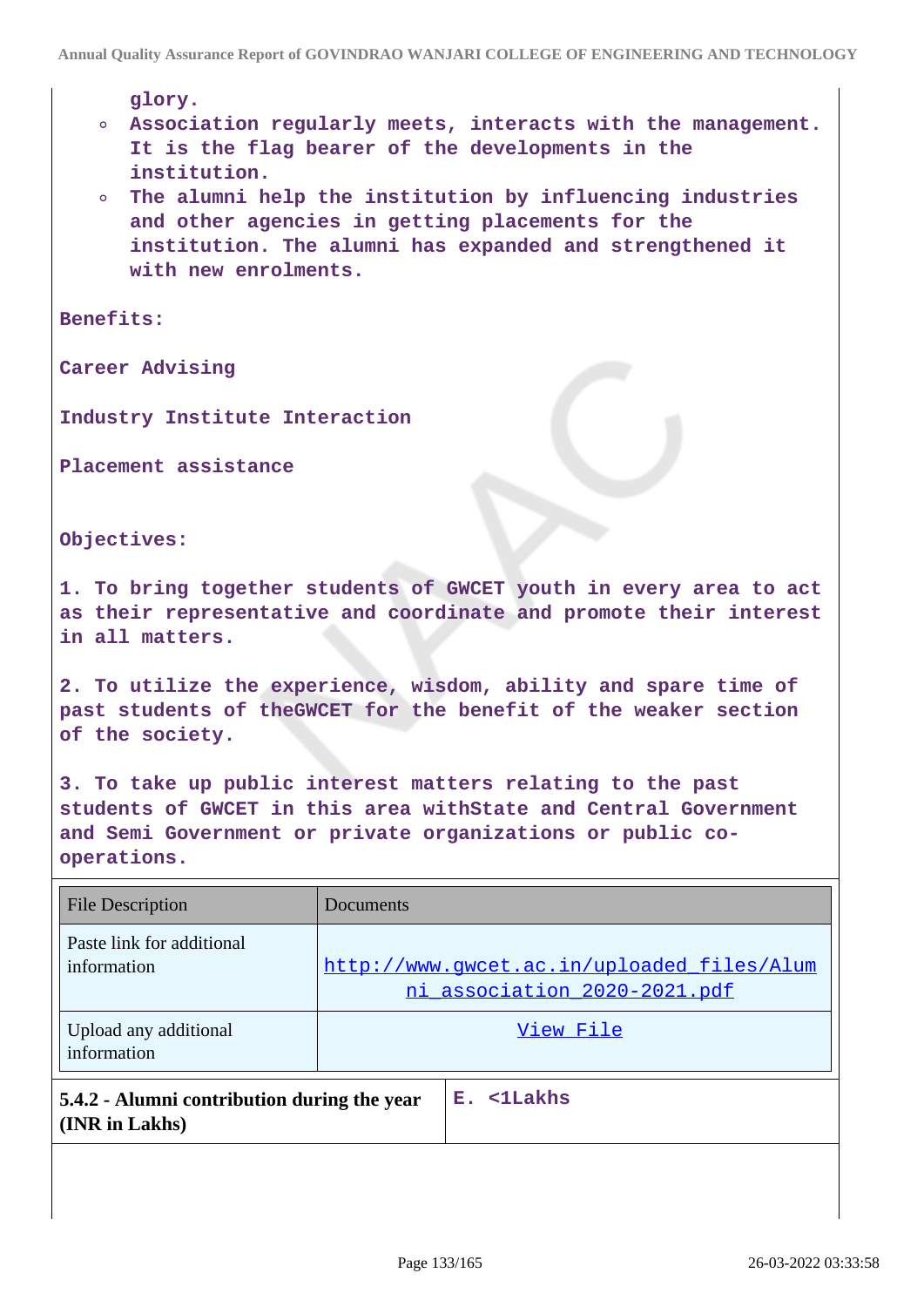| <b>File Description</b>                                                                                                                                                                                                                                                                                                                                                                                    | Documents                                                                                                                                                                                                                                                                                                                                                                                          |  |
|------------------------------------------------------------------------------------------------------------------------------------------------------------------------------------------------------------------------------------------------------------------------------------------------------------------------------------------------------------------------------------------------------------|----------------------------------------------------------------------------------------------------------------------------------------------------------------------------------------------------------------------------------------------------------------------------------------------------------------------------------------------------------------------------------------------------|--|
| Upload any additional<br>information                                                                                                                                                                                                                                                                                                                                                                       | No File Uploaded                                                                                                                                                                                                                                                                                                                                                                                   |  |
| <b>GOVERNANCE, LEADERSHIP AND MANAGEMENT</b>                                                                                                                                                                                                                                                                                                                                                               |                                                                                                                                                                                                                                                                                                                                                                                                    |  |
| 6.1 - Institutional Vision and Leadership                                                                                                                                                                                                                                                                                                                                                                  |                                                                                                                                                                                                                                                                                                                                                                                                    |  |
| the institution                                                                                                                                                                                                                                                                                                                                                                                            | 6.1.1 - The governance of the institution is reflective of and in tune with the vision and mission of                                                                                                                                                                                                                                                                                              |  |
| of society and mankind.                                                                                                                                                                                                                                                                                                                                                                                    | The Vision of the Institute: To emerge as a center of excellence<br>creating research, innovation and entrepreneurialattitude among<br>the technocrats who in turn shall contribute to the development                                                                                                                                                                                             |  |
| The Mission of the Institute:                                                                                                                                                                                                                                                                                                                                                                              |                                                                                                                                                                                                                                                                                                                                                                                                    |  |
| $\bullet$<br>$\bullet$<br>$\bullet$<br>community.<br>$\bullet$<br>them responsible citizens.                                                                                                                                                                                                                                                                                                               | To develop a culture of excellence in teaching and learning<br>with accountability from all supporting activities.<br>To promote new ideas leading to emergence of creators,<br>innovators, leaders, and entrepreneurs.<br>To achieve excellence in application-based research in<br>technology to contribute to the development of the<br>To imbibe the ethical values among the students to make |  |
| Mission statements of the Institute are defined to meet<br>requirement of society, students, industry and to add values<br>among the students. The Institute has been set up with a mission<br>to impart such knowledge as may be necessary for the holistic<br>development of students thereby making them capable of being<br>better employable and at par with the highly competitive career<br>market. |                                                                                                                                                                                                                                                                                                                                                                                                    |  |
| stated mission.                                                                                                                                                                                                                                                                                                                                                                                            | The policy statements and action plans for fulfillment of the                                                                                                                                                                                                                                                                                                                                      |  |
|                                                                                                                                                                                                                                                                                                                                                                                                            | To achieve the mission, the authority chooses staff with an<br>aptitude towards understanding quality issues and allocates<br>them as members of various committees for designing and<br>implementing the quality policy.                                                                                                                                                                          |  |

**The authority analyzes feedback by taking guidance and opinion from experts and stakeholders whenever and wherever necessary.**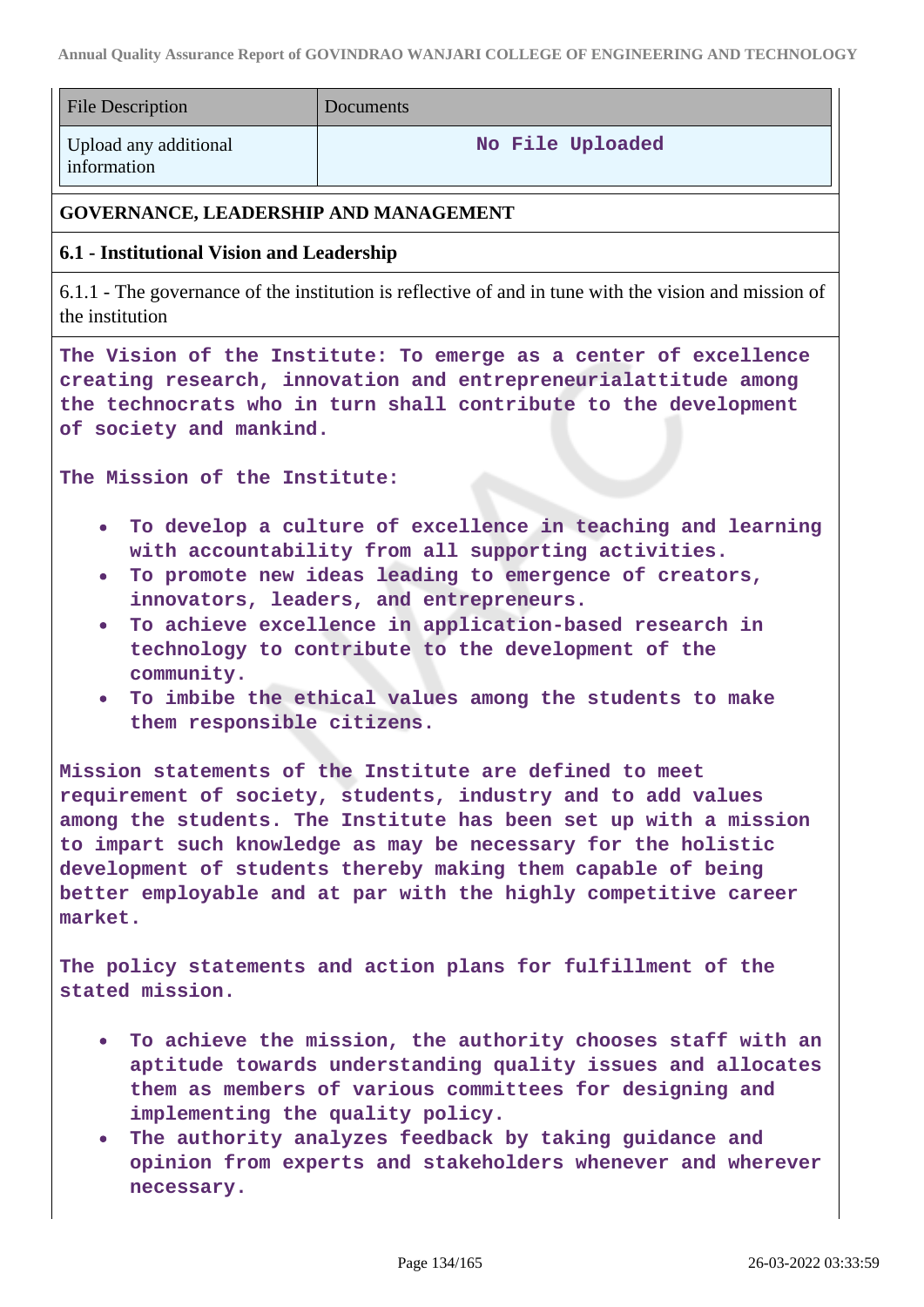**The authority holds sufficient discussions and allows for refinement and modification in the action plan.**

**Efforts which reflect distinctive features of the Institute to accomplish vision are given below:**

- **The Institute follows a well-defined and planned Teaching-Learning process and is implementing add-on and enhancement courses and promotes innovation to provide quality technical education.**
- **The Institute conducts various workshops and activities to inculcate skills like communication, group discussion and self-confidence among the students. The students are also encouraged for developing their aptitude skill. These skills help the students in placements and to succeed in their career.**
- **The Institute takes the following steps for developing professional competency among the students:**
- **Ethics and moral value additions through forum activities and community service programs**
- **Arranging workshops and guest lecturers from Industry persons.**
- **Internship programs, Industrial visits for students. Industry based Projects.**
- **Organizing technical skill development workshops.**
- **Organizing engineering events such as Engineers Day, etc**

| <b>File Description</b>                  | Documents                                                              |
|------------------------------------------|------------------------------------------------------------------------|
| Paste link for additional<br>information | http://www.gwcet.ac.in/UserPanel/DisplayPa<br>ge.aspx?page=cg&ItemID=e |
| Upload any additional<br>information     | View File                                                              |

6.1.2 - The effective leadership is visible in various institutional practices such as decentralization and participative management.

**The college believes in decentralization of administration and transparency of governance. Freedom is given to all Heads of the department in planning, organizing and implementing various activities in the department in an effective way. The HODs in turn will delegate the authority and support the faculty in taking up various departmental activities. The Management representative aims at creating not just a few leaders but a leadership ladder i.e., leadership at various levels. To develop**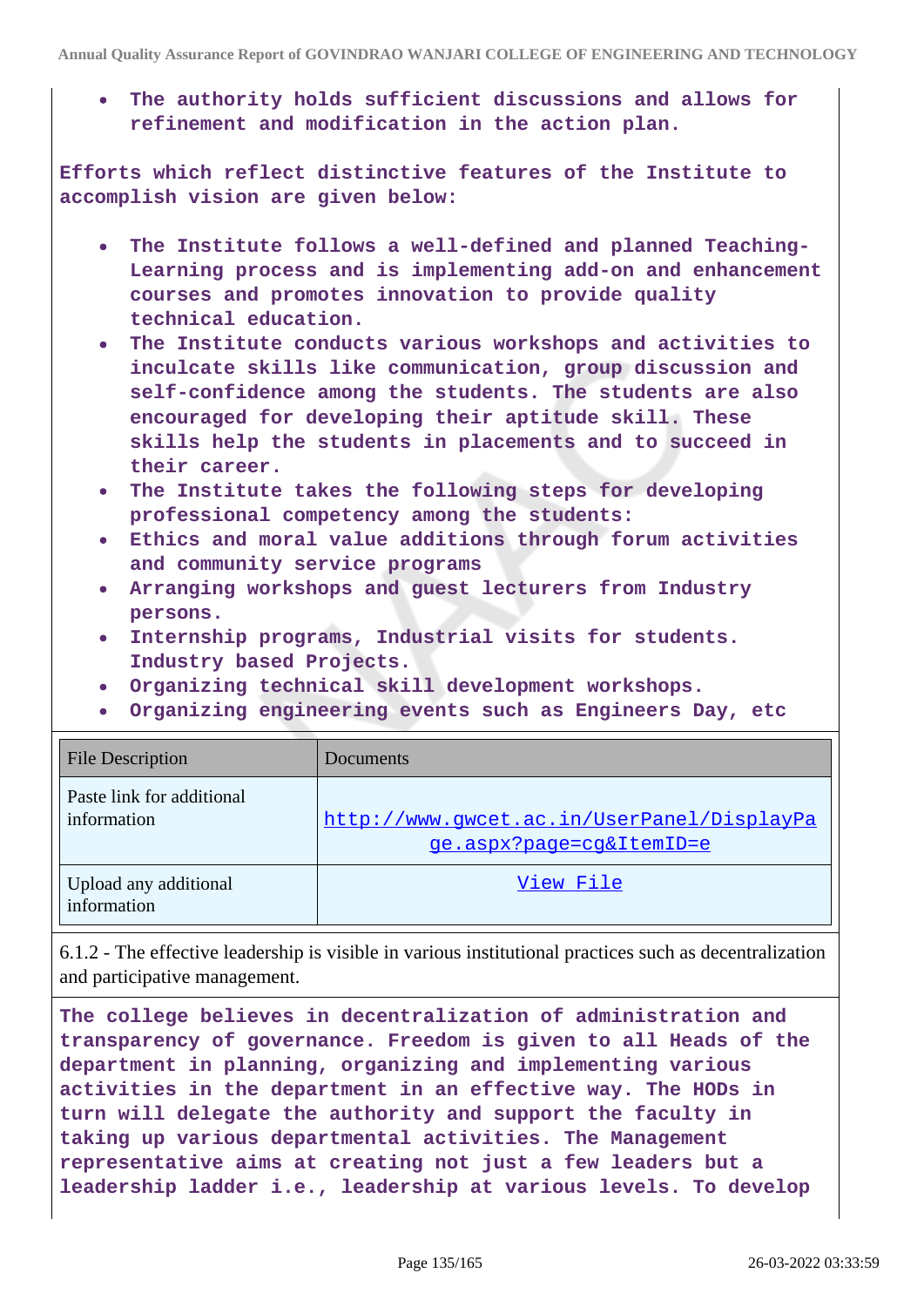**leadership skills, the institute encourages the staff to attend training programs. The Management representative also adopts a practical way of giving responsibilities to a person to enhance the leadership capabilities. 1) Academic Monitoring Committee (AMC) Role: AMC is centralized committee responsible for drafting, regulating and implementing different academic policies. It is meant for smooth uniform conduction of academics throughout the institute. Committee Hierarchy: AMC is headed by Chairman who is the principal of the institute. Other members of the committee are Academic Coordinator, Head of Departments, and Subject Experts for respective subjects, class teachers, exam incharge. Activities conducted by AMC: AMC monitors the teaching learning process. It prepares the academic calendar of the institute which is a reflection of University's academic calendar that includes curricular, co- curricular and extracurricular activities. Academic Calendar is meticulously planned and prepared in advance by Academic Coordinator and ensures the proper implementation of the academic calendar. Academic Coordinator is responsible for confirmation and observation of academic activities. Academic Coordinator confirms lab and course file audit, does the counseling, takes action against findings, issues appreciation and show cause notice and gives input to IQAC. AMC does random confirmation of attendance once in a month, ensures student and faculty uniform and ID card and takes action on defaulter students and gives feedback to Principal. AMC prepares daily attendance report of each class and submits it to Principal once in a day. 2) All HOD prepare financial budget of their department at the beginning of the year by using this, the office administrative head prepare financial budget of college. Accordingly, it is checked by the college principal and is sent for section to the management. The management approved budget and necessary action is carried out.**

| <b>File Description</b>                  | Documents                                                     |
|------------------------------------------|---------------------------------------------------------------|
| Paste link for additional<br>information | http://www.gwcet.ac.in/userpanel/DisplayPa<br>ge.aspx?page=mm |
| Upload any additional<br>information     | View File                                                     |

### **6.2 - Strategy Development and Deployment**

6.2.1 - The institutional Strategic/ perspective plan is effectively deployed

**Yes, the Institute has a perspective plan for next five years. The institution takes efforts in finding the key performance**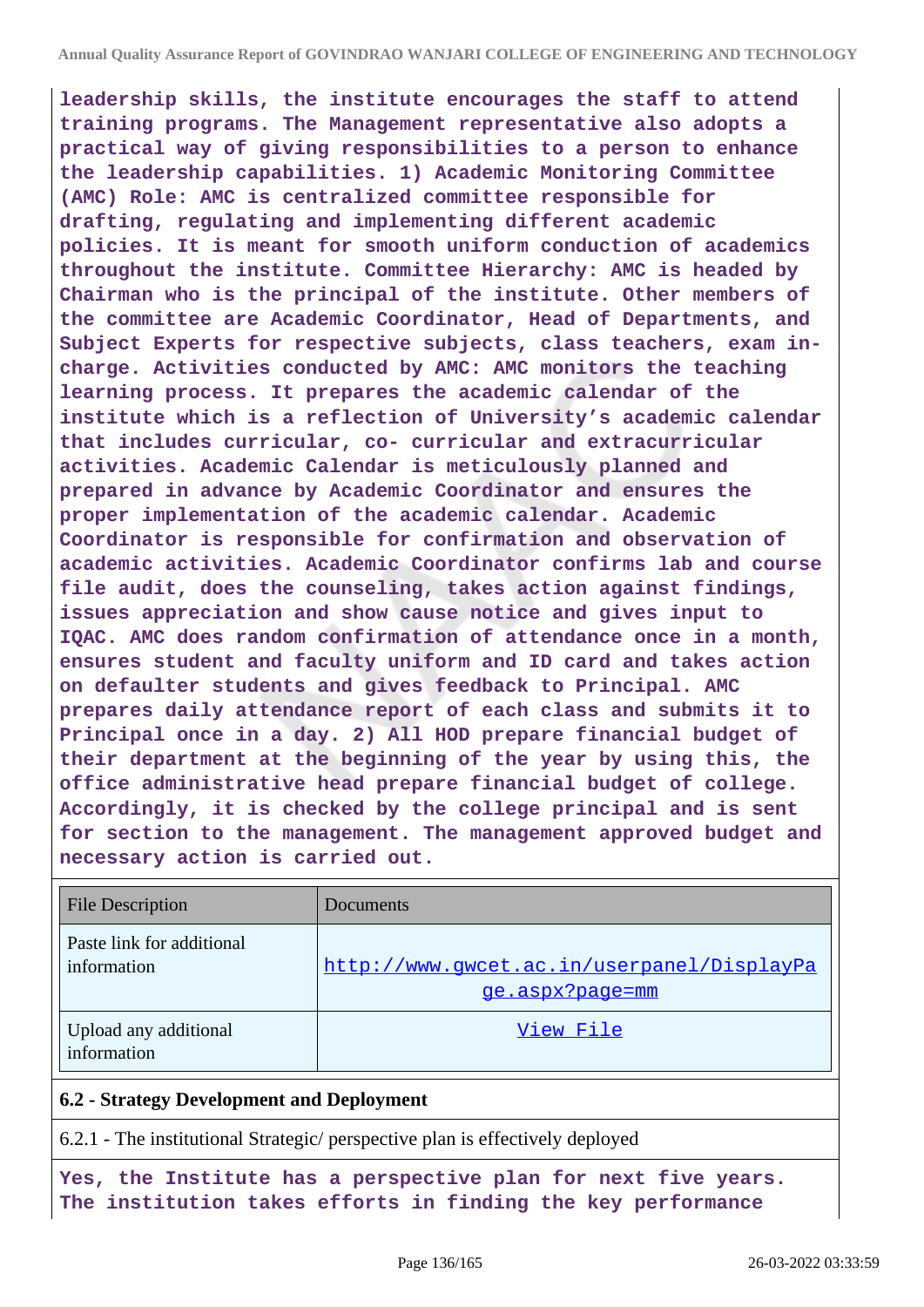**indicators for performance assessment and development. It addresses the issues from the stakeholder's perspective and takes steps to fulfil their requirements.**

**The Institute has following Perspective/Strategic plans:**

- **To promote research culture among faculties and students for the welfare of the society.**
- **To develop strong collaboration between industry and institutions.**
- **To establishrecognized research center from affiliating university and apply further to upgrade as a center of excellence.**
- **To obtain permanent affiliation from affiliating university and apply for UGC 12(B) by recognition.**
- **To create entrepreneurs by inculcating Entrepreneurship skills in the students.**
- **To collaborate with institution of high repute for community development.**
- **To acquire the status of autonomous institution.**

**One day live webinar series conducted by every department for students and faculties. This event shall endow platform for students to innovate and put forth their ideas and shall aimed at bringing out the talent of the students. The principal along with head of departments, nominate the convener for the webinar. Then committees are formed for the smooth conduction of event such as promotion, inauguration, registration, etc.**

**Outcomes of the event:**

- **The students learn the lessons of leadership, team work, team building,and working in challenging and stressful circumstances.**
- **The students put forth their ideas and innovations through**  $\circ$ **webinar.**
- **The student is able to understand and assimilate research findings.**
- **Create awareness on professional and social ethics.**
- **Motivate with latest technological knowledge.**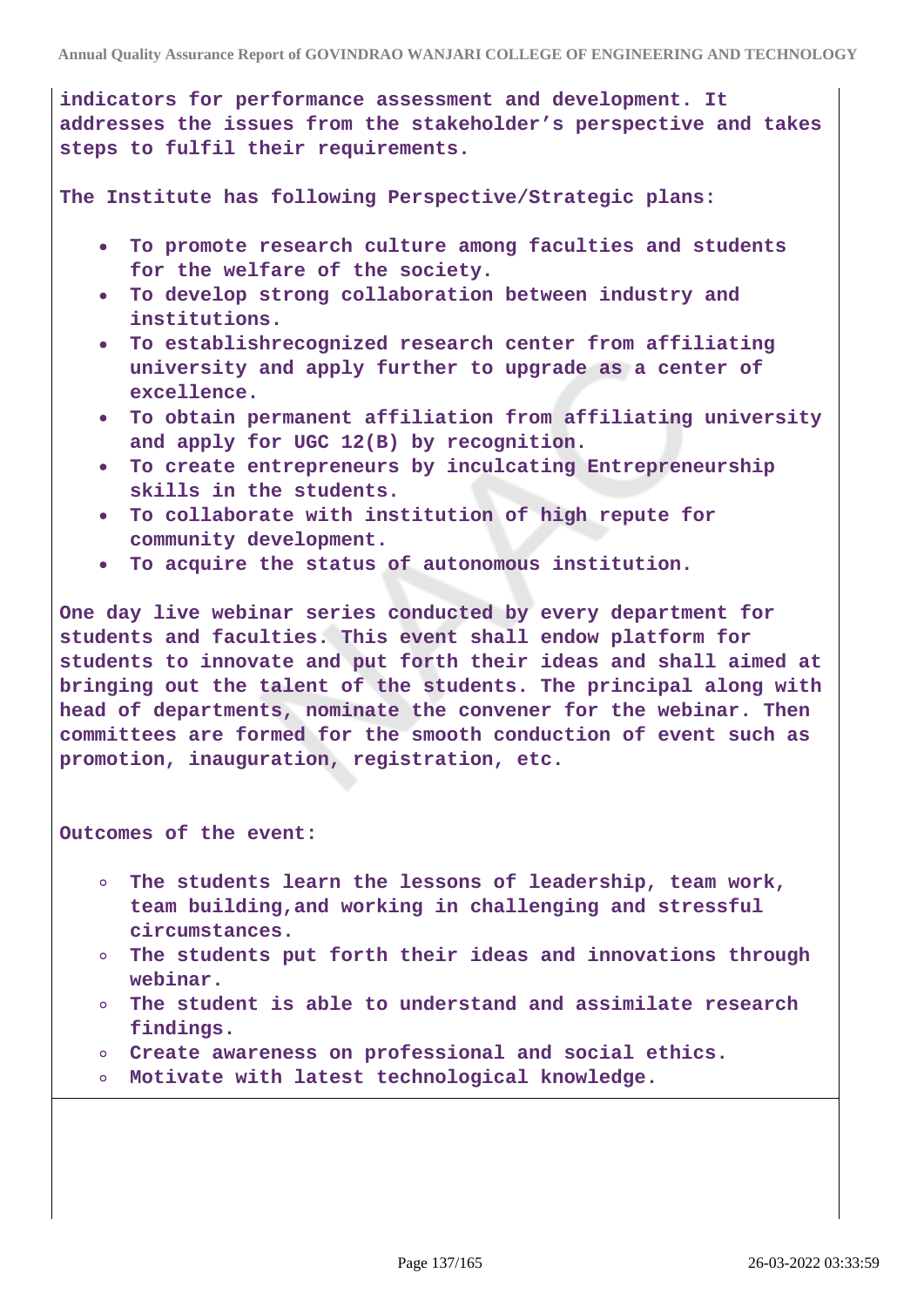| File Description                                          | Documents                                                     |
|-----------------------------------------------------------|---------------------------------------------------------------|
| Strategic Plan and deployment<br>documents on the website | No File Uploaded                                              |
| Paste link for additional<br>information                  | http://www.gwcet.ac.in/userpanel/DisplayPa<br>ge.aspx?page=ko |
| Upload any additional<br>information                      | View File                                                     |

6.2.2 - The functioning of the institutional bodies is effective and efficient as visible from policies, administrative setup, appointment and service rules, procedures, etc.

### **Governing body**

**The Govindrao Wanjari College of Engineering & Technology, Nagpur is managed by Amar SevaMandal (ASM), Nagpur, which has its governing board. Governing Body is responsible for Policy making and verifying the reports through the secretary & correspondent. The decision making procedures are made at appropriate levels in the organizational hierarchy. Statutory bodies such as IQAC Cell, T&P Cell, NSS Cell, Sports Cell etc., as per the university/government guidelines are also included in the organizational structure of the institution. A committee comprising of faculty members and administrative staff are involved in the planning and implementation, academic audit and evaluation. There are different bodies that give academic and administrative leadership to the institution. An optimum level of decentralization through the autonomous departmental system and participative decision making process are in practice.**

**College Development Cell (CDC)**

**The College Development Cell comprises of Chairperson of the management or his nominee ex-officio Chairperson ; Secretary of the management or his nominee ; one head of department, to be nominated by the principal or the head of the institution ; three teachers in the college or recognized institution, elected by the full-time amongst themselves out of whom atleast one shall be woman ; one non-teaching employee, elected by regular nonteaching staff from amongst themselves ; four local members, nominated by the management in consultation with the principal, from the fields of education, industry, research and social service of whom at least one shall be alumnus; Co-ordinator, Internal Quality Assurance Committee of the college ; President**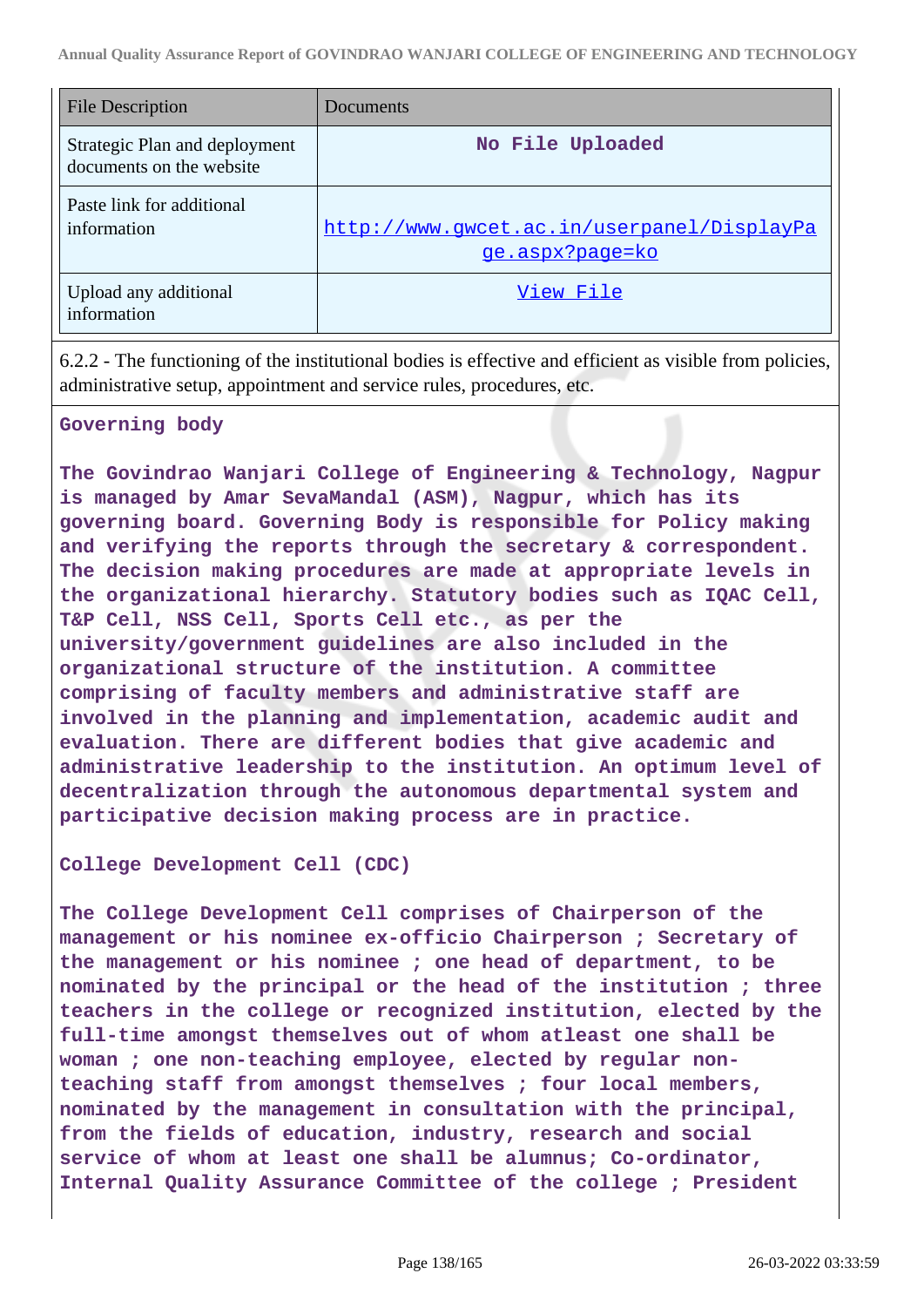**and Secretary of the College Students' Council; Principal of the college or head of the institution - Member - Secretary. This cell can make recommendations for the improvement and up gradation in the existing academic, administration, and infrastructure, extra and co-curricular activities.**

#### **Director and Principal**

**The Director and Principal are involved in the implementation of the perspective plans of the College. They ensure efficient functioning of academic and administration through the departments and various committees constituted for effective execution of the respective task.**

#### **Functions of various bodies**

**Various committees are formed in the College for the smooth and efficient management of activities. It also gives the opportunity to the faculties to groom their personality. The committees are constituted by the Principal in consultation with HODs for one academic year or until new committees are constituted.**

**Following is the list of few bodies and their functions:**

#### **1. Internal Quality Assurance Cell (IQAC)**

**IQAC has been established in the college, which meets regularly to assess the quality deliverance of engineering education in the institute leading to achieve the course and program outcomes.**

#### **1. Examination Committee**

**There is independent Examination Control room which helps and ensures smooth and orderly conduct of examinations in the institute as per guidelines issued by the RashtrasantTukdojiMaharaj Nagpur University, Nagpur from time to time. OIC (Officer In-charge) is the competent authority who looks after all the requisite of the university exam.**

#### **3. College Office Section**

**Office Superintendent is the head of Non-Teaching and Non-Technical staff and ensures the administration of various sections runs properly and efficiently as per the college plans and instructions of the Management and Principal.**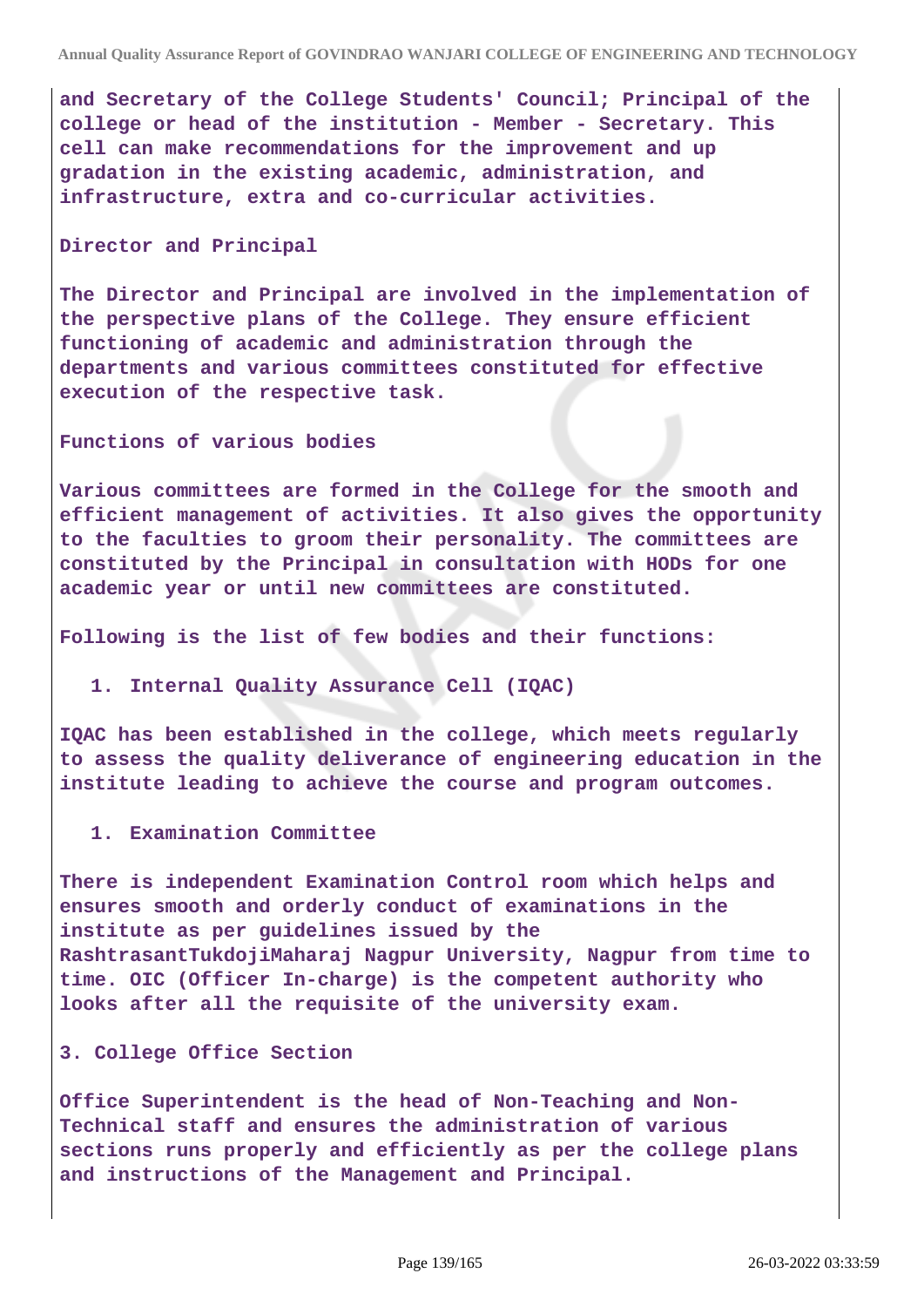#### **Service rules and procedures**

**The college follows the service rules as per the provision of relevant annexure of university, statute and directives, state government and statutory bodies under ministry of HRD. The institution functions according to the norms laid down by AICTE and UGC. The faculty members (Teaching/Non Teaching) get benefit of EPF. Faculty members are given Casual/Earned/Medical/Maternity/Compensatory Leaves.**

**Recruitment Policies:**

**The institute follows AICTE and RTMNU norms for staff recruitment. The HoDs review requirements as per Teaching Load and submit the consolidated staff requirement to Principal. The faculty recruitment is carried out according to the norms of the University and UGC. The university/management selection committee comprising of Principal, HOD and Subject experts decides the worthiness of the faculty member by their performance in the interview.**

**Promotional Policies:**

**A promotion is the shift of an employee from one position to another with more responsible duties or requiring more skills. Promotions are based on merit and qualifications required for the higher position. A pay rise is eminent in case of promotions but the Management reserves the right to do so.**

**Grievance redressal mechanism:**

**Committee members meet to discuss and resolve the grievances, if any received in writing from the concerned students/staffs. The committee maintains the minutes of the meetings and submits the copy of the same to the Principal. The committee conveys the decision to the aggrieved students/staffs in writing from the institution.**

**The suggestion/complaint boxes are kept at prominent places in the college premises to provide easy access for staffs and students to put forth their grouses, which are opened regularly and prompt redressal is done.**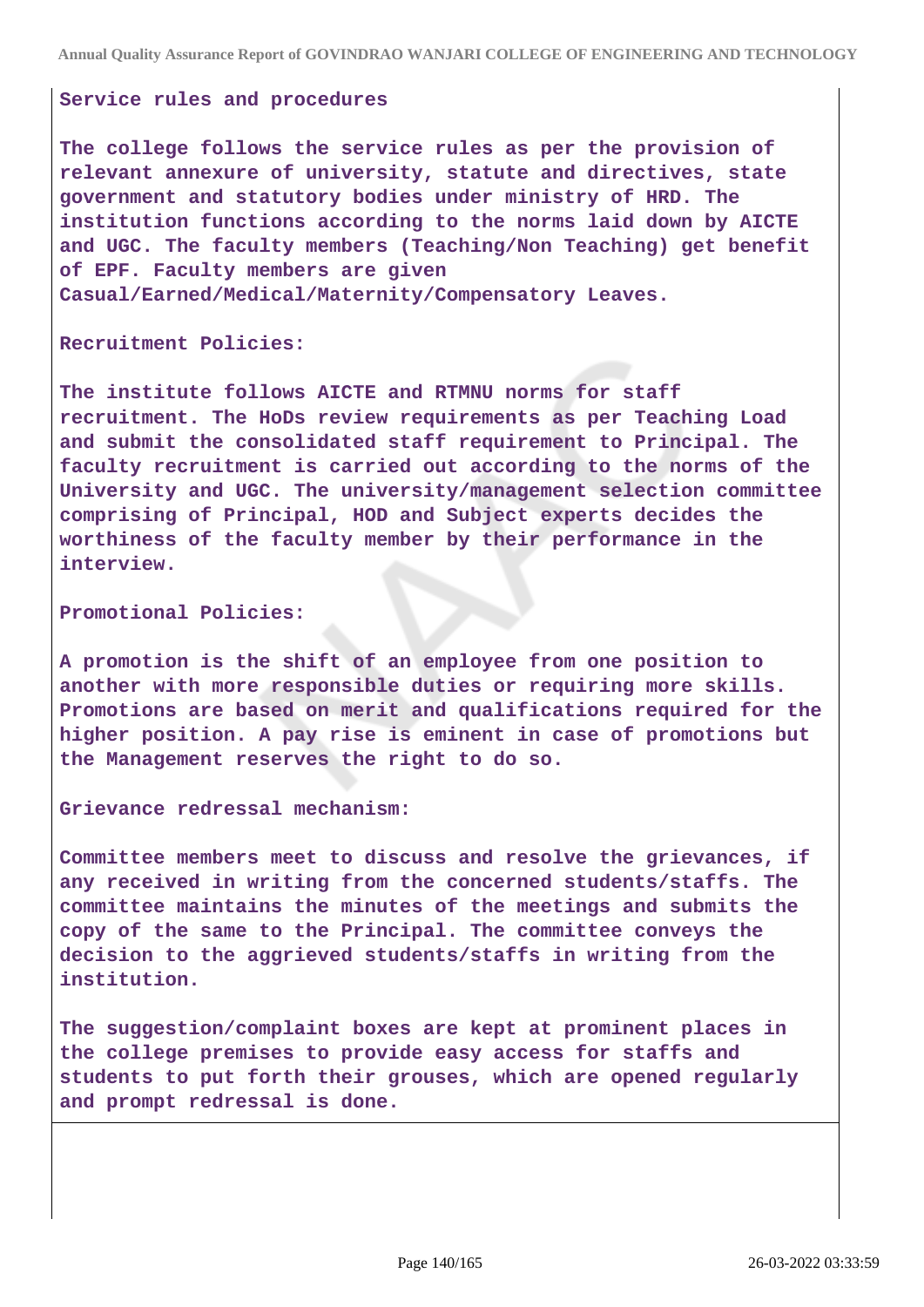| <b>File Description</b>                                                                                                                                                               | Documents                                                                                  |
|---------------------------------------------------------------------------------------------------------------------------------------------------------------------------------------|--------------------------------------------------------------------------------------------|
|                                                                                                                                                                                       |                                                                                            |
| Paste link for additional<br>information                                                                                                                                              | http://www.gwcet.ac.in/userpanel/DisplayPa<br>ge.aspx?page=s&ItemID=e                      |
| Link to Organogram of the<br>institution webpage                                                                                                                                      | http://www.qwcet.ac.in/userpanel/DisplayPa<br>ge.aspx?page=cc&ItemID=e                     |
| Upload any additional<br>information                                                                                                                                                  | View File                                                                                  |
| 6.2.3 - Implementation of e-governance in<br>areas of operation Administration Finance<br>and Accounts Student Admission and<br><b>Support Examination</b><br><b>File Description</b> | A. All of the above<br>Documents                                                           |
| <b>ERP</b> (Enterprise Resource<br>Planning)Document                                                                                                                                  | View File                                                                                  |
| Screen shots of user inter faces                                                                                                                                                      | View File                                                                                  |
| Any additional information                                                                                                                                                            | No File Uploaded                                                                           |
| Details of implementation of e-<br>governance in areas of<br>operation, Administration<br>etc(Data Template)                                                                          | <u>View File</u>                                                                           |
| <b>6.3 - Faculty Empowerment Strategies</b>                                                                                                                                           |                                                                                            |
|                                                                                                                                                                                       | 6.3.1 - The institution has effective welfare measures for teaching and non-teaching staff |

**Teaching learning process is the most important process in the college wherein the outcome is first if faculty knows the sense of direction and feels motivated.**

**List of welfare measures for the teaching staff**

**1. Duty Leave for attending Seminars, Conferences and Workshops.**

**For encouraging the faculty towards research and development, the management permits the employees to attend national and international conferences, seminars, and workshops by sanctioning them duty leave. Further it also reimburses 50% of the registration fee and required transport allowances for attending**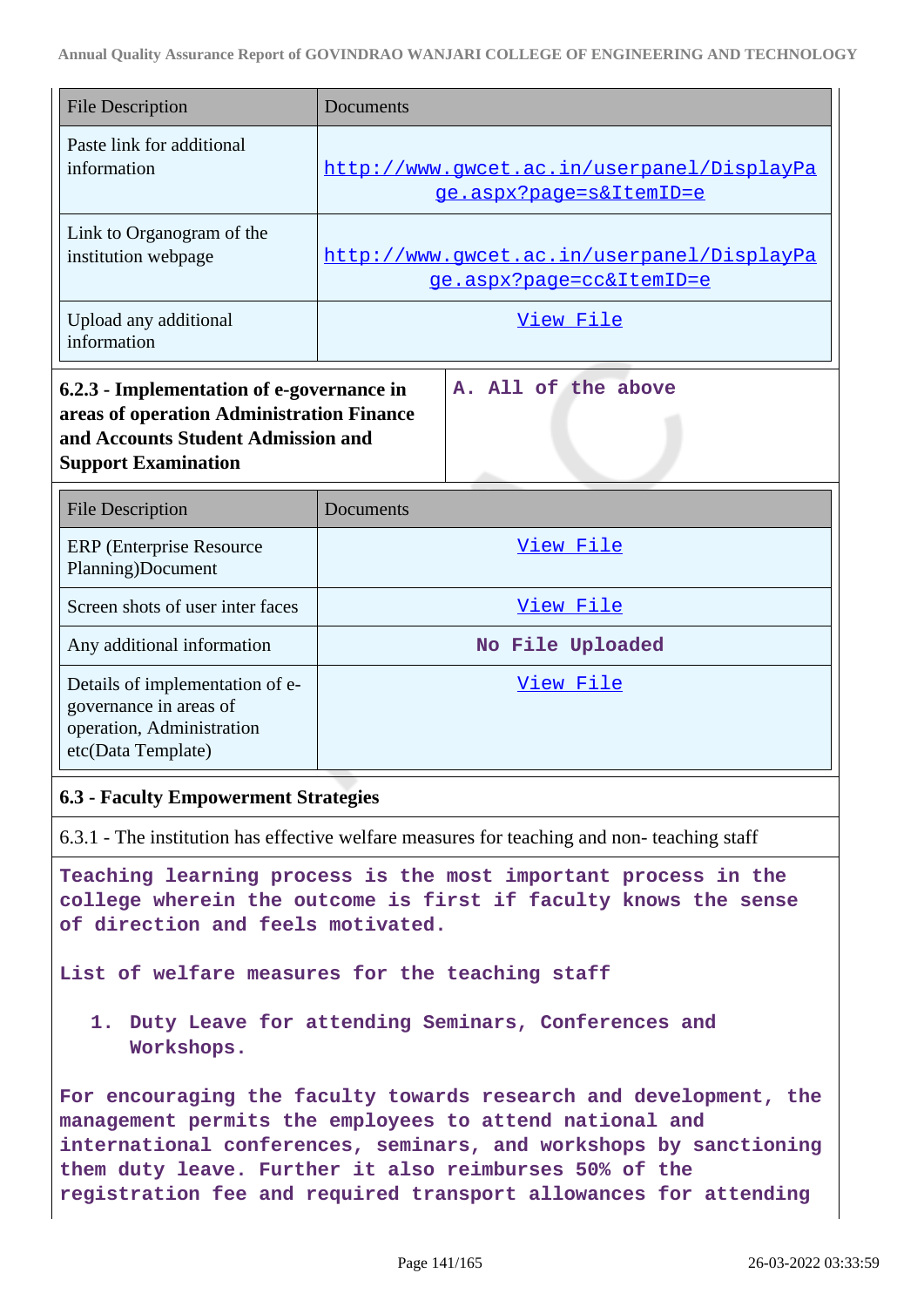**two seminars per faculty in a year.**

**1. Employee's Provident fund.**

**As Per the EPF Act the institution provides provident funds, pension fund and deposit-linked insurance fund for employees. The institution has the mandatory provision of EPF and contributes the eligible amount to therespective EPF account.**

**1. Maternity Leave.**

**College renders a maternity leave to eligible lady staff as per the rules of the government.**

- **1. Medical Health Care Centre Facility.**
- **2. Eco-Friendly campus.**

**The institution has eco-friendly environment with least air pollution. The green trees provide fresh air to breathe in.**

**1. Pure Drinking R.O. Water.**

**R.O. plants are installed at all the coolers available in the college for providing pure and safe drinking water to the staff and students. There are two ROs in the institution which are covered with an AMC for regular maintenance.**

**1. Winter & Summer Vacation.**

**The winter& summer vacation are provided to the staff as per university norms.**

**1. Loan facility.**

**Loan facility is available for institute staff through Govind Urban Cooperative Society, Nagpur which is run by Amar SevaMandal.**

**1. Transport facility for teaching staff.**

**The bus facility is available for teaching staff**

- **1. Xerox Facility for staff.**
- **2. Wi-Fi Campus for Faculty**
- **3. Early going and late coming facility to the staff.**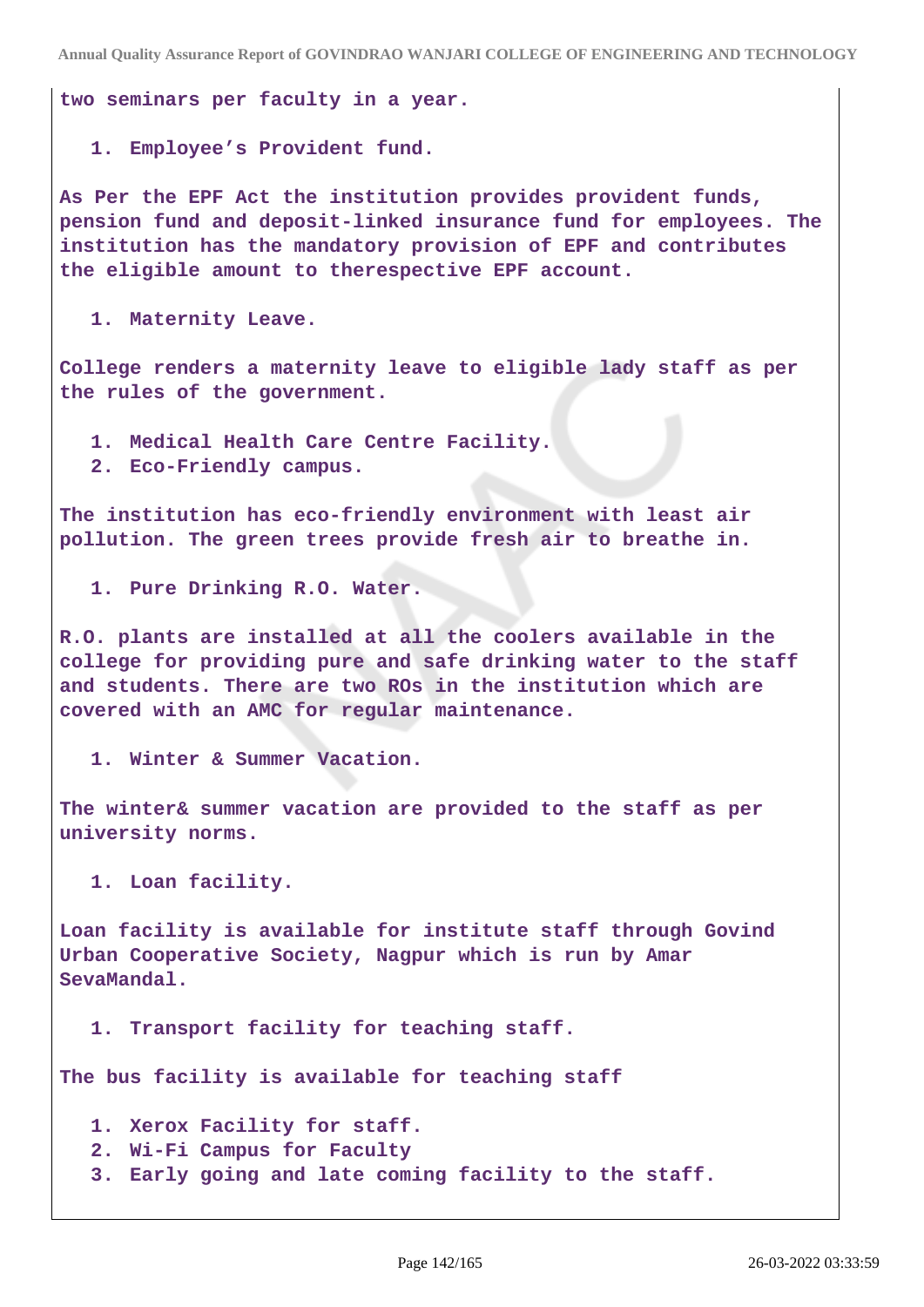| <b>File Description</b>                  | Documents |
|------------------------------------------|-----------|
| Paste link for additional<br>information | Nil       |
| Upload any additional<br>information     | View File |

**6.3.2 - Number of teachers provided with financial support to attend conferences/ workshops and towards membership fee of professional bodies during the year**

**6.3.2.1 - Number of teachers provided with financial support to attend conferences/workshops and towards membership fee of professional bodies during the year**

**0**

| <b>File Description</b>                                                                                                          | Documents        |
|----------------------------------------------------------------------------------------------------------------------------------|------------------|
| Upload any additional<br>information                                                                                             | No File Uploaded |
| Details of teachers provided<br>with financial support to attend<br>conference, workshops etc<br>during the year (Data Template) | No File Uploaded |

**6.3.3 - Number of professional development /administrative training programs organized by the institution for teaching and non-teaching staff during the year**

**6.3.3.1 - Total number of professional development /administrative training Programmes organized by the institution for teaching and non teaching staff during the year**

**11**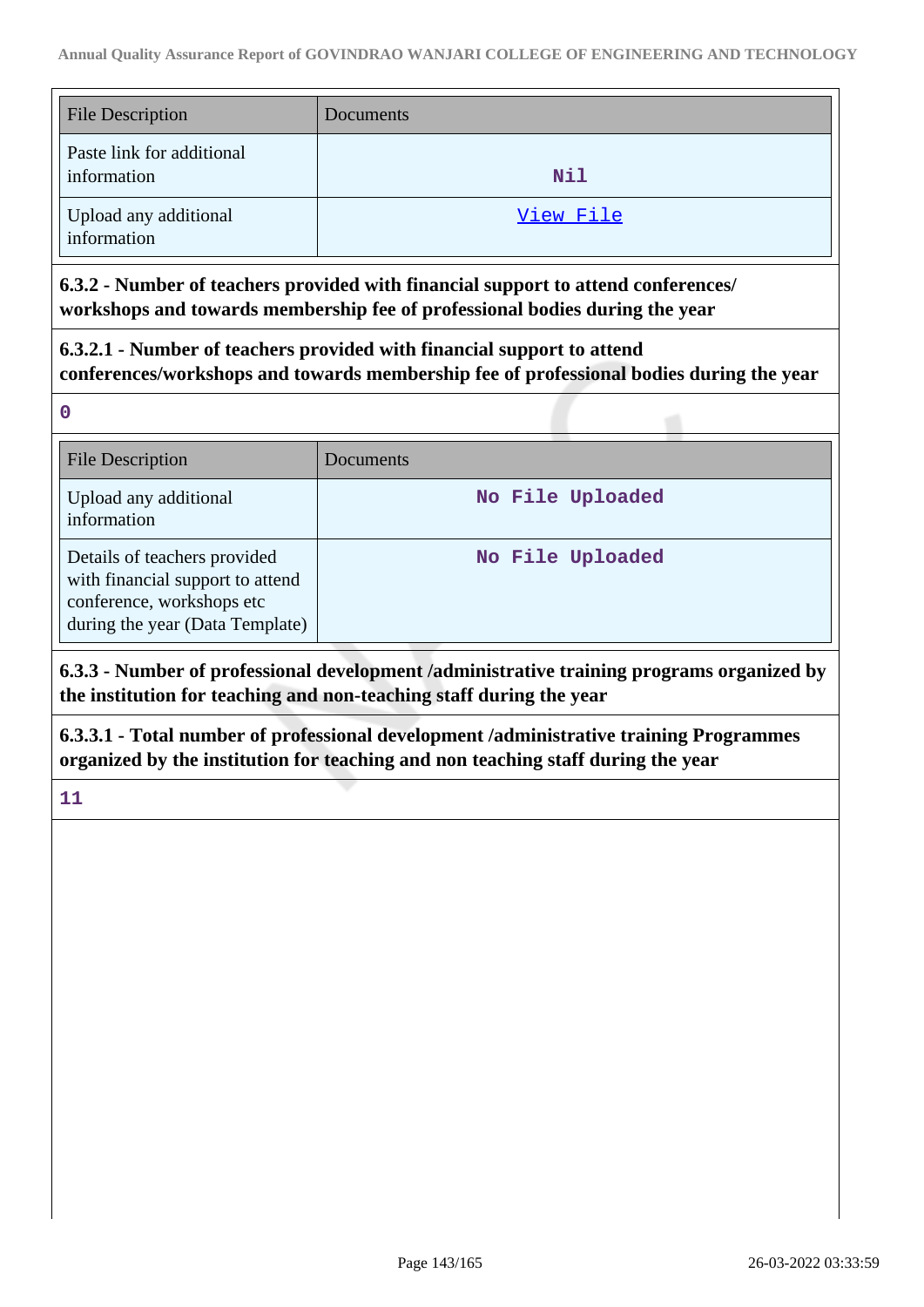| <b>File Description</b>                                                                                                                                                 | Documents        |
|-------------------------------------------------------------------------------------------------------------------------------------------------------------------------|------------------|
| Reports of the Human Resource<br><b>Development Centres</b><br>(UGCASC or other relevant<br>centres).                                                                   | View File        |
| <b>Reports of Academic Staff</b><br>College or similar centers                                                                                                          | <u>View File</u> |
| Upload any additional<br>information                                                                                                                                    | No File Uploaded |
| Details of professional<br>development / administrative<br>training Programmes organized<br>by the University for teaching<br>and non teaching staff (Data<br>Template) | <u>View File</u> |

**6.3.4 - Number of teachers undergoing online/face-to-face Faculty development Programmes (FDP) during the year (Professional Development Programmes, Orientation / Induction Programmes, Refresher Course, Short Term Course etc.)**

**6.3.4.1 - Total number of teachers attending professional development Programmes viz., Orientation / Induction Programme, Refresher Course, Short Term Course during the year**

**37**

| <b>File Description</b>                                                                                    | Documents        |
|------------------------------------------------------------------------------------------------------------|------------------|
| <b>IQAC</b> report summary                                                                                 | View File        |
| Reports of the Human Resource<br><b>Development Centres</b><br>(UGCASC or other relevant<br>centers)       | View File        |
| Upload any additional<br>information                                                                       | No File Uploaded |
| Details of teachers attending<br>professional development<br>programmes during the year<br>(Data Template) | View File        |

6.3.5 - Institutions Performance Appraisal System for teaching and non- teaching staff

**The Institute strictly follows all the basic recruitment and promotional policies as mentioned by AICTE, Rashtrasant Tukdoji Maharaj Nagpur University, Nagpur as well as Government of Maharashtra.**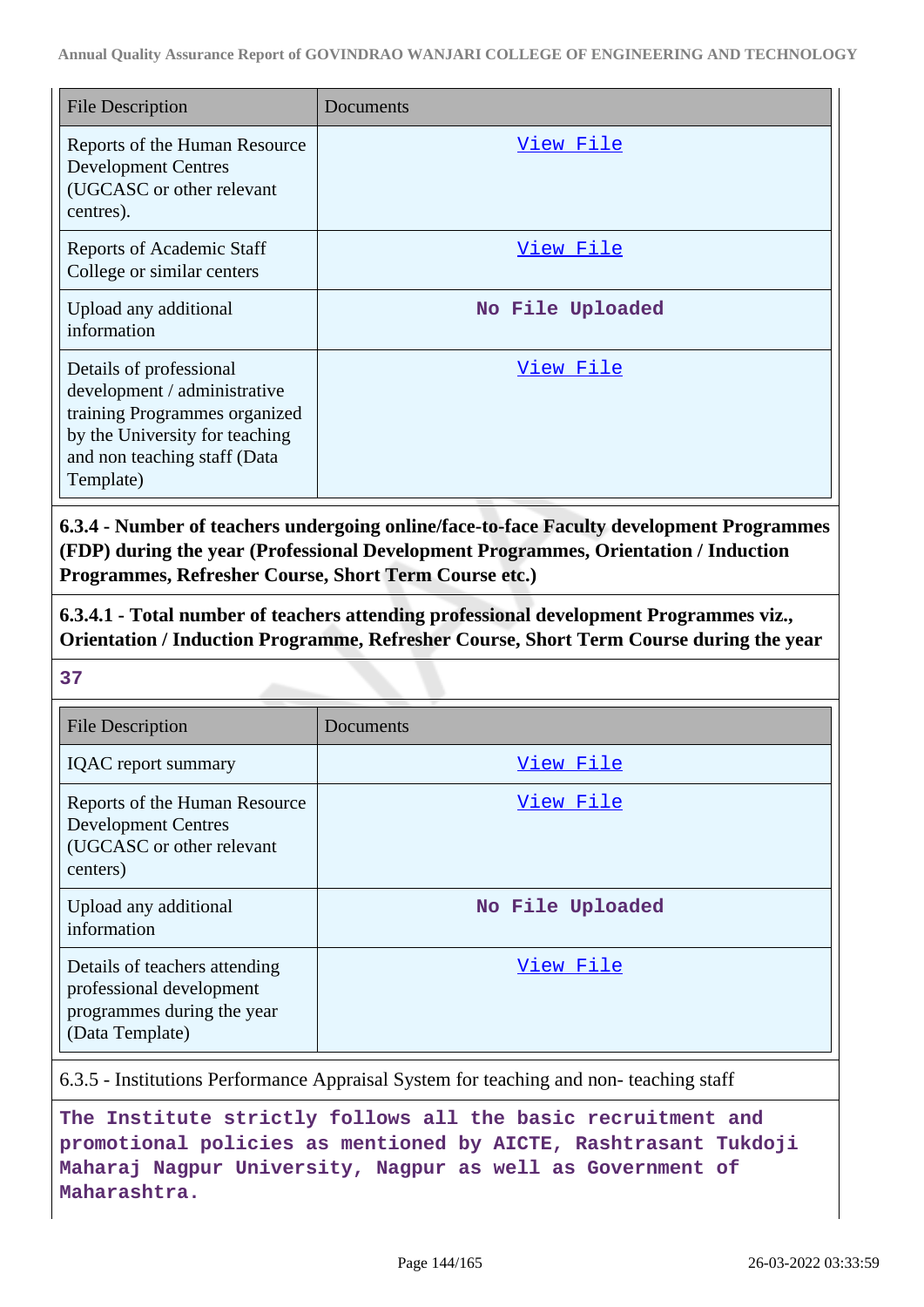**Each faculty member completes the self-appraisal procedure every year in the format prescribed by RashtrasantTukdojiMaharaj Nagpur University, Nagpur.**

**Self-appraisal is done on the basis of the following points:**

**1) Performance appraisal of teaching staff in the appraisal format, performance appraisal of Professor / Associate Professor & Assistant Professor is evaluated on following points Session wise:**

- **1. Engaging Theory Lectures**
- **2. Engaging Practical**
- **3. Attendance in Theory Lectures**

**4. Attendance in Practical**

- **5. Result Analysis of Theory Subjects**
- **6. Marks obtained by students in Theory Subjects**
- **7. Comparison with last 3 years-Average Results**
- **8. Students Feedback of respective session**
- **9. Professional Endeavour**
- **10. Functional Performance**

**The correct information is filled by the faculty. HoDs submit the self appraisal of each faculty member with remarks to the principal. The HoD also submits annual report of each faculty of respective department to the principal. The Principal takes review in presence of reviewing officer and then it is finally submitted to the college office.**

| <b>File Description</b>                  | Documents |
|------------------------------------------|-----------|
| Paste link for additional<br>information | Nil       |
| Upload any additional<br>information     | View File |

**6.4 - Financial Management and Resource Mobilization**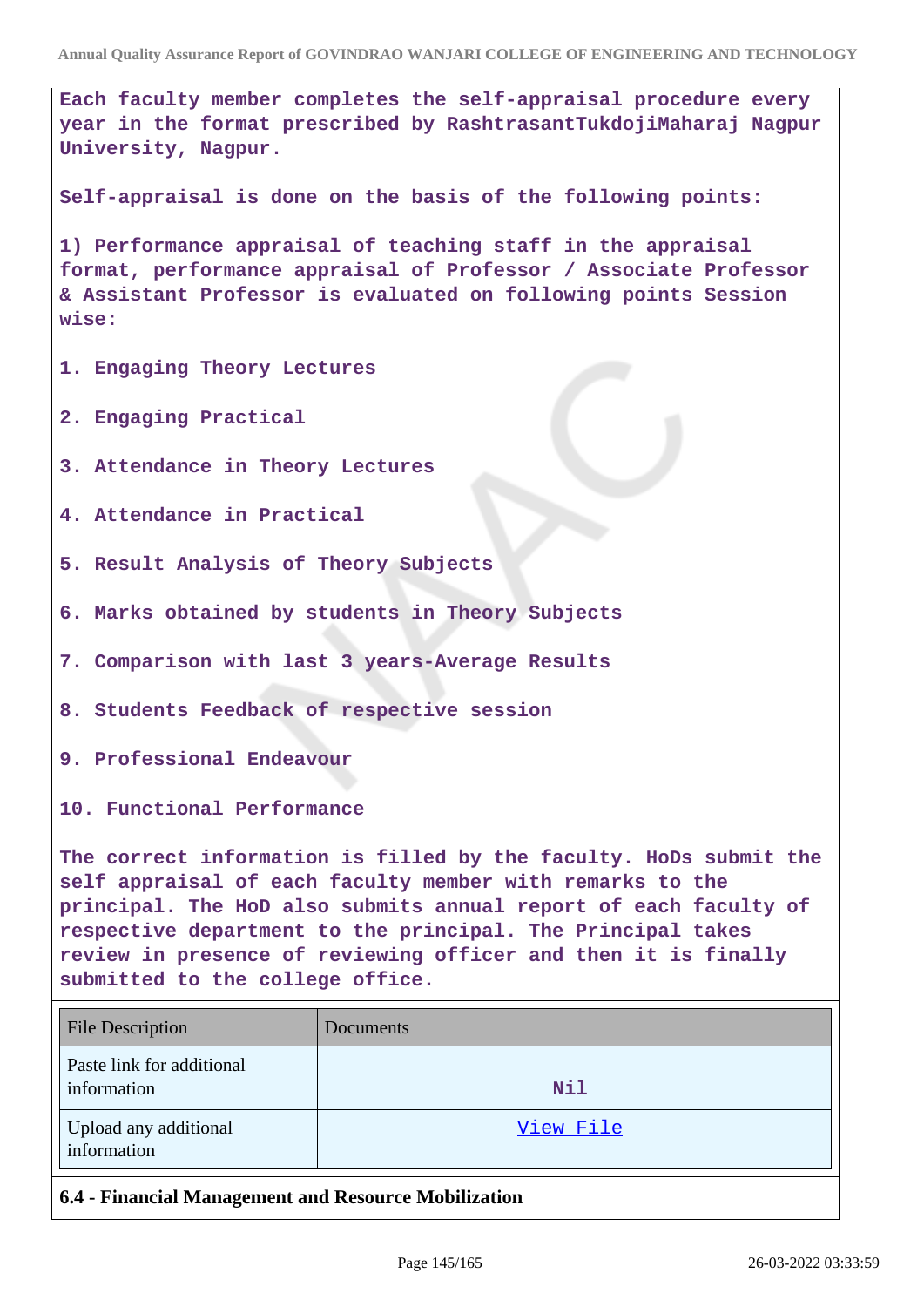6.4.1 - Institution conducts internal and external financial audits regularly Enumerate the various internal and external financial audits carried out during the year with the mechanism for settling audit objections within a maximum of 200 words

**The mechanism for internal and external audit is given below.**

**Internal & External Audit a) The internal audit of accounts is carried out. The internal auditor checks fee receipts and payment vouchers & necessary supporting documents. b) The External audit is conducted at the end of financial year. The audit is carried out by the chartered accountant. c) The institute's major sources of receipts/funding are the students' tuition fees and funding made by Amar SevaMandal. Audited income & expenditure statements of the previous five years are available.**

**The Institute has been appointing internal and external auditors annually. Theinstitute's major sources of receipts/funding are the students' tuition fees and funding made by Amar SevaMandal. The internal audit of accounts is carriedout. The internal auditor checks fee receipts and payment vouchers necessarysupporting documents. The institution is having qualified practicing ChartedAccountant as an auditor who audit the accounts to check verify the Vouchers,Ledgers, Bank Accounts Cash Book, Tuition Fee Reconciliation, Fixed Assets,Investments and Advances etc. Income Expenditure Balance Sheet is thoroughlychecked by an Auditor. The External audit is conducted at the end of financialyear. The audit is carried out by the chartered accountant. The institute'smajor sources of receipts/funding are the student's tuition fees and fundingmade by Amar Seva Mandal.**

| <b>File Description</b>                  | Documents  |
|------------------------------------------|------------|
| Paste link for additional<br>information | <b>Nil</b> |
| Upload any additional<br>information     | View File  |

**6.4.2 - Funds / Grants received from non-government bodies, individuals, philanthropers during the year (not covered in Criterion III)**

**6.4.2.1 - Total Grants received from non-government bodies, individuals, Philanthropers during the year (INR in Lakhs)**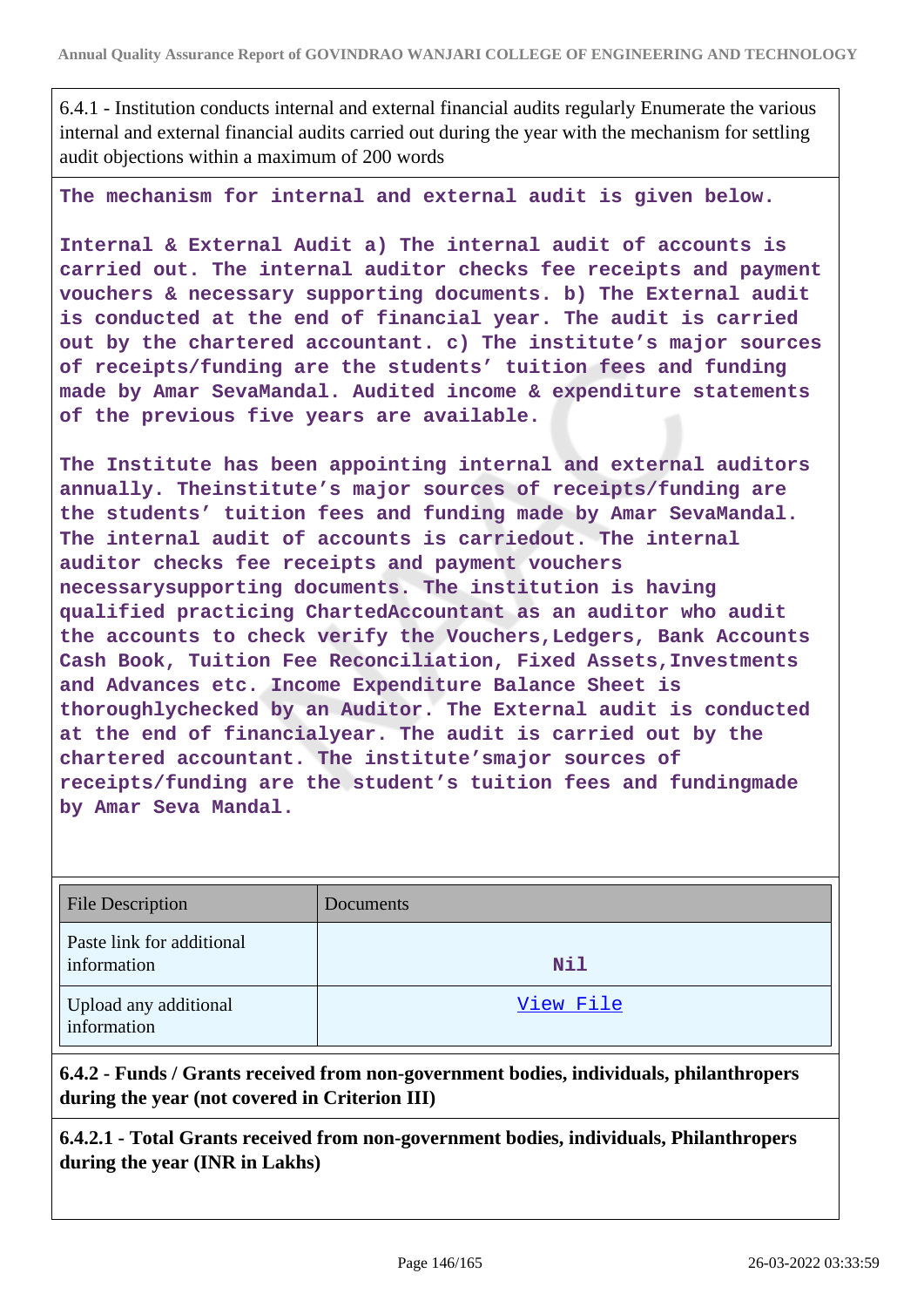| O                                                                                                                                              |                  |  |  |  |
|------------------------------------------------------------------------------------------------------------------------------------------------|------------------|--|--|--|
| <b>File Description</b>                                                                                                                        | Documents        |  |  |  |
| Annual statements of accounts                                                                                                                  | No File Uploaded |  |  |  |
| Any additional information                                                                                                                     | No File Uploaded |  |  |  |
| Details of Funds / Grants<br>received from of the non-<br>government bodies, individuals,<br>Philanthropers during the year<br>(Data Template) | No File Uploaded |  |  |  |

6.4.3 - Institutional strategies for mobilization of funds and the optimal utilization of resources

**At the time of starting of the financial year, the Principal and Heads of Departments prepare the college budget. College budget includes recurring & non-recurring expenses such as salary, maintenance cost, electricity, internet charges, equipment and facilities, stationery and other consumables etc. It includes planned expenses such as purchase of lab equipment, furniture and other development expenses.**

**Mobilization of fund is done through tuition fee and conduction of various off-line & online examination of competitive nature.**

**The maximum utilization of fund is as given below:**

- **Salary & welfare measures.**
- **For mandatory deposits, annual fee of statutory bodies/university, etc**
- **Reinvasion and maintenance of academic infrastructure.**
- **Purchasing new equipment & software.**
- **Maintenance of old equipment.**
- **Conduction of Curricular, Co-curricular, Extra-curricular and extension activities**

| <b>File Description</b>                  | Documents  |
|------------------------------------------|------------|
| Paste link for additional<br>information | <b>Nil</b> |
| Upload any additional<br>information     | View File  |

# **6.5 - Internal Quality Assurance System**

6.5.1 - Internal Quality Assurance Cell (IQAC) has contributed significantly for institutionalizing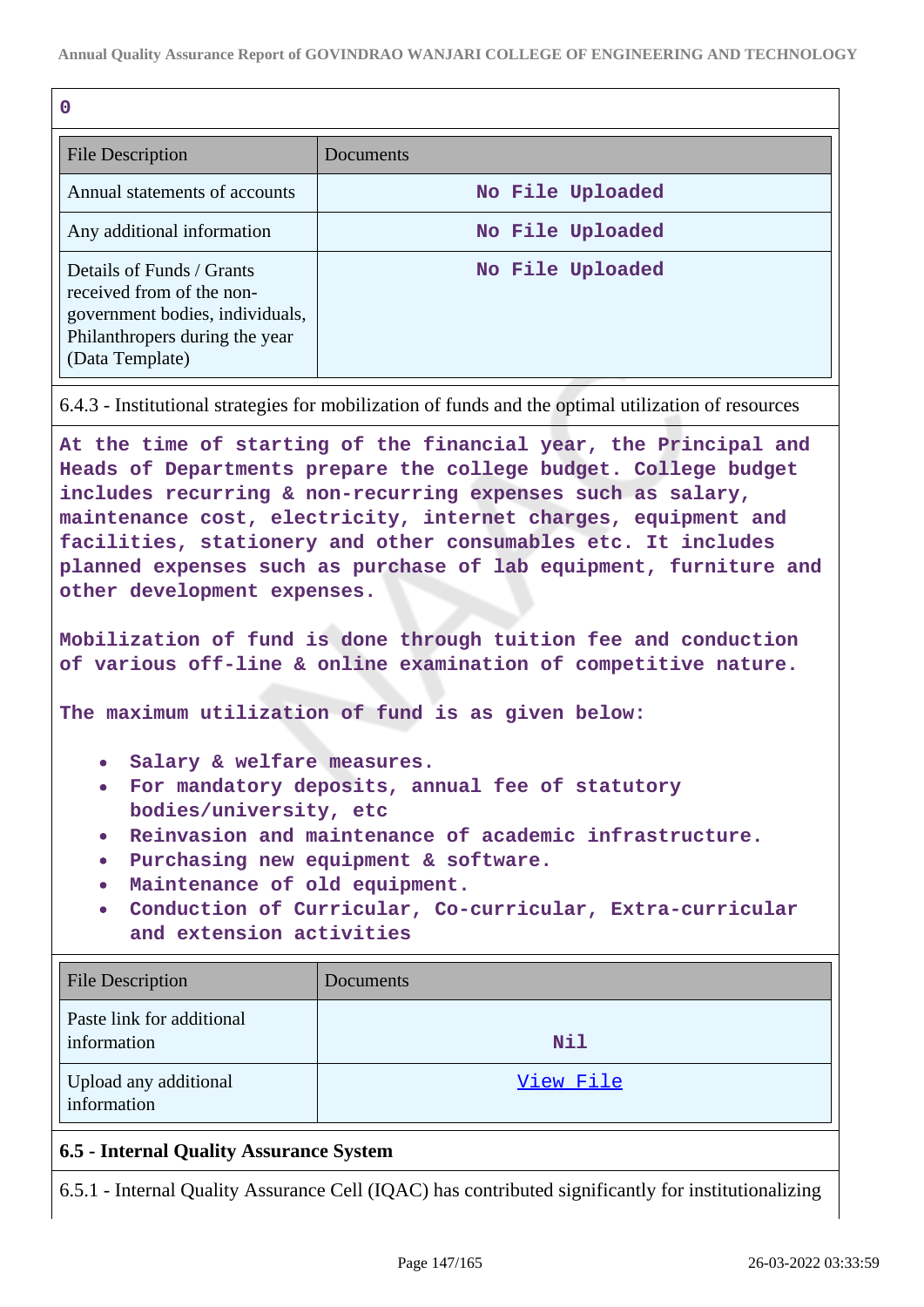**Annual Quality Assurance Report of GOVINDRAO WANJARI COLLEGE OF ENGINEERING AND TECHNOLOGY**

#### the quality assurance strategies and processes

**The institution has formed an Internal Quality Assurance Cell .The cell is coordinated by a team of faculty representatives from all the departments. The formation is institutionalized through formal office order of the Institute. The Internal Quality Assurance Cell (IQAC) of the institute has been trying to develop a system for conscious, consistent and catalytic action to improve the academic and administrative performance of the institution and to promote measures for institutional functioning towards quality enhancement through internalization of quality culture and institutionalization of best practices.**

**Examples of best practices institutionalized as a result of IQAC initiatives as follows.**

**1) Academic audit of Department**

**IQAC has its objective on the conduction of academic review at department level as well as at institute level at least once in a semester. With IQAC initiative, the academic audit is conducted by all the departments at inter- department level and then at the institute level.**

#### **Objective**

- **To update the subject file, lab file and other activity as per academic plan.**
- **To assess the learning level of students and student centric method.**
- **To assess whether the institution adheres to the academic calendar for conduct of continuous internal evaluation**

**2) Feedback system:With IQAC initiative, the academic audit is conducted by all the departments at inter- department level. Under the guidance of IQAC and academic coordinator feedback analysis done and need of improvement should be done for the faculties lagging in feedback were suggested to the head of institution**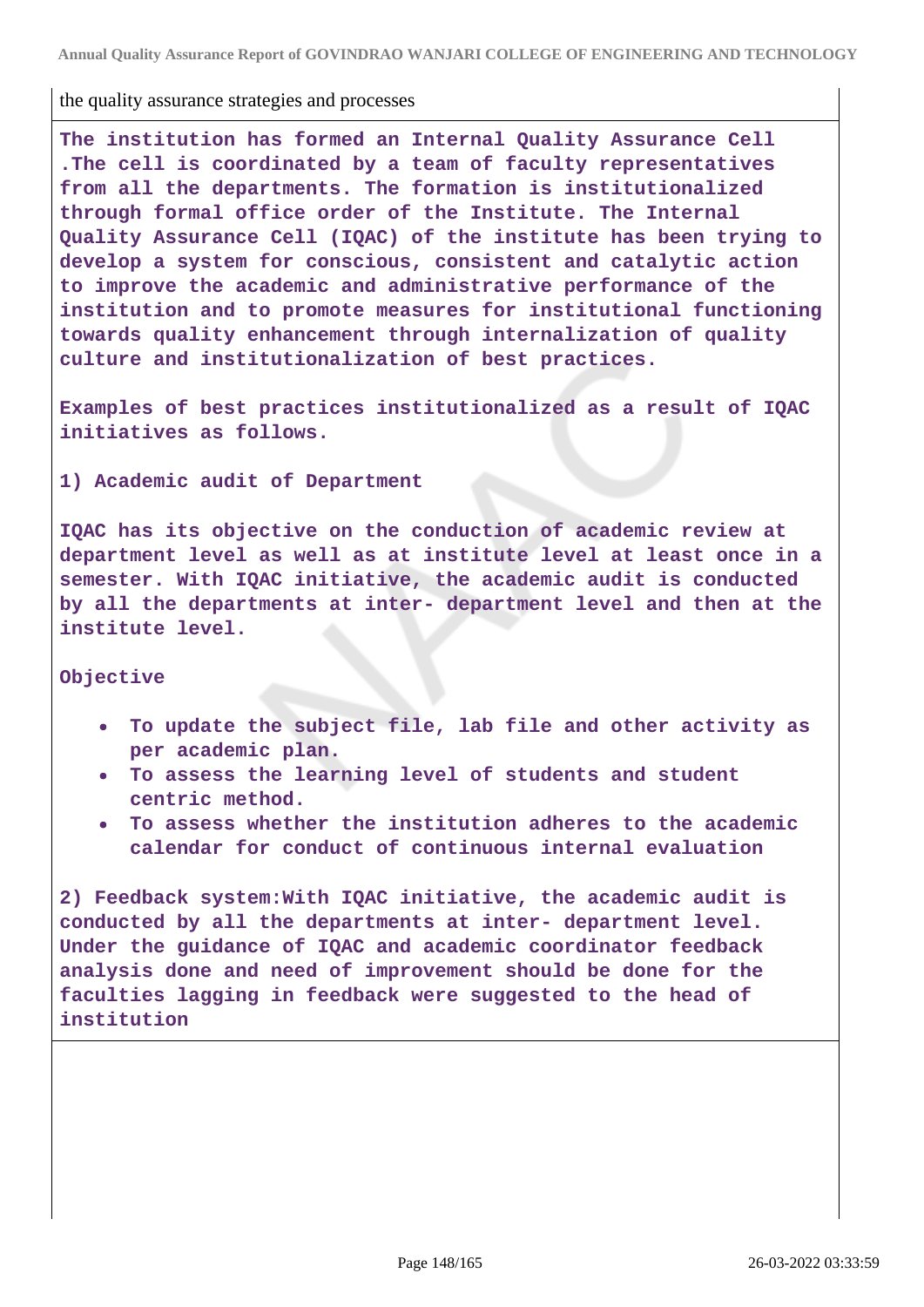| <b>File Description</b>                  | Documents                                                                        |
|------------------------------------------|----------------------------------------------------------------------------------|
| Paste link for additional<br>information | http://www.gwcet.ac.in/Department/Deptinde<br>x.aspx?page=a&ItemID=ok&nDeptID=mo |
| Upload any additional<br>information     | View File                                                                        |

6.5.2 - The institution reviews its teaching learning process, structures & methodologies of operations and learning outcomes at periodic intervals through IQAC set up as per norms and recorded the incremental improvement in various activities

**IQAC takes continuous review of teaching learning process in the Institute. The committee consisting of Principal and academic coordinator prepares the academic calendar well in advance before the commencement of the semester. The calendar outlines the semester class work schedule, internal examination schedule and external examination schedule.**

**Review of Teaching-Learning Process and its Outcomes**

**Each and every teacher prepares subject file before the commencement of semester. Review committees verify the content and completion of subject file and report it to respective HOD.**

**In case of any suggestions, it is communicated to the respective teacher and its fulfillment is ensured by HOD. Monthly attendance are taken and displayed to the students for improvement. Regular review of completion of syllabus is taken and accordingly remedial actions are suggested. Teacher feedback is taken time to time by HOD to ensure the quality of teaching. Learning levels of the students are assessed based on their performance in sessional, internal examinations and university examination. Result analysis of all the semester is done. Action plan for improvement of result in case if the result of subject is poor is submitted to IQAC.**

#### **Methodologies:**

**IQAC regularly conducts the meetings with Head of departments & Academic coordinator. Academic audit is a regular taken in the institute for continuous monitoring of the teaching learning process. Schedule of each academic activity is mentioned in the academic calendar. Academic Calendar covers the schedules such as classes to begin, Sessional examination-I, Sessional exam II, PUT examination to be conducted, guest lectures and industry visit**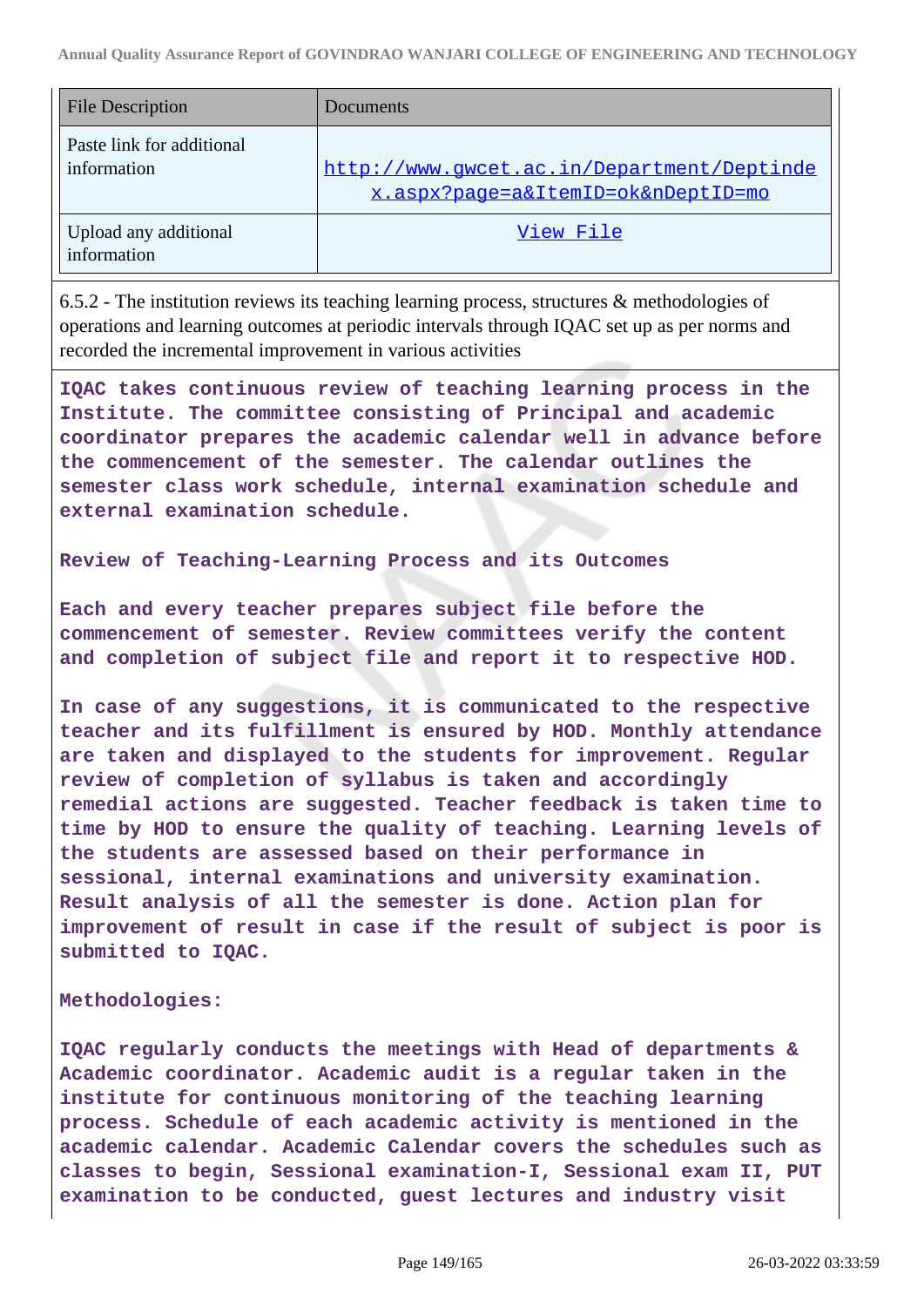# **slots, etc.**

### **1. Feedback System:**

**Collecting feedback is very important. One of the most efficient ways to achieve continuous improvement is feedback mechanism. The feedback from students, faculties, alumni, and other stakeholders gives necessary insights into areas of improvement. The Institute follows a continuous review system of the curriculum. The College consists of an IQAC as a Quality sustenance and Quality enhancement measure. The IQAC collects the feedback on curriculum aspects and courses from different stakeholders such as the current students, alumni, Faculty members and Employers. College establishes a committee in order to ensure and analyze the academic excellence at student and faculty levels. Periodical analysis is made by committee for various issues like student performance, faculty performance in every semester, utilization of infrastructure and requirements for quality improvement. Institute collects the feedback physically from stakeholder's viz. Students, Parents and Teachers on Curriculum which is prescribed by the university. The college conducts annual Alumni Meet, in which suggestions and feedback are received from Alumni students. Whenever any alumni visit the college, feedback is taken.**

**The data is analyzed and their suggestions are considered and placed before the Principal and Committee for discussion. After collecting and assessing the feedback from the various stake holders on curriculum aspects, the valuable suggestions if any, are put forth to the university curriculum committee to make the possible changes in the course structure for the next curriculum regulation.**

#### **1. Teaching Learning Process:**

**The faculty members of the concerned department gather the lists of courses for the coming semester. The head of the department finalizes the course allocation for the faculty members based on their choice and area of interest or expertise. The faculty members prepare the lesson plan before the commencement of semester, indicating the topics to be covered lecture wise including the evaluation process for each subject and it is duly reviewed by the one of the senior faculty in the department and approved by the head of the department. It is then, made available to the students. Timetable incharge of each department prepares the time table as per the guidelines of respective**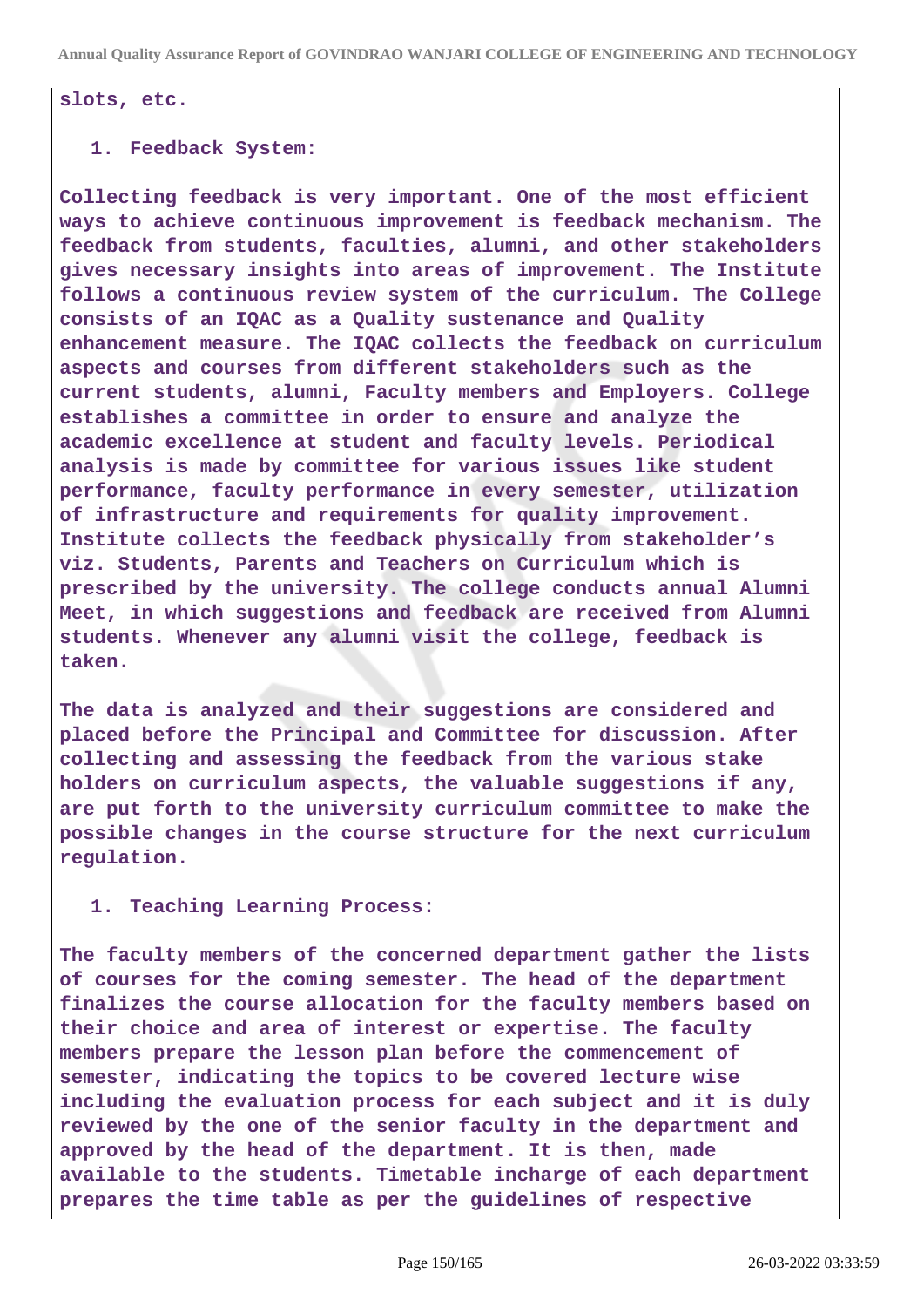**statutory bodies for the number of credit hours for each subject prior to the commencement of the semester. Time-table is uploaded on the system and displayed in the respective department notice boards. The institute is committed to adhere to the academic calendar mostly except some tolerance in conducting the extracurricular and co-curricular activities.**

**We believe in the adoption of students centric methods to enhance the student's involvement as a part of experiential learning, participative learning and problem solving methodology through the following.**

- **1. Regular Teaching Techniques**
- **2. Participative learning**
- **3. Problem Solving Methods**
- **4. Seminars, Workshops and Guest Lectures**
- **5. Digital Library and Project Cell**
- **6. Aptitude Test**
- **7. Project Work and Case Studies**

# **8. Industrial and Field visits**

| <b>File Description</b>                                                                                                                                                                                                                                                                                                                                                                                                         | Documents             |  |  |  |  |
|---------------------------------------------------------------------------------------------------------------------------------------------------------------------------------------------------------------------------------------------------------------------------------------------------------------------------------------------------------------------------------------------------------------------------------|-----------------------|--|--|--|--|
| Paste link for additional<br>information                                                                                                                                                                                                                                                                                                                                                                                        | Nil                   |  |  |  |  |
| Upload any additional<br>information                                                                                                                                                                                                                                                                                                                                                                                            | No File Uploaded      |  |  |  |  |
| 6.5.3 - Quality assurance initiatives of the<br>institution include: Regular meeting of<br><b>Internal Quality Assurance Cell (IQAC);</b><br>Feedback collected, analyzed and used for<br>improvements Collaborative quality<br>initiatives with other institution(s)<br><b>Participation in NIRF any other quality</b><br>audit recognized by state, national or<br>international agencies (ISO Certification,<br><b>NBA</b> ) | B. Any 3 of the above |  |  |  |  |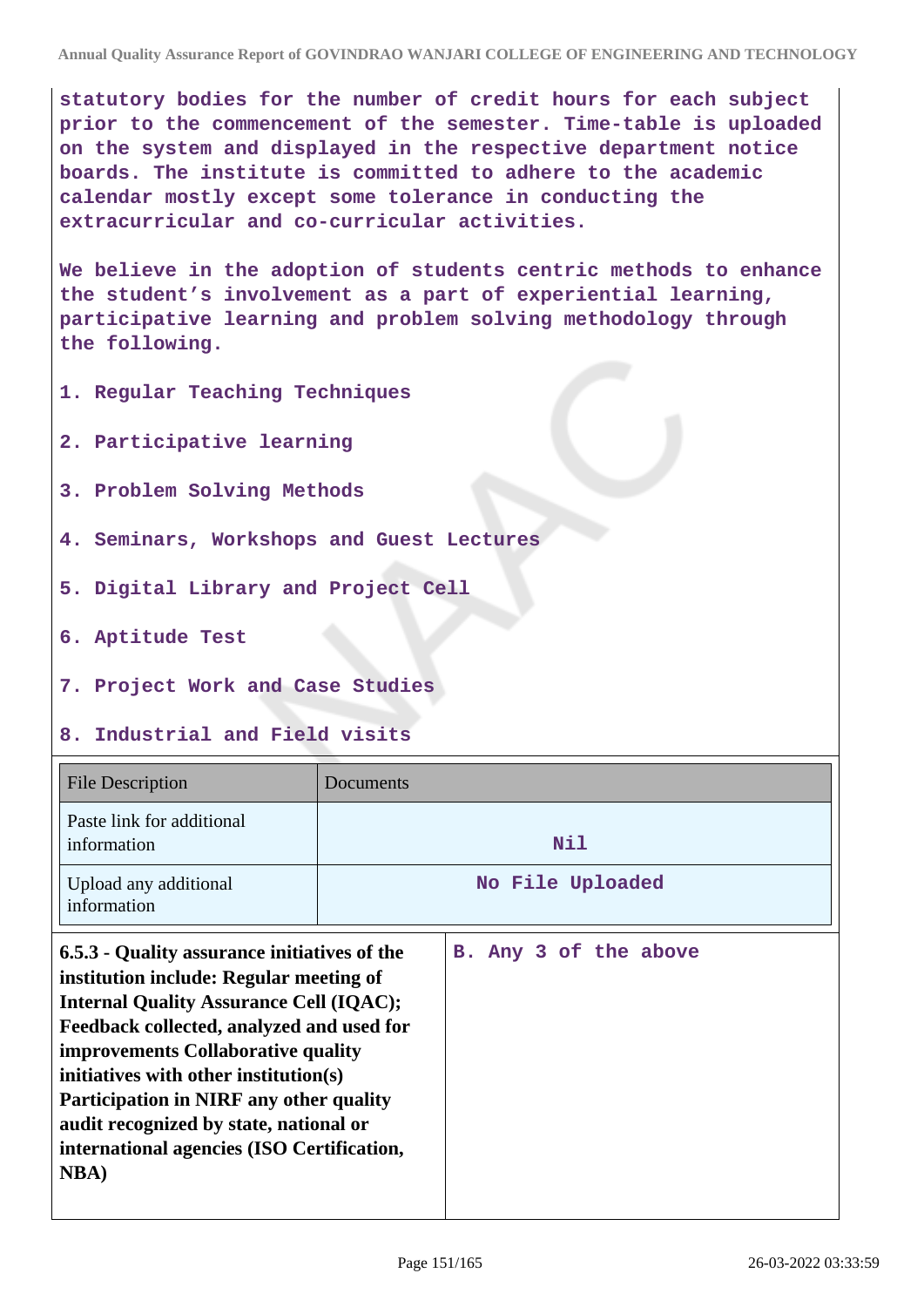| <b>File Description</b>                                                                         | Documents                                                                                                                 |
|-------------------------------------------------------------------------------------------------|---------------------------------------------------------------------------------------------------------------------------|
| Paste web link of Annual<br>reports of Institution                                              | http://www.qwcet.ac.in/Department/Download<br>File.aspx?file=IQAC REPORT 2020-21.pdf&ta<br><u>rget=Deptuploaded files</u> |
| Upload e-copies of the<br>accreditations and certifications                                     | View File                                                                                                                 |
| Upload any additional<br>information                                                            | View File                                                                                                                 |
| <b>Upload details of Quality</b><br>assurance initiatives of the<br>institution (Data Template) | View File                                                                                                                 |

# **INSTITUTIONAL VALUES AND BEST PRACTICES**

# **7.1 - Institutional Values and Social Responsibilities**

7.1.1 - Measures initiated by the Institution for the promotion of gender equity during the year

**GENDER EQUALITY**

**GWCET has made a strong commitment to gender equality in the workplace. GWCET has led a comprehensive, cross-cutting institutional policy concerning the entire community: students, faculty and staff.**

**OUR RECOMMENDATIONS**

**Our student community consists of people from a wide variety of cultures. Each student brings to GWCET his or her individual, collective and national histories. They all aspire to stimulating and inspiring interaction with faculty. Our faculty is dedicated, approachable and committed to passing on knowledge.**

**By proposing the following recommendations, we aim to help reduce gender inequality in the Classroom and encourage the kind of respectful relationships between faculty and students that are most conducive to the transmission of knowledge.**

**Recommendation 1 :**

**During your first class, do not hesitate to remind students of the ground rules for working together and creating an atmosphere in which each individual's right to speak and express views in the classroom is respected.**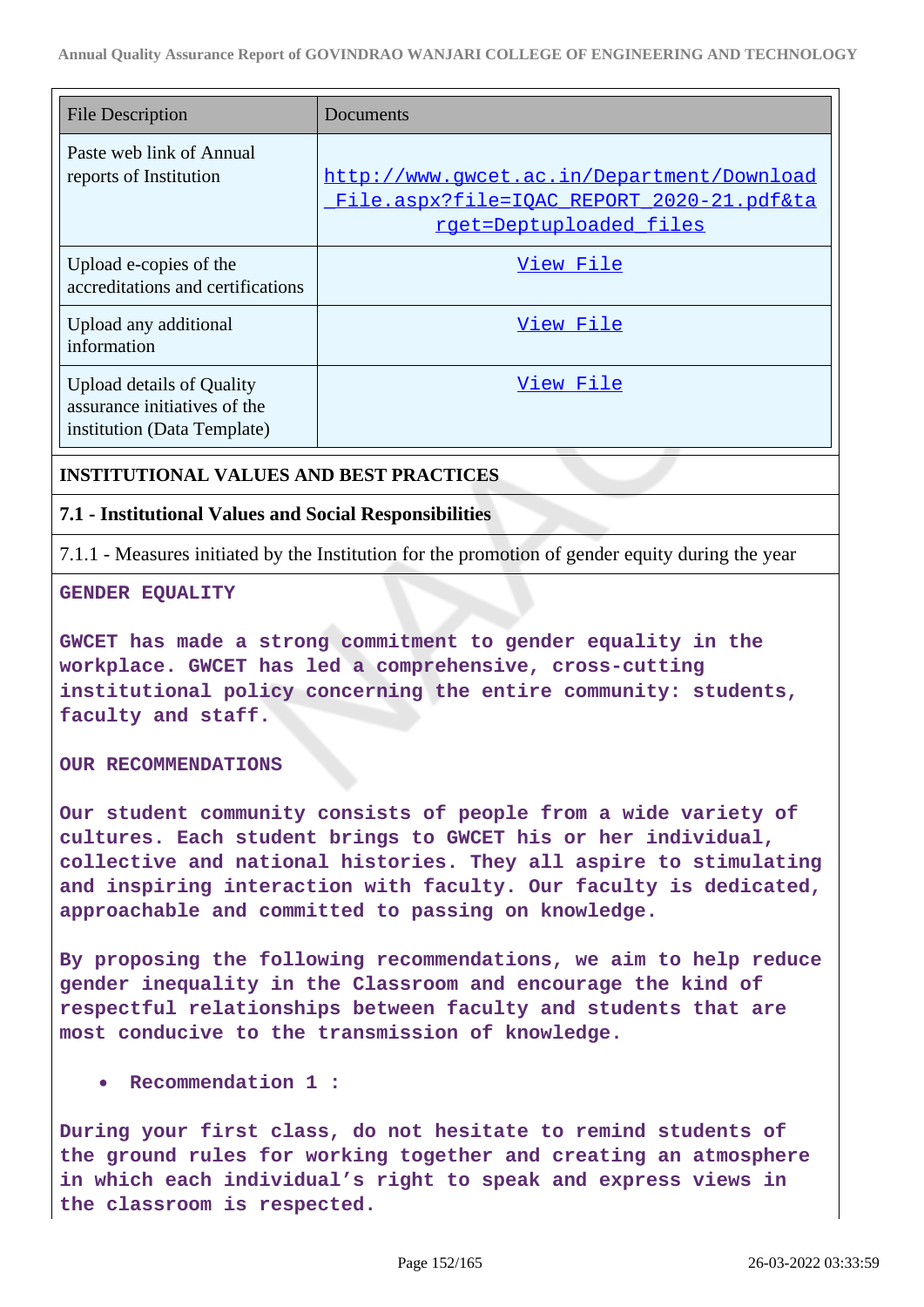### **Recommendation 2:**

**When elections for forum bodies representatives are held, equal opportunities will be given to both girl & boys student. When there are several candidates, attempt to achieve a gender balance.**

**Recommendation 3:**

**Be sure to facilitate student participation and allow the women in your class to speak up as much the men.**

**Recommendation 4:**

**When forming groups for a presentation or team project, encourage a reasonable gender balance (at least 40% of each gender) whenever numbers allow.**

**Recommendation 5:**

**If a student would like to meet with you individually, suggest a discussion at the end of class or at a convenient time within the building: in the classroom, in one of the building's cafeterias, in the staffroom . Informal meetings with students off campus or involving alcoholic drinks are strongly discouraged.**

**Recommendation 6:**

**In the case that you are supervising a research project as a tutor or mentor, be sure to maintain a relationship that remains professional.**

**Recommendation 7:**

**Finally, each course can be an opportunity to address the issue of gender equality, to enrich reflection on the subject, and to develop ways of improving the situation. Through group dialogue, each person can learn to engage with the issue. Whenever possible, try to encourage reflection on gender equality in your interactions with the class.**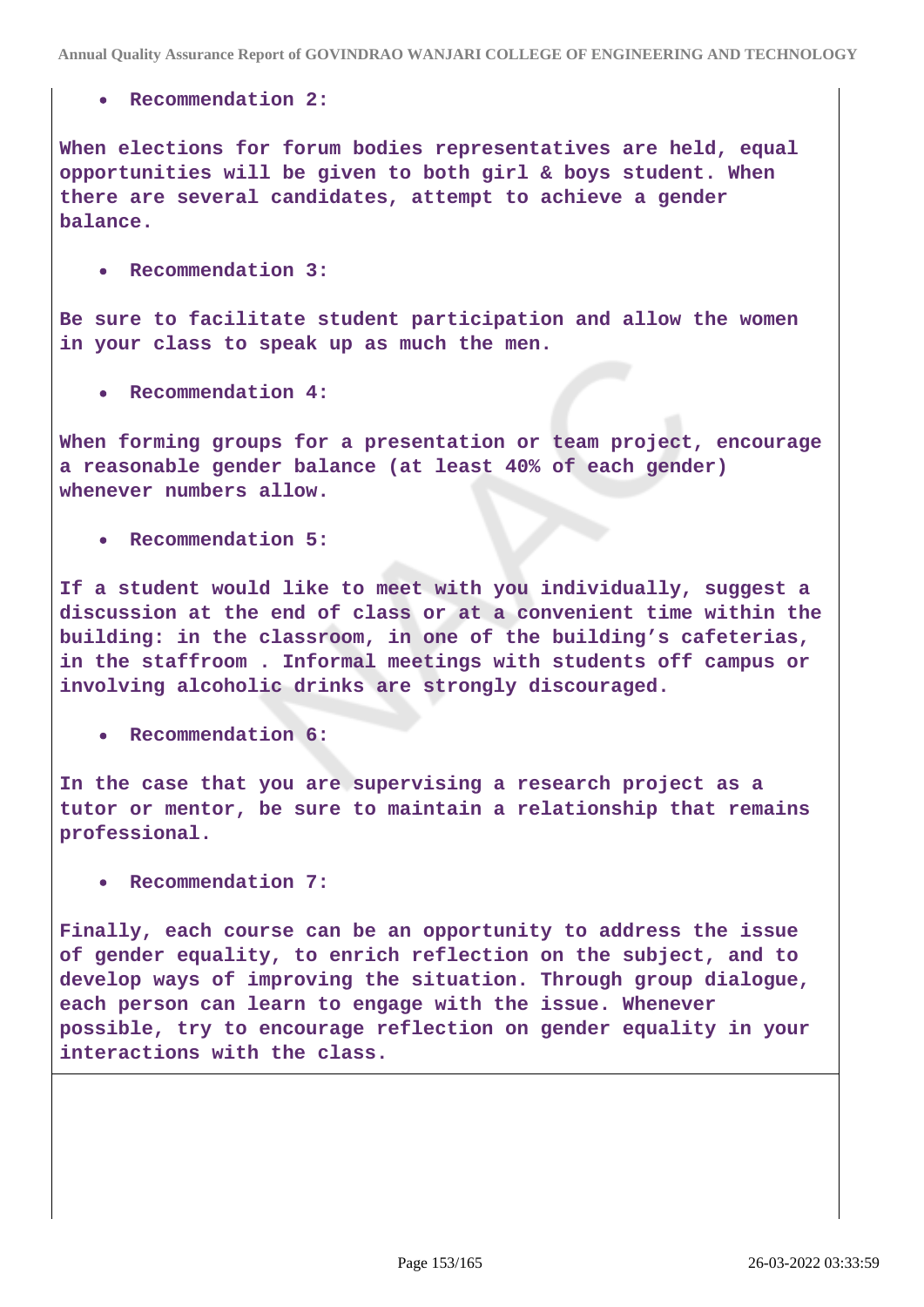| <b>File Description</b>                                                                                                                                                                                                                                                                                                                   | Documents                                                                                      |  |  |  |
|-------------------------------------------------------------------------------------------------------------------------------------------------------------------------------------------------------------------------------------------------------------------------------------------------------------------------------------------|------------------------------------------------------------------------------------------------|--|--|--|
| Annual gender sensitization<br>action plan                                                                                                                                                                                                                                                                                                | http://www.gwcet.ac.in/uploaded_files/7.1.<br>1 Action plan of Gender Equity.pdf               |  |  |  |
| Specific facilities provided for<br>women in terms of:a. Safety<br>and security b. Counseling c.<br>Common Rooms d. Day care<br>center for young children e.<br>Any other relevant information                                                                                                                                            | http://www.gwcet.ac.in/uploaded files/7.1.<br>1 Safety security ADDITIONAL INFORMATION.<br>pdf |  |  |  |
| C. Any 2 of the above<br>7.1.2 - The Institution has facilities for<br>alternate sources of energy and energy<br>conservation measures Solar energy<br><b>Biogas plant Wheeling to the Grid Sensor-</b><br>based energy conservation Use of LED bulbs/<br>power efficient equipment                                                       |                                                                                                |  |  |  |
| <b>File Description</b>                                                                                                                                                                                                                                                                                                                   | Documents                                                                                      |  |  |  |
| Geo tagged Photographs                                                                                                                                                                                                                                                                                                                    | View File                                                                                      |  |  |  |
| Any other relevant information                                                                                                                                                                                                                                                                                                            | No File Uploaded                                                                               |  |  |  |
| 7.1.3 - Describe the facilities in the Institution for the management of the following types of<br>degradable and non-degradable waste (within 200 words) Solid waste management Liquid waste<br>management Biomedical waste management E-waste management Waste recycling system<br>Hazardous chemicals and radioactive waste management |                                                                                                |  |  |  |
| Solid waste management: Separate dust-bins are provided for<br>collecting dry and wet garbage. The cleaning services in the                                                                                                                                                                                                               |                                                                                                |  |  |  |

**collecting dry and wet garbage. The cleaning services in the campus are outsourced. The garbage is collected by housekeeping personnel everyday and it is properly disposed off into the dustbins. The waste is segregated at the source itself by providing separate dustbins for Bio-degradable and plastic waste. Vermi compost is produced from biodegradable solid waste which is used as manure for plants in the campus. Waste generation from tree droppings, lawn management and kitchen waste is a major solid waste generated in the campus. Waste like plastics, papers etc. are collected and sold out to scrap vendor time to time.**

**Liquid waste management: The sewage disposal system for entire college building is properly erected and maintained as per architecture design. And it is certified by external consultancy 'Jyoti Associates'.**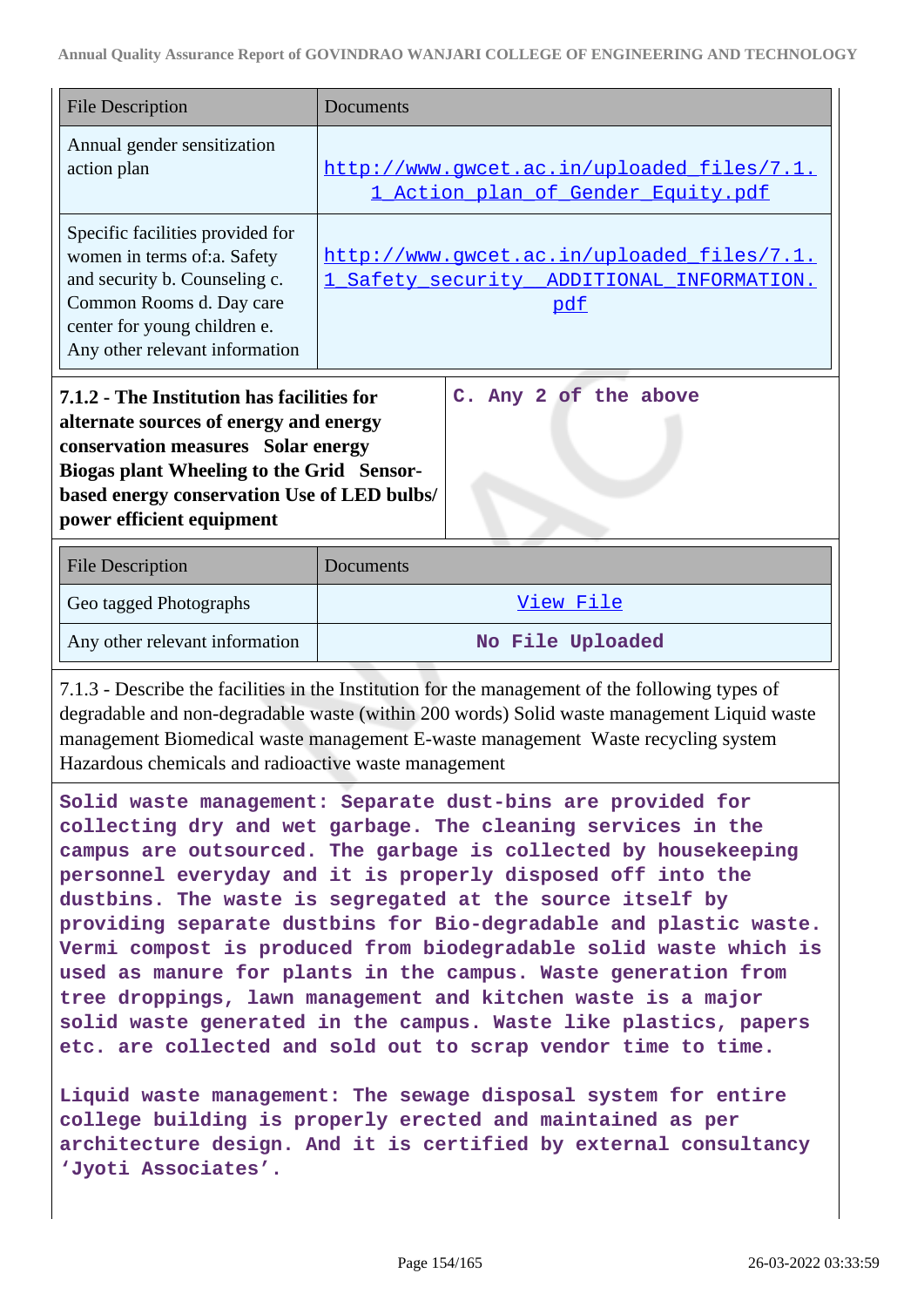**E-waste management:The non-working computer spare parts, electronic scrap components and other non-working equipments are used for practical purpose in order to explain the students the parts of the product which they study in their theory lectures and in the worst condition they are safely disposed off outside .Separate hardware laboratory is formed for the study purpose of all E-waste.**

| <b>File Description</b>                                                                                                                                                                                                                                                                               | Documents                    |  |  |  |  |
|-------------------------------------------------------------------------------------------------------------------------------------------------------------------------------------------------------------------------------------------------------------------------------------------------------|------------------------------|--|--|--|--|
| Relevant documents like<br>agreements / MoUs with<br>Government and other approved<br>agencies                                                                                                                                                                                                        | <u>View File</u>             |  |  |  |  |
| Geo tagged photographs of the<br>facilities                                                                                                                                                                                                                                                           | View File                    |  |  |  |  |
| 7.1.4 - Water conservation facilities available<br>D. Any 1 of the above<br>in the Institution: Rain water harvesting<br><b>Bore well /Open well recharge Construction</b><br>of tanks and bunds Waste water recycling<br><b>Maintenance of water bodies and</b><br>distribution system in the campus |                              |  |  |  |  |
| <b>File Description</b>                                                                                                                                                                                                                                                                               | Documents                    |  |  |  |  |
| Geo tagged photographs /<br>videos of the facilities                                                                                                                                                                                                                                                  | View File                    |  |  |  |  |
| Any other relevant information                                                                                                                                                                                                                                                                        | No File Uploaded             |  |  |  |  |
| 7.1.5 - Green campus initiatives include                                                                                                                                                                                                                                                              |                              |  |  |  |  |
| 7.1.5.1 - The institutional initiatives for<br>greening the campus are as follows:<br>1. Restricted entry of automobiles<br>2. Use of bicycles/ Battery-powered<br>vehicles<br>3. Pedestrian-friendly pathways<br>4. Ban on use of plastic<br>5. Landscaping                                          | A. Any 4 or All of the above |  |  |  |  |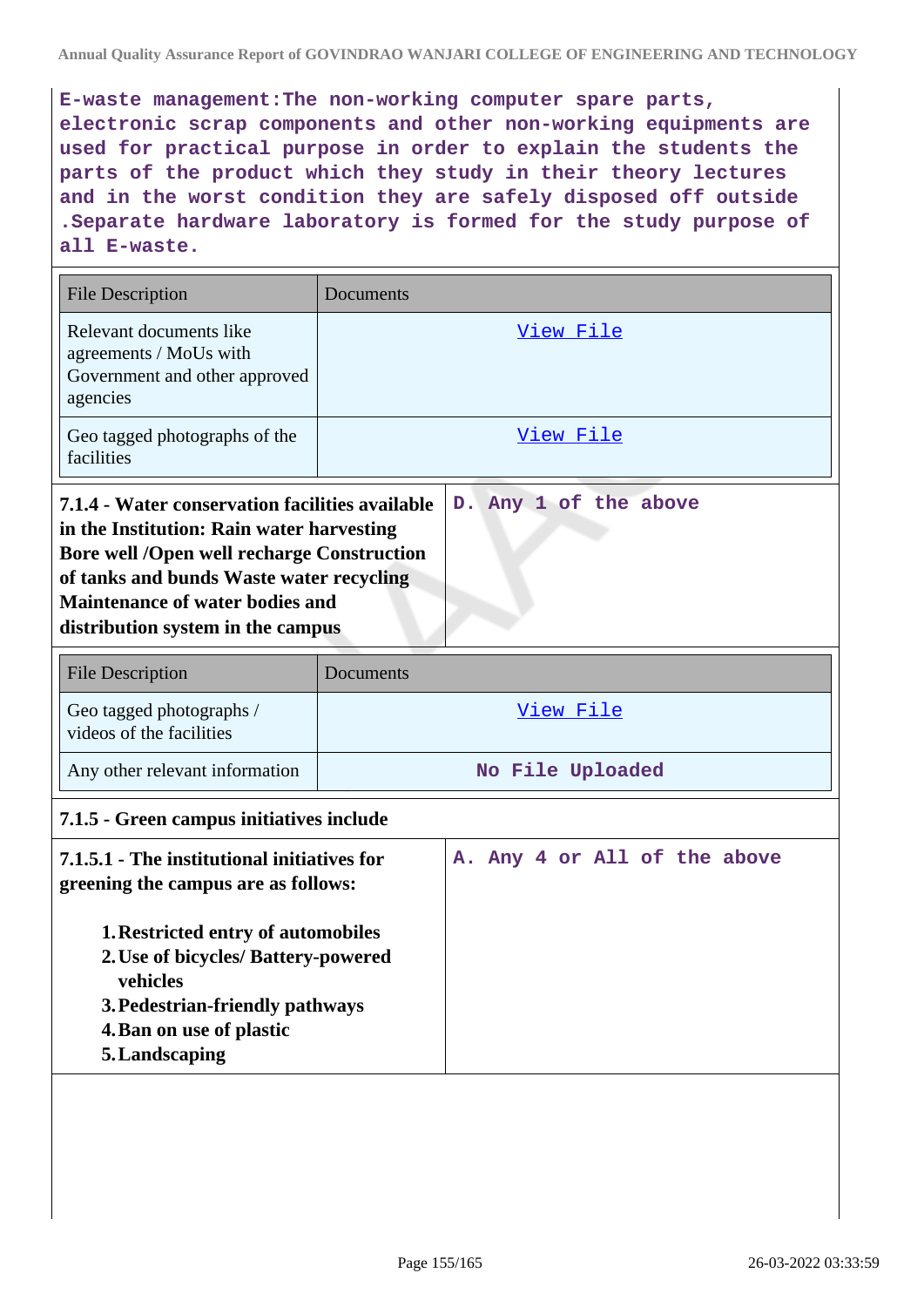| <b>File Description</b>                                                  | Documents |
|--------------------------------------------------------------------------|-----------|
| Geo tagged photos / videos of<br>the facilities                          | View File |
| Various policy documents /<br>decisions circulated for<br>implementation | View File |
| Any other relevant documents                                             | View File |

# **7.1.6 - Quality audits on environment and energy are regularly undertaken by the institution**

| 7.1.6.1 - The institutional environment and  |  | A. Any 4 or all of the above |  |  |
|----------------------------------------------|--|------------------------------|--|--|
| energy initiatives are confirmed through the |  |                              |  |  |
| following 1. Green audit 2. Energy audit     |  |                              |  |  |
| 3. Environment audit 4. Clean and green      |  |                              |  |  |
| campus recognitions/awards 5. Beyond the     |  |                              |  |  |
| campus environmental promotional activities  |  |                              |  |  |

| <b>File Description</b>                                                                                                                                                                                                                                                               | Documents             |  |  |  |  |  |
|---------------------------------------------------------------------------------------------------------------------------------------------------------------------------------------------------------------------------------------------------------------------------------------|-----------------------|--|--|--|--|--|
| Reports on environment and<br>energy audits submitted by the<br>auditing agency                                                                                                                                                                                                       | View File             |  |  |  |  |  |
| Certification by the auditing<br>agency                                                                                                                                                                                                                                               | <u>View File</u>      |  |  |  |  |  |
| Certificates of the awards<br>received                                                                                                                                                                                                                                                | No File Uploaded      |  |  |  |  |  |
| Any other relevant information                                                                                                                                                                                                                                                        | No File Uploaded      |  |  |  |  |  |
| 7.1.7 - The Institution has disabled-friendly,<br><b>barrier free environment Built environment</b><br>with ramps/lifts for easy access to<br>classrooms. Disabled-friendly washrooms<br>Signage including tactile path, lights, display<br>boards and signposts Assistive technology | B. Any 3 of the above |  |  |  |  |  |

| and facilities for persons with disabilities  |  |
|-----------------------------------------------|--|
| (Divyangjan) accessible website, screen-      |  |
| reading software, mechanized equipment        |  |
| 5. Provision for enquiry and information :    |  |
| Human assistance, reader, scribe, soft copies |  |
| of reading material, screen<br>reading        |  |
|                                               |  |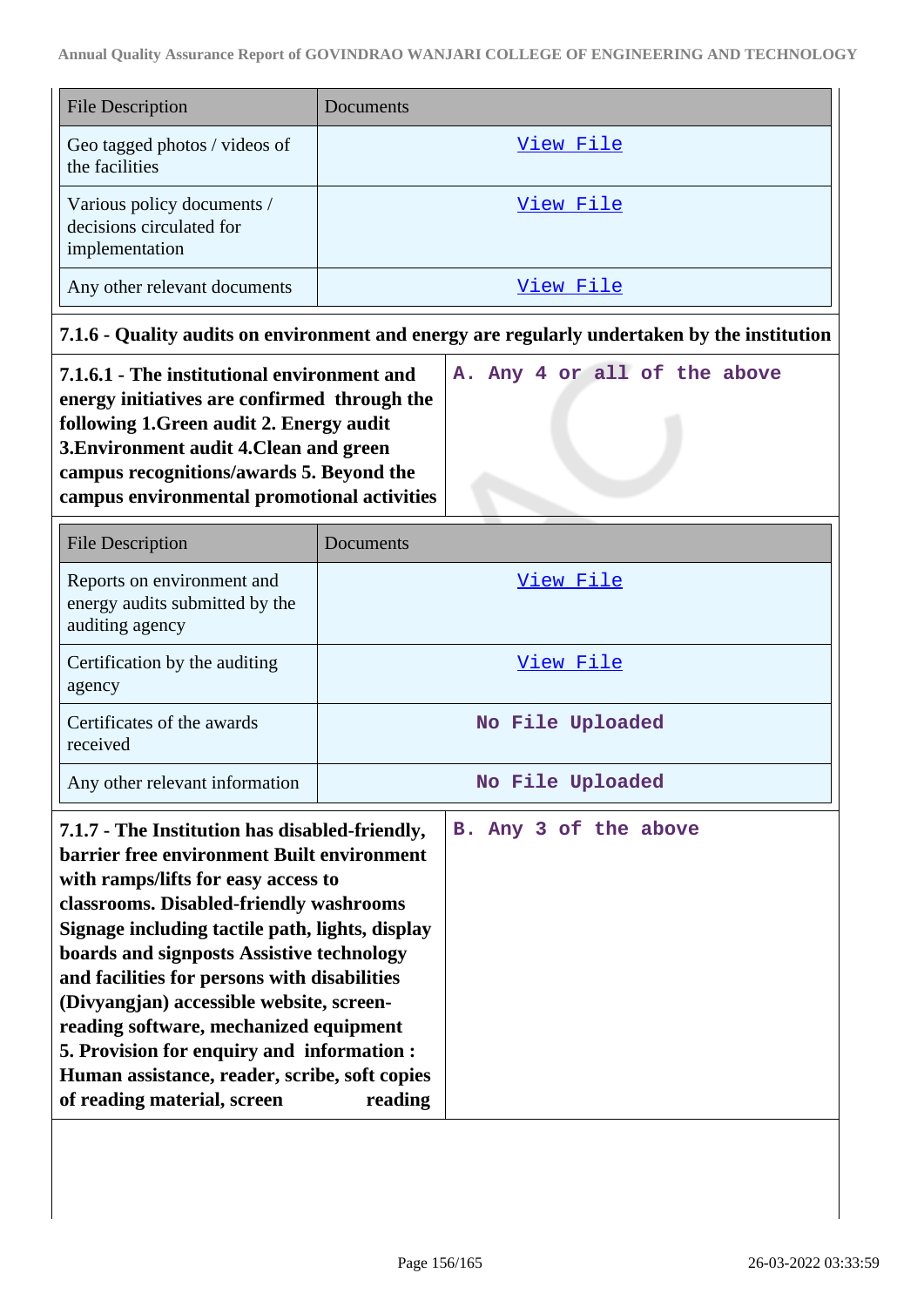| <b>File Description</b>                                                        | Documents        |
|--------------------------------------------------------------------------------|------------------|
| Geo tagged photographs /<br>videos of the facilities                           | View File        |
| Policy documents and<br>information brochures on the<br>support to be provided | View File        |
| Details of the Software<br>procured for providing the<br>assistance            | No File Uploaded |
| Any other relevant information                                                 | No File Uploaded |

7.1.8 - Describe the Institutional efforts/initiatives in providing an inclusive environment i.e., tolerance and harmony towards cultural, regional, linguistic, communal socioeconomic and other diversities (within 200 words).

**Our educational group has been continuously exploring meaningful interlace with the world around us through the activities among with the students. The institution strives to not only educate the students but also to make them to shine in their life and to pass on that light to others, by enkindling in them a love for learning, discovery and invention.**

**A wide variety of activities are devised and implemented to help students advance towards the objective of the institution. Some of them are**

- **Annual social gathering UTSAV**
- **Festival celebration like GANESH UTSAV**
- **DIWALI CELEBRATION,**
- **Sports,**
- **Youth empowerment VIDARBHA STUDENT PARLEMENT (VSP)**
- **Annual college magazine PRATIBIMB.**

**One of the important missions of college is "To imbibe the ethical values among the students to make them responsive citizens." In resonance with this mission, we initiate : Vidharbh Student Parliament: can impart and inculcate some real value education with cause. This unique initiative is to motivate socially & politically active youth of Central India.**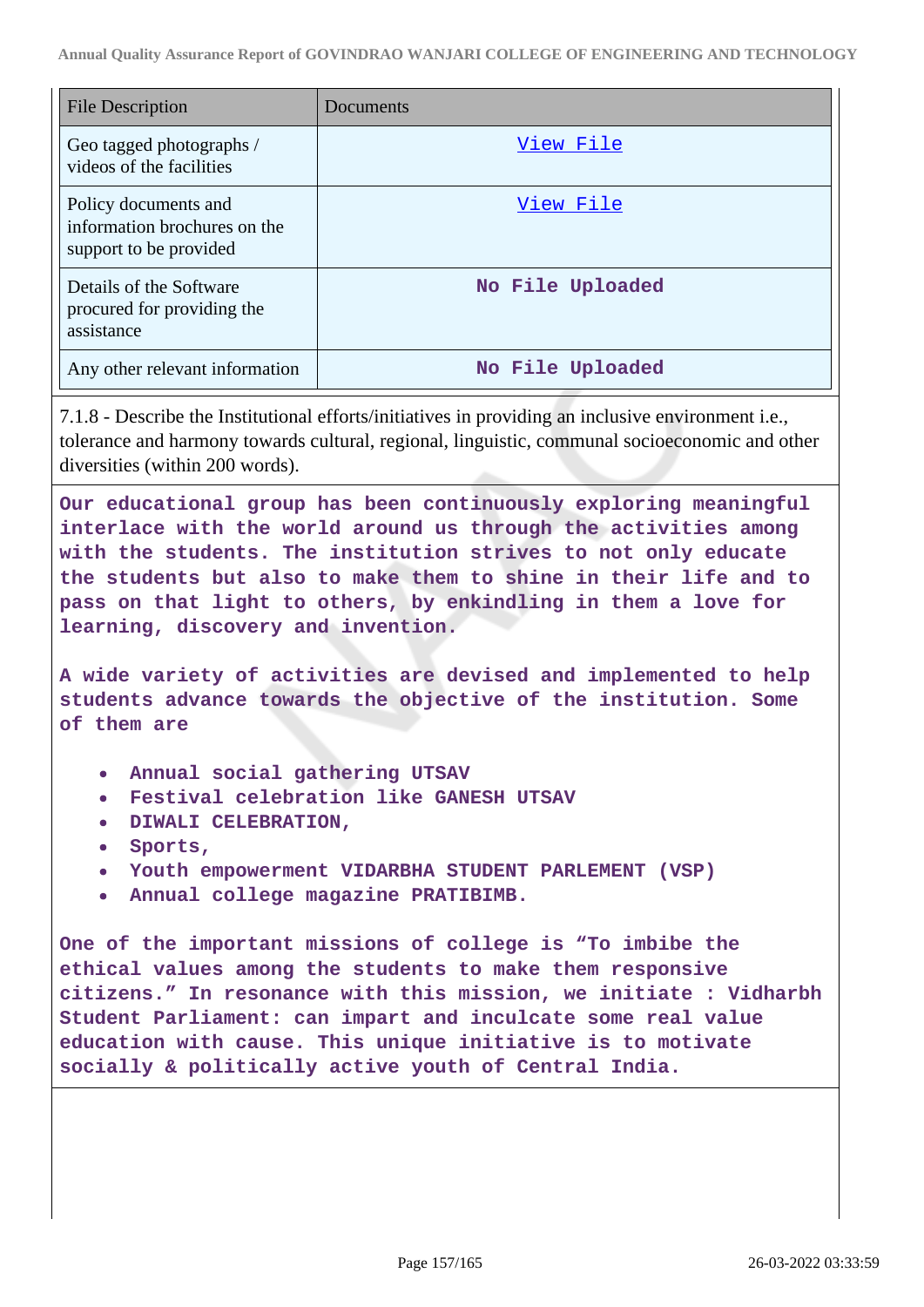| <b>File Description</b>                                                                                                                      | <b>Documents</b> |
|----------------------------------------------------------------------------------------------------------------------------------------------|------------------|
| Supporting documents on the<br>information provided (as<br>reflected in the administrative<br>and academic activities of the<br>Institution) | <u>View File</u> |
| Any other relevant information                                                                                                               | No File Uploaded |

7.1.9 - Sensitization of students and employees of the Institution to the constitutional obligations: values, rights, duties and responsibilities of citizens

**The college strongly supports to sensitization of students and employees towards the constitutional values, rights, duties and responsibilities. For this different subjects are introduced by RTM Nagpur University for the student . Some of the subjects are Environment and Sustainability, Communication Skill and Professional Ethics. Under these subjects students will get awareness about; concept of culture and civilization, applied humanities and social engineering, sustainable development, professional ethics and organizational behavioral dynamics: leadership in industry. Also Indian constitutional and Federal system, fundamental rights and directives principles.**

**Institute strictly adheres to the CODE OF CONDUCT and it is strictly implemented.**

**Along with this different programs were also organized to show responsibilities of citizen such as :**

- **During Covid-19 pandemic Food Distribution to needy people**
- **Govindrao Wanjari Foundation's Extension Activities In Epidemic Situation Of Covid 19**
- **Sanitizer and safety kit donation at Police station**
- **Awareness rally of "Lymphatic filariasis Decease ( Hatti Rog Nirmulan)"**
- **Career Guidance To High School Student**

| <b>File Description</b>                                                                                       | Documents                                                                                |
|---------------------------------------------------------------------------------------------------------------|------------------------------------------------------------------------------------------|
| Details of activities that<br>inculcate values; necessary to<br>render students in to responsible<br>citizens | http://www.gwcet.ac.in/uploaded_files/7.1.<br>9 Human Values and professional ethics.pdf |
| Any other relevant information                                                                                | Nil                                                                                      |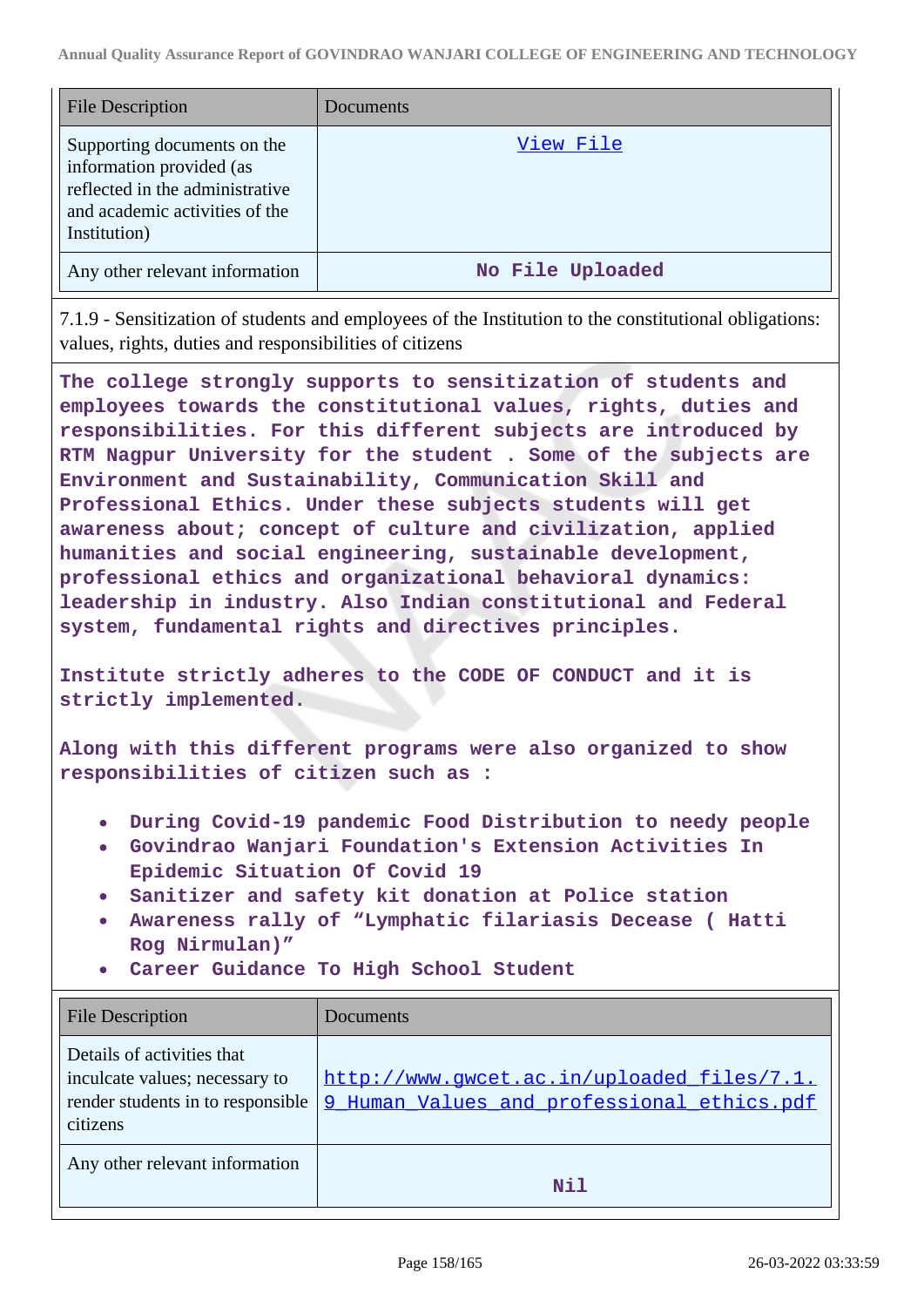| 7.1.10 - The Institution has a prescribed code<br>of conduct for students, teachers,<br>administrators and other staff and conducts<br>periodic programmes in this regard. The<br>Code of Conduct is displayed on the website<br>There is a committee to monitor adherence<br>to the Code of Conduct Institution organizes<br>professional ethics programmes for<br>teachers, administrators<br>students, |  |  | A. All of the above |
|-----------------------------------------------------------------------------------------------------------------------------------------------------------------------------------------------------------------------------------------------------------------------------------------------------------------------------------------------------------------------------------------------------------|--|--|---------------------|
| and other staff 4. Annual awareness<br>programmes on Code of Conduct are<br>organized                                                                                                                                                                                                                                                                                                                     |  |  |                     |

| <b>File Description</b>                                                                                                                                                                                | Documents        |
|--------------------------------------------------------------------------------------------------------------------------------------------------------------------------------------------------------|------------------|
| Code of ethics policy document                                                                                                                                                                         | View File        |
| Details of the monitoring<br>committee composition and<br>minutes of the committee<br>meeting, number of<br>programmes organized, reports<br>on the various programs etc., in<br>support of the claims | View File        |
| Any other relevant information                                                                                                                                                                         | No File Uploaded |

7.1.11 - Institution celebrates / organizes national and international commemorative days, events and festivals

**The Faculty, Staff and Students of the institution all come together under one umbrella to celebrate national and international commemorative days, events and festivals and spread the message of Unity, Peace and Happiness throughout. The great personalities are ideals of the society. To remember them on their birth and death anniversaries will give motivation to every generations in the society. Their contribution and sacrifice towards the society and nation is a real source of inspiration. To make the students aware of this the institute celebrates national festivals and birth/death anniversaries of the great Indian personalities.**

- **Independence Day on 15th August is celebrated every Year. Flag hoisting is organized and is celebrated to mark freedom of India.**
- **Republic Day on 26th January is celebrated to remind the students about the constitution of the India every year.**
- **Gandhi Jayanti is celebrated every year on 2nd October to**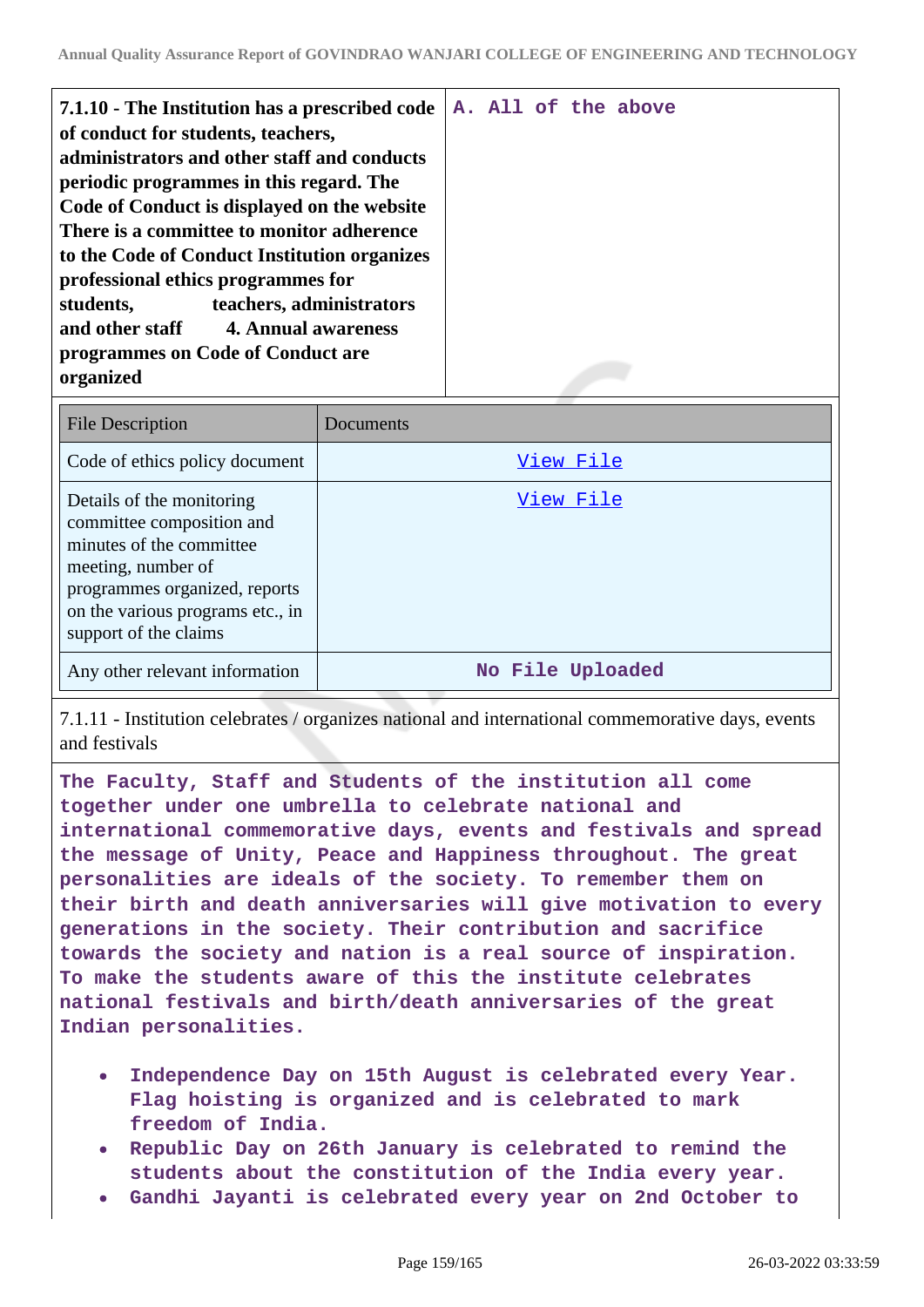**understand the ideology of our leader Mahatma Gandhi.**

- **" Dr. Sarvpalli Radhakrushnan" Birth Aniversary as Teachers Day on 05th Sept.**
- **"Dr.A P J Abdul Kalam" Birth Anniversary celebrated on 15th October.**
- **Institute celebrates Lokmanya Tilak Birth Anniversary on 23rd July.**
- **Institute celebrates Swami Vivekanand Jayanti on 12th Jan.**

| <b>File Description</b>                                                                            | Documents        |
|----------------------------------------------------------------------------------------------------|------------------|
| Annual report of the<br>celebrations and<br>commemorative events for the<br>last (During the year) | View File        |
| Geo tagged photographs of<br>some of the events                                                    | View File        |
| Any other relevant information                                                                     | No File Uploaded |

# **7.2 - Best Practices**

7.2.1 - Describe two best practices successfully implemented by the Institution as per NAAC format provided in the Manual.

**Best Practice 1:**

**1. Title of the Practice:**

**Online International Conference**

**2. Objectives of the Practice:**

**This International conference aims to bring together leading academicians, researchers and research scholars to exchange and share their experiences and research results on all aspects of Current Trends In Science Engineering And Technology. It also provides a premier interdisciplinary platform for researchers, practitioners and educators to presents and discuss the most recent innovations, trends and concerns as well as practical challenges encountered and solutions adopted in the fields of current trends in science engineering and technology. From last two years we are successfully conducting this type of online International Conferences for the researchers.**

**We had conducted the Conference on "Recent Trends in Science, Engineering & Technology" on 15th June 2021 to 17th June 2021.**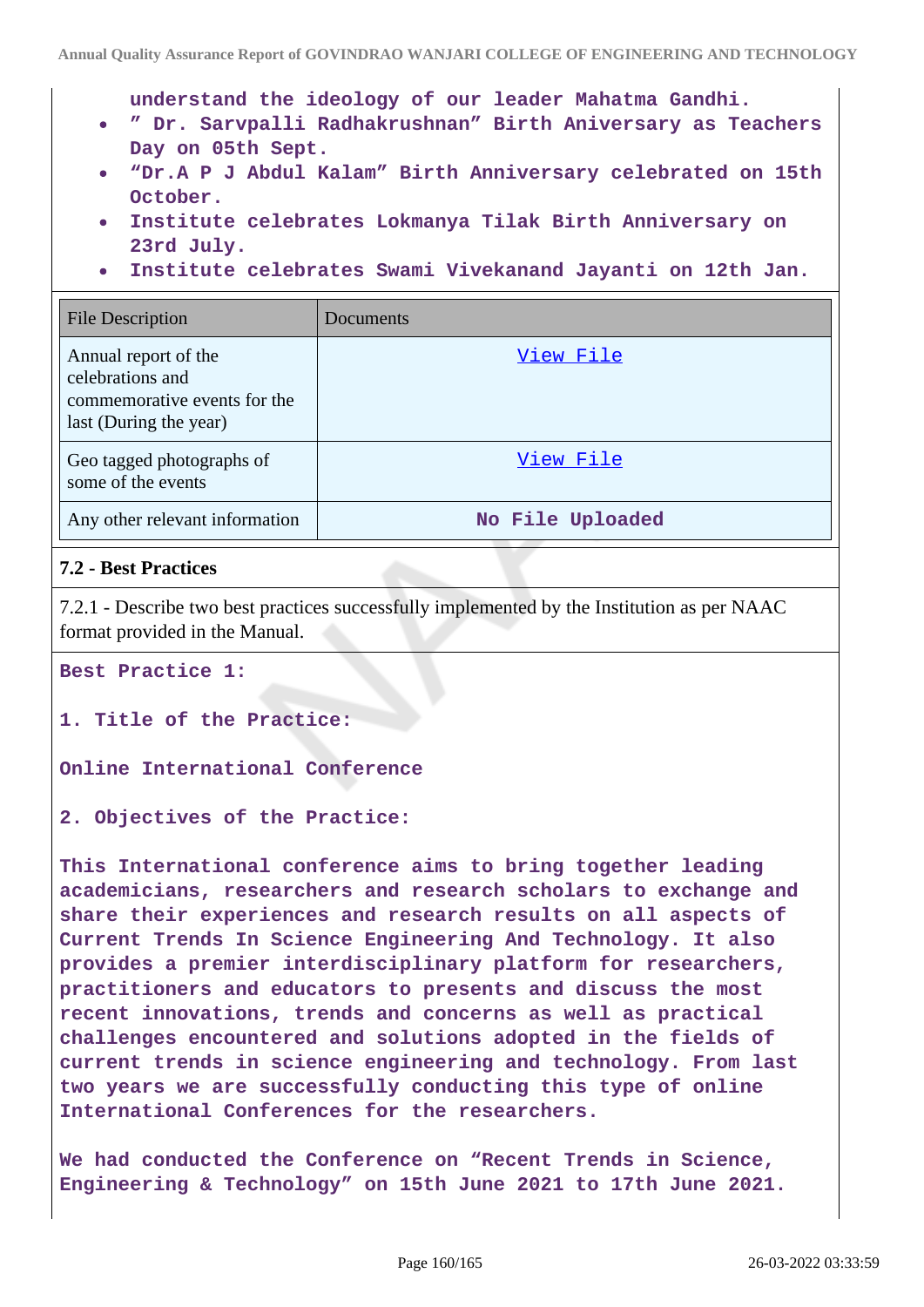**We had also conducted the e- International Conference on "Recent Innovation In Science, Engineering & Technology" ICRISET-2020.**

#### **3. The Context**

**The Conference aims to:**

- **To motivate Academician to take up research activity in the new area of science, engineering & technology.**
- **To provide a key platform for the development of researchers with the international and diversified knowledge and experiences.**
- **To provide and interdisciplinary platform for researchers, practitioners and educators to present and discuss the most recent innovations , trends and concerns as well as practical challenges encountered and solutions adopted in the field.**

**4. The Practice**

**The online International Conference provides a wonderful forum to refresh knowledge base and explore the innovations in Engineering and Technology.**

**It has been planned to provide a suitable platform for the research community, to interact with each other and to share the knowledge. Sessions on different domains, key note addresses from eminent professors and opportunity to network with the researchers helped the participants immensely in their research career.**

**In conference international speakers were invited for the different sessions.**

**One of the eminent speaker was Dr. Hamidreza Darabkhani, Professor Mechanical engg Staffordshire University, Stole-on-Trent, United Kingdom. He brief the session on topic " Low Carbon & Renewable Energy Technologies to achieve net zero carbon emission by 2050."**

**We also had Dr. Abdel Hamid Soliman Assoicate professor ETC form Staffordshire University, Stole-on-Trent, United Kingdom who speaks on topic "Education 4.0- The Future Of Science, Engineering And Technology Education In The Age Of Digital Transformation."**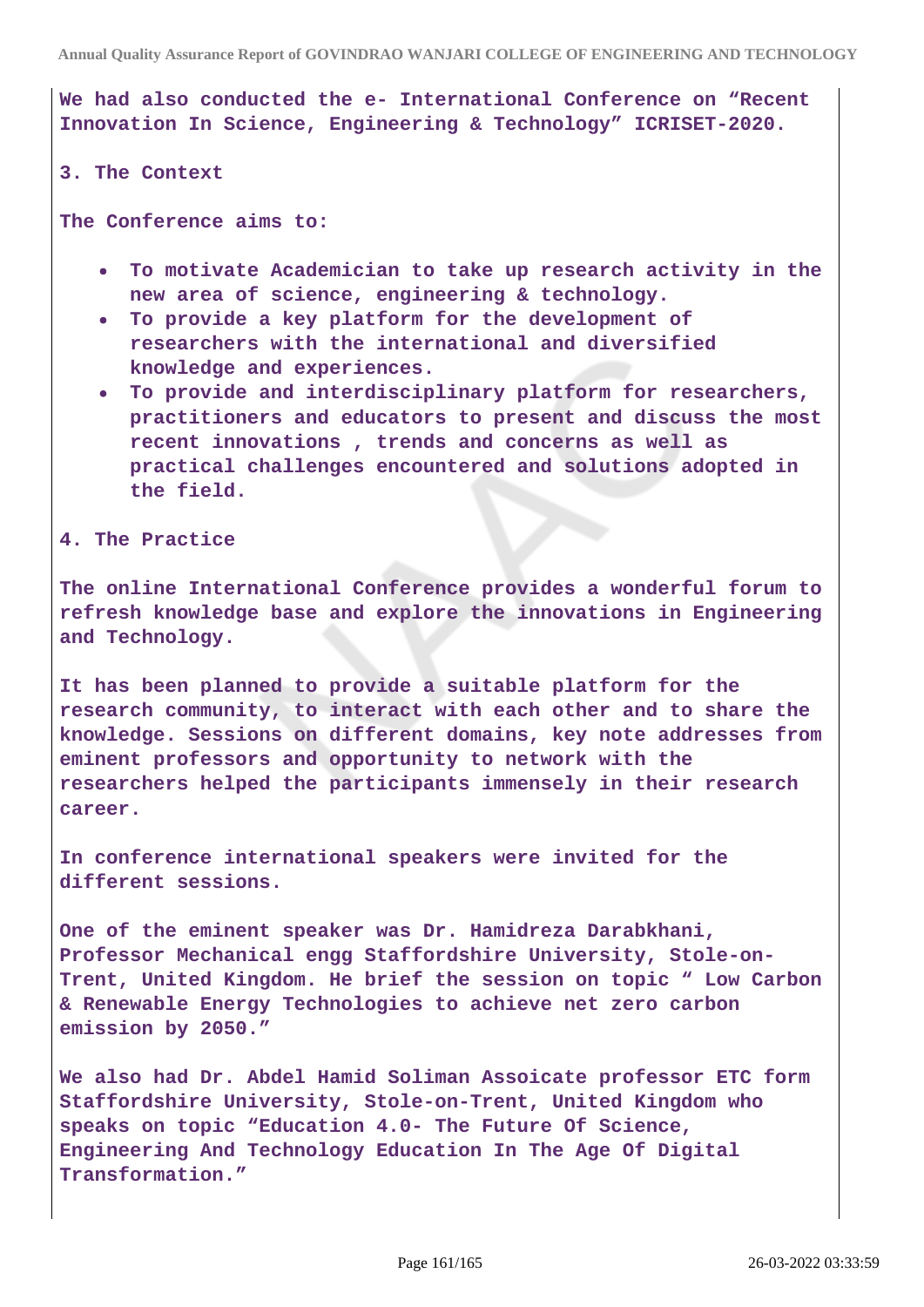**Annual Quality Assurance Report of GOVINDRAO WANJARI COLLEGE OF ENGINEERING AND TECHNOLOGY**

### **5. Evidence of Success**

**For this International Conference we had around 330 participants, there were participants from all over the states of India, Starting from Jammu & Kashmir to Kerela and from Rajasthan to Meghalaya.**

**We were also honored to have the participants from other countries such as Nigeria, Afghanistan, Peru, Philippines and United Kingdom. We conduct this conference by Zoom online portal.**

**Best Practice 2:**

**1. Title of the Practice:**

**Scientific Temperament: A Role of an Engineer in the Society - Awareness and Practice**

**2. Objectives of the Practice:**

**One of the important missions of college is 'To achieve excellence in application based research in technology to contribute to the development of the community'. In spite of this Covid and stay at home situation institute stick with this mission. The goals of Scientific Temperament are as follows:**

- **To provide a prime opportunity in lockdown period of COVID 19 for students to exchange the latest fundamental advances in the Engineering.**
- **To take up different issues to cope with the rapidly changing hi-tech environment.**
- **Different webinars were conducted to help aspiring students to acquire a challenging engineering career in life. Webinar session was conducted on online platform.**
- **Different webinars are organized during this pandemic situation on Yoga and meditation.**
- **One week online national faculty development program on "Resilience in crisis" also orgnaied.**

**3. The Context**

**Social service has a connotation of giving away things for free. This strategy seldom empowers the beneficiary. Instead, working out and implementing an engineering solution to a social problem enables the beneficiary to stand on their own feet. In the process, the enabler as well as the enabled are empowered; the**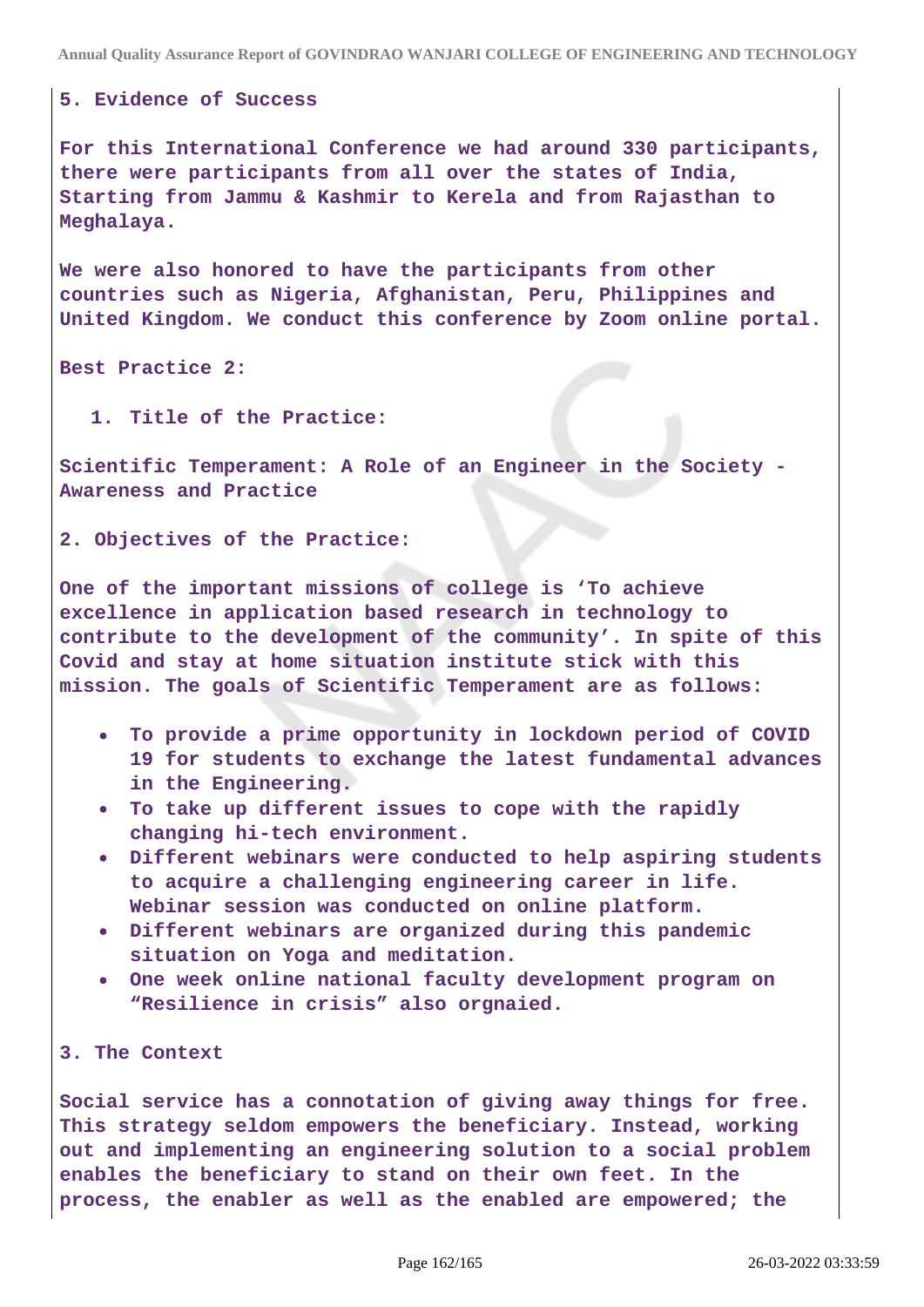**enabled because they are a part of the solution and the enabler because they have learned engineering practices in a given context. In this case, our engineering students are the enablers and hence at the end of the day they become 'competent engineers with the spirit of professionalism and responsible citizenship'.**

#### **4. The Practice**

**Due to the global pandemic and the consequent lockdown the academic world had come to an abrupt halt. Because of the forced closure of educational institutions, the entire higher education system has been badly disturbed. In this type of situation elearning has emerged as the most effective option – both for the students/ teachers as well as the college.**

**So overcomes all of this GWCET conducted webinars for the students and faculties also.**

**A webinar allows for people to attend and conduct a class from anywhere be it their home, a cafe, library or just about any other place they feel comfortable in.**

**Following are the different webinars/ workshops/ FDPS/ STTPS were conducted by the college.:**

- **One Week National Level Online STTP On "Effective Online Teaching- Learning Methods: Challenges, Preparation And Use Of ICT Tools".**
- **Webinar On "Importance Of Project And CAD In Placement"**
- **Online Webinar on "Energy and Environment Problems facing the 3rd world and their Probable**

**Also with support to this e- International Conference on "Recent Innovation In Science, Engineering & Technology" ICRISET-2020 is organized to provide a suitable platform for the research community, to interact with each other and to share the knowledge. Sessions on different domains, key note addresses from eminent professors and opportunity to network with the researchers will help the participants immensely in their research career.**

**5. Evidence of Success:**

**The tremendous potential of energetic and enthusiastic engineering students backed by inspired faculty could catalyse a transformation in the living standards of villages. Also a series**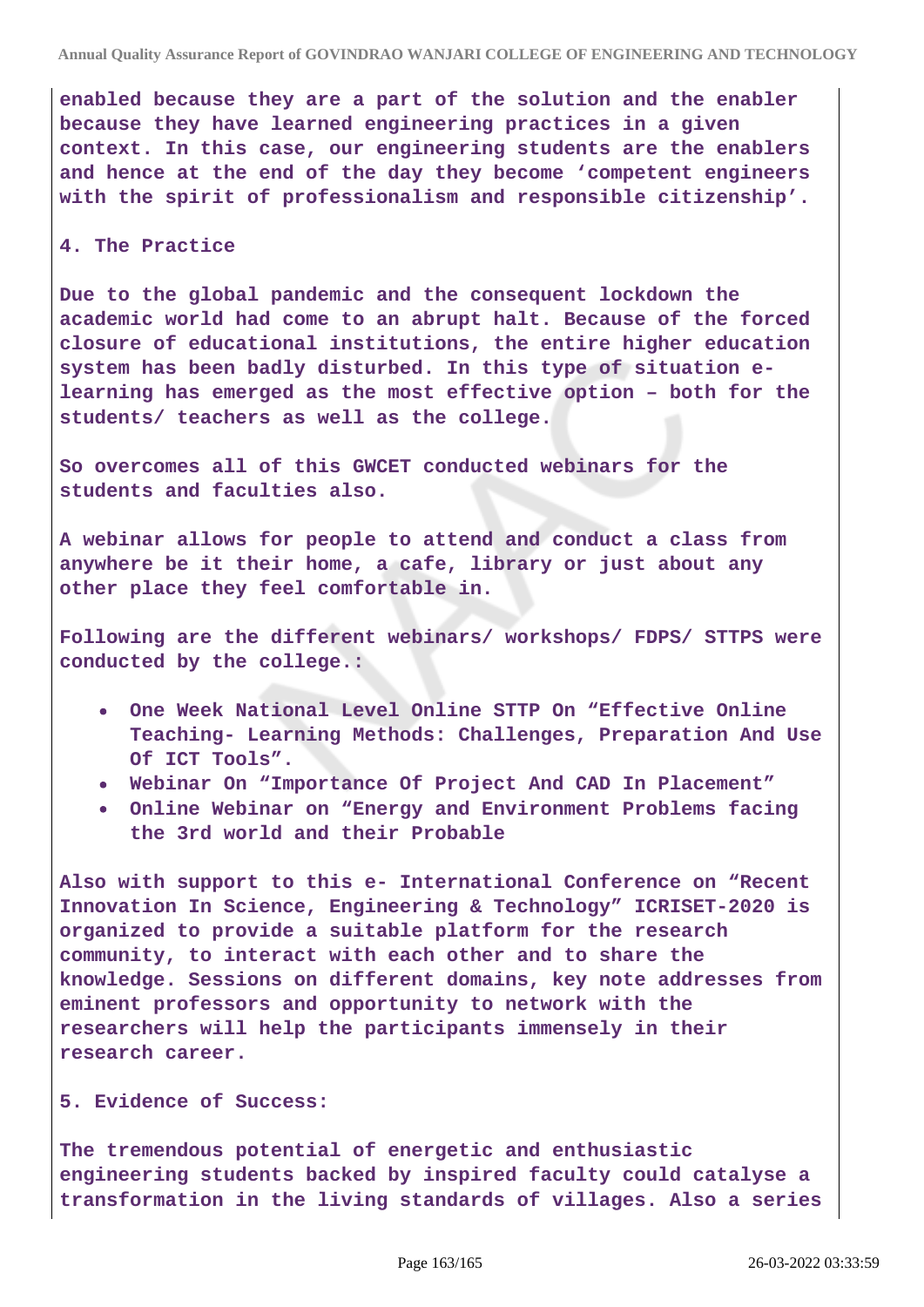**of online workshops and webinars on different aspects stand as a great source of knowledge and provide a wonderful forum to refresh knowledge base and explore the innovations in Engineering and Technology.**

| <b>File Description</b>                        | Documents                                                            |
|------------------------------------------------|----------------------------------------------------------------------|
| Best practices in the<br>Institutional website | http://www.qwcet.ac.in/uploaded files/7.2%<br>20Best%20Practices.pdf |
| Any other relevant information                 | N <sub>1</sub> 1                                                     |

# **7.3 - Institutional Distinctiveness**

7.3.1 - Portray the performance of the Institution in one area distinctive to its priority and thrust within 200 words

**Our founder president Late Shri. Govindraoji Wanjari was a prominent Educationist; he had an ideology 'Education for all'. He nurtured the dream of all round excellence in the field of education for middle class society. The institution stands apart from all other colleges by placing greater emphasis on producing professional students by providing value-based education and enabling the students to face challenges in modern life. The institute aims at instilling a sense of self-discipline and accountability among students and developing a respect for democratic, ethical, and moral values.**

**The institution has become pioneer in providing paradigmatic excellence & quality education intertwining tradition with technology & morality with modernizations.**

**The institute has been catering to the needs of the middle & lower class by providing latest facilities & amenities to all.**

**Our educational group has been continuously exploring meaningful interlace with the world around us through the activities among the students. The institution strives to not only educate the students but also to make them to shine in their life and to pass on that light to others, by enkindling in them a love for learning, discovery and invention.**